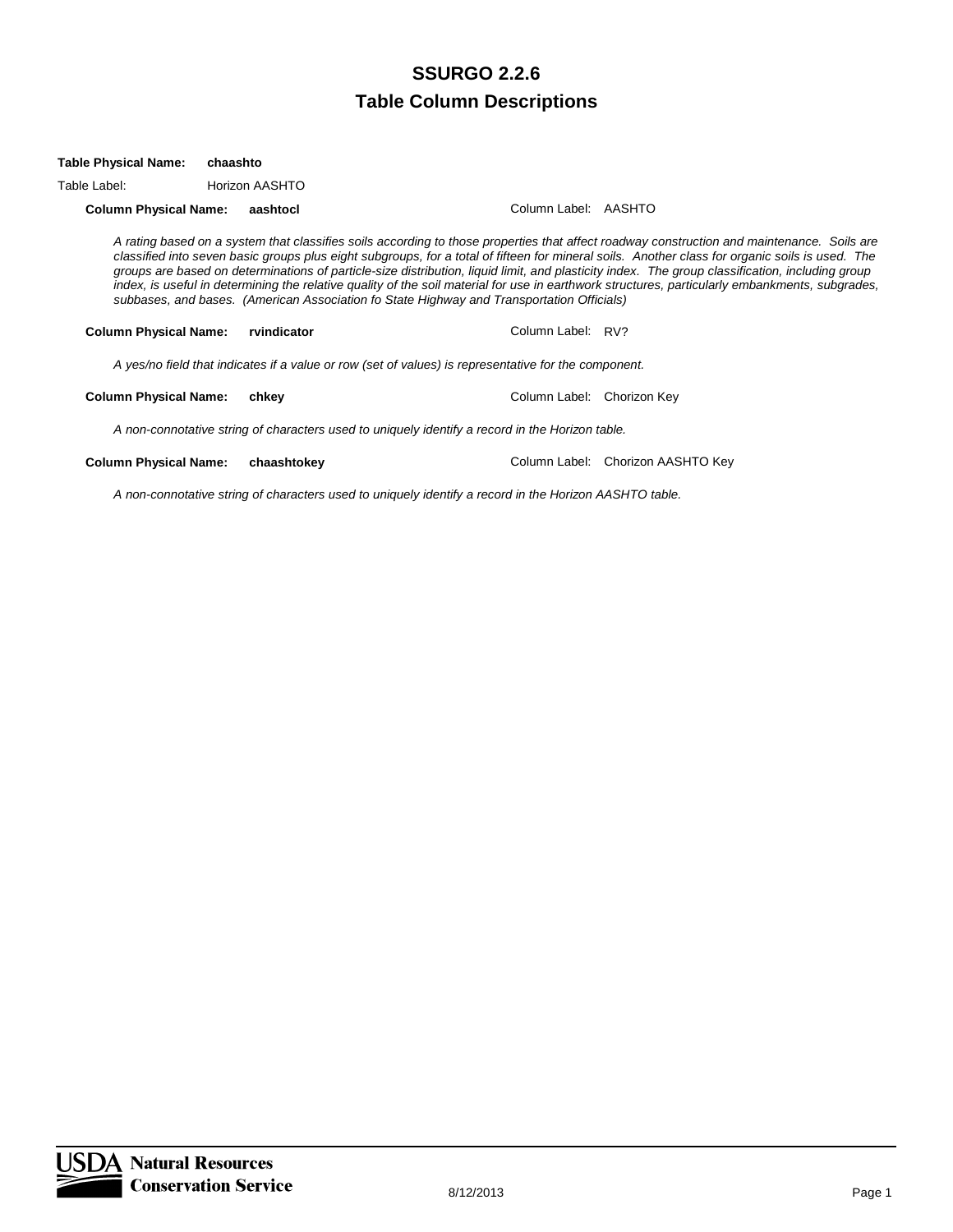| <b>Table Physical Name:</b>  | chconsistence                                                                                                                  |                             |                                                                                                                                         |
|------------------------------|--------------------------------------------------------------------------------------------------------------------------------|-----------------------------|-----------------------------------------------------------------------------------------------------------------------------------------|
| Table Label:                 | <b>Horizon Consistence</b>                                                                                                     |                             |                                                                                                                                         |
| <b>Column Physical Name:</b> | rupresblkmst                                                                                                                   | Column Label: Rupture Moist |                                                                                                                                         |
|                              | The rupture resistance of a block-shaped specimen of 25 to 30 mm size and moist water state. (SSM)                             |                             |                                                                                                                                         |
| <b>Column Physical Name:</b> | rupresblkdry                                                                                                                   | Column Label: Rupture Dry   |                                                                                                                                         |
|                              | The rupture resistance of a block-shaped specimen of 25 to 30 mm size and dry water state. (SSM)                               |                             |                                                                                                                                         |
| <b>Column Physical Name:</b> | rupresblkcem                                                                                                                   |                             | Column Label: Rupture Cement                                                                                                            |
|                              | The rupture resistance of a block-like specimen of 25 to 30 mm size that has been air dried and then submerged in water. (SSM) |                             |                                                                                                                                         |
| <b>Column Physical Name:</b> | rupresplate                                                                                                                    | Column Label: Rupture Plate |                                                                                                                                         |
|                              | The rupture resistance of an air dry plate-shaped specimen of specified size. (SSM)                                            |                             |                                                                                                                                         |
| <b>Column Physical Name:</b> | mannerfailure                                                                                                                  |                             | Column Label: Manner of Failure                                                                                                         |
|                              | The manner in which soil specimens fail under increasing force. (SSM)                                                          |                             |                                                                                                                                         |
| <b>Column Physical Name:</b> | stickiness                                                                                                                     | Column Label: Stickiness    |                                                                                                                                         |
|                              | The maximum capacity of thoroughly puddled soil to adhere to other objects.                                                    |                             |                                                                                                                                         |
| <b>Column Physical Name:</b> | plasticity                                                                                                                     | Column Label: Plasticity    |                                                                                                                                         |
| direction. (SSM)             |                                                                                                                                |                             | The degree to which a puddled, wet soil mass is permanently deformed without rupturing by a slow continuous application of force in any |
| <b>Column Physical Name:</b> | rvindicator                                                                                                                    | Column Label: RV?           |                                                                                                                                         |
|                              | A yes/no field that indicates if a value or row (set of values) is representative for the component.                           |                             |                                                                                                                                         |
| <b>Column Physical Name:</b> | chkey                                                                                                                          | Column Label: Chorizon Key  |                                                                                                                                         |
|                              | A non-connotative string of characters used to uniquely identify a record in the Horizon table.                                |                             |                                                                                                                                         |
| <b>Column Physical Name:</b> | chconsistkey                                                                                                                   |                             | Column Label: Chorizon Consistence Key                                                                                                  |

*A non-connotative string of characters used to uniquely identify a record in the Horizon Consistence table.*

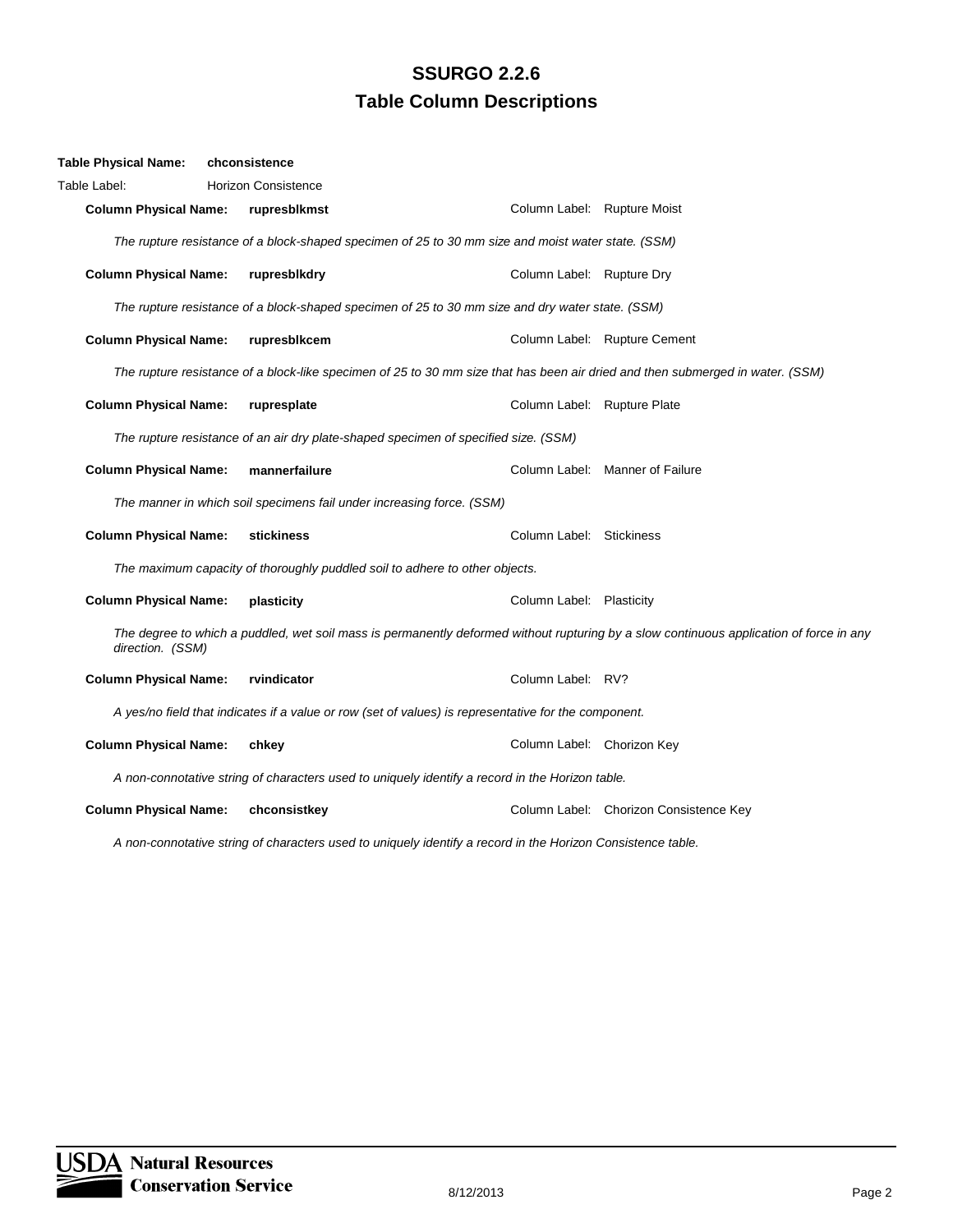#### **Table Physical Name: chdesgnsuffix**

Table Label: Horizon Designation Suffix

**Column Physical Name: desgnsuffix** Column Label: Suffix

*One of the four kinds of symbols, that when concatenated, are used to distinguish different kinds of layers in soils. Letter suffixes are used to designate subordinate distinctions within master horizons, and layers using lowercase letters. (SSM)*

**Column Physical Name: chkey** Column Label: Chorizon Key

*A non-connotative string of characters used to uniquely identify a record in the Horizon table.*

**Column Physical Name: chdesgnsfxkey** Column Label: Chorizon Designation Suffix Key

*A non-connotative string of characters used to uniquely identify a record in the Horizon Designation Suffix table.*

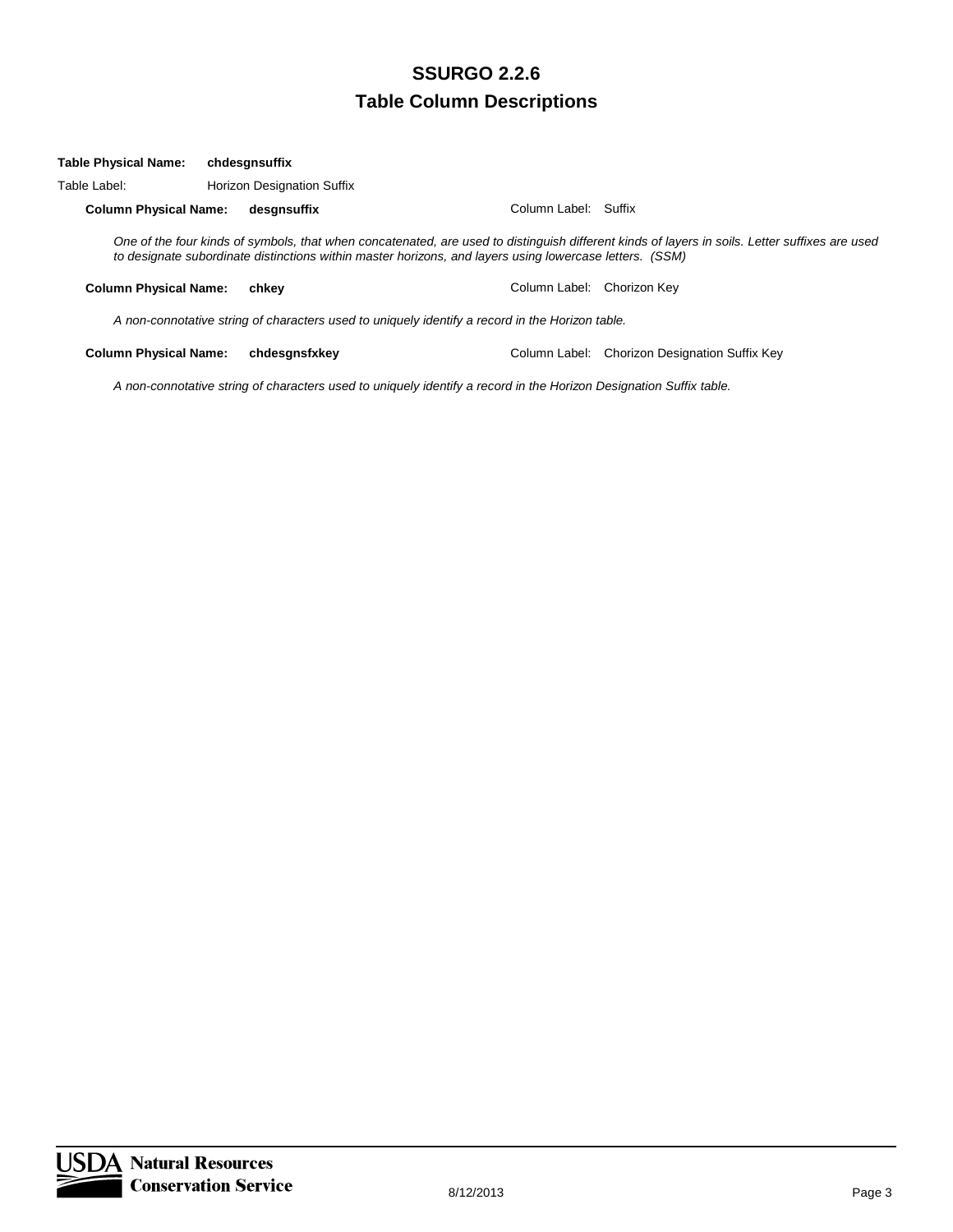| <b>Table Physical Name:</b>  | chfrags |                                                                   |                                                                                                            |                                                                                                                                          |
|------------------------------|---------|-------------------------------------------------------------------|------------------------------------------------------------------------------------------------------------|------------------------------------------------------------------------------------------------------------------------------------------|
| Table Label:                 |         | <b>Horizon Fragments</b>                                          |                                                                                                            |                                                                                                                                          |
|                              |         |                                                                   | Column Group Label: Vol %                                                                                  |                                                                                                                                          |
| <b>Column Physical Name:</b> |         | fragvol_l                                                         | Column Label: Low                                                                                          |                                                                                                                                          |
| <b>Column Physical Name:</b> |         | fragvol_r                                                         | Column Label: RV                                                                                           |                                                                                                                                          |
| <b>Column Physical Name:</b> |         | fragvol_h                                                         | Column Label: High                                                                                         |                                                                                                                                          |
|                              |         |                                                                   |                                                                                                            | The volume percentage of the horizon occupied by the 2 mm or larger fraction (20 mm or larger for wood fragments), on a whole soil base. |
| <b>Column Physical Name:</b> |         | fragkind                                                          | Column Label: Kind                                                                                         |                                                                                                                                          |
|                              |         |                                                                   | The lithology/composition of the 2 mm or larger fraction of the soil (20 mm or larger for wood fragments). |                                                                                                                                          |
|                              |         |                                                                   | Column Group Label: Size                                                                                   |                                                                                                                                          |
| <b>Column Physical Name:</b> |         | fragsize_l                                                        | Column Label: Low                                                                                          |                                                                                                                                          |
| <b>Column Physical Name:</b> |         | fragsize_r                                                        | Column Label: RV                                                                                           |                                                                                                                                          |
| <b>Column Physical Name:</b> |         | fragsize_h                                                        | Column Label: High                                                                                         |                                                                                                                                          |
|                              |         | Size based on the multiaxial dimensions of the fragment fraction. |                                                                                                            |                                                                                                                                          |
| <b>Column Physical Name:</b> |         | fragshp                                                           | Column Label: Shape                                                                                        |                                                                                                                                          |
|                              |         | A description of the overall shape of the fragment.               |                                                                                                            |                                                                                                                                          |
| <b>Column Physical Name:</b> |         | fraground                                                         | Column Label: Roundness                                                                                    |                                                                                                                                          |
|                              |         |                                                                   | An expression of the sharpness of edges and corners of fragments. (Sedimentary Rocks, Pettijohn, 1957)     |                                                                                                                                          |
| <b>Column Physical Name:</b> |         | fraghard                                                          | Column Label: Hardness                                                                                     |                                                                                                                                          |
| The hardness of a fragment.  |         |                                                                   |                                                                                                            |                                                                                                                                          |
| <b>Column Physical Name:</b> |         | chkey                                                             | Column Label: Chorizon Key                                                                                 |                                                                                                                                          |
|                              |         |                                                                   | A non-connotative string of characters used to uniquely identify a record in the Horizon table.            |                                                                                                                                          |
| <b>Column Physical Name:</b> |         | chfragskey                                                        |                                                                                                            | Column Label: Chorizon Fragments Key                                                                                                     |
|                              |         |                                                                   |                                                                                                            |                                                                                                                                          |

*A non-connotative string of characters used to uniquely identify a record in the Horizon Fragments table.*

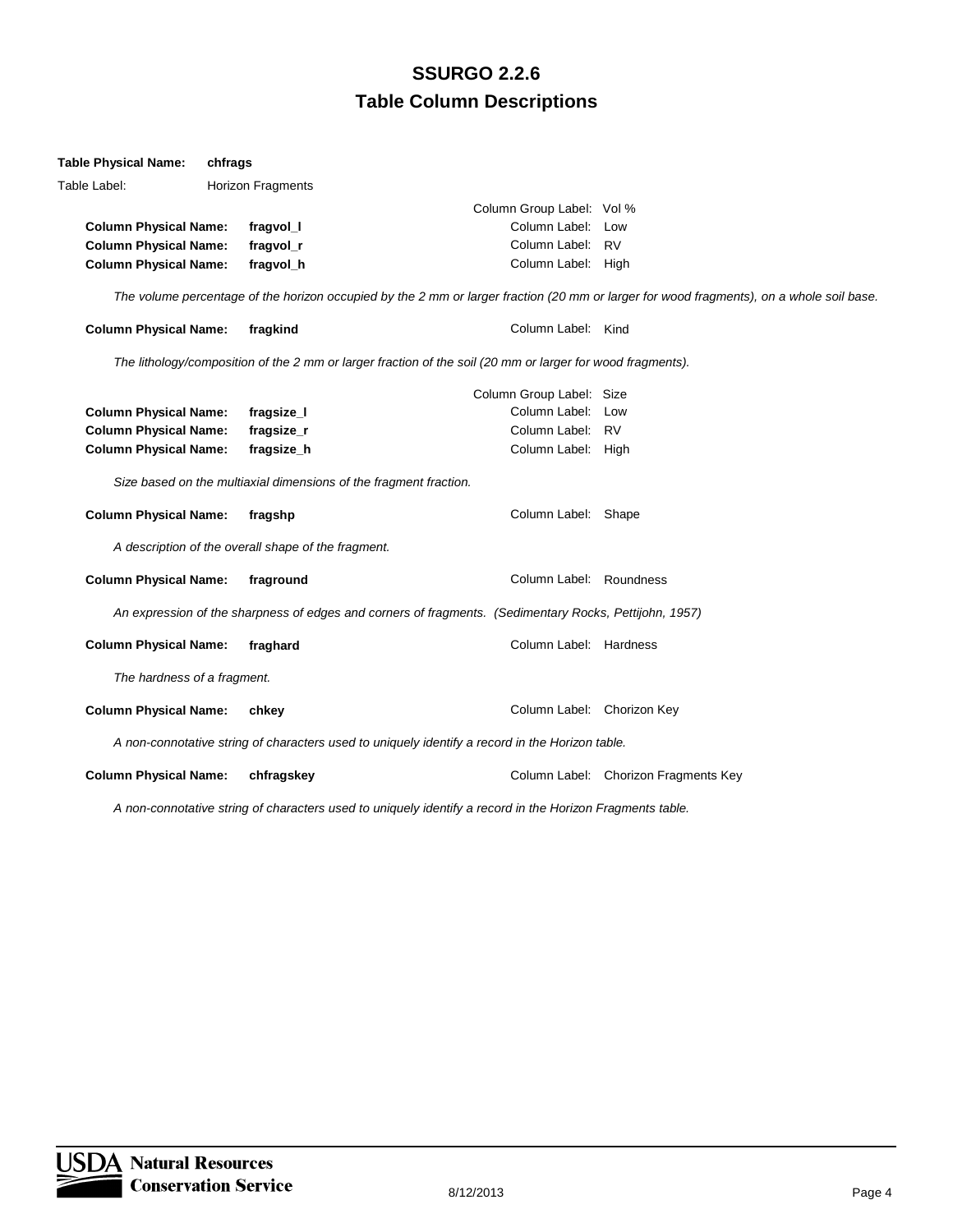| <b>Table Physical Name:</b>  | chorizon                                                                                      |                                  |                                                                                                                                                                                                                                                                                                                                                                                                                                         |
|------------------------------|-----------------------------------------------------------------------------------------------|----------------------------------|-----------------------------------------------------------------------------------------------------------------------------------------------------------------------------------------------------------------------------------------------------------------------------------------------------------------------------------------------------------------------------------------------------------------------------------------|
| Table Label:                 | Horizon                                                                                       |                                  |                                                                                                                                                                                                                                                                                                                                                                                                                                         |
| <b>Column Physical Name:</b> | hzname                                                                                        | Column Label: Designation        |                                                                                                                                                                                                                                                                                                                                                                                                                                         |
|                              |                                                                                               |                                  | The concatenated string of four kinds of symbols (five data elements) used to distinguish different kinds of layers in the soil. (SSM)                                                                                                                                                                                                                                                                                                  |
| <b>Column Physical Name:</b> | desgndisc                                                                                     | Column Label: Disc               |                                                                                                                                                                                                                                                                                                                                                                                                                                         |
|                              |                                                                                               |                                  | An Arabic numeral used to indicate a significant change in particle-size distribution or mineralogy that indicates a difference in the material<br>from which the horizon(s) formed and/or a significant difference in age, unless that difference in age is indicated by the suffix "b". (SSM)<br>This numeral is one of four kinds of symbols, that when concatenated, are used to distinguish different kinds of layers in the soil. |
| <b>Column Physical Name:</b> | desgnmaster                                                                                   | Column Label: Master             |                                                                                                                                                                                                                                                                                                                                                                                                                                         |
| are used. (SSM)              |                                                                                               |                                  | One of four kinds of symbols, that when concatenated, are used to distinguish different kinds of layers in soils. Master horizons and layers<br>are the base symbols to which other characters are added to complete the designations. Capital letters, virgules (/), and ampersands (&)                                                                                                                                                |
| <b>Column Physical Name:</b> | desgnmasterprime                                                                              | Column Label: Prime              |                                                                                                                                                                                                                                                                                                                                                                                                                                         |
|                              | are separated by at least one other horizon.                                                  |                                  | A character used to indicate that this horizon has an identical horizon designation as some overlying horizon. The two horizons in question                                                                                                                                                                                                                                                                                             |
| <b>Column Physical Name:</b> | desgnvert                                                                                     | Column Label: Sub                |                                                                                                                                                                                                                                                                                                                                                                                                                                         |
|                              | used to subdivide a horizon or layer designated by a single letter or combination of letters. |                                  | One of the four kinds of symbols, when concatenated, are used to distinguish different kinds of layers in soils. Vertical subdivisions are                                                                                                                                                                                                                                                                                              |
|                              |                                                                                               | Column Group Label: Top Depth    |                                                                                                                                                                                                                                                                                                                                                                                                                                         |
| <b>Column Physical Name:</b> | hzdept_l                                                                                      | Column Label: Low                |                                                                                                                                                                                                                                                                                                                                                                                                                                         |
| <b>Column Physical Name:</b> | hzdept_r                                                                                      | Column Label: RV                 |                                                                                                                                                                                                                                                                                                                                                                                                                                         |
| <b>Column Physical Name:</b> | hzdept_h                                                                                      | Column Label: High               |                                                                                                                                                                                                                                                                                                                                                                                                                                         |
|                              | The distance from the top of the soil to the upper boundary of the soil horizon.              |                                  |                                                                                                                                                                                                                                                                                                                                                                                                                                         |
|                              |                                                                                               | Column Group Label: Bottom Depth |                                                                                                                                                                                                                                                                                                                                                                                                                                         |
| <b>Column Physical Name:</b> | hzdepb_l                                                                                      | Column Label: Low                |                                                                                                                                                                                                                                                                                                                                                                                                                                         |
| <b>Column Physical Name:</b> | hzdepb_r                                                                                      | Column Label: RV                 |                                                                                                                                                                                                                                                                                                                                                                                                                                         |
| <b>Column Physical Name:</b> | hzdepb_h                                                                                      | Column Label: High               |                                                                                                                                                                                                                                                                                                                                                                                                                                         |
|                              | The distance from the top of the soil to the base of the soil horizon.                        |                                  |                                                                                                                                                                                                                                                                                                                                                                                                                                         |
|                              |                                                                                               | Column Group Label: Thickness    |                                                                                                                                                                                                                                                                                                                                                                                                                                         |
| <b>Column Physical Name:</b> | hzthk_l                                                                                       | Column Label: Low                |                                                                                                                                                                                                                                                                                                                                                                                                                                         |
| <b>Column Physical Name:</b> | hzthk_r                                                                                       | Column Label: RV                 |                                                                                                                                                                                                                                                                                                                                                                                                                                         |
| <b>Column Physical Name:</b> | hzthk_h                                                                                       | Column Label: High               |                                                                                                                                                                                                                                                                                                                                                                                                                                         |
|                              | A measurement from the top to bottom of a soil horizon throughout its areal extent.           |                                  |                                                                                                                                                                                                                                                                                                                                                                                                                                         |
|                              |                                                                                               |                                  |                                                                                                                                                                                                                                                                                                                                                                                                                                         |
|                              |                                                                                               | Column Group Label: Rock >10     |                                                                                                                                                                                                                                                                                                                                                                                                                                         |
| <b>Column Physical Name:</b> | fraggt10_l                                                                                    | Column Label: Low                |                                                                                                                                                                                                                                                                                                                                                                                                                                         |
| <b>Column Physical Name:</b> | fraggt10_r                                                                                    | Column Label: RV                 |                                                                                                                                                                                                                                                                                                                                                                                                                                         |
| <b>Column Physical Name:</b> | fraggt10_h                                                                                    | Column Label: High               |                                                                                                                                                                                                                                                                                                                                                                                                                                         |

*The percent by weight of the horizon occupied by rock fragments greater than 10 inches in size.*

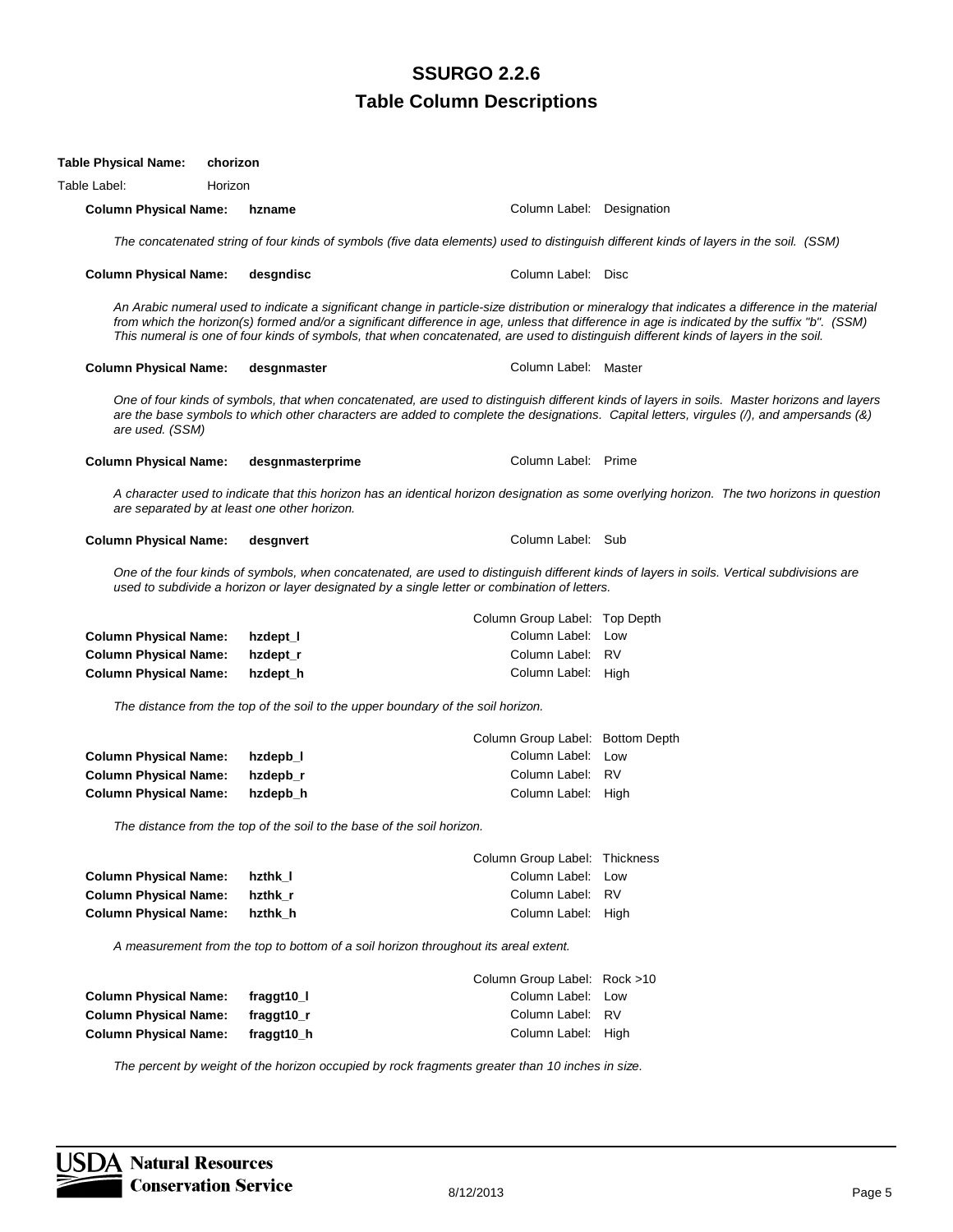#### **Table Physical Name: chorizon**

| Table Label:                 | Horizon |               |                               |  |
|------------------------------|---------|---------------|-------------------------------|--|
|                              |         |               | Column Group Label: Rock 3-10 |  |
| <b>Column Physical Name:</b> |         | frag3to10 l   | Column Label: Low             |  |
| <b>Column Physical Name:</b> |         | frag3to10 $r$ | Column Label: RV              |  |
| <b>Column Physical Name:</b> |         | frag3to10 h   | Column Label: High            |  |

*The percent by weight of the horizon occupied by rock fragments 3 to 10 inches in size.*

|                              |            | Column Group Label: #4 |  |
|------------------------------|------------|------------------------|--|
| <b>Column Physical Name:</b> | sieveno4 l | Column Label: Low      |  |
| <b>Column Physical Name:</b> | sieveno4 r | Column Label: RV       |  |
| <b>Column Physical Name:</b> | sieveno4 h | Column Label: High     |  |

*Soil fraction passing a number 4 sieve (4.70mm square opening) as a weight percentage of the less than 3 inch (76.4mm) fraction.*

|                              |             | Column Group Label: #10 |  |
|------------------------------|-------------|-------------------------|--|
| <b>Column Physical Name:</b> | sieveno10 l | Column Label: Low       |  |
| <b>Column Physical Name:</b> | sieveno10 r | Column Label: RV        |  |
| <b>Column Physical Name:</b> | sieveno10 h | Column Label: High      |  |

*Soil fraction passing a number 10 sieve (2.00mm square opening) as a weight percentage of the less than 3 inch (76.4mm) fraction.*

|                              |             | Column Group Label: #40 |  |
|------------------------------|-------------|-------------------------|--|
| <b>Column Physical Name:</b> | sieveno40 l | Column Label: Low       |  |
| <b>Column Physical Name:</b> | sieveno40 r | Column Label: RV        |  |
| <b>Column Physical Name:</b> | sieveno40 h | Column Label: High      |  |

*Soil fraction passing a number 40 sieve (0.42mm square opening) as a weight percentage of the less than 3 inch (76.4mm) fraction.*

|                              |              | Column Group Label: #200 |  |
|------------------------------|--------------|--------------------------|--|
| <b>Column Physical Name:</b> | sieveno200 l | Column Label: Low        |  |
| <b>Column Physical Name:</b> | sieveno200 r | Column Label: RV         |  |
| <b>Column Physical Name:</b> | sieveno200 h | Column Label: High       |  |

*Soil fraction passing a number 200 sieve (0.074mm square opening) as a weight percentage of the less than 3 inch (76.4mm) fraction.*

| Column Group Label: Total Sand |
|--------------------------------|
| Column Label: Low              |
|                                |
| Column Label: High             |
|                                |

*Mineral particles 0.05mm to 2.0mm in equivalent diameter as a weight percentage of the less than 2 mm fraction.*

|                              |          | Column Group Label: vcos |  |
|------------------------------|----------|--------------------------|--|
| <b>Column Physical Name:</b> | sandvc 1 | Column Label: Low        |  |
| <b>Column Physical Name:</b> | sandvc r | Column Label: RV         |  |
| <b>Column Physical Name:</b> | sandvc h | Column Label: High       |  |

*Mineral particles 1.0mm to 2.0mm in equivalent diameter as a weight percentage of the less than 2 mm fraction.*

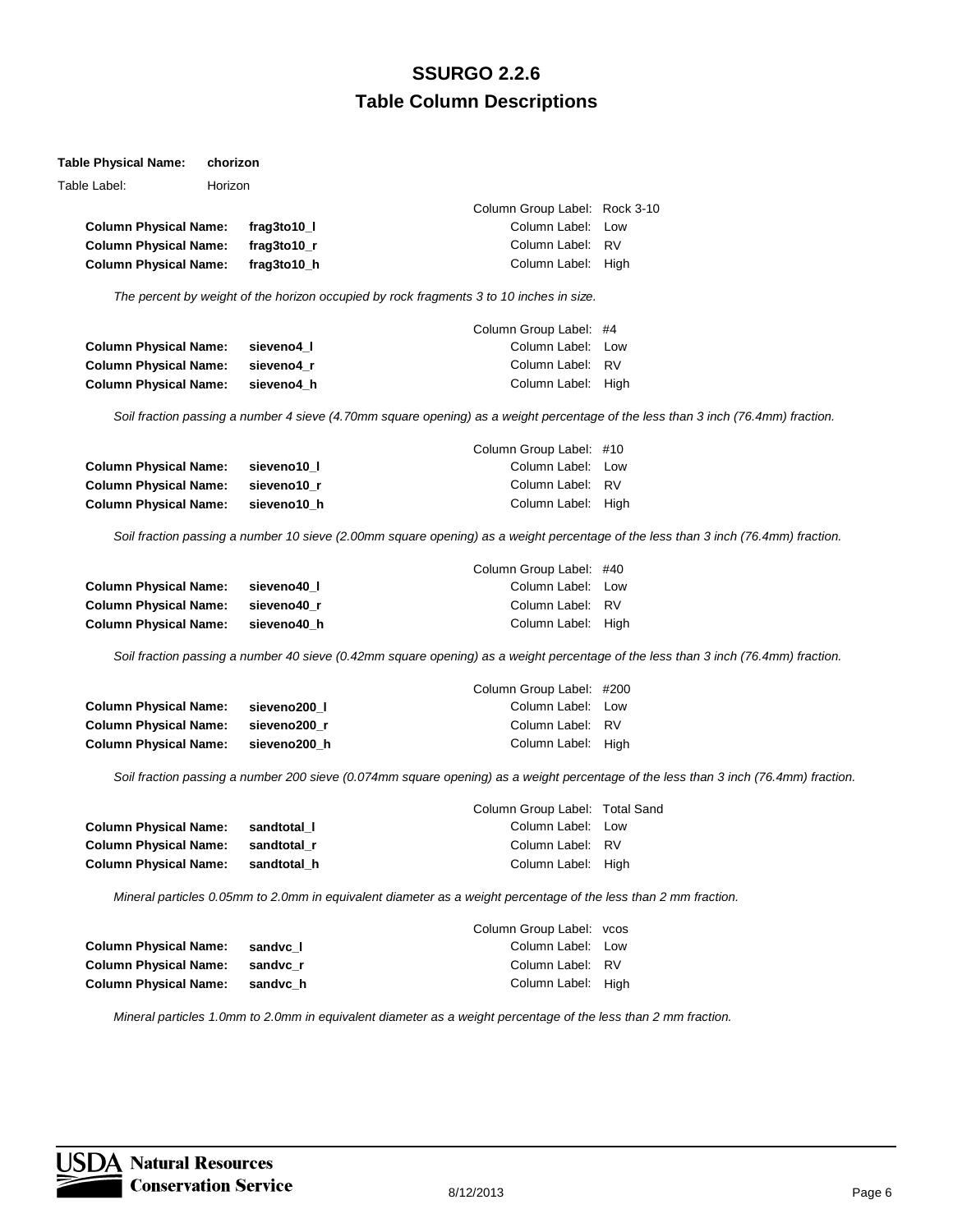#### **Table Physical Name: chorizon**

| Table Label:                 | Horizon |            |                                                                                                                 |  |
|------------------------------|---------|------------|-----------------------------------------------------------------------------------------------------------------|--|
|                              |         |            | Column Group Label: cos                                                                                         |  |
| <b>Column Physical Name:</b> |         | sandco I   | Column Label: Low                                                                                               |  |
| <b>Column Physical Name:</b> |         | sandco r   | Column Label: RV                                                                                                |  |
| <b>Column Physical Name:</b> |         | sandco h   | Column Label: High                                                                                              |  |
|                              |         |            | Mineral particles 0.5mm to 1.0mm in equivalent diameter as a weight percentage of the less than 2 mm fraction.  |  |
|                              |         |            | Column Group Label: ms                                                                                          |  |
| <b>Column Physical Name:</b> |         | sandmed I  | Column Label: Low                                                                                               |  |
| <b>Column Physical Name:</b> |         | sandmed r  | Column Label: RV                                                                                                |  |
| <b>Column Physical Name:</b> |         | sandmed h  | Column Label: High                                                                                              |  |
|                              |         |            | Mineral particles 0.25mm to 0.5mm in equivalent diameter as a weight percentage of the less than 2 mm fraction. |  |
|                              |         |            | Column Group Label: fs                                                                                          |  |
| <b>Column Physical Name:</b> |         | sandfine I | Column Label: Low                                                                                               |  |

| GUIUIIIII FIIYSIGAI IYAIIIE. | — запише т | <b>UURIIIII LAUGI.</b> LUW |  |
|------------------------------|------------|----------------------------|--|
| <b>Column Physical Name:</b> | sandfine r | Column Label: RV           |  |
| <b>Column Physical Name:</b> | sandfine h | Column Label: High         |  |
|                              |            |                            |  |

*Mineral particles 0.10 to 0.25mm in equivalent diameter as a weight percentage of the less than 2 mm fraction.*

|                              |          | Column Group Label: vfs |  |
|------------------------------|----------|-------------------------|--|
| <b>Column Physical Name:</b> | sandvf I | Column Label: Low       |  |
| <b>Column Physical Name:</b> | sandyf r | Column Label: RV        |  |
| <b>Column Physical Name:</b> | sandyf h | Column Label: High      |  |

*Mineral particles 0.05 to 0.10mm in equivalent diameter as a weight percentage of the less than 2 mm fraction.*

|                              |             | Column Group Label: Total Silt |  |
|------------------------------|-------------|--------------------------------|--|
| <b>Column Physical Name:</b> | silttotal I | Column Label: Low              |  |
| <b>Column Physical Name:</b> | silttotal r | Column Label: RV               |  |
| <b>Column Physical Name:</b> | silttotal h | Column Label: High             |  |

*Mineral particles 0.002 to 0.05mm in equivalent diameter as a weight percentage of the less than 2.0mm fraction.*

|                              |          | Column Group Label: Coarse Silt |  |
|------------------------------|----------|---------------------------------|--|
| <b>Column Physical Name:</b> | siltco I | Column Label: Low               |  |
| <b>Column Physical Name:</b> | siltco r | Column Label: RV                |  |
| <b>Column Physical Name:</b> | siltco h | Column Label: High              |  |
|                              |          |                                 |  |

*Mineral particles ranging in size from 0.02mm to 0.05mm in equivalent diameter as a weight percentage of the less than 2.0mm fraction.*

|                              |            | Column Group Label: Fine Silt |  |
|------------------------------|------------|-------------------------------|--|
| <b>Column Physical Name:</b> | siltfine I | Column Label: Low             |  |
| <b>Column Physical Name:</b> | siltfine r | Column Label: RV              |  |
| <b>Column Physical Name:</b> | siltfine h | Column Label: High            |  |

*Mineral particles ranging in size from 0.002 to 0.02mm in equivalent diameter as a weight percentage of the less than 2.0mm fraction.*

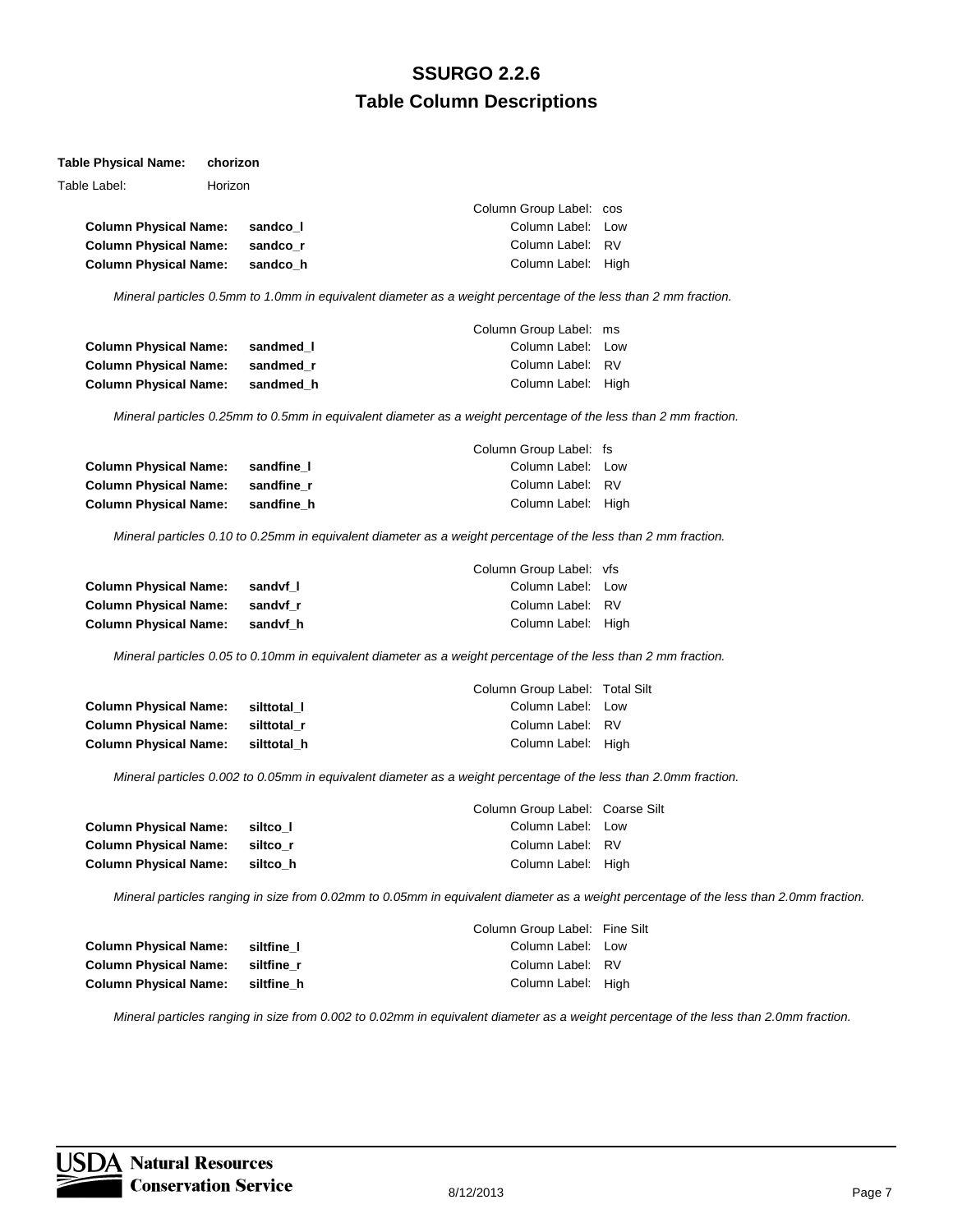#### **Table Physical Name: chorizon**

| Table Label:                 | Horizon |             |                                |  |
|------------------------------|---------|-------------|--------------------------------|--|
|                              |         |             | Column Group Label: Total Clay |  |
| <b>Column Physical Name:</b> |         | claytotal I | Column Label: Low              |  |
| <b>Column Physical Name:</b> |         | clavtotal r | Column Label: RV               |  |
| <b>Column Physical Name:</b> |         | claytotal h | Column Label: High             |  |

*Mineral particles less than 0.002mm in equivalent diameter as a weight percentage of the less than 2.0mm fraction.*

|                              |                 | Column Group Label: CaCO3 Clay |  |
|------------------------------|-----------------|--------------------------------|--|
| <b>Column Physical Name:</b> | claysizedcarb I | Column Label: Low              |  |
| <b>Column Physical Name:</b> | claysizedcarb r | Column Label: RV               |  |
| <b>Column Physical Name:</b> | claysizedcarb h | Column Label: High             |  |

*Carbonate particles less than 0.002mm in equivalent diameter as a weight percentage of the less than 2.0mm fraction.*

|                              |      | Column Group Label: OM |  |
|------------------------------|------|------------------------|--|
| <b>Column Physical Name:</b> | om I | Column Label: Low      |  |
| <b>Column Physical Name:</b> | om r | Column Label: RV       |  |
| <b>Column Physical Name:</b> | om h | Column Label: High     |  |

*The amount by weight of decomposed plant and animal residue expressed as a weight percentage of the less than 2 mm soil material.*

|                              |              | Column Group Label: Db 0.1 bar H2O |  |
|------------------------------|--------------|------------------------------------|--|
| <b>Column Physical Name:</b> | dbtenthbar I | Column Label: Low                  |  |
| <b>Column Physical Name:</b> | dbtenthbar r | Column Label: RV                   |  |
| <b>Column Physical Name:</b> | dbtenthbar h | Column Label: High                 |  |

*The oven dried weight of the less than 2 mm soil material per unit volume of soil at a water tension of 1/10 bar.*

|                                    |              | Column Group Label: Db 0.33 bar H2O |  |
|------------------------------------|--------------|-------------------------------------|--|
| <b>Column Physical Name:</b>       | dbthirdbar I | Column Label: Low                   |  |
| Column Physical Name: dbthirdbar r |              | Column Label: RV                    |  |
| Column Physical Name: dbthirdbar h |              | Column Label: High                  |  |

*The oven dry weight of the less than 2 mm soil material per unit volume of soil at a water tension of 1/3 bar.*

|                              |                | Column Group Label: Db 15 bar H2O |  |
|------------------------------|----------------|-----------------------------------|--|
| <b>Column Physical Name:</b> | dbfifteenbar I | Column Label: Low                 |  |
| <b>Column Physical Name:</b> | dbfifteenbar r | Column Label: RV                  |  |
| <b>Column Physical Name:</b> | dbfifteenbar h | Column Label: High                |  |
|                              |                |                                   |  |

*The oven dry weight of the less than 2 mm soil material per unit volume of soil at a water tension of 15 bar.*

|                              |             | Column Group Label: Db oven dry |  |
|------------------------------|-------------|---------------------------------|--|
| <b>Column Physical Name:</b> | dbovendry I | Column Label: Low               |  |
| <b>Column Physical Name:</b> | dbovendry r | Column Label: RV                |  |
| <b>Column Physical Name:</b> | dbovendry h | Column Label: High              |  |

*The oven dry weight of the less than 2 mm soil material per unit volume of soil exclusive of the desication cracks, measured on a coated clod.*

#### **Column Physical Name: partdensity Column Label: Dp Column Label: Dp Column Label: Dp Column Label: Dp**

*Mass per unit of volume (not including pore space) of the solid soil particle either mineral or organic. Also known as specific gravity.*

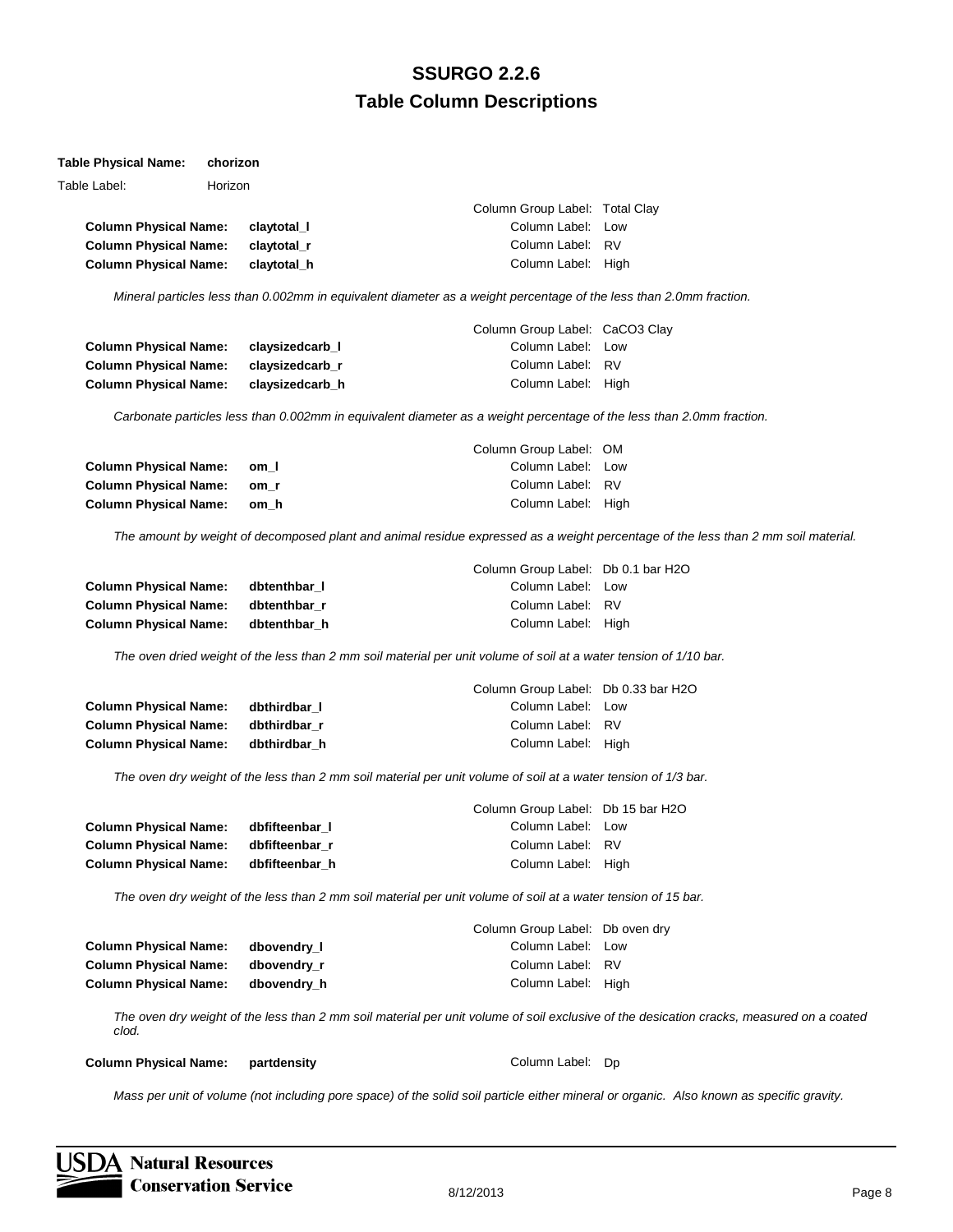#### **Table Physical Name: chorizon**

| Table Label:                 | Horizon |        |                          |  |
|------------------------------|---------|--------|--------------------------|--|
|                              |         |        | Column Group Label: Ksat |  |
| <b>Column Physical Name:</b> |         | ksat l | Column Label: Low        |  |
| <b>Column Physical Name:</b> |         | ksat r | Column Label: RV         |  |
| <b>Column Physical Name:</b> |         | ksat h | Column Label: High       |  |

*The amount of water that would move vertically through a unit area of saturated soil in unit time under unit hydraulic gradient.*

|                              |       | Column Group Label: AWC |  |
|------------------------------|-------|-------------------------|--|
| <b>Column Physical Name:</b> | awc I | Column Label: Low       |  |
| <b>Column Physical Name:</b> | awc r | Column Label: RV        |  |
| <b>Column Physical Name:</b> | awch  | Column Label: High      |  |

*The amount of water that an increment of soil depth, inclusive of fragments, can store that is available to plants. AWC is expressed as a volume fraction, and is commonly estimated as the difference between the water contents at 1/10 or 1/3 bar (field capacity) and 15 bars (permanent wilting point) tension and adjusted for salinity, and fragments.*

|                              |             | Column Group Label: 0.1 bar H2O |  |
|------------------------------|-------------|---------------------------------|--|
| <b>Column Physical Name:</b> | wtenthbar I | Column Label: Low               |  |
| <b>Column Physical Name:</b> | wtenthbar r | Column Label: RV                |  |
| <b>Column Physical Name:</b> | wtenthbar h | Column Label: High              |  |

*The volumetric content of soil water retained at a tension of 1/10 bar (10 kPa), expressed as a percentage of the whole soil.*

|                              |             | Column Group Label: 0.33 bar H2O |  |
|------------------------------|-------------|----------------------------------|--|
| <b>Column Physical Name:</b> | wthirdbar I | Column Label: Low                |  |
| <b>Column Physical Name:</b> | wthirdbar r | Column Label: RV                 |  |
| <b>Column Physical Name:</b> | wthirdbar h | Column Label: High               |  |

*The volumetric content of soil water retained at a tension of 1/3 bar (33 kPa), expressed as a percentage of the whole soil.*

|                              |               | Column Group Label: 15 bar H2O |  |
|------------------------------|---------------|--------------------------------|--|
| <b>Column Physical Name:</b> | wfifteenbar I | Column Label: Low              |  |
| <b>Column Physical Name:</b> | wfifteenbar r | Column Label: RV               |  |
| <b>Column Physical Name:</b> | wfifteenbar h | Column Label: High             |  |

*The volumetric content of soil water retained at a tension of 15 bars (1500 kPa), expressed as a percentage of the whole soil.*

|                              |             | Column Group Label: Satiated H2O |  |
|------------------------------|-------------|----------------------------------|--|
| <b>Column Physical Name:</b> | wsatiated I | Column Label: Low                |  |
| <b>Column Physical Name:</b> | wsatiated r | Column Label: RV                 |  |
| <b>Column Physical Name:</b> | wsatiated h | Column Label: High               |  |

*The estimated volumetric soil water content at or near zero bar tension, expressed as a percentage of the whole soil.*

|                              |       | Column Group Label: LEP |  |
|------------------------------|-------|-------------------------|--|
| <b>Column Physical Name:</b> | lep I | Column Label: Low       |  |
| <b>Column Physical Name:</b> | lep r | Column Label: RV        |  |
| <b>Column Physical Name:</b> | lep h | Column Label: High      |  |

*The linear expression of the volume difference of natural soil fabric at 1/3 or 1/10 bar water content and oven dryness. The volume change is reported as percent change for the whole soil.*

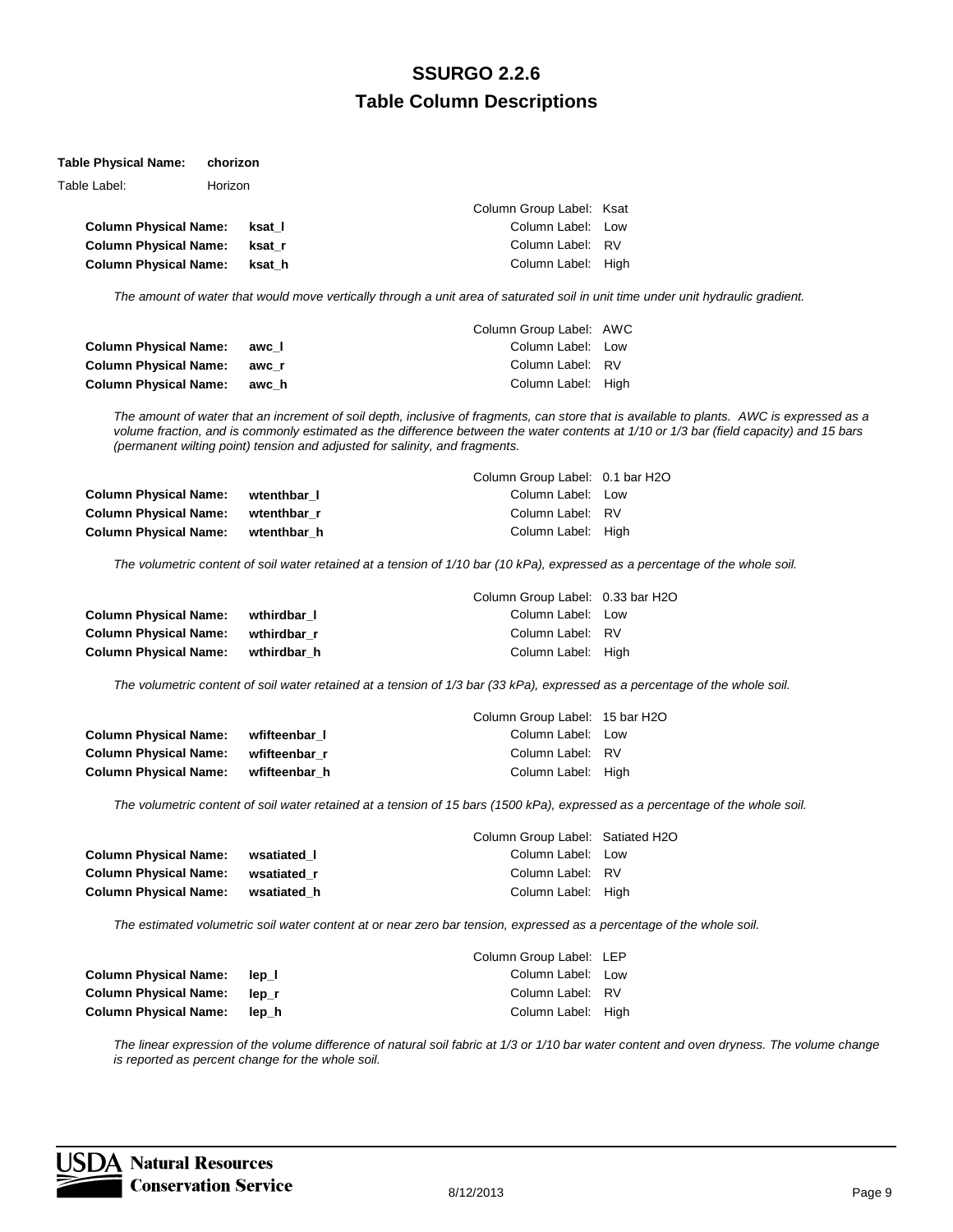| Table Physical Name:         | chorizon |                   |                                                                                                                                |                                                                                                                                                  |
|------------------------------|----------|-------------------|--------------------------------------------------------------------------------------------------------------------------------|--------------------------------------------------------------------------------------------------------------------------------------------------|
| Table Label:                 | Horizon  |                   |                                                                                                                                |                                                                                                                                                  |
|                              |          |                   | Column Group Label: LL                                                                                                         |                                                                                                                                                  |
| <b>Column Physical Name:</b> |          | ╨                 | Column Label:                                                                                                                  | Low                                                                                                                                              |
| <b>Column Physical Name:</b> |          | ∥_r               | Column Label: RV                                                                                                               |                                                                                                                                                  |
| <b>Column Physical Name:</b> |          | II_h              | Column Label: High                                                                                                             |                                                                                                                                                  |
|                              |          |                   | The water content of the soil at the change between the liquid and plastic states.                                             |                                                                                                                                                  |
|                              |          |                   | Column Group Label: PI                                                                                                         |                                                                                                                                                  |
| <b>Column Physical Name:</b> |          | pi_l              | Column Label: Low                                                                                                              |                                                                                                                                                  |
| <b>Column Physical Name:</b> |          | pi_r              | Column Label: RV                                                                                                               |                                                                                                                                                  |
| <b>Column Physical Name:</b> |          | pi_h              | Column Label: High                                                                                                             |                                                                                                                                                  |
|                              |          |                   | The numerical difference between the liquid limit and plastic limit.                                                           |                                                                                                                                                  |
|                              |          |                   |                                                                                                                                | Column Group Label: AASHTO Group Index                                                                                                           |
| <b>Column Physical Name:</b> |          | aashind_l         | Column Label: Low                                                                                                              |                                                                                                                                                  |
| <b>Column Physical Name:</b> |          | aashind_r         | Column Label: RV                                                                                                               |                                                                                                                                                  |
| <b>Column Physical Name:</b> |          | aashind_h         | Column Label: High                                                                                                             |                                                                                                                                                  |
| materials".                  |          |                   |                                                                                                                                | The empirical group index formula devised for approximately within-group evaluation of the "clayey granular materials" and the "silty-clay       |
| <b>Column Physical Name:</b> |          | kwfact            | Column Label: Kw                                                                                                               |                                                                                                                                                  |
| effect of rock fragments.    |          |                   |                                                                                                                                | An erodibility factor which quantifies the susceptibility of soil particles to detachment and movement by water. This factor is adjusted for the |
| <b>Column Physical Name:</b> |          | kffact            | Column Label: Kf                                                                                                               |                                                                                                                                                  |
|                              |          |                   | An erodibility factor which quantifies the susceptibility of soil particles to detachment by water.                            |                                                                                                                                                  |
|                              |          |                   | Column Group Label: CaCO3                                                                                                      |                                                                                                                                                  |
| <b>Column Physical Name:</b> |          | caco <sub>3</sub> | Column Label: Low                                                                                                              |                                                                                                                                                  |
| <b>Column Physical Name:</b> |          | caco3 r           | Column Label: RV                                                                                                               |                                                                                                                                                  |
| <b>Column Physical Name:</b> |          | caco3_h           | Column Label: High                                                                                                             |                                                                                                                                                  |
|                              |          |                   | The quantity of Carbonate (CO3) in the soil expressed as CaCO3 and as a weight percentage of the less than 2 mm size fraction. |                                                                                                                                                  |
|                              |          |                   | Column Group Label: Gypsum                                                                                                     |                                                                                                                                                  |
| <b>Column Physical Name:</b> |          | gypsum_l          | Column Label: Low                                                                                                              |                                                                                                                                                  |
| <b>Column Physical Name:</b> |          | gypsum_r          | Column Label:                                                                                                                  | <b>RV</b>                                                                                                                                        |
| <b>Column Physical Name:</b> |          | gypsum_h          | Column Label: High                                                                                                             |                                                                                                                                                  |
|                              |          |                   | The percent by weight of hydrated calcium sulfate in the less than 20 mm fraction of soil.                                     |                                                                                                                                                  |
|                              |          |                   | Column Group Label: SAR                                                                                                        |                                                                                                                                                  |
| <b>Column Physical Name:</b> |          | sar_l             | Column Label:                                                                                                                  | Low                                                                                                                                              |
| <b>Column Physical Name:</b> |          | sar_r             | Column Label:                                                                                                                  | <b>RV</b>                                                                                                                                        |
| <b>Column Physical Name:</b> |          | sar_h             | Column Label: High                                                                                                             |                                                                                                                                                  |
|                              |          |                   |                                                                                                                                |                                                                                                                                                  |

*A measure of the amount of Sodium (Na) relative to Calcium (Ca) and Magnesium (Mg) in the water extract from saturated soil paste.*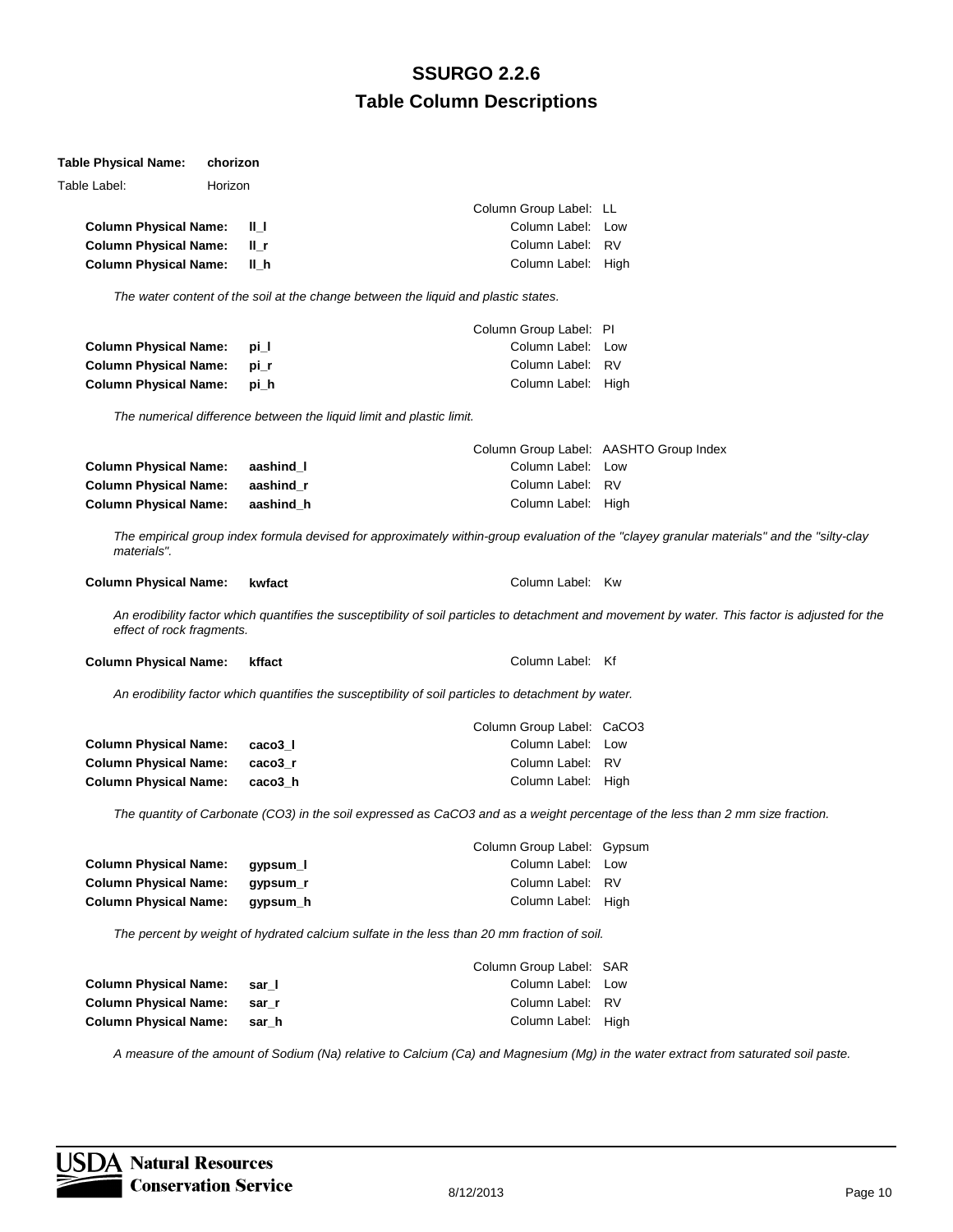#### **Table Physical Name: chorizon**

| Table Label:                 | Horizon |      |                        |  |
|------------------------------|---------|------|------------------------|--|
|                              |         |      | Column Group Label: EC |  |
| <b>Column Physical Name:</b> |         | ec I | Column Label: Low      |  |
| <b>Column Physical Name:</b> |         | ec r | Column Label: RV       |  |
| <b>Column Physical Name:</b> |         | ech  | Column Label: High     |  |
|                              |         |      |                        |  |

*The electrical conductivity of an extract from saturated soil paste.*

|                              |        | Column Group Label: CEC-7 |  |
|------------------------------|--------|---------------------------|--|
| <b>Column Physical Name:</b> | cec7 I | Column Label: Low         |  |
| <b>Column Physical Name:</b> | cec7 r | Column Label: RV          |  |
| <b>Column Physical Name:</b> | cec7 h | Column Label: High        |  |

*The amount of readily exchangeable cations that can be electrically adsorbed to negative charges in the soil, soil constituent, or other material, at pH 7.0, as estimated by the ammonium acetate method.*

|                              |        | Column Group Label: ECEC |  |
|------------------------------|--------|--------------------------|--|
| <b>Column Physical Name:</b> | ecec I | Column Label: Low        |  |
| <b>Column Physical Name:</b> | ecec r | Column Label: RV         |  |
| <b>Column Physical Name:</b> | ecec h | Column Label: High       |  |

*The sum of NH4OAc extractable bases plus KCl extractable aluminum.*

|                              |            | Column Group Label: Sum of Bases |  |
|------------------------------|------------|----------------------------------|--|
| <b>Column Physical Name:</b> | sumbases I | Column Label: Low                |  |
| <b>Column Physical Name:</b> | sumbases r | Column Label: RV                 |  |
| <b>Column Physical Name:</b> | sumbases h | Column Label: High               |  |

*The sum of NH4OAc extractable bases (pH 7.0), reported on less than 2mm base.*

|                              |             | Column Group Label: pH H2O |  |
|------------------------------|-------------|----------------------------|--|
| <b>Column Physical Name:</b> | ph1to1h2o l | Column Label: Low          |  |
| <b>Column Physical Name:</b> | ph1to1h2o r | Column Label: RV           |  |
| <b>Column Physical Name:</b> | ph1to1h2o h | Column Label: High         |  |

*The negative logarithm to the base 10, of the hydrogen ion activity in the soil using the 1:1 soil-water ratio method. A numerical expression of the relative acidity or alkalinity of a soil sample. (SSM)*

|              | Column Group Label: pH CaCl2 |  |
|--------------|------------------------------|--|
| ph01mcacl2 l | Column Label: Low            |  |
| ph01mcacl2 r | Column Label: RV             |  |
| ph01mcacl2 h | Column Label: High           |  |
|              |                              |  |

*The negative logarithm to base of 10 or the hydrogen ion activity in the soil, using the 0.01M CaCl2 method, in a 1:2 soil:solution ratio. A numerical expression of the relative acidity or alkalinity of a soil sample. (SSM)*

|                              |            | Column Group Label: Free Iron |  |
|------------------------------|------------|-------------------------------|--|
| <b>Column Physical Name:</b> | freeiron I | Column Label: Low             |  |
| <b>Column Physical Name:</b> | freeiron r | Column Label: RV              |  |
| <b>Column Physical Name:</b> | freeiron h | Column Label: High            |  |

*The secondary iron oxides such as geothite, hematite, ferrihydrite, lepidocrocite and maghemite. This form of iron may occur as discrete particles, as coatings on other particles, or as cementing agents between soil mineral grains. It is iron extracted by dithionite-citrate.*

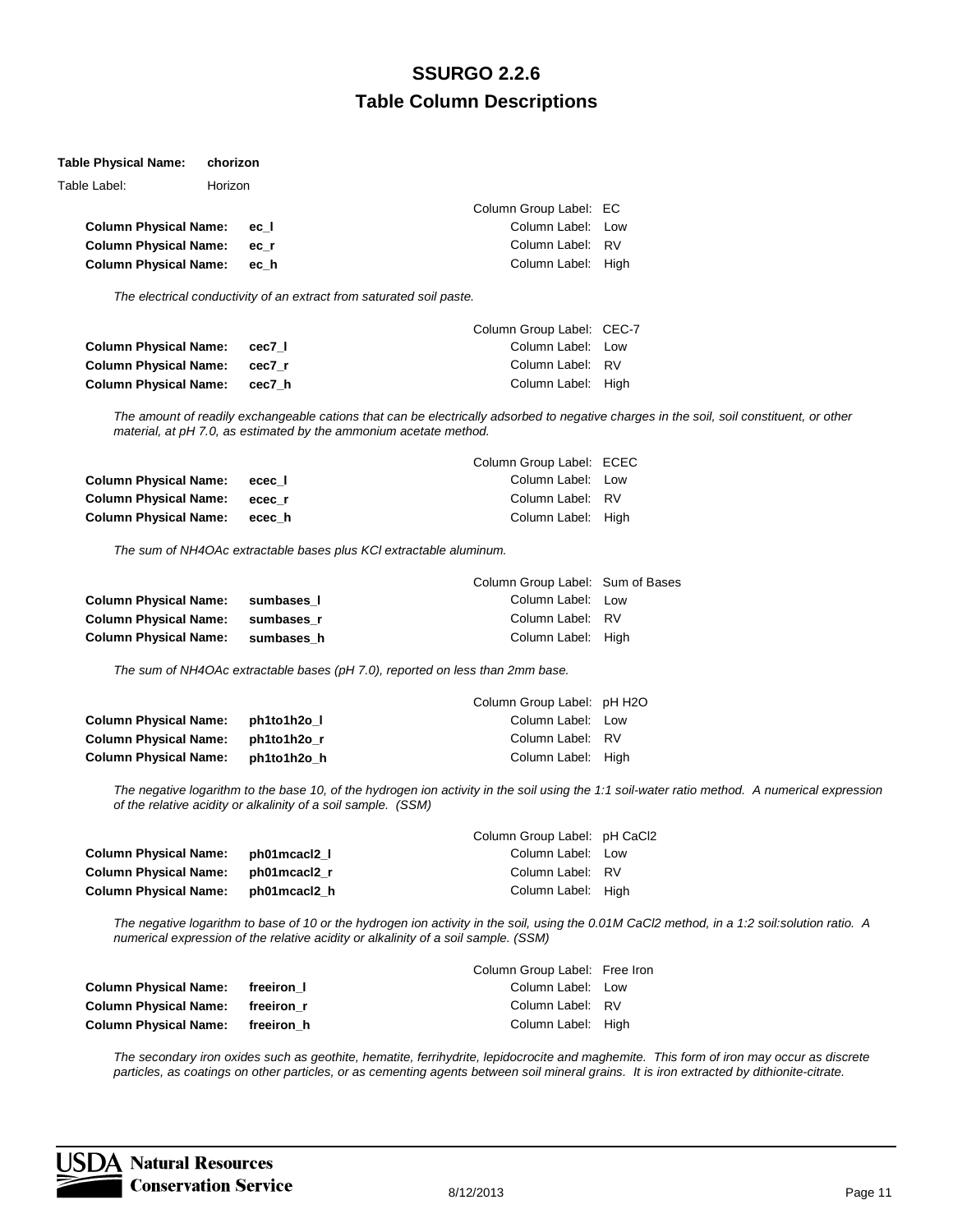#### **Table Physical Name: chorizon**

| Table Label:                 | Horizon |             |                                |  |
|------------------------------|---------|-------------|--------------------------------|--|
|                              |         |             | Column Group Label: Oxalate Fe |  |
| <b>Column Physical Name:</b> |         | feoxalate I | Column Label: Low              |  |
| <b>Column Physical Name:</b> |         | feoxalate r | Column Label: RV               |  |
| <b>Column Physical Name:</b> |         | feoxalate h | Column Label: High             |  |

*The amount of ammonium oxalate extractable iron in the less than 2mm fraction. It is considered a measure of noncrystalline iron in the soil.*

|                              |            | Column Group Label: Ext Acidity |  |
|------------------------------|------------|---------------------------------|--|
| <b>Column Physical Name:</b> | extracid I | Column Label: Low               |  |
| <b>Column Physical Name:</b> | extracid r | Column Label: RV                |  |
| <b>Column Physical Name:</b> | extracid h | Column Label: High              |  |

*A measure of soil exchangeable hydrogen ions that may become active by cation exchange.*

|                                |          | Column Group Label: Extract Al |  |
|--------------------------------|----------|--------------------------------|--|
| <b>Column Physical Name:</b>   | extral I | Column Label: Low              |  |
| Column Physical Name: extral r |          | Column Label: RV               |  |
| Column Physical Name: extral h |          | Column Label: High             |  |

*The amount of aluminum extracted in 1 normal potassium chloride. The following laboratory method is applied: 55 ml of 1 normal potassium chloride is extracted through 2.5 g of soil sample. The extract is analyzed by use of an atomic adsorption spectrometer or similar instrument (SSIR #1, method 6G9a and NSSH).*

|                              |             | Column Group Label: Oxalate Al |  |
|------------------------------|-------------|--------------------------------|--|
| <b>Column Physical Name:</b> | aloxalate I | Column Label: Low              |  |
| <b>Column Physical Name:</b> | aloxalate r | Column Label: RV               |  |
| <b>Column Physical Name:</b> | aloxalate h | Column Label: High             |  |

*The amount of ammonium oxalate extractable aluminum in the less than 2mm fraction. This is an estimate of the total pedogenic aluminum, much of which may be in noncrystalline material, or complexed by organic matter.*

|                              |          | Column Group Label: Bray 1 Phos |  |
|------------------------------|----------|---------------------------------|--|
| <b>Column Physical Name:</b> | pbrav1 l | Column Label: Low               |  |
| <b>Column Physical Name:</b> | pbray1 r | Column Label: RV                |  |
| <b>Column Physical Name:</b> | pbray1 h | Column Label: High              |  |

*The amount of phosphorous in the less than 2mm fraction, that is extractable using the Bray1 method. It represents the plant available phosphorous content.*

|            | Column Group Label: Oxalate Phos |  |
|------------|----------------------------------|--|
| poxalate 1 | Column Label: Low                |  |
| poxalate r | Column Label: RV                 |  |
| poxalate h | Column Label: High               |  |
|            |                                  |  |

*The amount of phosphorous in the less than 2mm fraction, that is extractable by aluminum oxalate method. It represents the phosphorous level intermediate between total P and water soluble P.*

|                                     |               | Column Group Label: Water Soluble Phos |  |
|-------------------------------------|---------------|----------------------------------------|--|
| Column Physical Name: ph2osoluble 1 |               | Column Label: Low                      |  |
| Column Physical Name: ph2osoluble r |               | Column Label: RV                       |  |
| Column Physical Name:               | ph2osoluble h | Column Label: High                     |  |

The amount of water soluble phosphorous in the less than 2mm fraction, that is extractable by distilled water. It represents the mobile *phosphorous content.*

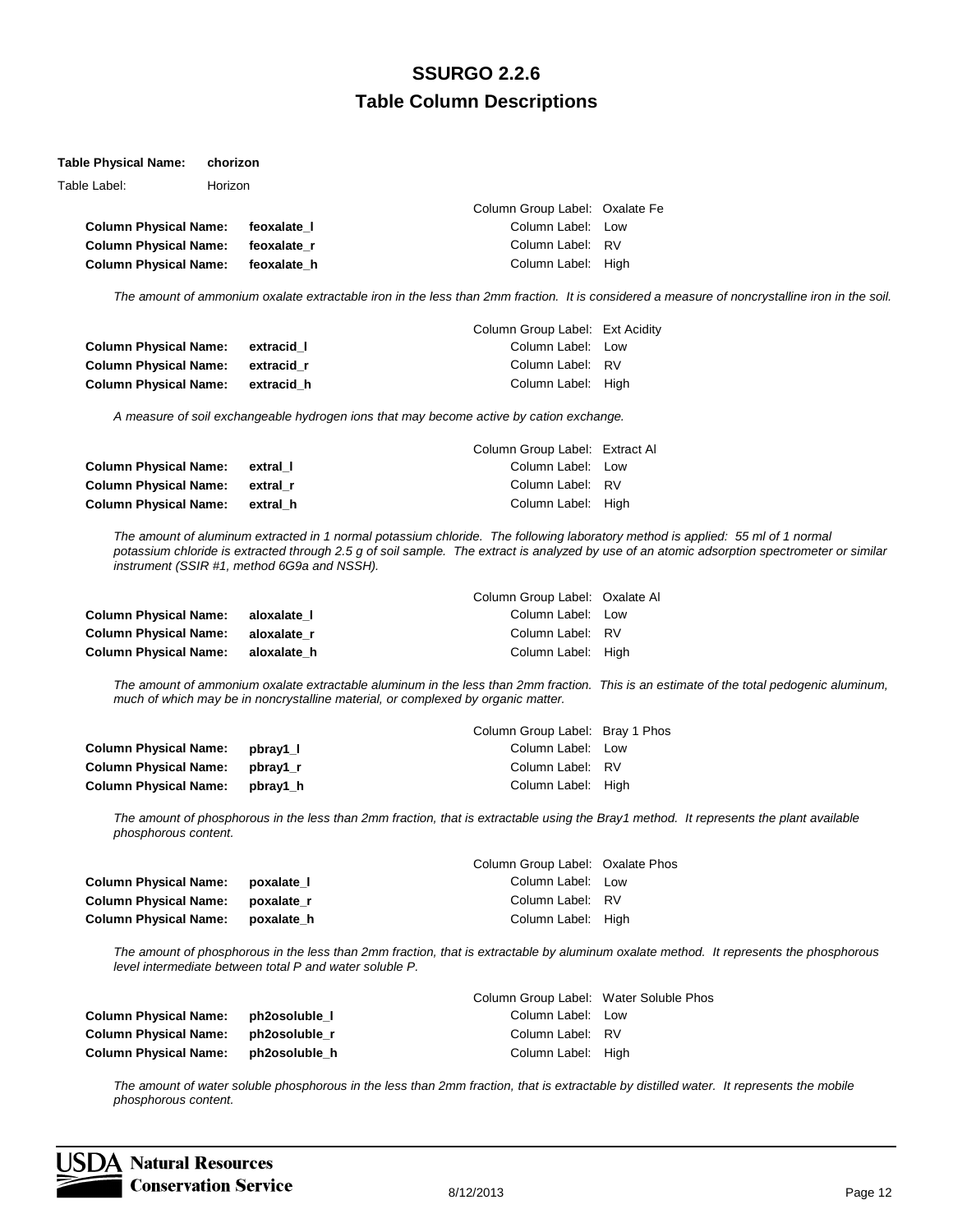| Table Physical Name:         | chorizon |                                                           |                                                                                                              |                                                                                                                                                     |
|------------------------------|----------|-----------------------------------------------------------|--------------------------------------------------------------------------------------------------------------|-----------------------------------------------------------------------------------------------------------------------------------------------------|
| Table Label:                 | Horizon  |                                                           |                                                                                                              |                                                                                                                                                     |
|                              |          |                                                           | Column Group Label: Total Phos                                                                               |                                                                                                                                                     |
| <b>Column Physical Name:</b> |          | ptotal I                                                  | Column Label: Low                                                                                            |                                                                                                                                                     |
| <b>Column Physical Name:</b> |          | ptotal r                                                  | Column Label: RV                                                                                             |                                                                                                                                                     |
| <b>Column Physical Name:</b> |          | ptotal h                                                  | Column Label: High                                                                                           |                                                                                                                                                     |
|                              |          | as a gravimetric percent oxide of the size fraction used. |                                                                                                              | The estimate of the total phosphorous content of the soil, measured after total dissolution of a size fraction of the soil material. It is reported |
| <b>Column Physical Name:</b> |          | excavdifcl                                                | Column Label: Excay Diff                                                                                     |                                                                                                                                                     |
|                              |          | difficulty is related to and controlled by a water state. |                                                                                                              | An estimation of the difficulty of working an excavation into soil layers, horizons, pedons, or geologic layers. In most instances, excavation      |
| <b>Column Physical Name:</b> |          | excavdifms                                                |                                                                                                              | Column Label: Excay Diff Moisture                                                                                                                   |
|                              |          |                                                           | The soil moisture status for which the excavation difficulty class is assigned for the individual component. |                                                                                                                                                     |
| <b>Column Physical Name:</b> |          | cokey                                                     |                                                                                                              | Column Label: Component Key                                                                                                                         |
|                              |          |                                                           | A non-connotative string of characters used to uniquely identify a record in the Component table.            |                                                                                                                                                     |
| <b>Column Physical Name:</b> |          | chkey                                                     | Column Label: Chorizon Key                                                                                   |                                                                                                                                                     |
|                              |          |                                                           |                                                                                                              |                                                                                                                                                     |

*A non-connotative string of characters used to uniquely identify a record in the Horizon table.*

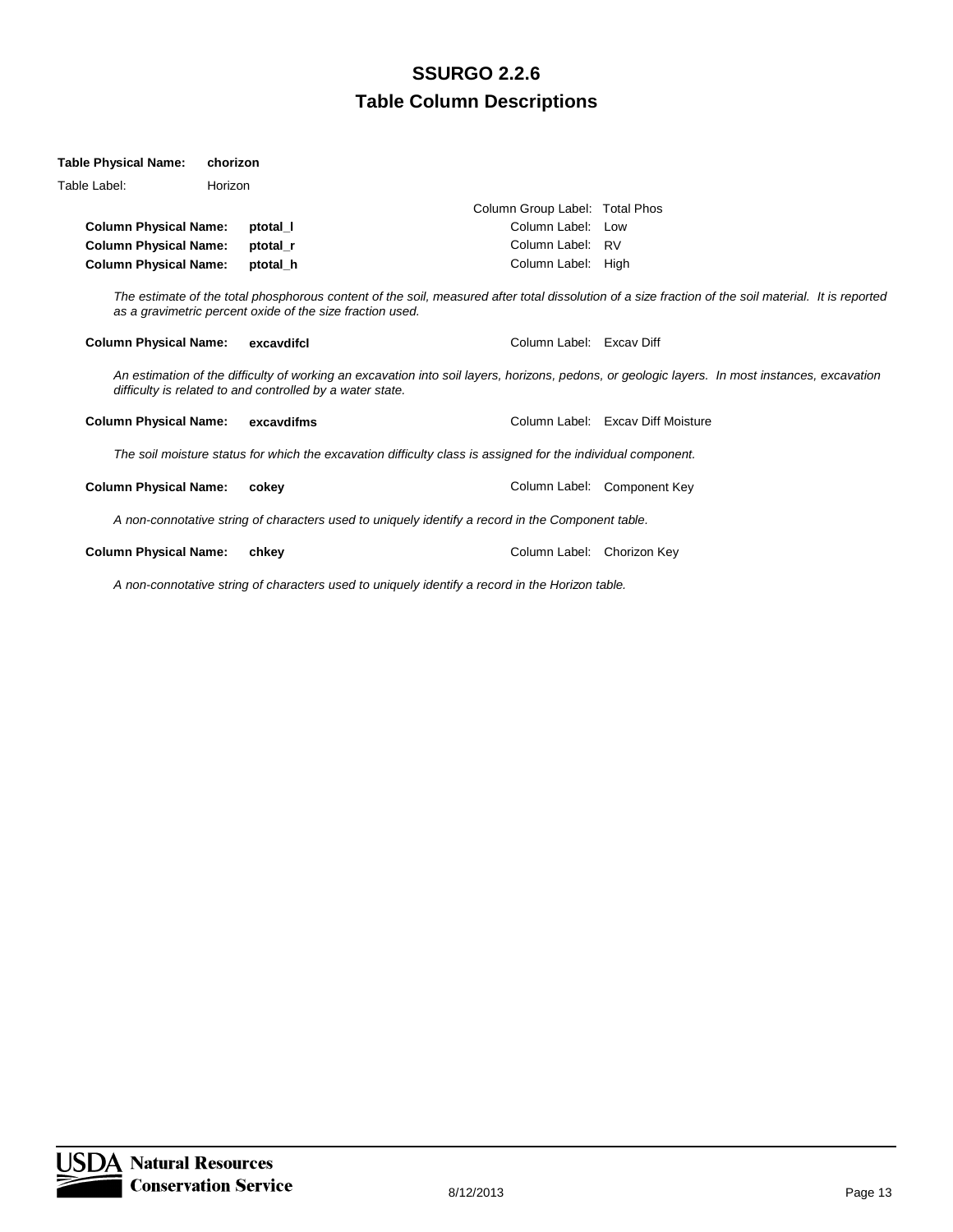| <b>Table Physical Name:</b>  | chpores                                            |                                                                                                                                |                                  |
|------------------------------|----------------------------------------------------|--------------------------------------------------------------------------------------------------------------------------------|----------------------------------|
| Table Label:                 | <b>Horizon Pores</b>                               |                                                                                                                                |                                  |
|                              |                                                    | Column Group Label: Quantity                                                                                                   |                                  |
| <b>Column Physical Name:</b> | poregty_l                                          | Column Label:                                                                                                                  | Low                              |
| <b>Column Physical Name:</b> | poregty_r                                          | Column Label: RV                                                                                                               |                                  |
| <b>Column Physical Name:</b> | poregty_h                                          | Column Label: High                                                                                                             |                                  |
|                              |                                                    | The number of a selected size of pores per unit area of undisturbed soils.                                                     |                                  |
| <b>Column Physical Name:</b> | poresize                                           | Column Label: Size                                                                                                             |                                  |
|                              | The average diameter of a pore. (SSM)              |                                                                                                                                |                                  |
| <b>Column Physical Name:</b> | porecont                                           | Column Label: Continuity                                                                                                       |                                  |
|                              |                                                    | Average vertical distance through which the minimum diameter of the pore exceeds 0.5mm when the soil layer is moist or wetter. |                                  |
| <b>Column Physical Name:</b> | poreshp                                            | Column Label: Shape                                                                                                            |                                  |
|                              | A description of the multiaxial shape of the pore. |                                                                                                                                |                                  |
| <b>Column Physical Name:</b> | rvindicator                                        | Column Label: RV?                                                                                                              |                                  |
|                              |                                                    | A yes/no field that indicates if a value or row (set of values) is representative for the component.                           |                                  |
| <b>Column Physical Name:</b> | chkey                                              | Column Label: Chorizon Key                                                                                                     |                                  |
|                              |                                                    | A non-connotative string of characters used to uniquely identify a record in the Horizon table.                                |                                  |
| <b>Column Physical Name:</b> | chporeskey                                         |                                                                                                                                | Column Label: Chorizon Pores Key |

*A non-connotative string of characters used to uniquely identify a record in the Horizon Pores table.*

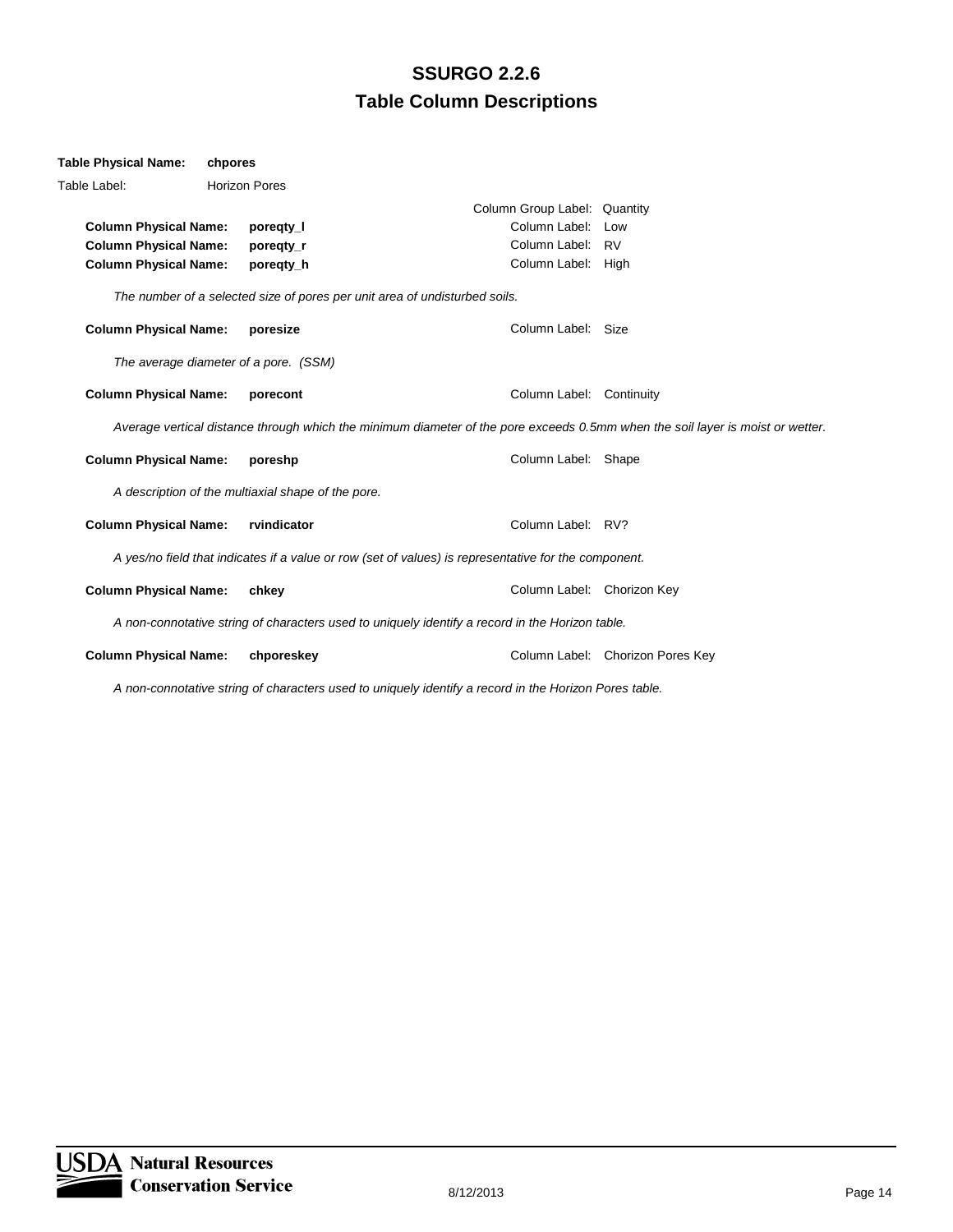| Table Physical Name:         | chstruct                                                                                                                                                                                                              |                                                                                                                 |                            |                                            |  |
|------------------------------|-----------------------------------------------------------------------------------------------------------------------------------------------------------------------------------------------------------------------|-----------------------------------------------------------------------------------------------------------------|----------------------------|--------------------------------------------|--|
| Table Label:                 | <b>Horizon Structure</b>                                                                                                                                                                                              |                                                                                                                 |                            |                                            |  |
| <b>Column Physical Name:</b> |                                                                                                                                                                                                                       | structgrade                                                                                                     | Column Label: Grade        |                                            |  |
|                              |                                                                                                                                                                                                                       | The distinctness of the peds described in terms of ease of separation into discrete units.                      |                            |                                            |  |
| <b>Column Physical Name:</b> |                                                                                                                                                                                                                       | structsize                                                                                                      | Column Label: Size         |                                            |  |
|                              |                                                                                                                                                                                                                       | Measurement of the smallest dimension of the selected secondary particles, units, or peds.                      |                            |                                            |  |
| <b>Column Physical Name:</b> |                                                                                                                                                                                                                       | structtype                                                                                                      | Column Label: Type         |                                            |  |
|                              |                                                                                                                                                                                                                       | The multiaxial shape of secondary particles, units, or peds.                                                    |                            |                                            |  |
| <b>Column Physical Name:</b> |                                                                                                                                                                                                                       | structid                                                                                                        | Column Label: Structure ID |                                            |  |
|                              |                                                                                                                                                                                                                       | An integer number assigned by the user to identify a particular row in the table.                               |                            |                                            |  |
| <b>Column Physical Name:</b> |                                                                                                                                                                                                                       | structpartsto                                                                                                   |                            | Column Label: Parts to Structure ID        |  |
|                              | An integer referring to the Structure ID in another row in the same table, intended to indicate if the soil structure described on the current<br>row parts or separates to the structure described on the other row. |                                                                                                                 |                            |                                            |  |
| <b>Column Physical Name:</b> |                                                                                                                                                                                                                       | chstructgrpkey                                                                                                  |                            | Column Label: Chorizon Structure Group Key |  |
|                              |                                                                                                                                                                                                                       | A non-connotative string of characters used to uniquely identify a record in the Horizon Structure Group table. |                            |                                            |  |
| <b>Column Physical Name:</b> |                                                                                                                                                                                                                       | chstructkey                                                                                                     |                            | Column Label: Chorizon Structure Key       |  |

*A non-connotative string of characters used to uniquely identify a record in the Horizon Structure table.*

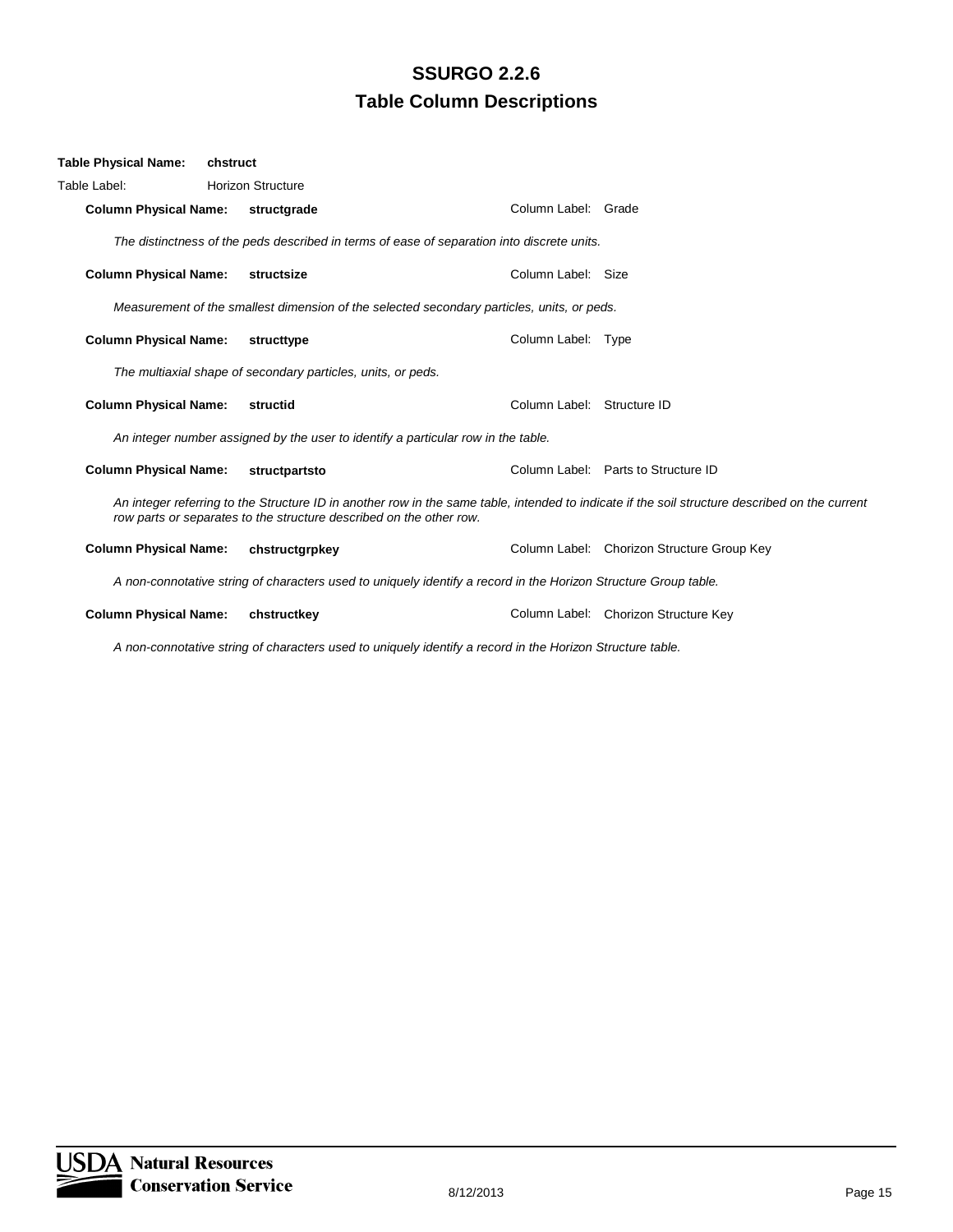| Table Physical Name:         | chstructgrp |                                                                                                      |                         |                                            |
|------------------------------|-------------|------------------------------------------------------------------------------------------------------|-------------------------|--------------------------------------------|
| Table Label:                 |             | <b>Horizon Structure Group</b>                                                                       |                         |                                            |
| <b>Column Physical Name:</b> |             | structgrpname                                                                                        | Column Label: Structure |                                            |
|                              |             | The narrative description of the soil structure within a soil horizon.                               |                         |                                            |
| <b>Column Physical Name:</b> |             | rvindicator                                                                                          | Column Label: RV?       |                                            |
|                              |             | A yes/no field that indicates if a value or row (set of values) is representative for the component. |                         |                                            |
| <b>Column Physical Name:</b> |             | chkev                                                                                                | Column Label:           | Chorizon Key                               |
|                              |             | A non-connotative string of characters used to uniquely identify a record in the Horizon table.      |                         |                                            |
| <b>Column Physical Name:</b> |             | chstructgrpkey                                                                                       |                         | Column Label: Chorizon Structure Group Key |

*A non-connotative string of characters used to uniquely identify a record in the Horizon Structure Group table.*

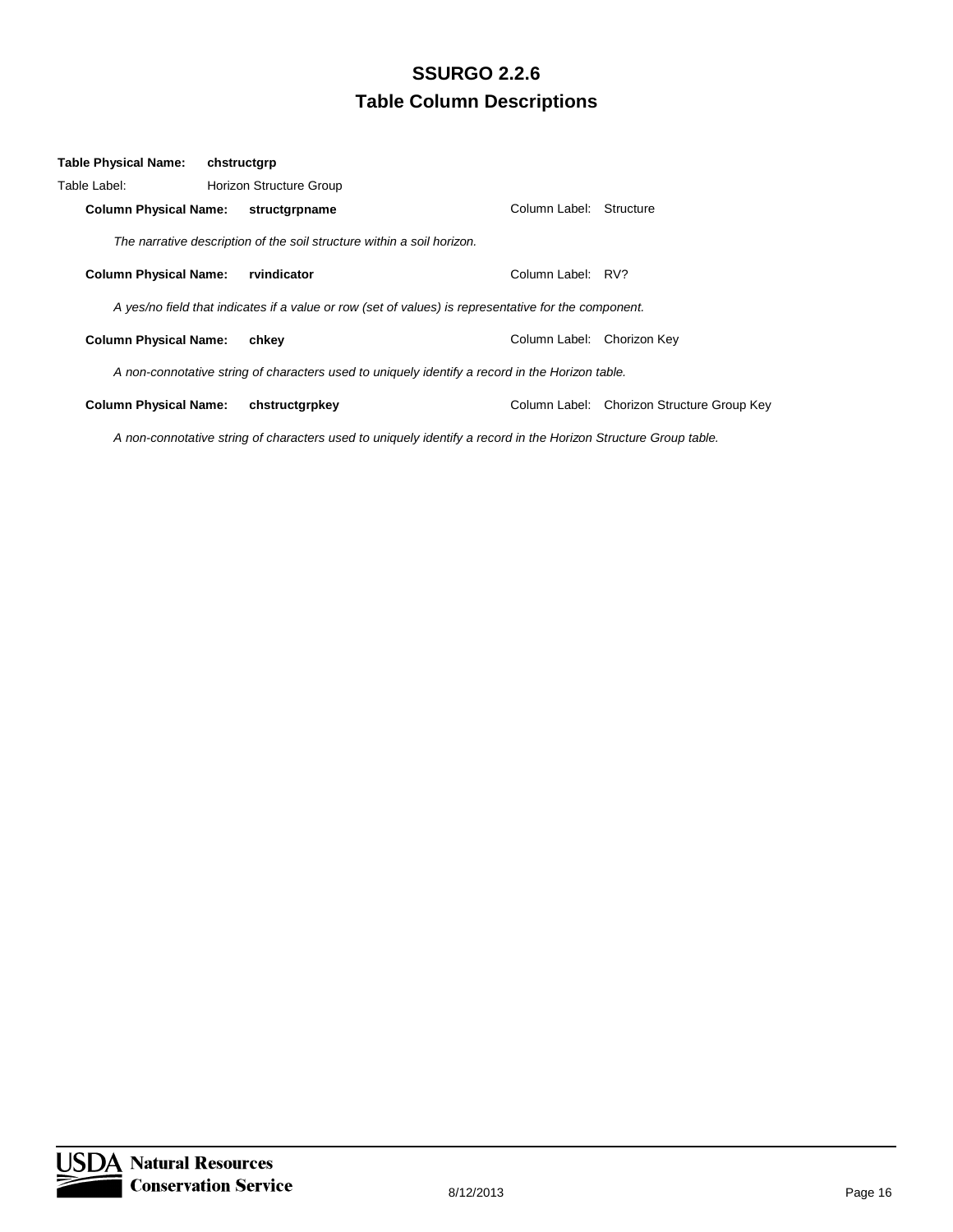| Table Physical Name:         | chtext                                                                                                                                  |                                                                                                      |                                                                                                                                                  |  |  |
|------------------------------|-----------------------------------------------------------------------------------------------------------------------------------------|------------------------------------------------------------------------------------------------------|--------------------------------------------------------------------------------------------------------------------------------------------------|--|--|
| Table Label:                 | <b>Horizon Text</b>                                                                                                                     |                                                                                                      |                                                                                                                                                  |  |  |
| <b>Column Physical Name:</b> | recdate                                                                                                                                 | Column Label: Date                                                                                   |                                                                                                                                                  |  |  |
|                              | The date associated with a particular record, expressed as month, day, year -- xx/xx/xxxx.                                              |                                                                                                      |                                                                                                                                                  |  |  |
| <b>Column Physical Name:</b> | chorizontextkind                                                                                                                        | Column Label: Kind                                                                                   |                                                                                                                                                  |  |  |
|                              | of text entries according to their subject matter.                                                                                      |                                                                                                      | A text entry is identified by its kind, category, and subcategory. Kind is the highest division of classification. Text kind provides a grouping |  |  |
| <b>Column Physical Name:</b> | textcat                                                                                                                                 | Column Label: Category                                                                               |                                                                                                                                                  |  |  |
|                              | text kind "Nontechnical Description".                                                                                                   |                                                                                                      | A text entry is identified by its kind, category, and subcategory. Category is a subdivision of kind. "Agr" and "Soi" are two categories for the |  |  |
| <b>Column Physical Name:</b> | textsubcat                                                                                                                              | Column Label: Subcategory                                                                            |                                                                                                                                                  |  |  |
|                              |                                                                                                                                         | description and text category "Agr", subcategory would correspond to the SSSD field "desnum".        | A text entry is identified by its kind, category, and subcategory. Subcategory is a subdivision of category. For text kind "Nontechnical"        |  |  |
| <b>Column Physical Name:</b> | text                                                                                                                                    | Column Label: Text                                                                                   |                                                                                                                                                  |  |  |
|                              | The actual narrative text portion of a text entry. The other parts of a text entry are its identifiers: kind, category and subcategory. |                                                                                                      |                                                                                                                                                  |  |  |
| <b>Column Physical Name:</b> | chkey                                                                                                                                   | Column Label: Chorizon Key                                                                           |                                                                                                                                                  |  |  |
|                              |                                                                                                                                         | A non-connotative string of characters used to uniquely identify a record in the Horizon table.      |                                                                                                                                                  |  |  |
| <b>Column Physical Name:</b> | chtextkey                                                                                                                               |                                                                                                      | Column Label: Chorizon Text Key                                                                                                                  |  |  |
|                              |                                                                                                                                         | A non-connotative string of characters used to uniquely identify a record in the Horizon Text table. |                                                                                                                                                  |  |  |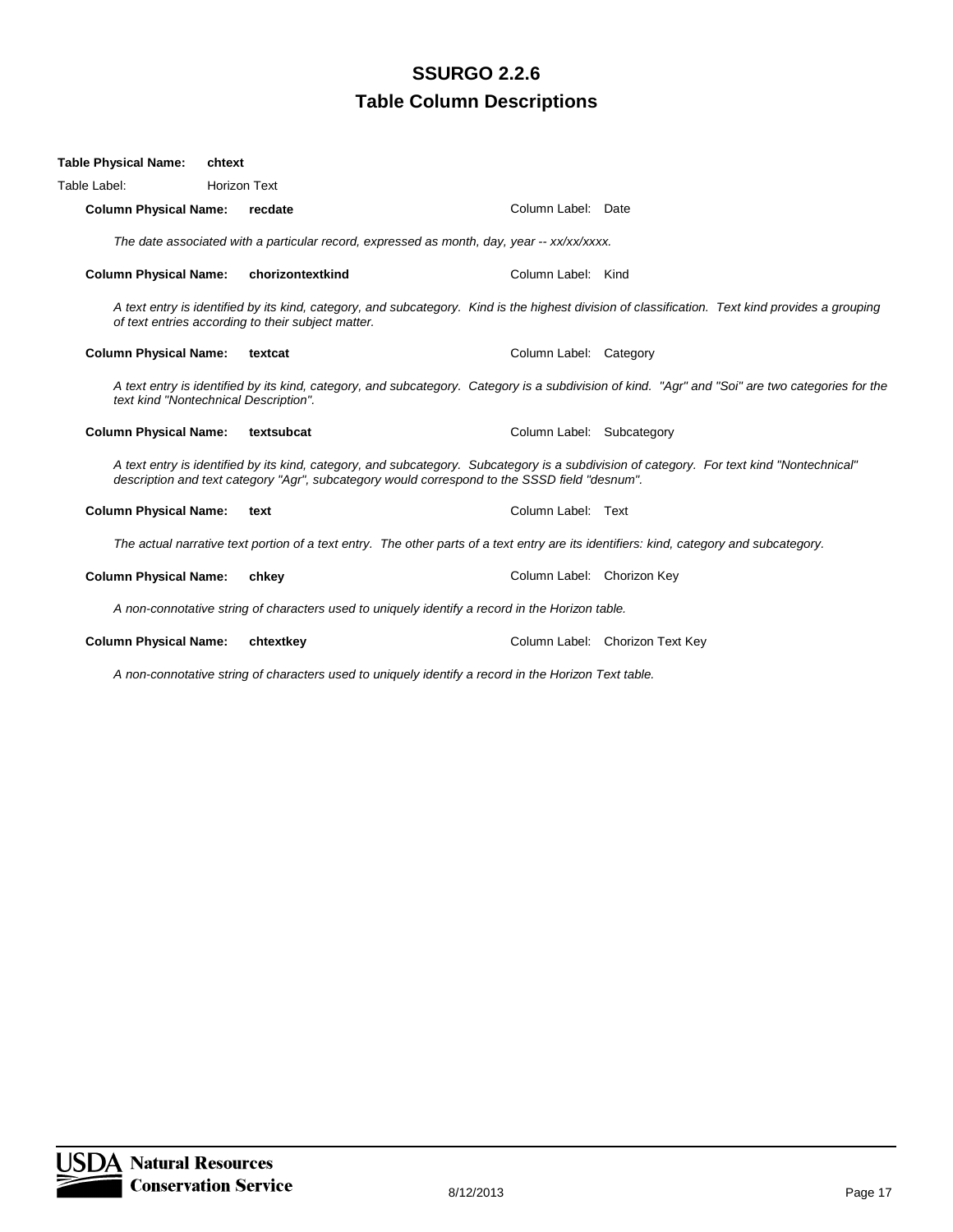| Table Physical Name:           | chtexture |                                                                                                               |                       |                                                                                                                                              |
|--------------------------------|-----------|---------------------------------------------------------------------------------------------------------------|-----------------------|----------------------------------------------------------------------------------------------------------------------------------------------|
| Table Label:                   |           | <b>Horizon Texture</b>                                                                                        |                       |                                                                                                                                              |
| <b>Column Physical Name:</b>   |           | texcl                                                                                                         | Column Label: Texture |                                                                                                                                              |
|                                |           | less than 2mm equivalent diameter in a mass of soil.                                                          |                       | An expression, based on the USDA system of particle sizes, for the relative portions of the various size groups of individual mineral grains |
| <b>Column Physical Name:</b>   |           | lieutex                                                                                                       | Column Label: In Lieu |                                                                                                                                              |
| solubility, or another reason. |           |                                                                                                               |                       | Substitute terms applied to materials that do not fit into a textural class because of organic matter content, size, rupture resistance,     |
| <b>Column Physical Name:</b>   |           | chtgkey                                                                                                       |                       | Column Label: Chorizon Texture Group Key                                                                                                     |
|                                |           | A non-connotative string of characters used to uniquely identify a record in the Horizon Texture Group table. |                       |                                                                                                                                              |
| <b>Column Physical Name:</b>   |           | chtkey                                                                                                        |                       | Column Label: Chorizon Texture Key                                                                                                           |
|                                |           | A non-connotative string of characters used to uniquely identify a record in the Horizon Texture table.       |                       |                                                                                                                                              |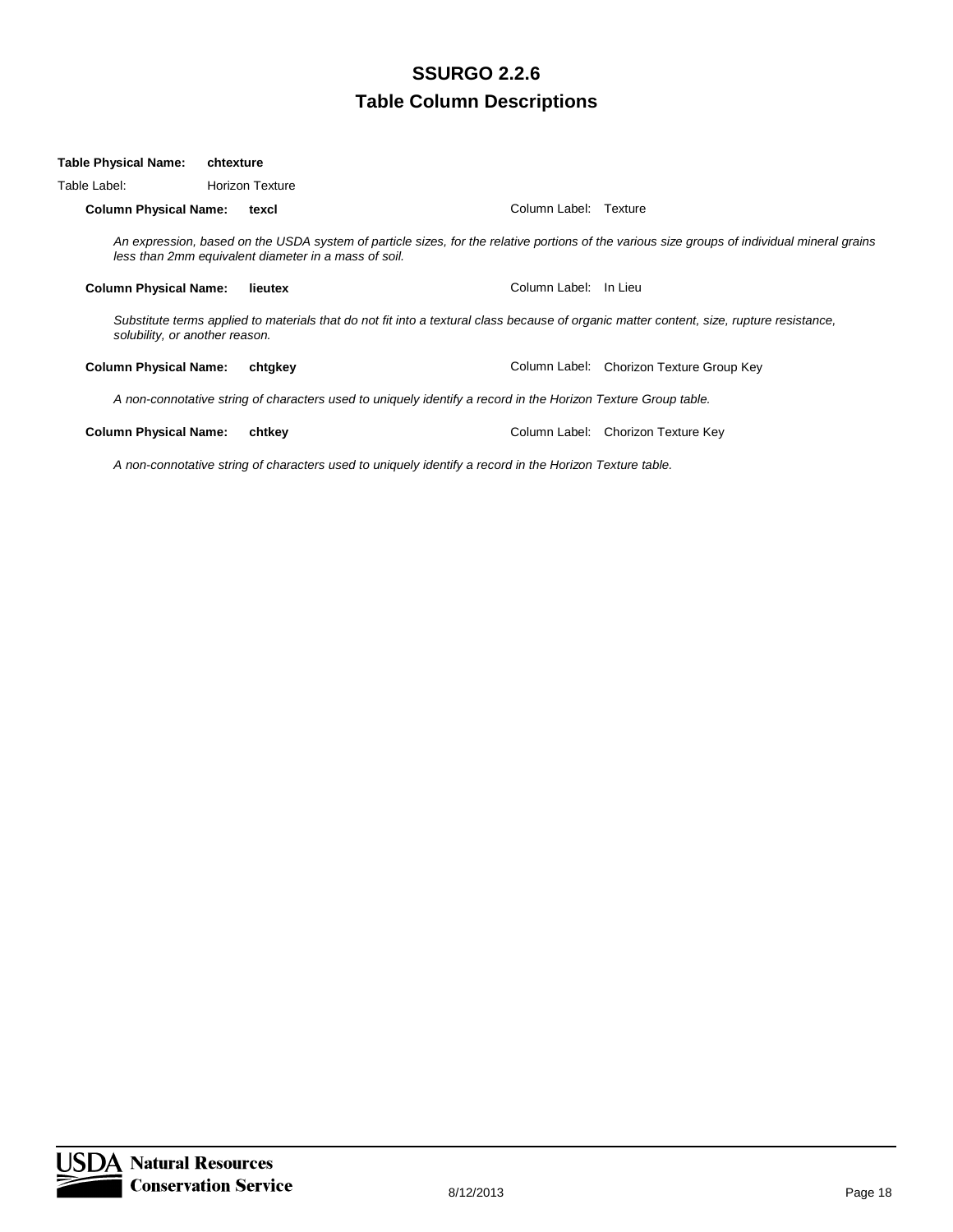| Table Physical Name:         | chtexturegrp                                                                                                           |                            |                                          |
|------------------------------|------------------------------------------------------------------------------------------------------------------------|----------------------------|------------------------------------------|
| Table Label:                 | Horizon Texture Group                                                                                                  |                            |                                          |
| <b>Column Physical Name:</b> | texture                                                                                                                |                            | Column Label: Tex Mod & Class            |
|                              | Name for the concatenation of TEXTURE_MODIFIER and TEXTURE_CLASS.                                                      |                            |                                          |
| <b>Column Physical Name:</b> | stratextsflag                                                                                                          | Column Label: Stratified?  |                                          |
|                              | A Boolean flag that when set (Y) indicates that the textures that comprise a particular texture group, are stratified. |                            |                                          |
| <b>Column Physical Name:</b> | rvindicator                                                                                                            | Column Label: RV?          |                                          |
|                              | A yes/no field that indicates if a value or row (set of values) is representative for the component.                   |                            |                                          |
| <b>Column Physical Name:</b> | texdesc                                                                                                                |                            | Column Label: Texture Description        |
|                              | The full texture description for a horizon, using full texture class and in lieu of names rather than abbreviations.   |                            |                                          |
| <b>Column Physical Name:</b> | chkey                                                                                                                  | Column Label: Chorizon Key |                                          |
|                              | A non-connotative string of characters used to uniquely identify a record in the Horizon table.                        |                            |                                          |
| <b>Column Physical Name:</b> | chtgkey                                                                                                                |                            | Column Label: Chorizon Texture Group Key |

*A non-connotative string of characters used to uniquely identify a record in the Horizon Texture Group table.*

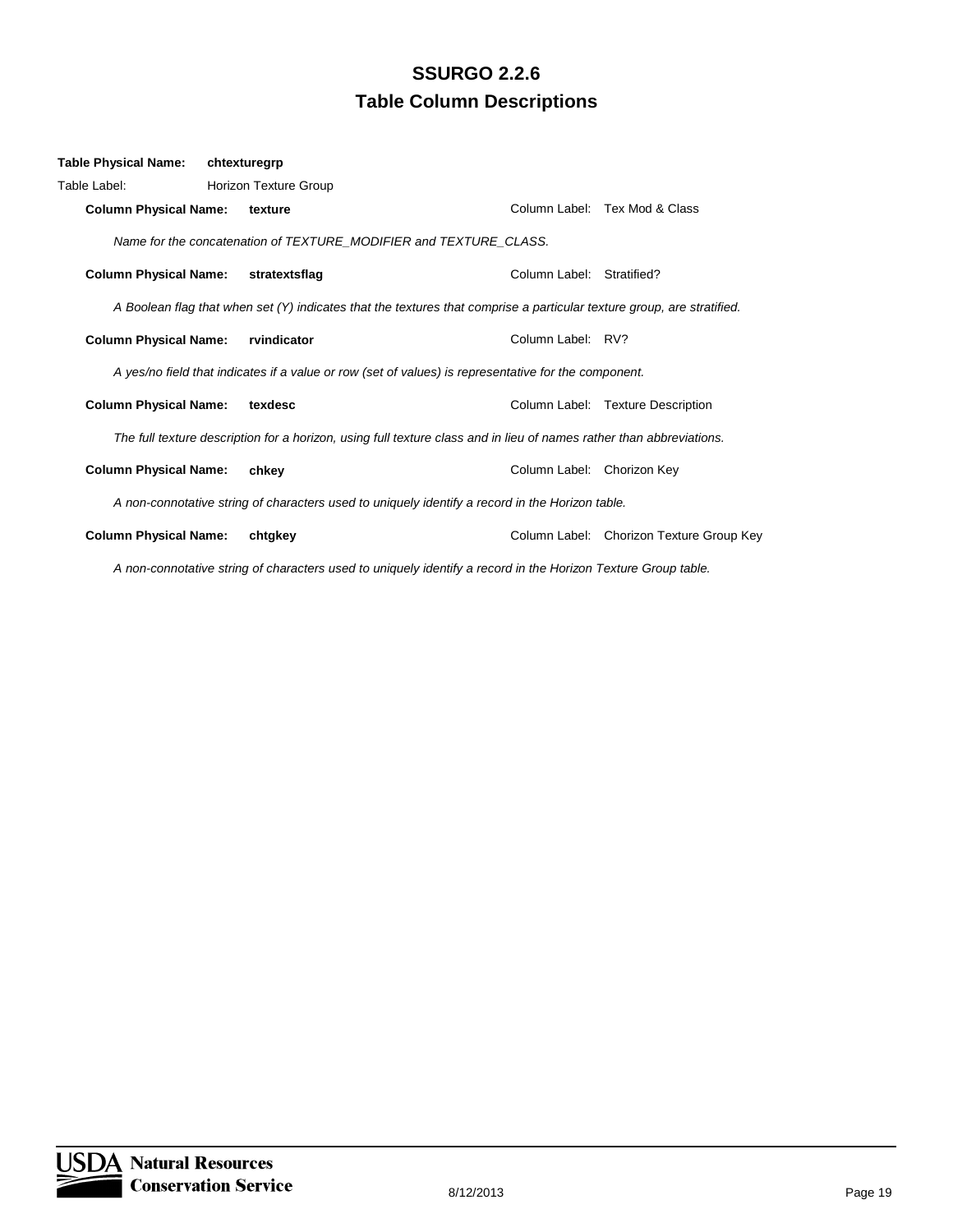| Table Physical Name:         | chtexturemod                                                                                            |                        |                                             |
|------------------------------|---------------------------------------------------------------------------------------------------------|------------------------|---------------------------------------------|
| Table Label:                 | Horizon Texture Modifier                                                                                |                        |                                             |
| <b>Column Physical Name:</b> | texmod                                                                                                  | Column Label: Modifier |                                             |
|                              | A term used to denote the presence of a condition or component other than sand, silt, or clay.          |                        |                                             |
| <b>Column Physical Name:</b> | chtkev                                                                                                  |                        | Column Label: Chorizon Texture Key          |
|                              | A non-connotative string of characters used to uniquely identify a record in the Horizon Texture table. |                        |                                             |
| <b>Column Physical Name:</b> | chtexmodkey                                                                                             |                        | Column Label: Chorizon Texture Modifier Key |

*A non-connotative string of characters used to uniquely identify a record in the Horizon Texture Modifier table.*

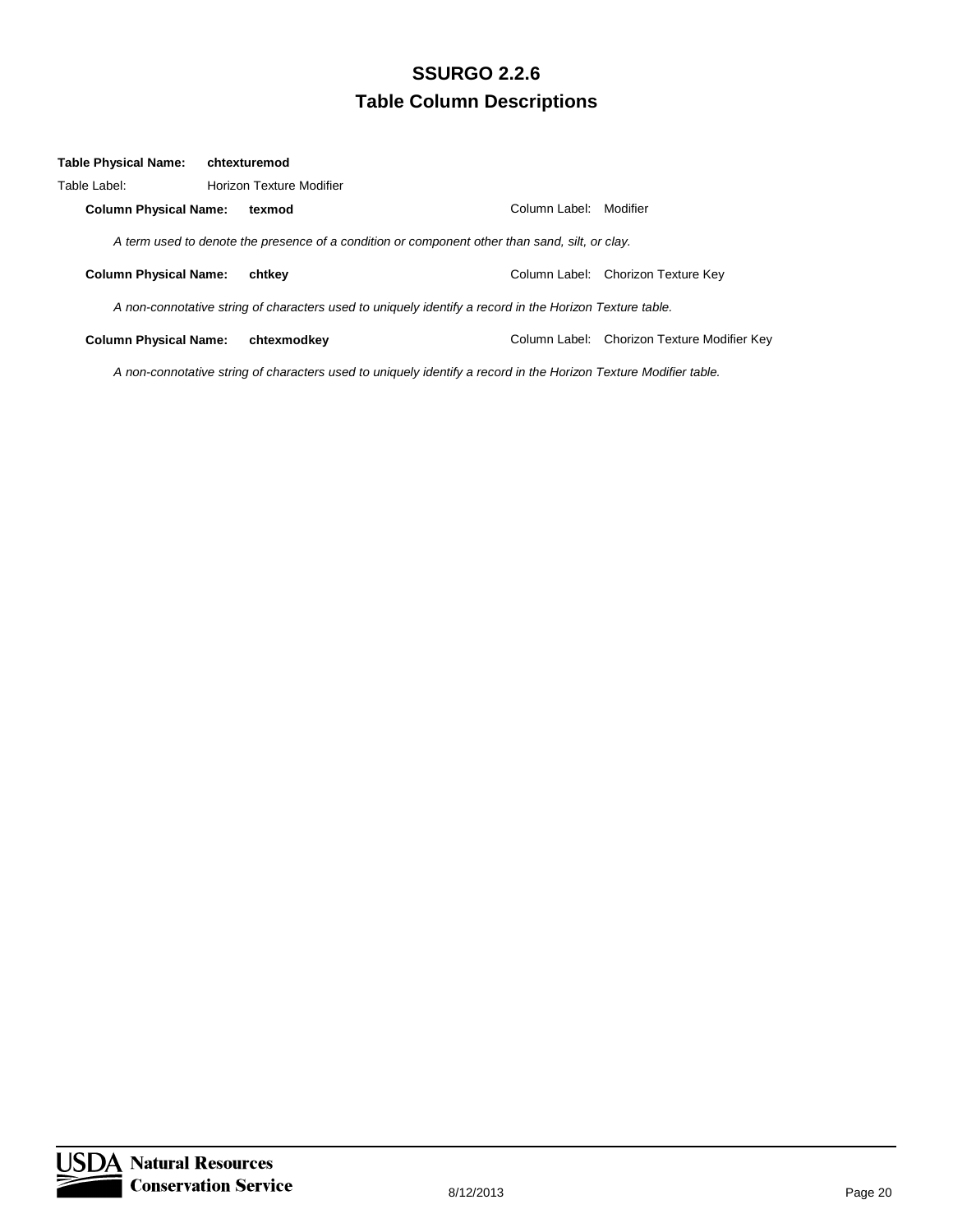| Table Physical Name:         | chunified |                                                                                                      |                       |                                                                                                                                              |
|------------------------------|-----------|------------------------------------------------------------------------------------------------------|-----------------------|----------------------------------------------------------------------------------------------------------------------------------------------|
| Table Label:                 |           | <b>Horizon Unified</b>                                                                               |                       |                                                                                                                                              |
| <b>Column Physical Name:</b> |           | unifiedcl                                                                                            | Column Label: Unified |                                                                                                                                              |
| plasticity index.            |           |                                                                                                      |                       | A system for classifying mineral and organo-mineral soils for engineering purposes based on particle size characteristics, liquid limit, and |
| <b>Column Physical Name:</b> |           | rvindicator                                                                                          | Column Label: RV?     |                                                                                                                                              |
|                              |           | A yes/no field that indicates if a value or row (set of values) is representative for the component. |                       |                                                                                                                                              |
| <b>Column Physical Name:</b> |           | chkey                                                                                                | Column Label:         | Chorizon Key                                                                                                                                 |
|                              |           | A non-connotative string of characters used to uniquely identify a record in the Horizon table.      |                       |                                                                                                                                              |
| <b>Column Physical Name:</b> |           | chunifiedkey                                                                                         |                       | Column Label: Chorizon Unified Key                                                                                                           |

*A non-connotative string of characters used to uniquely identify a record in the Horizon Unified table.*

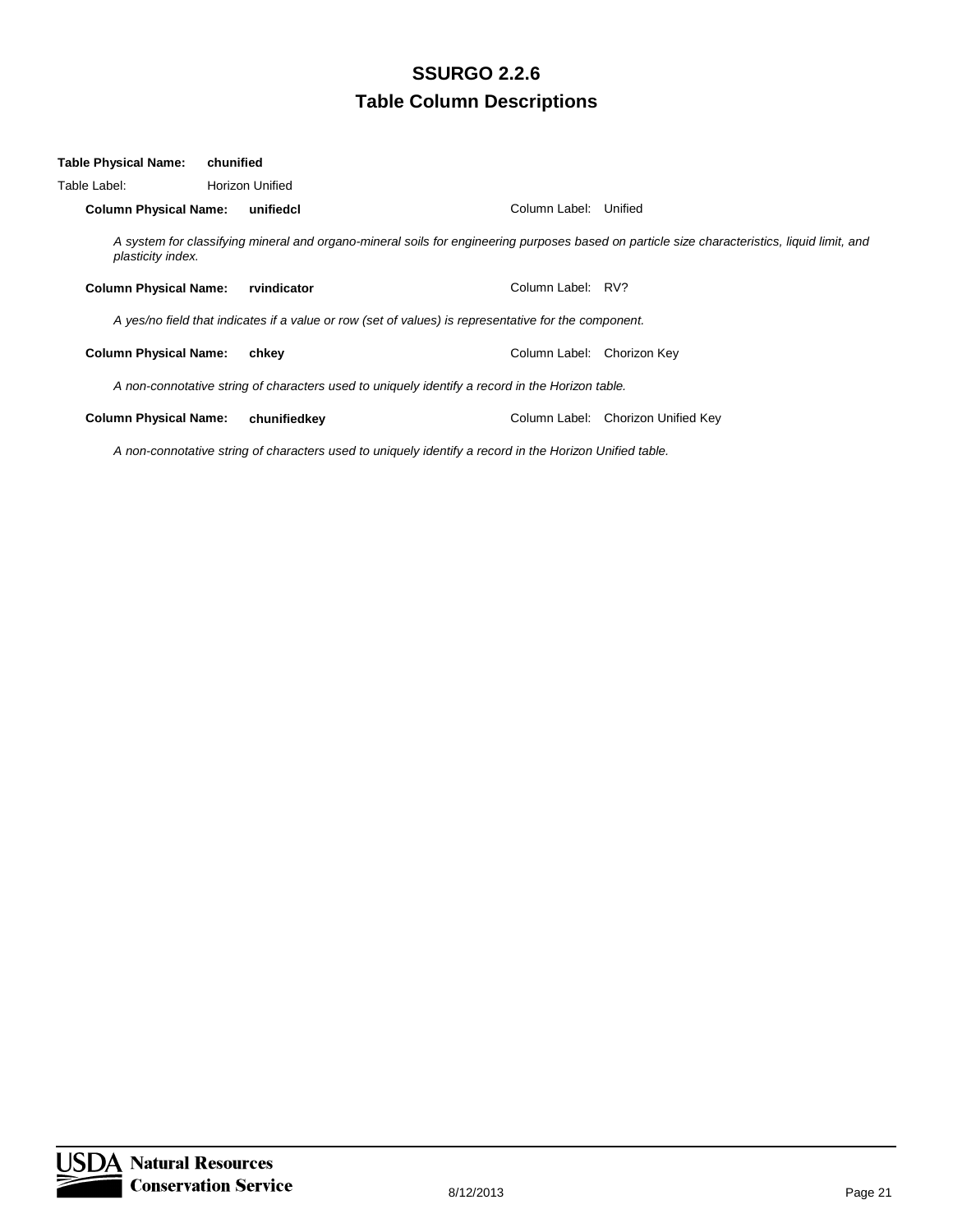| Table Physical Name:         | cocanopycover                                                                                            |                            |                                                                                                                                  |
|------------------------------|----------------------------------------------------------------------------------------------------------|----------------------------|----------------------------------------------------------------------------------------------------------------------------------|
| Table Label:                 | <b>Component Canopy Cover</b>                                                                            |                            |                                                                                                                                  |
| <b>Column Physical Name:</b> | plantcov                                                                                                 |                            | Column Label: Canopy Cover %                                                                                                     |
|                              | Percent of coverage (canopy) attributed to a specific plant species.                                     |                            |                                                                                                                                  |
| <b>Column Physical Name:</b> | plantsym                                                                                                 | Column Label: Plant Symbol |                                                                                                                                  |
|                              |                                                                                                          |                            | A unique symbol used to identify a plant genus or a plant species. (The PLANTS Database, USDA-NRCS, National Plant Data Center.) |
| <b>Column Physical Name:</b> | plantsciname                                                                                             |                            | Column Label: Scientific Name                                                                                                    |
|                              | The full genus and species name as listed in the PLANTS Database, USDA-NRCS, National Plant Data Center. |                            |                                                                                                                                  |
| <b>Column Physical Name:</b> | plantcomname                                                                                             |                            | Column Label: Common Name                                                                                                        |
|                              | A generally accepted common name used for a plant in a geographic region, usually a state.               |                            |                                                                                                                                  |
| <b>Column Physical Name:</b> | cokey                                                                                                    |                            | Column Label: Component Key                                                                                                      |
|                              | A non-connotative string of characters used to uniquely identify a record in the Component table.        |                            |                                                                                                                                  |
| <b>Column Physical Name:</b> | cocanopycovkey                                                                                           |                            | Column Label: Component Canopy Cover Key                                                                                         |
|                              |                                                                                                          |                            |                                                                                                                                  |

*A non-connotative string of characters used to uniquely identify a record in the Component Canopy Cover table.*

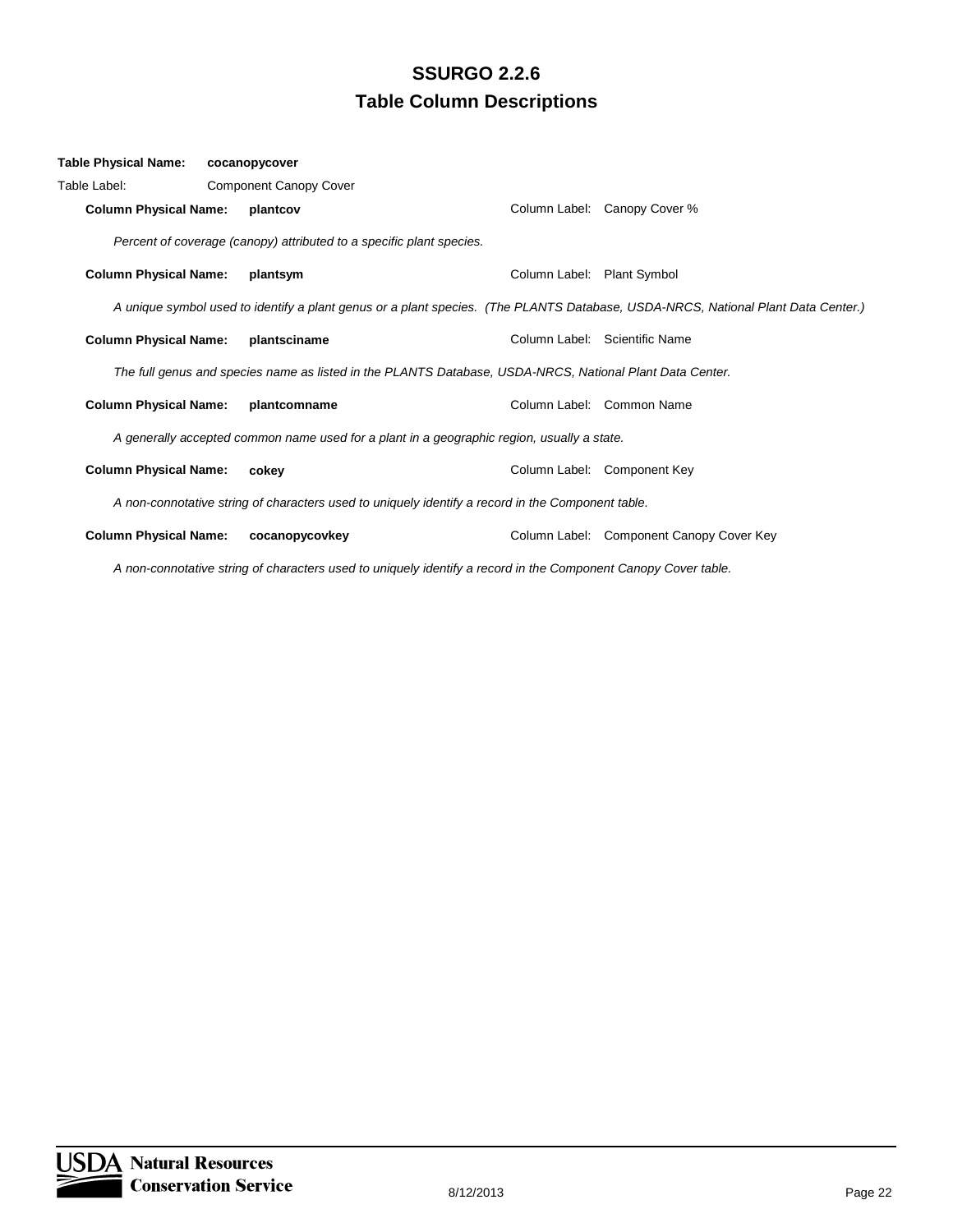| Table Physical Name:          | cocropyId                                                         |                                                                                                              |                                        |
|-------------------------------|-------------------------------------------------------------------|--------------------------------------------------------------------------------------------------------------|----------------------------------------|
| Table Label:                  | <b>Component Crop Yield</b>                                       |                                                                                                              |                                        |
| <b>Column Physical Name:</b>  | cropname                                                          | Column Label: Crop Name                                                                                      |                                        |
| The common name for the crop. |                                                                   |                                                                                                              |                                        |
| <b>Column Physical Name:</b>  | yldunits                                                          | Column Label: Units                                                                                          |                                        |
|                               | Crop yield units per unit area for the specified crop.            |                                                                                                              |                                        |
|                               |                                                                   | Column Group Label: Nirr Yield                                                                               |                                        |
| <b>Column Physical Name:</b>  | nonirryield_l                                                     | Column Label: Low                                                                                            |                                        |
| <b>Column Physical Name:</b>  | nonirryield_r                                                     | Column Label: RV                                                                                             |                                        |
| <b>Column Physical Name:</b>  | nonirryield_h                                                     | Column Label: High                                                                                           |                                        |
|                               |                                                                   | The expected yield per acre of the specific crop without supplemental irrigation.                            |                                        |
|                               |                                                                   | Column Group Label: Irr Yield                                                                                |                                        |
| <b>Column Physical Name:</b>  | irryield_l                                                        | Column Label: Low                                                                                            |                                        |
| <b>Column Physical Name:</b>  | irryield_r                                                        | Column Label: RV                                                                                             |                                        |
| <b>Column Physical Name:</b>  | irryield_h                                                        | Column Label: High                                                                                           |                                        |
|                               | The expected yield per acre of the specific crop with irrigation. |                                                                                                              |                                        |
| <b>Column Physical Name:</b>  | cropprodindex                                                     | Column Label: Prod Index                                                                                     |                                        |
|                               |                                                                   | An index of the capacity of a soil to produce a specific plant under a defined management system.            |                                        |
| <b>Column Physical Name:</b>  | vasoiprdgrp                                                       |                                                                                                              | Column Label: VA Soil Prod Grp         |
|                               |                                                                   | Crop specific groupings of soils indicating potential yields under a high level of management.               |                                        |
| <b>Column Physical Name:</b>  | cokey                                                             |                                                                                                              | Column Label: Component Key            |
|                               |                                                                   | A non-connotative string of characters used to uniquely identify a record in the Component table.            |                                        |
| <b>Column Physical Name:</b>  | cocropyIdkey                                                      |                                                                                                              | Column Label: Component Crop Yield Key |
|                               |                                                                   | A non-connotative string of characters used to uniquely identify a record in the Component Crop Yield table. |                                        |

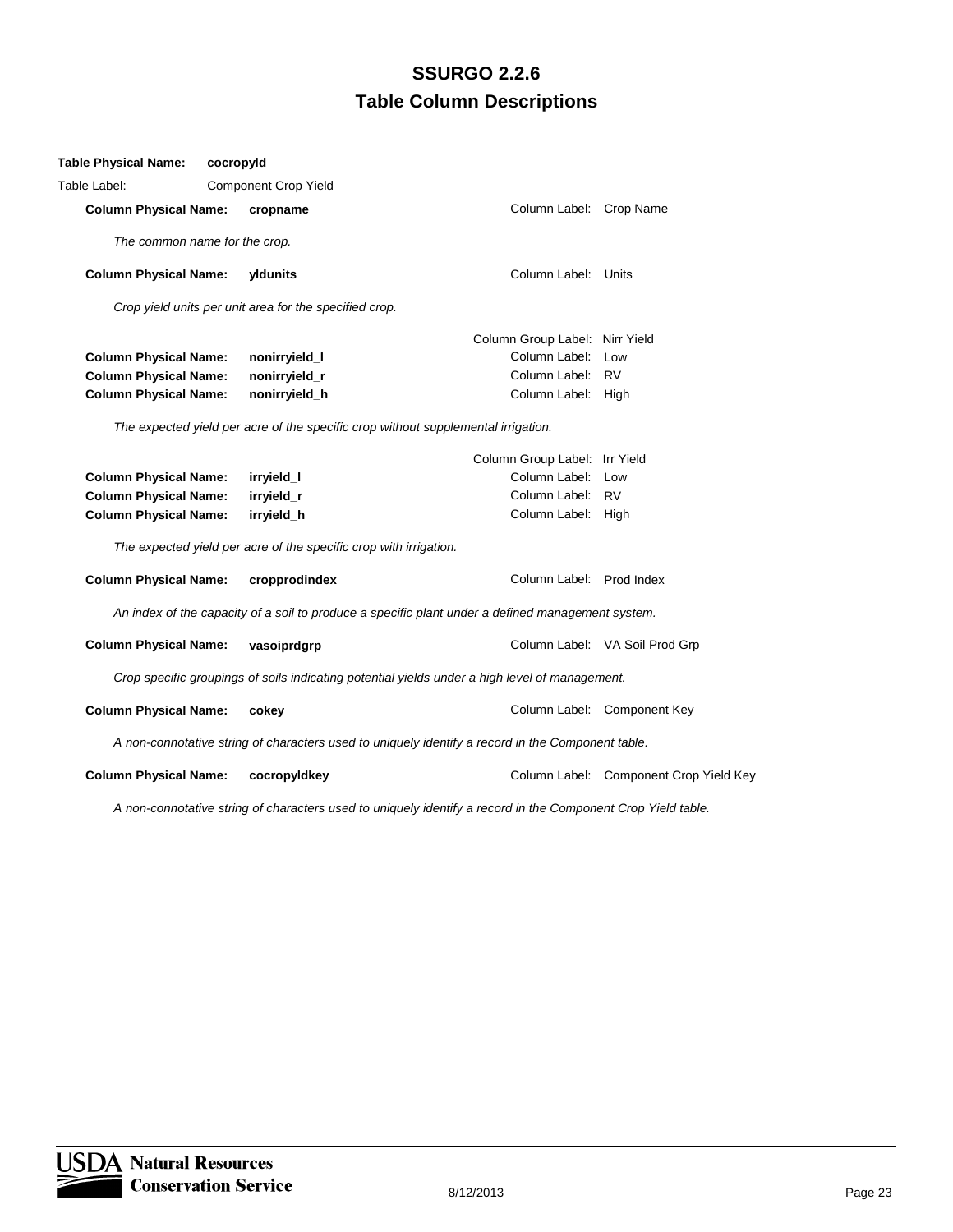| Table Label: |                              | <b>Component Diagnostic Features</b>                                                           |                                  |                                                                                                                                                  |
|--------------|------------------------------|------------------------------------------------------------------------------------------------|----------------------------------|--------------------------------------------------------------------------------------------------------------------------------------------------|
|              | <b>Column Physical Name:</b> | featkind                                                                                       | Column Label: Kind               |                                                                                                                                                  |
|              |                              | Kind of diagnostic horizon or diagnostic feature in the soil.                                  |                                  |                                                                                                                                                  |
|              |                              |                                                                                                | Column Group Label: Top Depth    |                                                                                                                                                  |
|              | <b>Column Physical Name:</b> | featdept_l                                                                                     | Column Label:                    | Low                                                                                                                                              |
|              | <b>Column Physical Name:</b> | featdept r                                                                                     | Column Label:                    | RV                                                                                                                                               |
|              | <b>Column Physical Name:</b> | featdept_h                                                                                     | Column Label: High               |                                                                                                                                                  |
|              | diagnostic feature.          |                                                                                                |                                  | The distance from the top of the soil to the upper boundary of the identified diagnostic horizon or to the upper limit of the occurrence of the  |
|              |                              |                                                                                                | Column Group Label: Bottom Depth |                                                                                                                                                  |
|              | <b>Column Physical Name:</b> | featdepb 1                                                                                     | Column Label: Low                |                                                                                                                                                  |
|              | <b>Column Physical Name:</b> | featdepb r                                                                                     | Column Label: RV                 |                                                                                                                                                  |
|              | <b>Column Physical Name:</b> | featdepb_h                                                                                     | Column Label: High               |                                                                                                                                                  |
| feature.     |                              |                                                                                                |                                  | The distance from the top of the soil to the base of the identified diagnostic horizon or to the lower limit of the occurrence of the diagnostic |
|              |                              |                                                                                                | Column Group Label: Thickness    |                                                                                                                                                  |
|              | <b>Column Physical Name:</b> | featthick I                                                                                    | Column Label:                    | Low                                                                                                                                              |
|              | <b>Column Physical Name:</b> | featthick r                                                                                    | Column Label:                    | <b>RV</b>                                                                                                                                        |
|              | <b>Column Physical Name:</b> | featthick h                                                                                    | Column Label: High               |                                                                                                                                                  |
|              |                              | The distance from the upper to lower boundary of the identified diagnostic horizon or feature. |                                  |                                                                                                                                                  |
|              | <b>Column Physical Name:</b> | cokey                                                                                          |                                  | Column Label: Component Key                                                                                                                      |

*A non-connotative string of characters used to uniquely identify a record in the Component table.*

**Table Physical Name: codiagfeatures**

**Column Physical Name: codiagfeatkey Column Label: Component Diagnostic Features Key** 

*A non-connotative string of characters used to uniquely identify a record in the Component Diagnostic Features table.*

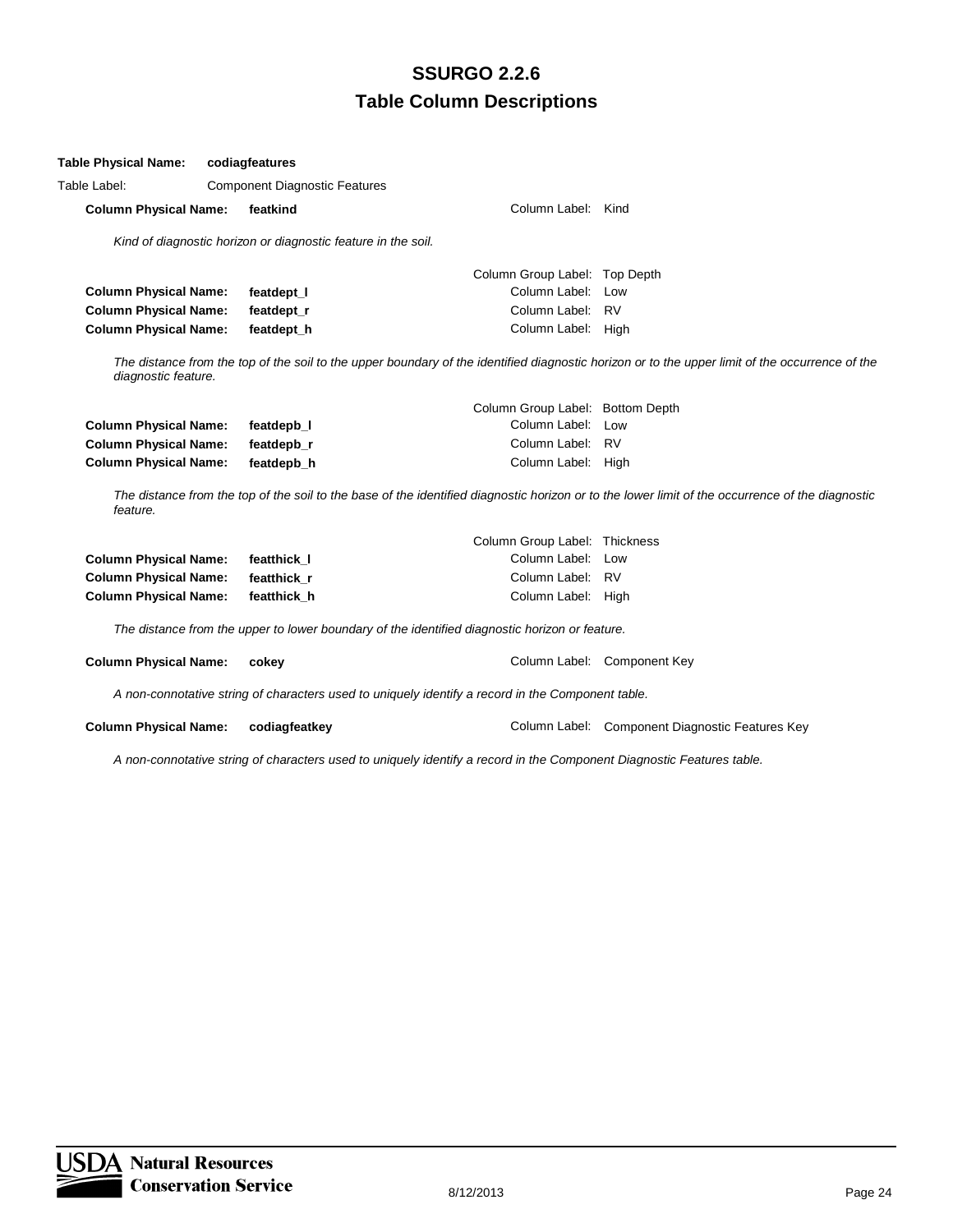#### **Table Physical Name: coecoclass**

| Table Label: |                              | <b>Component Ecological Classification</b>                                                                                   |                                                                                                                                                 |
|--------------|------------------------------|------------------------------------------------------------------------------------------------------------------------------|-------------------------------------------------------------------------------------------------------------------------------------------------|
|              | <b>Column Physical Name:</b> | ecoclasstypename                                                                                                             | Column Label: Ecological Classification Type Name                                                                                               |
|              | Ecological Sites".           |                                                                                                                              | The name of a particular ecological classification scheme. An example might be "West Virginia Grassland Suitability Groups" or "NRCS"           |
|              | <b>Column Physical Name:</b> | ecoclassref                                                                                                                  | Column Label: Ecological Classification Reference                                                                                               |
|              |                              | The reference citation for a particular ecological classification scheme, typically a publication.                           |                                                                                                                                                 |
|              | <b>Column Physical Name:</b> | ecoclassid                                                                                                                   | Column Label: Ecological Classification ID                                                                                                      |
|              |                              | site MLRA, ecological site LRU, ecological site number and ecological site state FIPS alpha code.                            | The identifier of a particular ecological community. For NRCS ecological sites, it is the concatenated form of ecological site type, ecological |
|              | <b>Column Physical Name:</b> | ecoclassname                                                                                                                 | Column Label: Ecological Classification Name                                                                                                    |
|              |                              | fields. The actual fields that are concatenated together to form this name differ between range and forest ecological sites. | The descriptive name of a particular ecological community. For NRCS ecological sites, it is the concatenated form of three or six other         |
|              | <b>Column Physical Name:</b> | cokey                                                                                                                        | Column Label: Component Key                                                                                                                     |
|              |                              | A non-connotative string of characters used to uniquely identify a record in the Component table.                            |                                                                                                                                                 |
|              | <b>Column Physical Name:</b> | coecoclasskey                                                                                                                | Column Label: Component Ecological Classification Key                                                                                           |
|              |                              | A non-connotative string of characters used to uniquely identify a record in the Component Ecological Classification table.  |                                                                                                                                                 |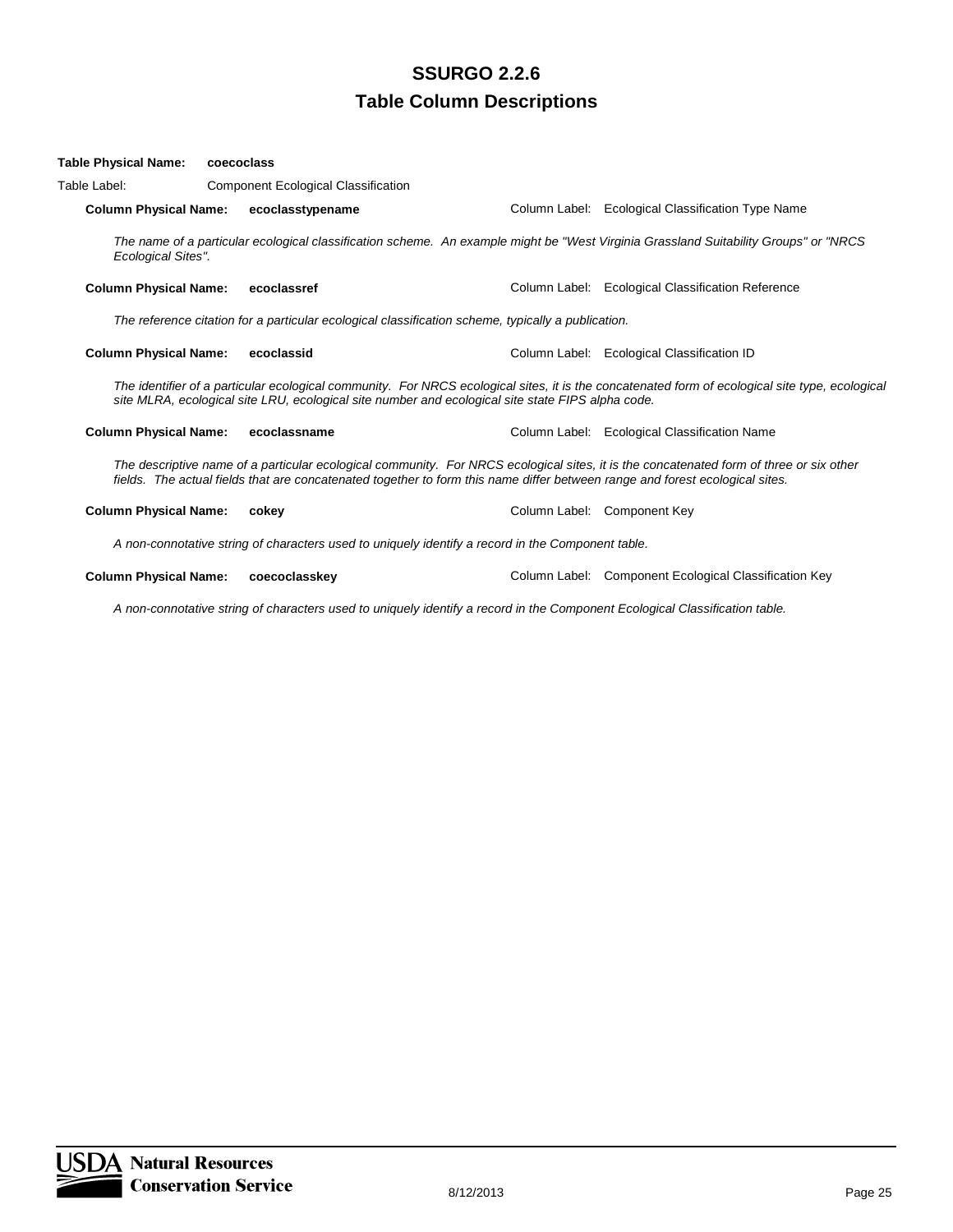| Table Physical Name:         | coeplants |                                                                                                                   |                            |                                                                                                                                                 |
|------------------------------|-----------|-------------------------------------------------------------------------------------------------------------------|----------------------------|-------------------------------------------------------------------------------------------------------------------------------------------------|
| Table Label:                 |           | <b>Component Existing Plants</b>                                                                                  |                            |                                                                                                                                                 |
| <b>Column Physical Name:</b> |           | plantsym                                                                                                          | Column Label: Plant Symbol |                                                                                                                                                 |
|                              |           |                                                                                                                   |                            | A unique symbol used to identify a plant genus or a plant species. (The PLANTS Database, USDA-NRCS, National Plant Data Center.)                |
| <b>Column Physical Name:</b> |           | plantsciname                                                                                                      |                            | Column Label: Scientific Name                                                                                                                   |
|                              |           | The full genus and species name as listed in the PLANTS Database, USDA-NRCS, National Plant Data Center.          |                            |                                                                                                                                                 |
| <b>Column Physical Name:</b> |           | plantcomname                                                                                                      |                            | Column Label: Common Name                                                                                                                       |
|                              |           | A generally accepted common name used for a plant in a geographic region, usually a state.                        |                            |                                                                                                                                                 |
| <b>Column Physical Name:</b> |           | forestunprod                                                                                                      |                            | Column Label: Understory Prod %                                                                                                                 |
| material by weight.          |           |                                                                                                                   |                            | The percentage of total annual site production attributed to the specific forest understory plant, expressed as percent of total air dry plant  |
| <b>Column Physical Name:</b> |           | rangeprod                                                                                                         | Column Label: Range Prod % |                                                                                                                                                 |
| by weight.                   |           |                                                                                                                   |                            | The percentage of total annual site production attributed to the specific rangeland plant, expressed as percent of total air dry plant material |
| <b>Column Physical Name:</b> |           | cokey                                                                                                             |                            | Column Label: Component Key                                                                                                                     |
|                              |           | A non-connotative string of characters used to uniquely identify a record in the Component table.                 |                            |                                                                                                                                                 |
| <b>Column Physical Name:</b> |           | coeplantskey                                                                                                      |                            | Column Label: Component Existing Plants Key                                                                                                     |
|                              |           | A non-connotative string of characters used to uniquely identify a record in the Component Existing Plants table. |                            |                                                                                                                                                 |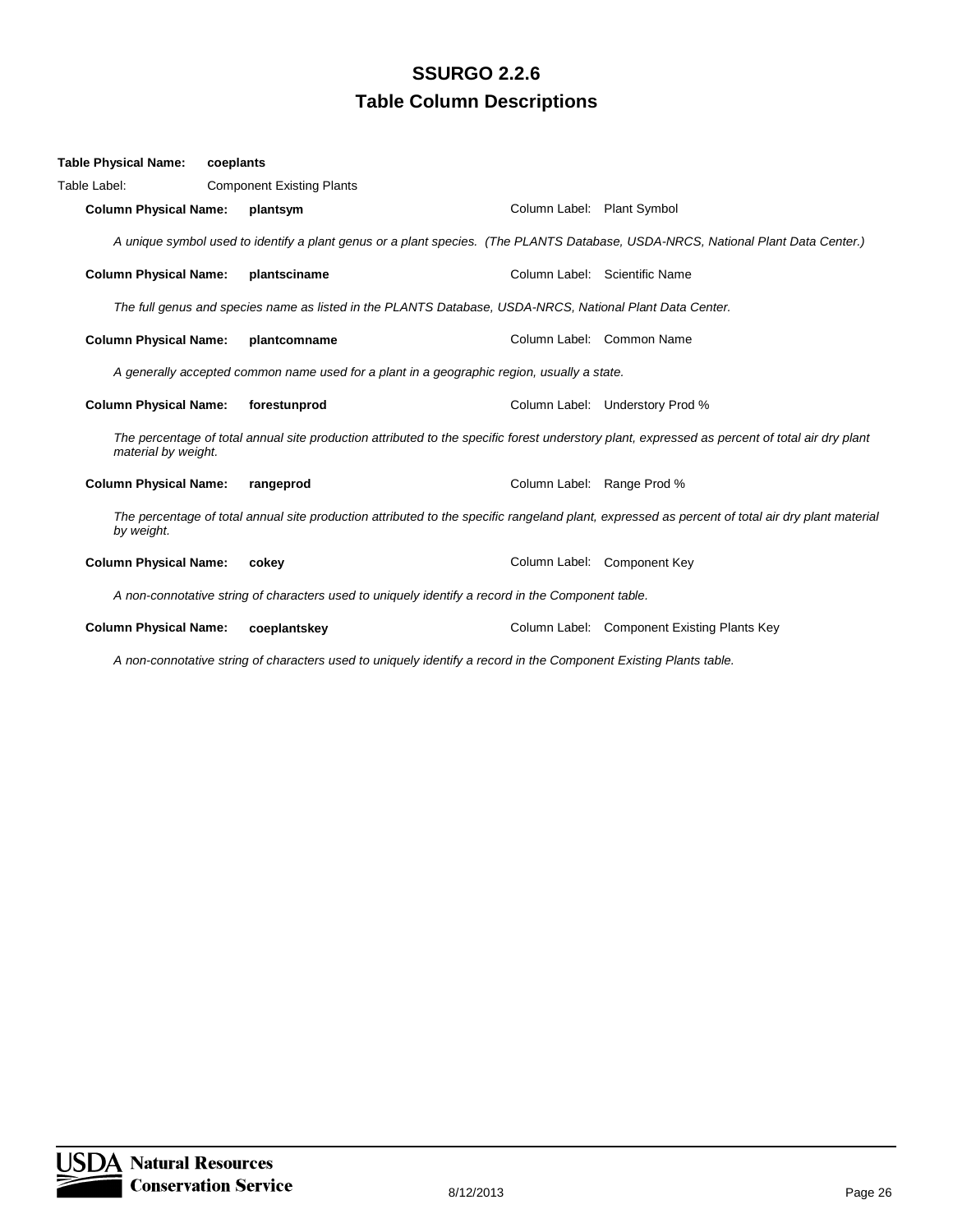| Table Physical Name:         | coerosionacc                         |                                                                                                             |                    |                                                 |
|------------------------------|--------------------------------------|-------------------------------------------------------------------------------------------------------------|--------------------|-------------------------------------------------|
| Table Label:                 | <b>Component Erosion Accelerated</b> |                                                                                                             |                    |                                                 |
| <b>Column Physical Name:</b> | erokind                              |                                                                                                             | Column Label: Kind |                                                 |
|                              |                                      | The type of detachment and removal of surface soil particles as largely affected by human activities. (SSM) |                    |                                                 |
| <b>Column Physical Name:</b> | rvindicator                          |                                                                                                             | Column Label: RV?  |                                                 |
|                              |                                      | A yes/no field that indicates if a value or row (set of values) is representative for the component.        |                    |                                                 |
| <b>Column Physical Name:</b> | cokey                                |                                                                                                             |                    | Column Label: Component Key                     |
|                              |                                      | A non-connotative string of characters used to uniquely identify a record in the Component table.           |                    |                                                 |
| <b>Column Physical Name:</b> | coeroacckey                          |                                                                                                             |                    | Column Label: Component Erosion Accelerated Key |
|                              |                                      |                                                                                                             |                    |                                                 |

*A non-connotative string of characters used to uniquely identify a record in the Component Erosion Accelerated table.*

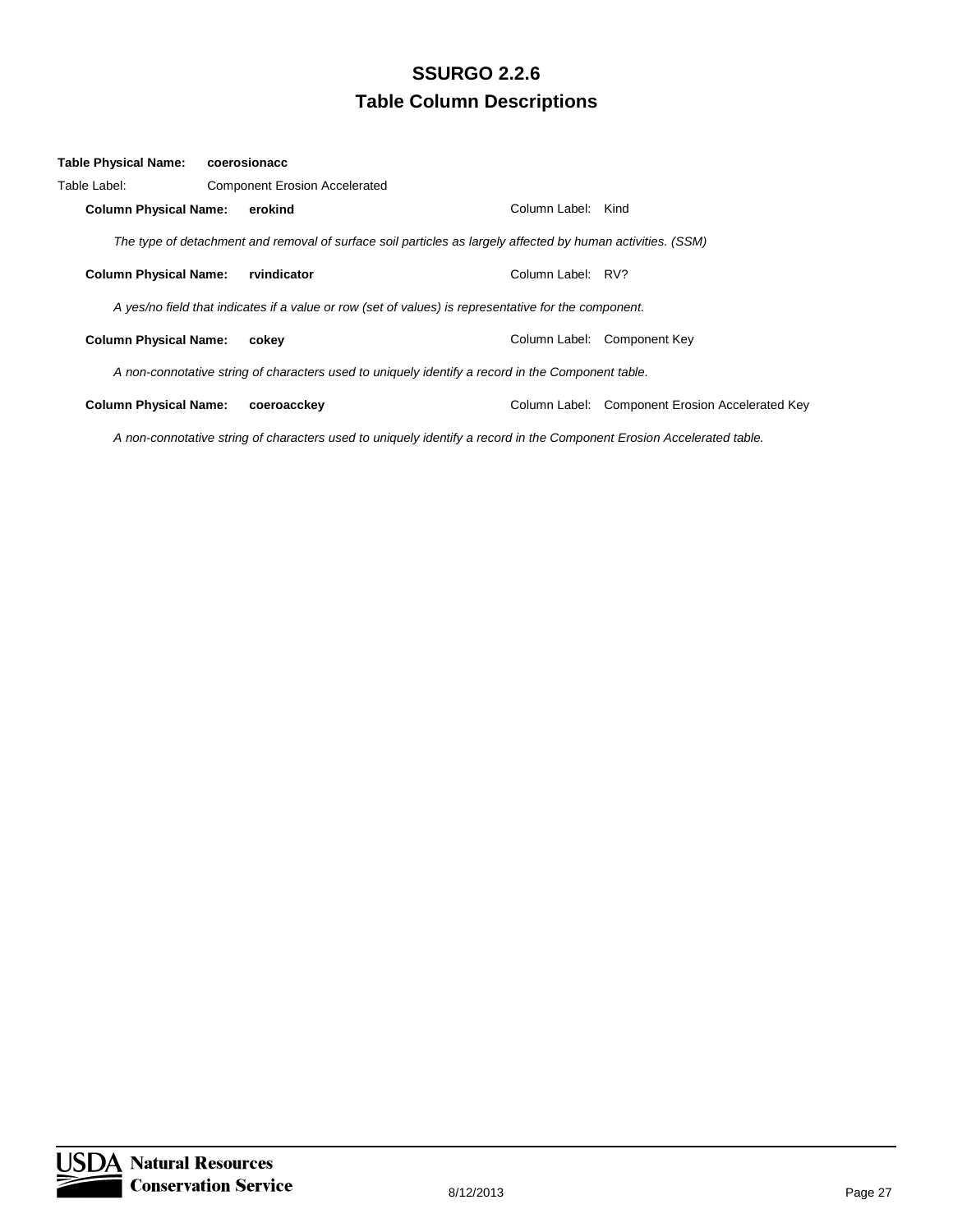| <b>Table Physical Name:</b>                                                                                                                                                                      | coforprod |                                                                                                          |                                |                                                                                                                                              |  |  |
|--------------------------------------------------------------------------------------------------------------------------------------------------------------------------------------------------|-----------|----------------------------------------------------------------------------------------------------------|--------------------------------|----------------------------------------------------------------------------------------------------------------------------------------------|--|--|
| Table Label:                                                                                                                                                                                     |           | <b>Component Forest Productivity</b>                                                                     |                                |                                                                                                                                              |  |  |
| <b>Column Physical Name:</b>                                                                                                                                                                     |           | plantsym                                                                                                 | Column Label: Plant Symbol     |                                                                                                                                              |  |  |
|                                                                                                                                                                                                  |           |                                                                                                          |                                | A unique symbol used to identify a plant genus or a plant species. (The PLANTS Database, USDA-NRCS, National Plant Data Center.)             |  |  |
| <b>Column Physical Name:</b>                                                                                                                                                                     |           | plantsciname                                                                                             |                                | Column Label: Scientific Name                                                                                                                |  |  |
|                                                                                                                                                                                                  |           | The full genus and species name as listed in the PLANTS Database, USDA-NRCS, National Plant Data Center. |                                |                                                                                                                                              |  |  |
| <b>Column Physical Name:</b>                                                                                                                                                                     |           | plantcomname                                                                                             |                                | Column Label: Common Name                                                                                                                    |  |  |
|                                                                                                                                                                                                  |           | A generally accepted common name used for a plant in a geographic region, usually a state.               |                                |                                                                                                                                              |  |  |
| <b>Column Physical Name:</b>                                                                                                                                                                     |           | siteindexbase                                                                                            |                                | Column Label: Site Index Base                                                                                                                |  |  |
| The number in the National Register of Site Index Curves corresponding to the site index curve used to determine the site index and the<br>annual productivity of forest overstory tree species. |           |                                                                                                          |                                |                                                                                                                                              |  |  |
|                                                                                                                                                                                                  |           |                                                                                                          | Column Group Label: Site Index |                                                                                                                                              |  |  |
| <b>Column Physical Name:</b>                                                                                                                                                                     |           | siteindex I                                                                                              | Column Label: Low              |                                                                                                                                              |  |  |
| <b>Column Physical Name:</b>                                                                                                                                                                     |           | siteindex r                                                                                              | Column Label: RV               |                                                                                                                                              |  |  |
| <b>Column Physical Name:</b>                                                                                                                                                                     |           | siteindex_h                                                                                              | Column Label: High             |                                                                                                                                              |  |  |
| site index is determined by basal area.                                                                                                                                                          |           |                                                                                                          |                                | The height in feet of the dominant or dominant and co-dominant trees at some index age, except for the pinyon-juniper forest type, for which |  |  |
|                                                                                                                                                                                                  |           |                                                                                                          |                                | Column Group Label: Productivity ft3/ac/yr CMAI                                                                                              |  |  |
| <b>Column Physical Name:</b>                                                                                                                                                                     |           | fprod_l                                                                                                  | Column Label: Low              |                                                                                                                                              |  |  |
| <b>Column Physical Name:</b>                                                                                                                                                                     |           | fprod_r                                                                                                  | Column Label: RV               |                                                                                                                                              |  |  |
| <b>Column Physical Name:</b>                                                                                                                                                                     |           | fprod_h                                                                                                  | Column Label: High             |                                                                                                                                              |  |  |
| The annual growth of forest overstory tree species.                                                                                                                                              |           |                                                                                                          |                                |                                                                                                                                              |  |  |
| <b>Column Physical Name:</b>                                                                                                                                                                     |           | cokey                                                                                                    |                                | Column Label: Component Key                                                                                                                  |  |  |
|                                                                                                                                                                                                  |           | A non-connotative string of characters used to uniquely identify a record in the Component table.        |                                |                                                                                                                                              |  |  |
| <b>Column Physical Name:</b>                                                                                                                                                                     |           | cofprodkey                                                                                               |                                | Column Label: Component Forest Productivity Key                                                                                              |  |  |
| A non-connotative string of characters used to uniquely identify a record in the Component Forest Productivity table.                                                                            |           |                                                                                                          |                                |                                                                                                                                              |  |  |

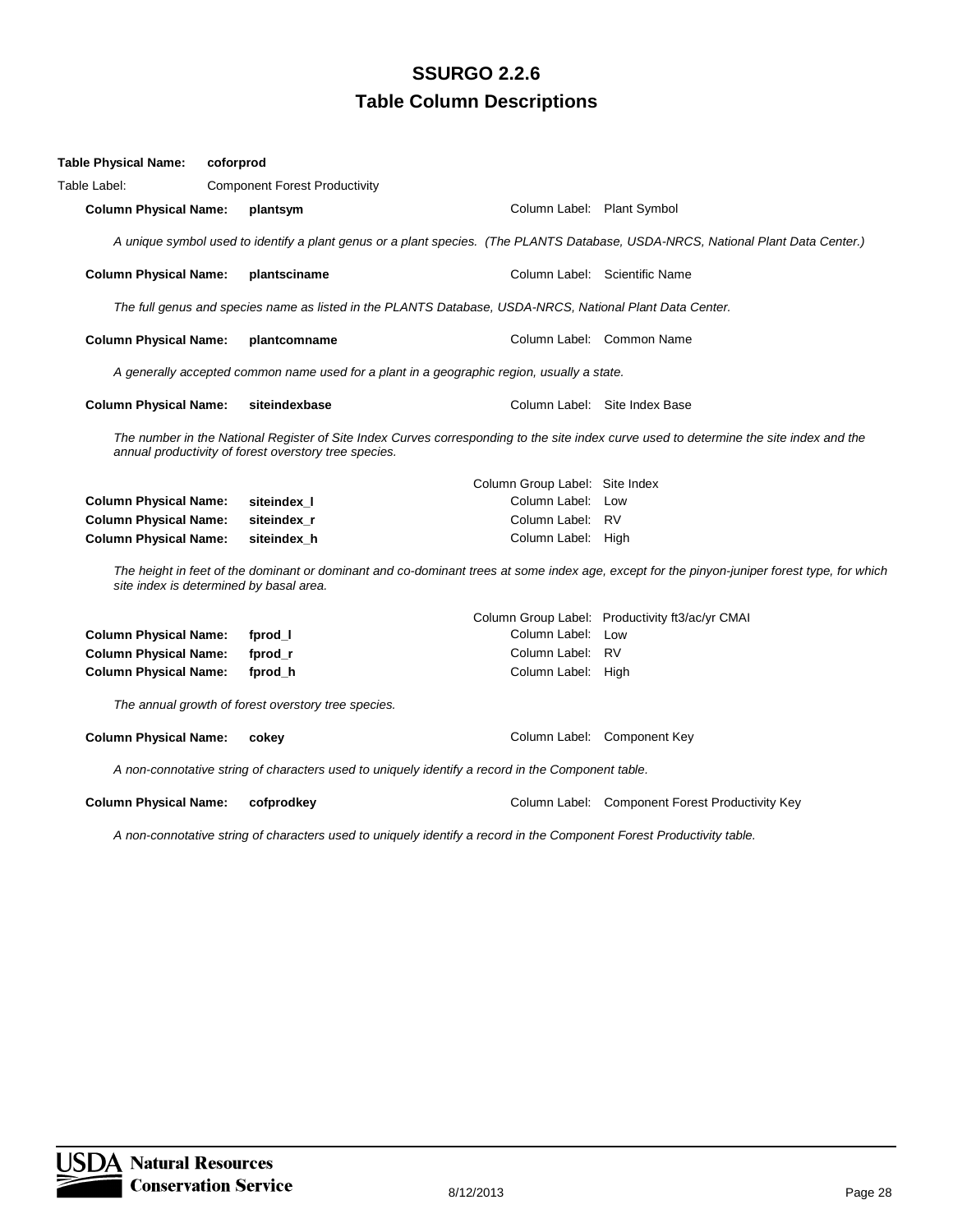| <b>Table Physical Name:</b>             | coforprodo                            |                                                       |                                                                                                                       |                                                                                                                                              |  |  |
|-----------------------------------------|---------------------------------------|-------------------------------------------------------|-----------------------------------------------------------------------------------------------------------------------|----------------------------------------------------------------------------------------------------------------------------------------------|--|--|
| Table Label:                            | Component Forest Productivity - Other |                                                       |                                                                                                                       |                                                                                                                                              |  |  |
| <b>Column Physical Name:</b>            |                                       | siteindexbase                                         |                                                                                                                       | Column Label: Site Index Base                                                                                                                |  |  |
|                                         |                                       | annual productivity of forest overstory tree species. |                                                                                                                       | The number in the National Register of Site Index Curves corresponding to the site index curve used to determine the site index and the      |  |  |
|                                         |                                       |                                                       | Column Group Label: Site Index                                                                                        |                                                                                                                                              |  |  |
| <b>Column Physical Name:</b>            |                                       | siteindex I                                           | Column Label:                                                                                                         | Low                                                                                                                                          |  |  |
| <b>Column Physical Name:</b>            |                                       | siteindex r                                           | Column Label:                                                                                                         | <b>RV</b>                                                                                                                                    |  |  |
| <b>Column Physical Name:</b>            |                                       | siteindex h                                           | Column Label: High                                                                                                    |                                                                                                                                              |  |  |
| site index is determined by basal area. |                                       |                                                       |                                                                                                                       | The height in feet of the dominant or dominant and co-dominant trees at some index age, except for the pinyon-juniper forest type, for which |  |  |
|                                         |                                       |                                                       | Column Group Label: Productivity                                                                                      |                                                                                                                                              |  |  |
| <b>Column Physical Name:</b>            |                                       | fprod_l                                               | Column Label: Low                                                                                                     |                                                                                                                                              |  |  |
| <b>Column Physical Name:</b>            |                                       | fprod r                                               | Column Label: RV                                                                                                      |                                                                                                                                              |  |  |
| <b>Column Physical Name:</b>            |                                       | fprod h                                               | Column Label: High                                                                                                    |                                                                                                                                              |  |  |
|                                         |                                       | The annual growth of forest overstory tree species.   |                                                                                                                       |                                                                                                                                              |  |  |
| <b>Column Physical Name:</b>            |                                       | fprodunits                                            | Column Label: Units                                                                                                   |                                                                                                                                              |  |  |
|                                         |                                       |                                                       | The unit of measure in which the annual productivity of forest overstory tree species is expressed.                   |                                                                                                                                              |  |  |
| <b>Column Physical Name:</b>            |                                       | cofprodkey                                            |                                                                                                                       | Column Label: Component Forest Productivity Key                                                                                              |  |  |
|                                         |                                       |                                                       | A non-connotative string of characters used to uniquely identify a record in the Component Forest Productivity table. |                                                                                                                                              |  |  |
| <b>Column Physical Name:</b>            |                                       | cofprodokey                                           |                                                                                                                       | Column Label: Component Forest Productivity Other Key                                                                                        |  |  |

*A non-connotative string of characters used to uniquely identify a record in the Component Forest Productivity - Other table.*

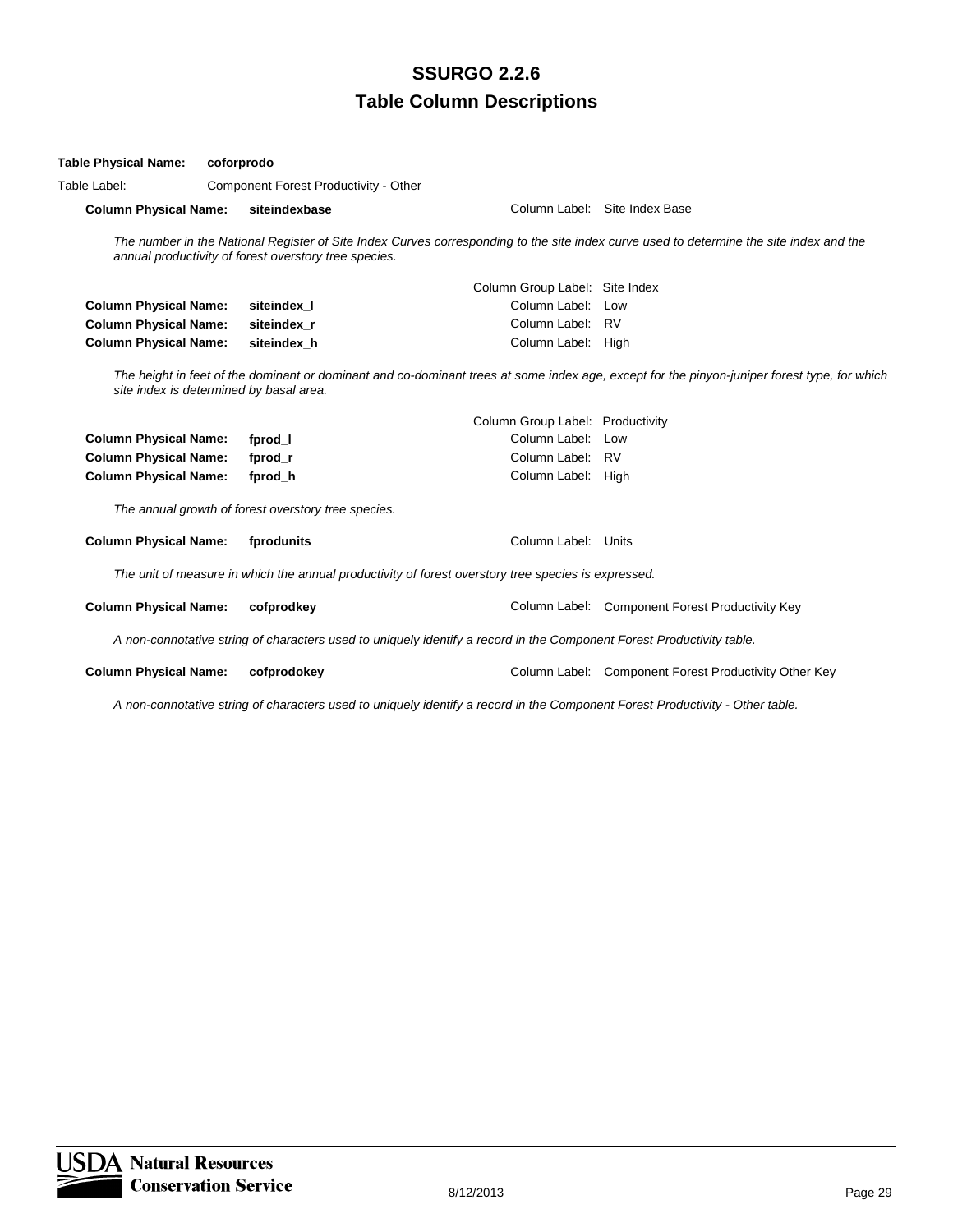| <b>Table Physical Name:</b>  | cogeomordesc |                                                                                 |                                                                                                          |                                                                                                                                                                                                                                                                                            |
|------------------------------|--------------|---------------------------------------------------------------------------------|----------------------------------------------------------------------------------------------------------|--------------------------------------------------------------------------------------------------------------------------------------------------------------------------------------------------------------------------------------------------------------------------------------------|
| Table Label:                 |              | <b>Component Geomorphic Description</b>                                         |                                                                                                          |                                                                                                                                                                                                                                                                                            |
| <b>Column Physical Name:</b> |              | geomftname                                                                      | Column Label: Feature Type                                                                               |                                                                                                                                                                                                                                                                                            |
|                              |              |                                                                                 | One of several pseudo-hierarchical terms used to describe relative levels of scale for geomorphic terms. |                                                                                                                                                                                                                                                                                            |
| <b>Column Physical Name:</b> |              | geomfname                                                                       |                                                                                                          | Column Label: Feature Name                                                                                                                                                                                                                                                                 |
|                              |              |                                                                                 | A word or group of words used to name a feature on the earth's surface, expressed in the plural form.    |                                                                                                                                                                                                                                                                                            |
| <b>Column Physical Name:</b> | geomfmod     |                                                                                 |                                                                                                          | Column Label: Feature Modifier                                                                                                                                                                                                                                                             |
| origin.                      |              |                                                                                 |                                                                                                          | A user specified term(s) used in association with geomorphic features to further define, clarify, and describe the setting of a soil in the the<br>landscape. The terms may, for example, describe relative position, mode of formation, degree of degradation, slope, or geologic time of |
| <b>Column Physical Name:</b> |              | geomfeatid                                                                      | Column Label: Feature ID                                                                                 |                                                                                                                                                                                                                                                                                            |
|                              |              | An integer number assigned by a user to identify a particular row in the table. |                                                                                                          |                                                                                                                                                                                                                                                                                            |
| <b>Column Physical Name:</b> |              | existsonfeat                                                                    |                                                                                                          | Column Label: Exists On Feature ID                                                                                                                                                                                                                                                         |
| table.                       |              |                                                                                 |                                                                                                          | An integer referring to the Feature ID in another row in the same table, intended to indicate a relationship between two or more rows in a                                                                                                                                                 |
| <b>Column Physical Name:</b> | rvindicator  |                                                                                 | Column Label: RV?                                                                                        |                                                                                                                                                                                                                                                                                            |
|                              |              |                                                                                 | A yes/no field that indicates if a value or row (set of values) is representative for the component.     |                                                                                                                                                                                                                                                                                            |
| <b>Column Physical Name:</b> | cokey        |                                                                                 |                                                                                                          | Column Label: Component Key                                                                                                                                                                                                                                                                |
|                              |              |                                                                                 | A non-connotative string of characters used to uniquely identify a record in the Component table.        |                                                                                                                                                                                                                                                                                            |
| <b>Column Physical Name:</b> |              | cogeomdkey                                                                      |                                                                                                          | Column Label: Component Geomorphic Description Key                                                                                                                                                                                                                                         |

*A non-connotative string of characters used to uniquely identify a record in the Component Geomorphic Description table.*

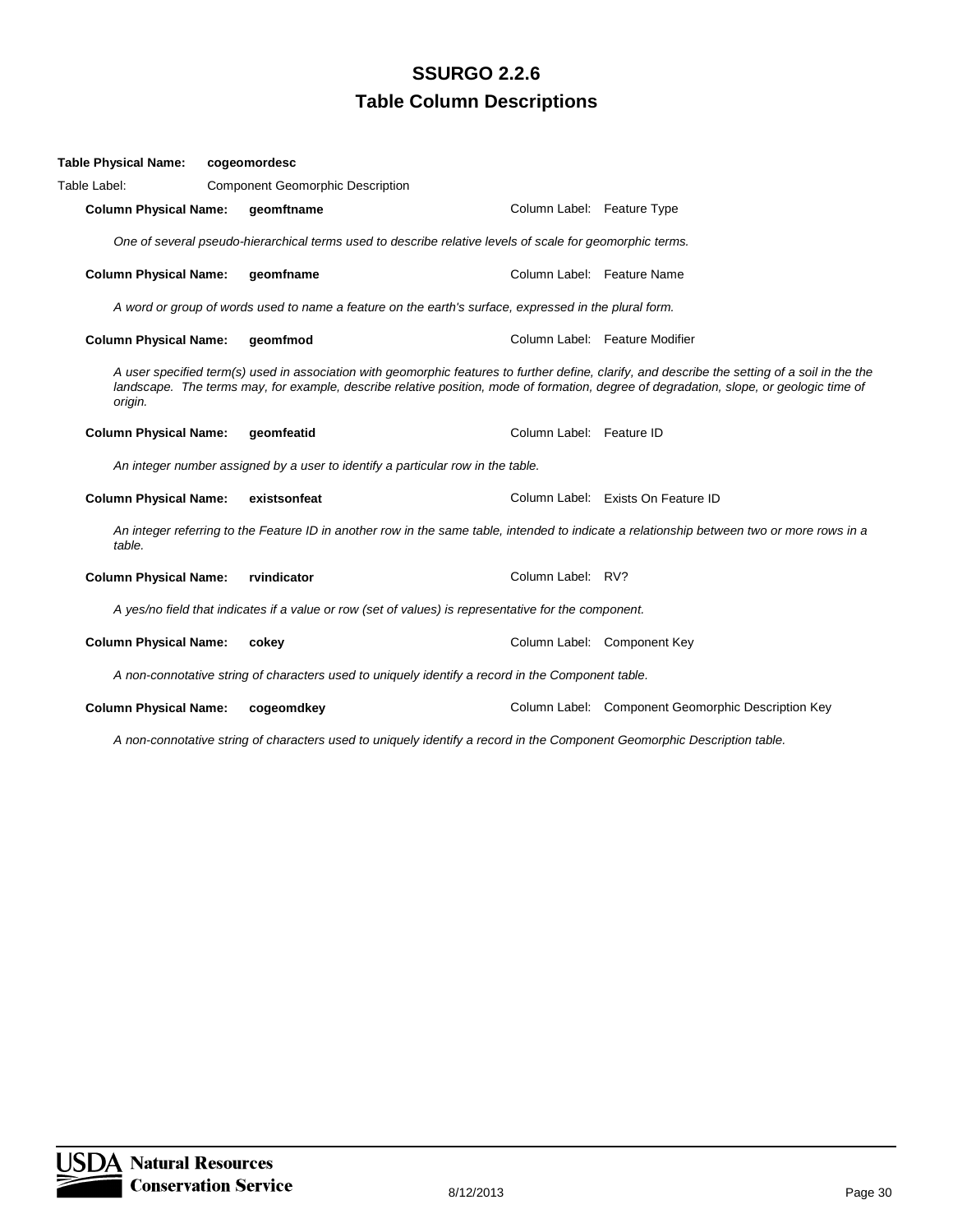| <b>Column Physical Name:</b> | hydriccriterion |                                               | Column Label: Hydric Criterion                                                                                                                                                                                                                                                                                                |
|------------------------------|-----------------|-----------------------------------------------|-------------------------------------------------------------------------------------------------------------------------------------------------------------------------------------------------------------------------------------------------------------------------------------------------------------------------------|
|                              |                 |                                               |                                                                                                                                                                                                                                                                                                                               |
| <b>Column Physical Name:</b> | cokev           |                                               | Column Label: Component Key                                                                                                                                                                                                                                                                                                   |
|                              |                 |                                               |                                                                                                                                                                                                                                                                                                                               |
| <b>Column Physical Name:</b> | cohvdcritkev    |                                               | Column Label: Component Hydric Criteria Key                                                                                                                                                                                                                                                                                   |
|                              |                 | cohydriccriteria<br>Component Hydric Criteria | Criterion code for the soil characteristic(s) and/or feature(s) that cause the map unit component to be classified as a "hydric soil." These<br>codes are the paragraph numbers in the hydric soil criteria publication.<br>A non-connotative string of characters used to uniquely identify a record in the Component table. |

*A non-connotative string of characters used to uniquely identify a record in the Component Hydric Criteria table.*

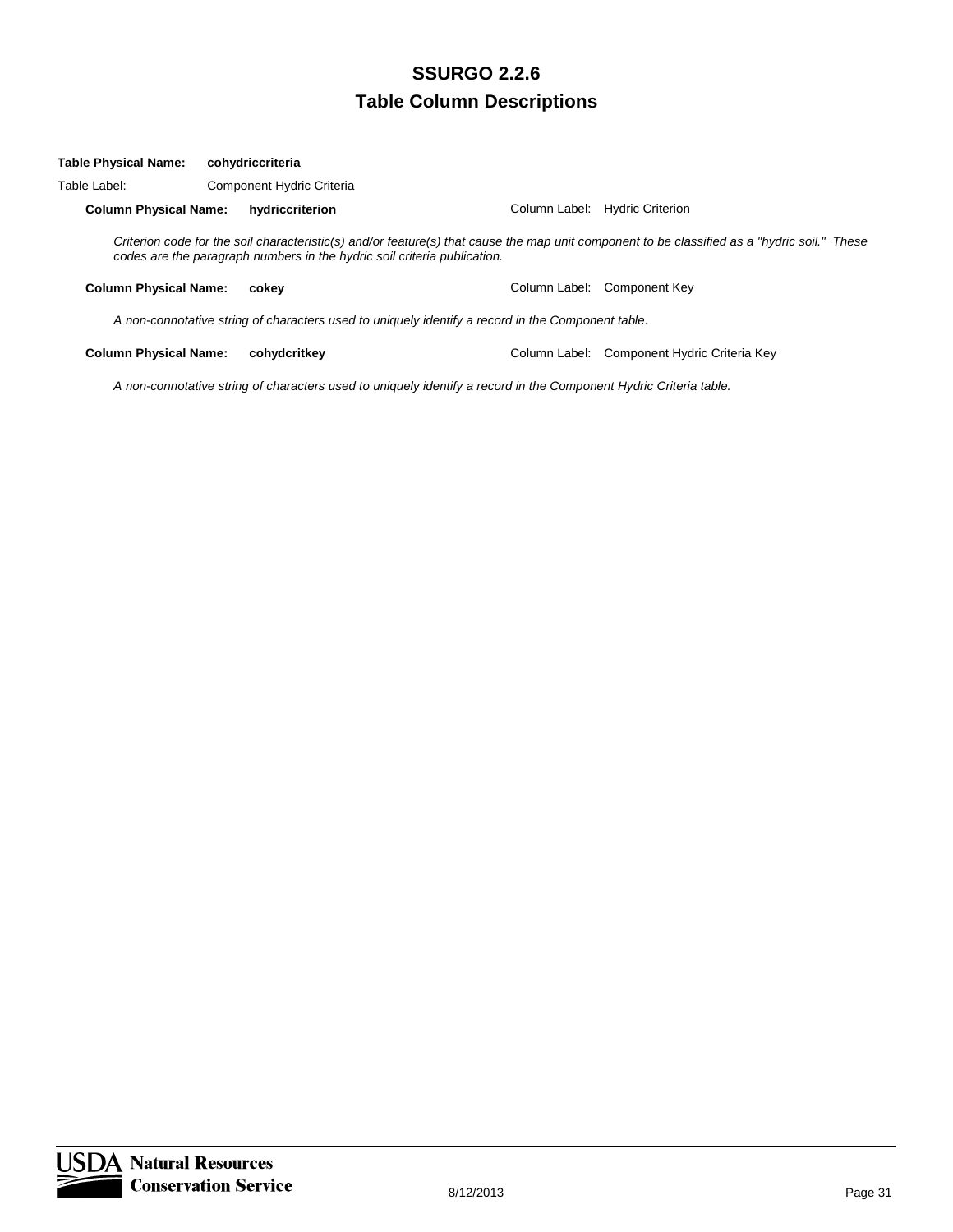| Table Physical Name:                             | cointerp                                                                           |                                                                                      |                                                                                                   |                                                                                                                                                                                                                                                                                    |  |  |  |
|--------------------------------------------------|------------------------------------------------------------------------------------|--------------------------------------------------------------------------------------|---------------------------------------------------------------------------------------------------|------------------------------------------------------------------------------------------------------------------------------------------------------------------------------------------------------------------------------------------------------------------------------------|--|--|--|
| Table Label:                                     | Component Interpretation                                                           |                                                                                      |                                                                                                   |                                                                                                                                                                                                                                                                                    |  |  |  |
| <b>Column Physical Name:</b>                     | cokey                                                                              |                                                                                      |                                                                                                   | Column Label: Component Key                                                                                                                                                                                                                                                        |  |  |  |
|                                                  |                                                                                    |                                                                                      | A non-connotative string of characters used to uniquely identify a record in the Component table. |                                                                                                                                                                                                                                                                                    |  |  |  |
| <b>Column Physical Name:</b>                     | mrulekey                                                                           |                                                                                      |                                                                                                   | Column Label: Main Rule Key                                                                                                                                                                                                                                                        |  |  |  |
| Component Interpretation table.                  |                                                                                    |                                                                                      |                                                                                                   | The unique identifier of the rule at the top of the interpretation rule hierarchy (the main rule). Use this key to find the mail rule in the                                                                                                                                       |  |  |  |
| <b>Column Physical Name:</b>                     |                                                                                    | mrulename                                                                            |                                                                                                   | Column Label: Main Rule Name                                                                                                                                                                                                                                                       |  |  |  |
| interpretation rule at the top of the hierarchy. |                                                                                    |                                                                                      |                                                                                                   | The name of an interpretation, such as ENG - Dwellings with Basements. A main rule (interpretation) may contain subordinate rules, which<br>in turn may have other subordinate rules. The main rule entry in this column is the user assigned name (typically connotative) for the |  |  |  |
| <b>Column Physical Name:</b>                     | segnum                                                                             |                                                                                      | Column Label: Seq                                                                                 |                                                                                                                                                                                                                                                                                    |  |  |  |
|                                                  |                                                                                    | Sequential number of the feature being described.                                    |                                                                                                   |                                                                                                                                                                                                                                                                                    |  |  |  |
| <b>Column Physical Name:</b>                     | rulekey                                                                            |                                                                                      | Column Label: Rule Key                                                                            |                                                                                                                                                                                                                                                                                    |  |  |  |
|                                                  |                                                                                    | The unique identifier of a record in the Rule table in NASIS.                        |                                                                                                   |                                                                                                                                                                                                                                                                                    |  |  |  |
| <b>Column Physical Name:</b>                     | rulename                                                                           |                                                                                      | Column Label: Rule Name                                                                           |                                                                                                                                                                                                                                                                                    |  |  |  |
|                                                  | A user assigned name (typically connotative) for a particular interpretation rule. |                                                                                      |                                                                                                   |                                                                                                                                                                                                                                                                                    |  |  |  |
| <b>Column Physical Name:</b>                     | ruledepth                                                                          |                                                                                      | Column Label: Rule Depth                                                                          |                                                                                                                                                                                                                                                                                    |  |  |  |
|                                                  |                                                                                    | interpretation hierarchy that a particular rule exists, where zero is the top level. |                                                                                                   | An interpretation rule may contain subordinate rules, which in turn may have subordinate rules. This is an indicator of the depth within the                                                                                                                                       |  |  |  |
| <b>Column Physical Name:</b>                     | interpll                                                                           |                                                                                      |                                                                                                   | Column Label: Interp Low Low                                                                                                                                                                                                                                                       |  |  |  |
|                                                  |                                                                                    | The minimum extreme numeric rating for the interpretation rating.                    |                                                                                                   |                                                                                                                                                                                                                                                                                    |  |  |  |
| <b>Column Physical Name:</b>                     | interplic                                                                          |                                                                                      |                                                                                                   | Column Label: Interp Low Low Class                                                                                                                                                                                                                                                 |  |  |  |
|                                                  |                                                                                    | The rating class term for the minimum extreme of the interpretation rating.          |                                                                                                   |                                                                                                                                                                                                                                                                                    |  |  |  |
| <b>Column Physical Name:</b>                     | interplr                                                                           |                                                                                      |                                                                                                   | Column Label: Interp Low Representative Value                                                                                                                                                                                                                                      |  |  |  |
|                                                  |                                                                                    |                                                                                      | The minimum numeric rating of the representative values for the interpretation rating.            |                                                                                                                                                                                                                                                                                    |  |  |  |
| <b>Column Physical Name:</b>                     | interpirc                                                                          |                                                                                      |                                                                                                   | Column Label: Interp Low Representative Value Class                                                                                                                                                                                                                                |  |  |  |
|                                                  |                                                                                    |                                                                                      | The rating class term for the minimum of the representative values of the interpretation rating.  |                                                                                                                                                                                                                                                                                    |  |  |  |
| <b>Column Physical Name:</b>                     | interphr                                                                           |                                                                                      |                                                                                                   | Column Label: Interp High Representative Value                                                                                                                                                                                                                                     |  |  |  |
|                                                  |                                                                                    |                                                                                      | The maximum numeric rating of the representative values of the interpretation rating.             |                                                                                                                                                                                                                                                                                    |  |  |  |
| <b>Column Physical Name:</b>                     | interphrc                                                                          |                                                                                      |                                                                                                   | Column Label: Interp High Representative Value Class                                                                                                                                                                                                                               |  |  |  |
|                                                  |                                                                                    |                                                                                      |                                                                                                   |                                                                                                                                                                                                                                                                                    |  |  |  |

*The rating class term for the maximum of the representative values for the interpretation rating.*

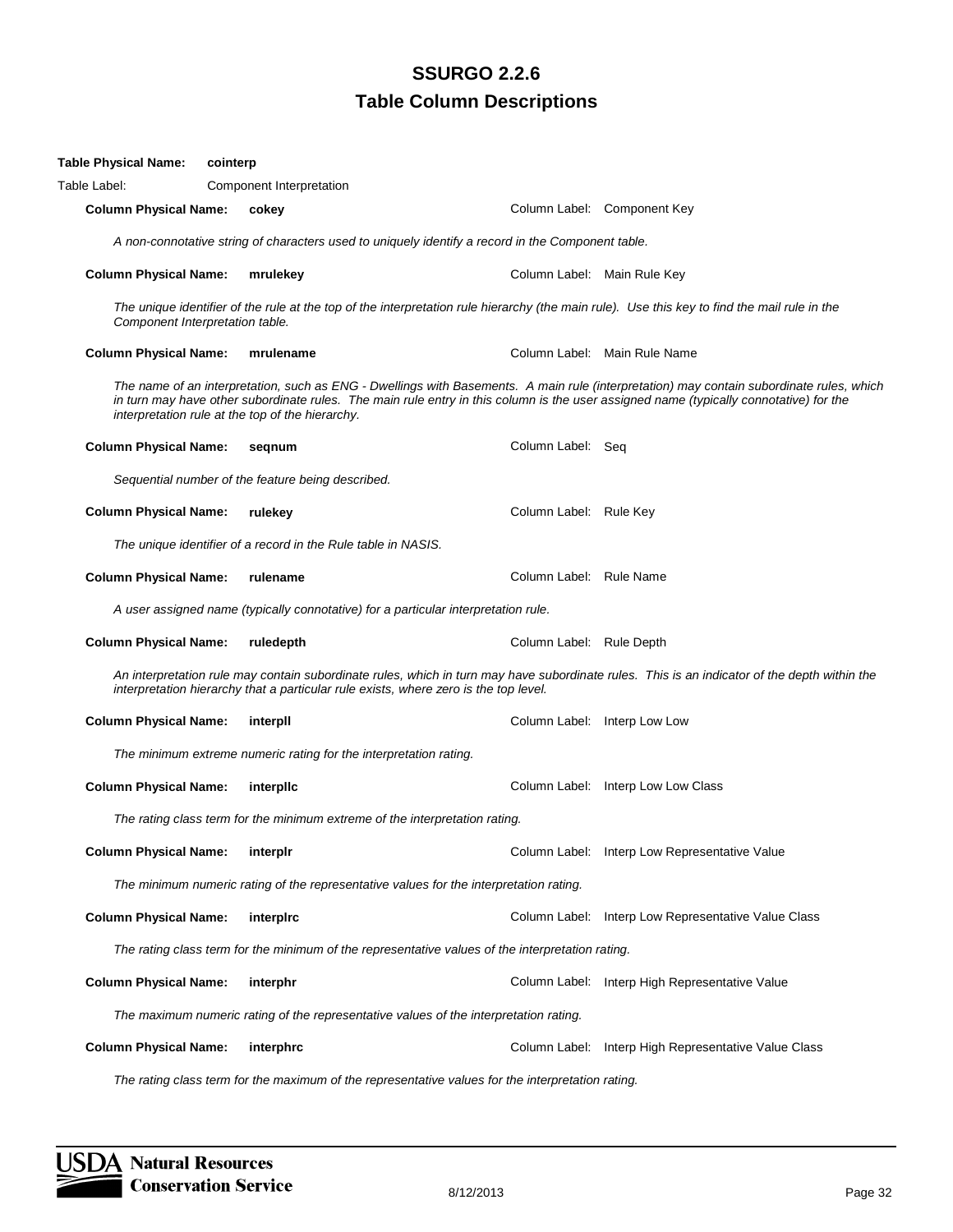| Table Physical Name:         | cointerp |                                                                           |                                                                                                                    |                                                                                                                                                                                                                                                                                           |
|------------------------------|----------|---------------------------------------------------------------------------|--------------------------------------------------------------------------------------------------------------------|-------------------------------------------------------------------------------------------------------------------------------------------------------------------------------------------------------------------------------------------------------------------------------------------|
| Table Label:                 |          | Component Interpretation                                                  |                                                                                                                    |                                                                                                                                                                                                                                                                                           |
| <b>Column Physical Name:</b> |          | interphh                                                                  |                                                                                                                    | Column Label: Interp High High                                                                                                                                                                                                                                                            |
|                              |          | The maximum extreme numeric rating for the interpretation rating.         |                                                                                                                    |                                                                                                                                                                                                                                                                                           |
| <b>Column Physical Name:</b> |          | interphhc                                                                 |                                                                                                                    | Column Label: Interp High High Class                                                                                                                                                                                                                                                      |
|                              |          | A rating class term for the maximum extreme of the interpretation rating. |                                                                                                                    |                                                                                                                                                                                                                                                                                           |
| <b>Column Physical Name:</b> |          | nullpropdatabool                                                          |                                                                                                                    | Column Label: Null Property Data Boolean                                                                                                                                                                                                                                                  |
|                              |          |                                                                           | The value of this attribute is set to true whenever any property used in an interpretation returns any null value. |                                                                                                                                                                                                                                                                                           |
| <b>Column Physical Name:</b> |          | defpropdatabool                                                           |                                                                                                                    | Column Label: Default Property Data Boolean                                                                                                                                                                                                                                               |
|                              |          |                                                                           |                                                                                                                    | The value of this attribute is set to true whenever any property used in an interpretation returns a default value in place of any null value.                                                                                                                                            |
| <b>Column Physical Name:</b> |          | incpropdatabool                                                           |                                                                                                                    | Column Label: Inconsistent Property Data Boolean                                                                                                                                                                                                                                          |
|                              |          |                                                                           |                                                                                                                    | The value of this attribute is set to true whenever any property used in an interpretation that is based on multiple observations returns<br>inconsistent results for the low low value, the low representative value, the high representative value and the high high value.             |
| observations.                |          |                                                                           |                                                                                                                    | A property always returns either a representative value or a low, high and representative value. Values for low low, low representative, high<br>representative and high high are only derived in the case where the values of a property used in an interpretation are based on multiple |

**Column Physical Name: cointerpkey Column Label: Component Interpretation Key** 

*A non-connotative string of characters used to uniquely identify a record in the Component Interpretation table.*

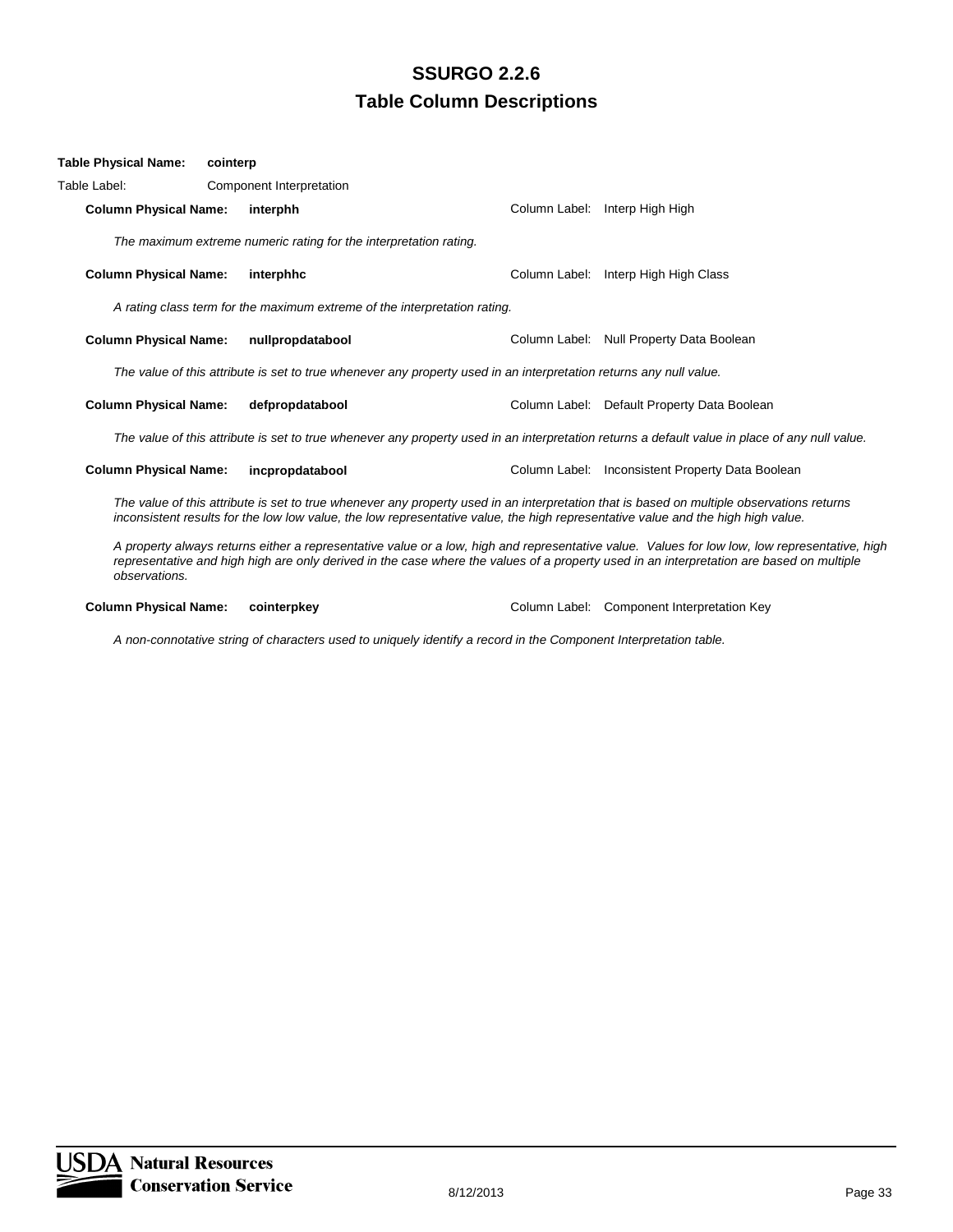| <b>Table Physical Name:</b>           | comonth |                                                                      |                                                                                                         |                     |                                                                                                                                       |
|---------------------------------------|---------|----------------------------------------------------------------------|---------------------------------------------------------------------------------------------------------|---------------------|---------------------------------------------------------------------------------------------------------------------------------------|
| Table Label:                          |         | <b>Component Month</b>                                               |                                                                                                         |                     |                                                                                                                                       |
| <b>Column Physical Name:</b>          |         | monthseq                                                             |                                                                                                         |                     | Column Label: Month Sequence                                                                                                          |
|                                       |         |                                                                      | An interger number used to sequence the months of the year in their proper order.                       |                     |                                                                                                                                       |
| <b>Column Physical Name:</b>          |         | month                                                                |                                                                                                         | Column Label: Month |                                                                                                                                       |
| One of the twelve months of the year. |         |                                                                      |                                                                                                         |                     |                                                                                                                                       |
| <b>Column Physical Name:</b>          |         | flodfregcl                                                           |                                                                                                         |                     | Column Label: Flooding Frequency                                                                                                      |
|                                       |         | The annual probability of a flood event expressed as a class. (SSM). |                                                                                                         |                     |                                                                                                                                       |
| <b>Column Physical Name:</b>          |         | floddurcl                                                            |                                                                                                         |                     | Column Label: Flooding Duration                                                                                                       |
|                                       |         |                                                                      | Average duration of inundation per flood occurrence and expressed as a class. (NSSH)                    |                     |                                                                                                                                       |
| <b>Column Physical Name:</b>          |         | pondfreqcl                                                           |                                                                                                         |                     | Column Label: Ponding Frequency                                                                                                       |
|                                       |         | The number of times ponding occurs over a period of time. (SSM)      |                                                                                                         |                     |                                                                                                                                       |
| <b>Column Physical Name:</b>          |         | ponddurcl                                                            |                                                                                                         |                     | Column Label: Ponding Duration                                                                                                        |
|                                       |         |                                                                      | The average duration, or length of time, of the ponding occurrence. (NSSH)                              |                     |                                                                                                                                       |
|                                       |         |                                                                      |                                                                                                         |                     | Column Group Label: Ponding Depth                                                                                                     |
| <b>Column Physical Name:</b>          |         | ponddep_l                                                            |                                                                                                         | Column Label: Low   |                                                                                                                                       |
| <b>Column Physical Name:</b>          |         | ponddep_r                                                            |                                                                                                         | Column Label: RV    |                                                                                                                                       |
| <b>Column Physical Name:</b>          |         | ponddep_h                                                            |                                                                                                         | Column Label: High  |                                                                                                                                       |
|                                       |         | The depth of surface water that is ponding on the soil.              |                                                                                                         |                     |                                                                                                                                       |
|                                       |         |                                                                      |                                                                                                         |                     | Column Group Label: Daily Precip                                                                                                      |
| <b>Column Physical Name:</b>          |         | dlyavgprecip_l                                                       |                                                                                                         | Column Label: Low   |                                                                                                                                       |
| <b>Column Physical Name:</b>          |         | dlyavgprecip_r                                                       |                                                                                                         | Column Label: RV    |                                                                                                                                       |
| <b>Column Physical Name:</b>          |         | dlyavgprecip_h                                                       |                                                                                                         | Column Label: High  |                                                                                                                                       |
|                                       |         | number of days in the month. (February nominally has 28 days).       |                                                                                                         |                     | The daily average precipitation for the referenced month. Commonly calculated as the total precipitation for the month divided by the |
|                                       |         |                                                                      | Column Group Label: Daily ET                                                                            |                     |                                                                                                                                       |
| <b>Column Physical Name:</b>          |         | dlyavgpotet_l                                                        |                                                                                                         | Column Label: Low   |                                                                                                                                       |
| <b>Column Physical Name:</b>          |         | dlyavgpotet_r                                                        |                                                                                                         | Column Label:       | <b>RV</b>                                                                                                                             |
| <b>Column Physical Name:</b>          |         | dlyavgpotet_h                                                        |                                                                                                         | Column Label: High  |                                                                                                                                       |
|                                       |         | Daily average potential evapotranspiration for the referenced month. |                                                                                                         |                     |                                                                                                                                       |
| <b>Column Physical Name:</b>          |         | cokey                                                                |                                                                                                         |                     | Column Label: Component Key                                                                                                           |
|                                       |         |                                                                      | A non-connotative string of characters used to uniquely identify a record in the Component table.       |                     |                                                                                                                                       |
| <b>Column Physical Name:</b>          |         | comonthkey                                                           |                                                                                                         |                     | Column Label: Component Month Key                                                                                                     |
|                                       |         |                                                                      | A non-connotative string of characters used to uniquely identify a record in the Component Month table. |                     |                                                                                                                                       |

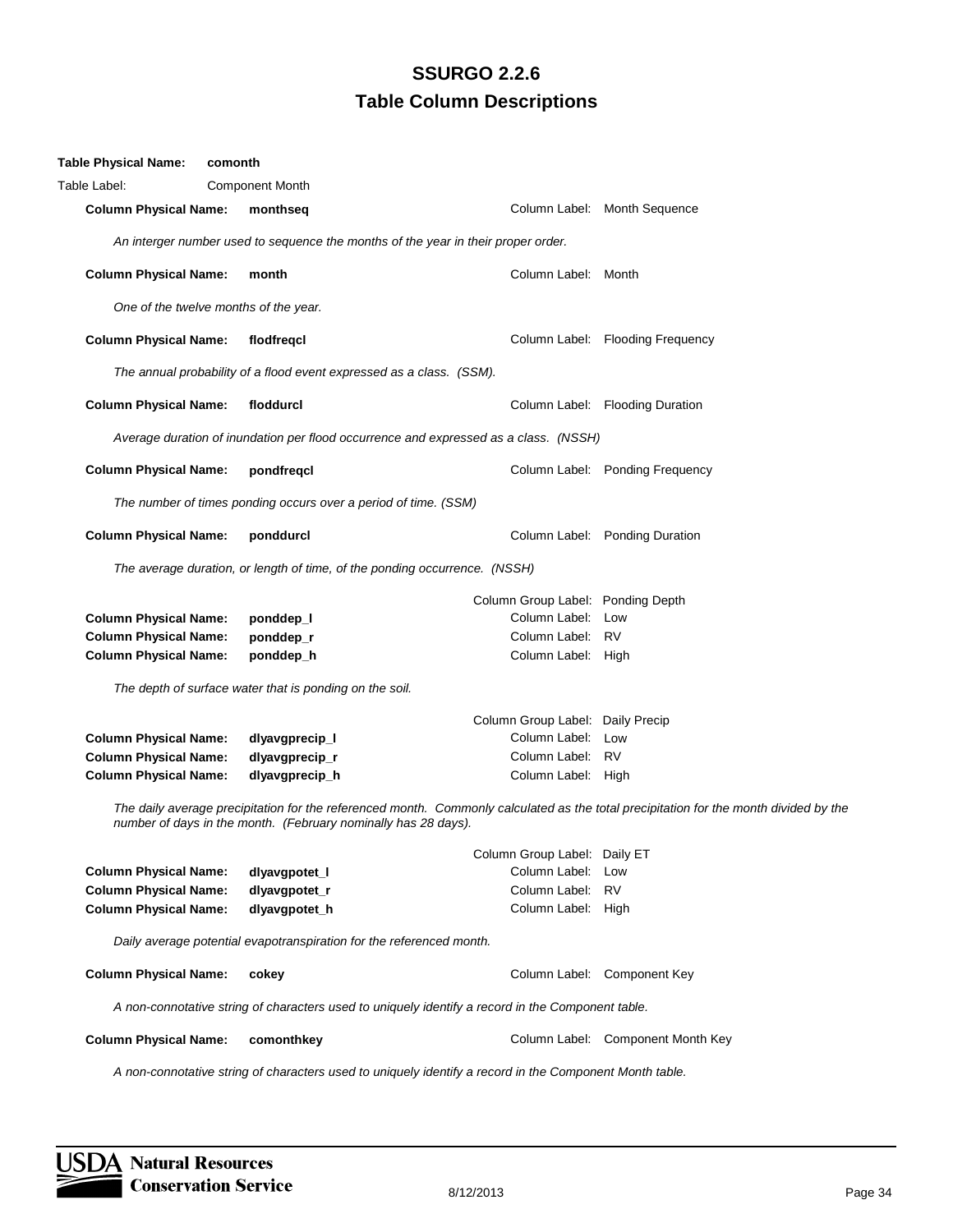#### **Table Physical Name: component**

| Table Label:                 | Component                            |                                                 |                                                                                                                       |                                                                                                                                                                                                                                                                                         |
|------------------------------|--------------------------------------|-------------------------------------------------|-----------------------------------------------------------------------------------------------------------------------|-----------------------------------------------------------------------------------------------------------------------------------------------------------------------------------------------------------------------------------------------------------------------------------------|
|                              |                                      |                                                 | Column Group Label: Comp %                                                                                            |                                                                                                                                                                                                                                                                                         |
| <b>Column Physical Name:</b> |                                      | comppct_l                                       | Column Label: Low                                                                                                     |                                                                                                                                                                                                                                                                                         |
| <b>Column Physical Name:</b> |                                      | comppct_r                                       | Column Label: RV                                                                                                      |                                                                                                                                                                                                                                                                                         |
| <b>Column Physical Name:</b> |                                      | comppct_h                                       | Column Label: High                                                                                                    |                                                                                                                                                                                                                                                                                         |
|                              |                                      | The percentage of the component of the mapunit. |                                                                                                                       |                                                                                                                                                                                                                                                                                         |
|                              |                                      |                                                 |                                                                                                                       |                                                                                                                                                                                                                                                                                         |
| <b>Column Physical Name:</b> |                                      | compname                                        |                                                                                                                       | Column Label: Component Name                                                                                                                                                                                                                                                            |
|                              |                                      |                                                 | Name assigned to a component based on its range of properties.                                                        |                                                                                                                                                                                                                                                                                         |
| <b>Column Physical Name:</b> |                                      | compkind                                        | Column Label: Kind                                                                                                    |                                                                                                                                                                                                                                                                                         |
|                              |                                      |                                                 | Identifies the kind of component of the mapunit. Examples are series and miscellaneous areas.                         |                                                                                                                                                                                                                                                                                         |
| <b>Column Physical Name:</b> |                                      | majcompflag                                     |                                                                                                                       | Column Label: Major Component                                                                                                                                                                                                                                                           |
|                              |                                      |                                                 | Indicates whether or not a component is a major component in the mapunit.                                             |                                                                                                                                                                                                                                                                                         |
| <b>Column Physical Name:</b> |                                      | otherph                                         | Column Label: SIR phase                                                                                               |                                                                                                                                                                                                                                                                                         |
|                              |                                      |                                                 | Phase criterion other than slope, texture, and flooding used to identify soil components.                             |                                                                                                                                                                                                                                                                                         |
| <b>Column Physical Name:</b> |                                      | localphase                                      | Column Label: Local Phase                                                                                             |                                                                                                                                                                                                                                                                                         |
|                              |                                      |                                                 | Phase criterion to be used at a local level, in conjunction with "component name" to help identify a soil component.  |                                                                                                                                                                                                                                                                                         |
|                              |                                      |                                                 | Column Group Label: Slope Gradient                                                                                    |                                                                                                                                                                                                                                                                                         |
| <b>Column Physical Name:</b> |                                      | slope_l                                         | Column Label: Low                                                                                                     |                                                                                                                                                                                                                                                                                         |
| <b>Column Physical Name:</b> |                                      | slope_r                                         | Column Label: RV                                                                                                      |                                                                                                                                                                                                                                                                                         |
| <b>Column Physical Name:</b> |                                      | slope_h                                         | Column Label: High                                                                                                    |                                                                                                                                                                                                                                                                                         |
|                              |                                      |                                                 |                                                                                                                       |                                                                                                                                                                                                                                                                                         |
|                              |                                      |                                                 | The difference in elevation between two points, expressed as a percentage of the distance between those points. (SSM) |                                                                                                                                                                                                                                                                                         |
|                              |                                      |                                                 | Column Group Label: Slope Length USLE                                                                                 |                                                                                                                                                                                                                                                                                         |
| <b>Column Physical Name:</b> |                                      | slopelenusle_I                                  | Column Label: Low                                                                                                     |                                                                                                                                                                                                                                                                                         |
| <b>Column Physical Name:</b> |                                      | slopelenusle_r                                  | Column Label: RV                                                                                                      |                                                                                                                                                                                                                                                                                         |
| <b>Column Physical Name:</b> |                                      | slopelenusle_h                                  | Column Label: High                                                                                                    |                                                                                                                                                                                                                                                                                         |
|                              |                                      |                                                 | Erosion Losses a Guide to Conservation Planning, Agr. Handbook #537, USDA, 1978).                                     | The distance from the point of origin of overland flow to the point where either the slope gradient decreases enough that deposition begins,<br>or the runoff water enters a well-defined channel that may be part of a drainage network or a constructed channel. (Predicting Rainfall |
| <b>Column Physical Name:</b> |                                      | runoff                                          | Column Label: Runoff Class                                                                                            |                                                                                                                                                                                                                                                                                         |
|                              | Runoff potential class for the soil. |                                                 |                                                                                                                       |                                                                                                                                                                                                                                                                                         |
| <b>Column Physical Name:</b> |                                      | tfact                                           | Column Label: T                                                                                                       |                                                                                                                                                                                                                                                                                         |
|                              |                                      |                                                 |                                                                                                                       | Soil loss tolerance factor. The maximum amount of erosion at which the quality of a soil as a medium for plant growth can be maintained.                                                                                                                                                |
| <b>Column Physical Name:</b> |                                      | wei                                             | Column Label: WEI                                                                                                     |                                                                                                                                                                                                                                                                                         |
|                              |                                      |                                                 | A value in tons/acre/year that is a factor in calculating soil loss by wind. The values are acquired from WEG.        |                                                                                                                                                                                                                                                                                         |

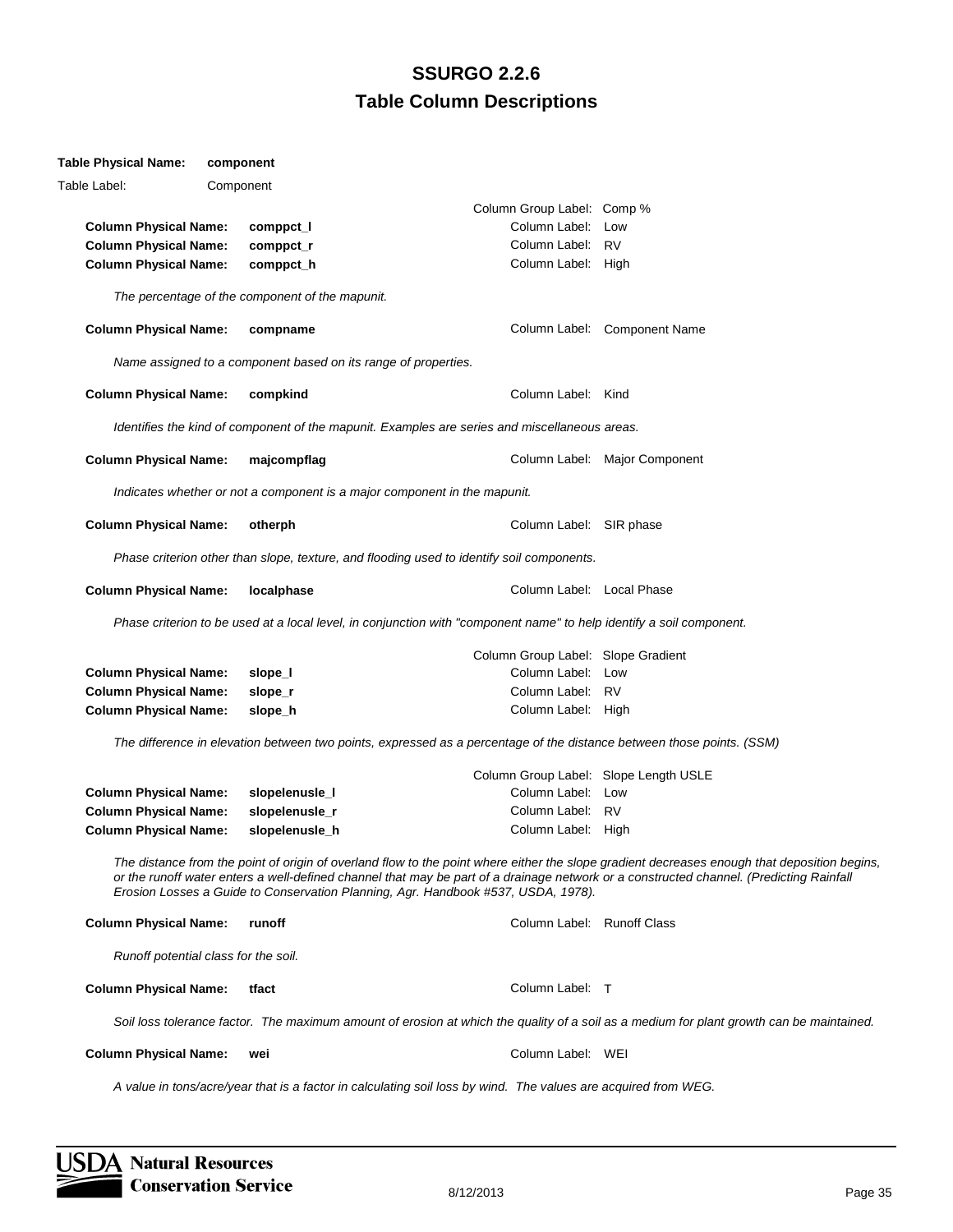| Table Physical Name:            | component                                                |                                                                                                                                        |                                                                                                                                                   |
|---------------------------------|----------------------------------------------------------|----------------------------------------------------------------------------------------------------------------------------------------|---------------------------------------------------------------------------------------------------------------------------------------------------|
| Table Label:                    | Component                                                |                                                                                                                                        |                                                                                                                                                   |
| <b>Column Physical Name:</b>    | weg                                                      | Column Label: WEG                                                                                                                      |                                                                                                                                                   |
| susceptibility to soil blowing. |                                                          | Grouping of soils that have similar properties affecting their resistance to soil blowing in cultivated areas. The groups indicate the |                                                                                                                                                   |
| <b>Column Physical Name:</b>    | erocl                                                    | Column Label: Erosion Class                                                                                                            |                                                                                                                                                   |
|                                 | Class of accelerated erosion. (SSM)                      |                                                                                                                                        |                                                                                                                                                   |
| <b>Column Physical Name:</b>    | earthcovkind1                                            | Column Label: Cover Kind 1                                                                                                             |                                                                                                                                                   |
|                                 |                                                          | vertical projection downward. Level one of a hierarchical system. (1992 NRI Instructions)                                              | The natural or artificial material that is observed to cover a portion of the earth's surface. It is determined (at least conceptually) as a      |
| <b>Column Physical Name:</b>    | earthcovkind2                                            | Column Label: Cover Kind 2                                                                                                             |                                                                                                                                                   |
|                                 | projection downward. Level two of a hierarchical system. |                                                                                                                                        | The description of ground cover based on a set of vegetal and non-vegetal classes. It is determined (at least conceptually) as a vertical         |
| <b>Column Physical Name:</b>    | hydricon                                                 |                                                                                                                                        | Column Label: Hydric Condition                                                                                                                    |
|                                 | Natural condition of the soil component.                 |                                                                                                                                        |                                                                                                                                                   |
| <b>Column Physical Name:</b>    | hydricrating                                             | Column Label: Hydric Rating                                                                                                            |                                                                                                                                                   |
|                                 | are listed in the Component Hydric Criteria table.       |                                                                                                                                        | A yes/no field that indicates whether or not a map unit component is classified as a "hydric soil". If rated as hydric, the specific criteria met |
| <b>Column Physical Name:</b>    | drainagecl                                               |                                                                                                                                        | Column Label: Drainage Class                                                                                                                      |
| class is well drained.          |                                                          |                                                                                                                                        | Identifies the natural drainage conditions of the soil and refers to the frequency and duration of wet periods. An example of a drainage          |
|                                 |                                                          | Column Group Label: Elevation                                                                                                          |                                                                                                                                                   |
| <b>Column Physical Name:</b>    | elev_l                                                   | Column Label: Low                                                                                                                      |                                                                                                                                                   |
| <b>Column Physical Name:</b>    | elev_r                                                   | Column Label: RV                                                                                                                       |                                                                                                                                                   |
| <b>Column Physical Name:</b>    | elev_h                                                   | Column Label: High                                                                                                                     |                                                                                                                                                   |
|                                 |                                                          | The vertical distance from mean sea level to a point on the earth's surface.                                                           |                                                                                                                                                   |
| <b>Column Physical Name:</b>    | aspectccwise                                             |                                                                                                                                        | Column Label: Aspect Counter Clockwise                                                                                                            |
|                                 |                                                          | clockwise from true north, and is the end of the range that is counter-clockwise from the representative slope aspect.                 | One end of the range in characteristics for the slope aspect of a component. This end of the range is expressed in degrees measured               |
| <b>Column Physical Name:</b>    | aspectrep                                                |                                                                                                                                        | Column Label: Aspect Representative                                                                                                               |
|                                 | measured clockwise from true north.                      |                                                                                                                                        | The common, typical, or expected direction toward which the surface of the soil faces, expressed as an angle between 0 and 360 degrees            |
| <b>Column Physical Name:</b>    | aspectcwise                                              |                                                                                                                                        | Column Label: Aspect Clockwise                                                                                                                    |
|                                 |                                                          | clockwise from true north, and is the end of the range that is clockwise from the representative slope aspect.                         | One end of the range in characteristics for the slope aspect of a component. This end of the range is expressed in degrees measured               |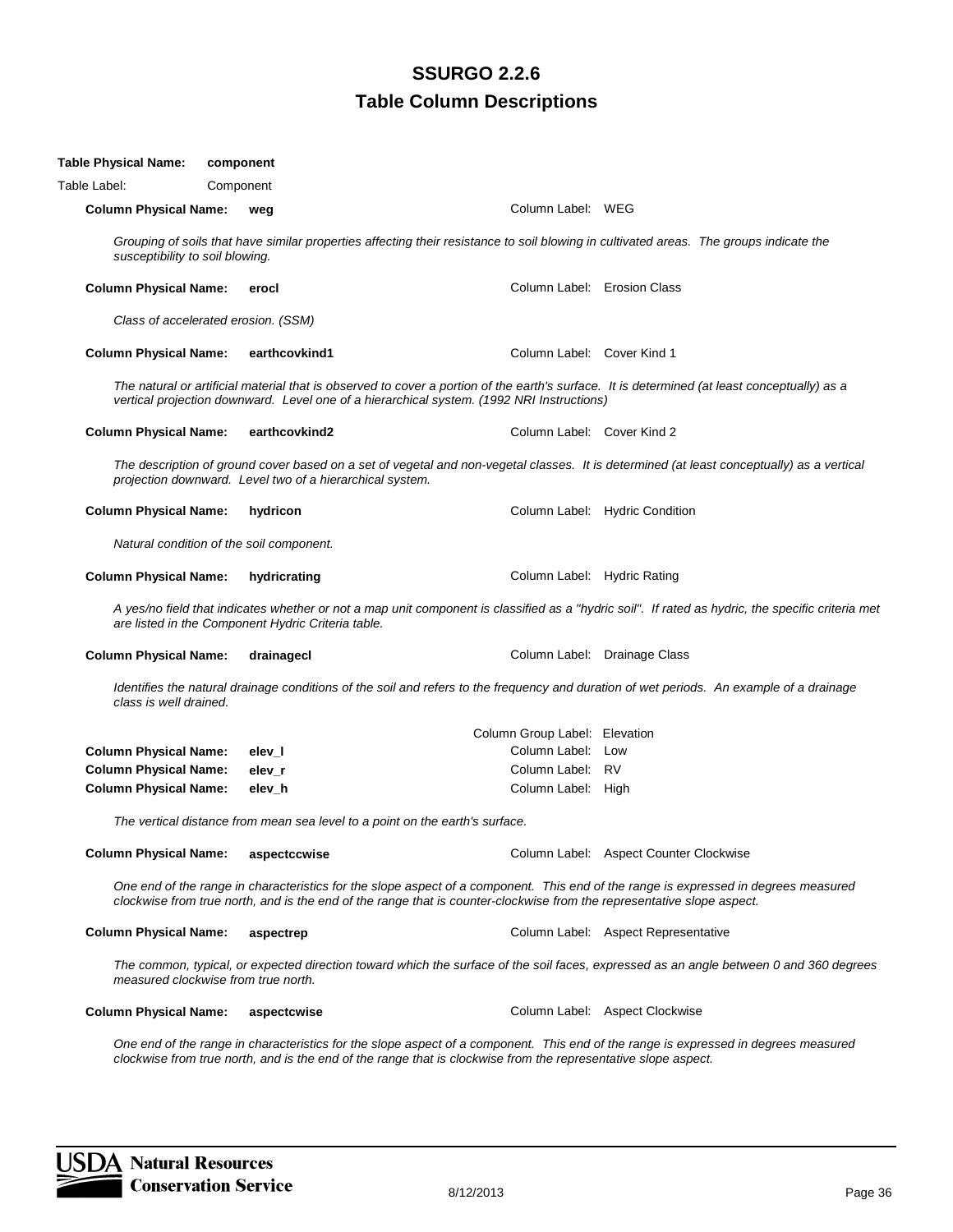| <b>Table Physical Name:</b>  | component        |                                                                        |                                                                                                                       |                                                                                                                                                                                                                                                                                    |
|------------------------------|------------------|------------------------------------------------------------------------|-----------------------------------------------------------------------------------------------------------------------|------------------------------------------------------------------------------------------------------------------------------------------------------------------------------------------------------------------------------------------------------------------------------------|
| Table Label:                 | Component        |                                                                        |                                                                                                                       |                                                                                                                                                                                                                                                                                    |
| <b>Column Physical Name:</b> | geomdesc         |                                                                        |                                                                                                                       | Column Label: Geomorphic Description                                                                                                                                                                                                                                               |
|                              |                  |                                                                        |                                                                                                                       | A narrative description of the geomorphic setting of a component. The description may incorporate multiple geomorphic features as well as<br>their relationship to each other. The individual parts of the description are recorded in the Component Geomorphic Description table. |
|                              |                  |                                                                        | Column Group Label: Albedo Dry                                                                                        |                                                                                                                                                                                                                                                                                    |
| <b>Column Physical Name:</b> | albedodry_l      |                                                                        | Column Label:                                                                                                         | Low                                                                                                                                                                                                                                                                                |
| <b>Column Physical Name:</b> | albedodry_r      |                                                                        | Column Label: RV                                                                                                      |                                                                                                                                                                                                                                                                                    |
| <b>Column Physical Name:</b> | albedodry_h      |                                                                        | Column Label: High                                                                                                    |                                                                                                                                                                                                                                                                                    |
|                              |                  |                                                                        |                                                                                                                       | The estimated ratio of the incident short-wave (solar) radiation that is reflected by the air dry, less than 2 mm fraction of the soil surface.                                                                                                                                    |
|                              |                  |                                                                        | Column Group Label: MAAT                                                                                              |                                                                                                                                                                                                                                                                                    |
| <b>Column Physical Name:</b> | airtempa_l       |                                                                        | Column Label: Low                                                                                                     |                                                                                                                                                                                                                                                                                    |
| <b>Column Physical Name:</b> | airtempa_r       |                                                                        | Column Label: RV                                                                                                      |                                                                                                                                                                                                                                                                                    |
| <b>Column Physical Name:</b> | airtempa_h       |                                                                        | Column Label: High                                                                                                    |                                                                                                                                                                                                                                                                                    |
| to 1990.                     |                  |                                                                        |                                                                                                                       | The arithmetic average of the daily maximum and minimum temperatures for a calendar year taken over the standard "normal" period, 1961                                                                                                                                             |
|                              |                  |                                                                        | Column Group Label: MAP                                                                                               |                                                                                                                                                                                                                                                                                    |
| <b>Column Physical Name:</b> | $map_l$          |                                                                        | Column Label: Low                                                                                                     |                                                                                                                                                                                                                                                                                    |
| <b>Column Physical Name:</b> | $map_r$          |                                                                        | Column Label: RV                                                                                                      |                                                                                                                                                                                                                                                                                    |
| <b>Column Physical Name:</b> | map_h            |                                                                        | Column Label: High                                                                                                    |                                                                                                                                                                                                                                                                                    |
|                              |                  |                                                                        | The arithmetic average of the total annual (liquid) precipitation taken over the standard "normal" period, 1961-1990. |                                                                                                                                                                                                                                                                                    |
|                              |                  |                                                                        | Column Group Label: REAP                                                                                              |                                                                                                                                                                                                                                                                                    |
| <b>Column Physical Name:</b> | reannualprecip_I |                                                                        | Column Label: Low                                                                                                     |                                                                                                                                                                                                                                                                                    |
| <b>Column Physical Name:</b> | reannualprecip_r |                                                                        | Column Label: RV                                                                                                      |                                                                                                                                                                                                                                                                                    |
| <b>Column Physical Name:</b> | reannualprecip_h |                                                                        | Column Label: High                                                                                                    |                                                                                                                                                                                                                                                                                    |
|                              |                  |                                                                        | "actual" precipitation amounts as a function of runon, runoff, temperature, aspect, etc.                              | An estimate of the amount of moisture available for plant use and/or soil forming processes at a given site. It may vary, plus or minus, from                                                                                                                                      |
|                              |                  |                                                                        | Column Group Label: Frost Free Days                                                                                   |                                                                                                                                                                                                                                                                                    |
| <b>Column Physical Name:</b> | ffd_l            |                                                                        | Column Label: Low                                                                                                     |                                                                                                                                                                                                                                                                                    |
| <b>Column Physical Name:</b> | ffd_r            |                                                                        | Column Label: RV                                                                                                      |                                                                                                                                                                                                                                                                                    |
| <b>Column Physical Name:</b> | ffd_h            |                                                                        | Column Label: High                                                                                                    |                                                                                                                                                                                                                                                                                    |
|                              |                  | "normal" period of 1961 to 1990 will be exceeded in 5 years out of 10. |                                                                                                                       | The expected number of days between the last freezing temperature (0 degrees Celsius) in spring (Jan-Jul) and the first freezing<br>temperature (0 degrees Celsius) in the fall (Aug-Dec). The number of days is based on the probability that the values for the standard         |
| <b>Column Physical Name:</b> | nirrcapcl        |                                                                        | Column Label: Nirr LCC                                                                                                |                                                                                                                                                                                                                                                                                    |
|                              |                  |                                                                        | The broadest category in the land capability classification system for nonirrigated soils.                            |                                                                                                                                                                                                                                                                                    |
| <b>Column Physical Name:</b> | nirrcapscl       |                                                                        | Column Label: Nirr Subcl                                                                                              |                                                                                                                                                                                                                                                                                    |
|                              |                  |                                                                        | The second category in the land capability classification system for nonirrigated soils.                              |                                                                                                                                                                                                                                                                                    |
| <b>Column Physical Name:</b> | nirrcapunit      |                                                                        | Column Label: Nirr LCU                                                                                                |                                                                                                                                                                                                                                                                                    |
|                              |                  |                                                                        |                                                                                                                       |                                                                                                                                                                                                                                                                                    |

*The third category in the land capability classification system for nonirrigated soils.*

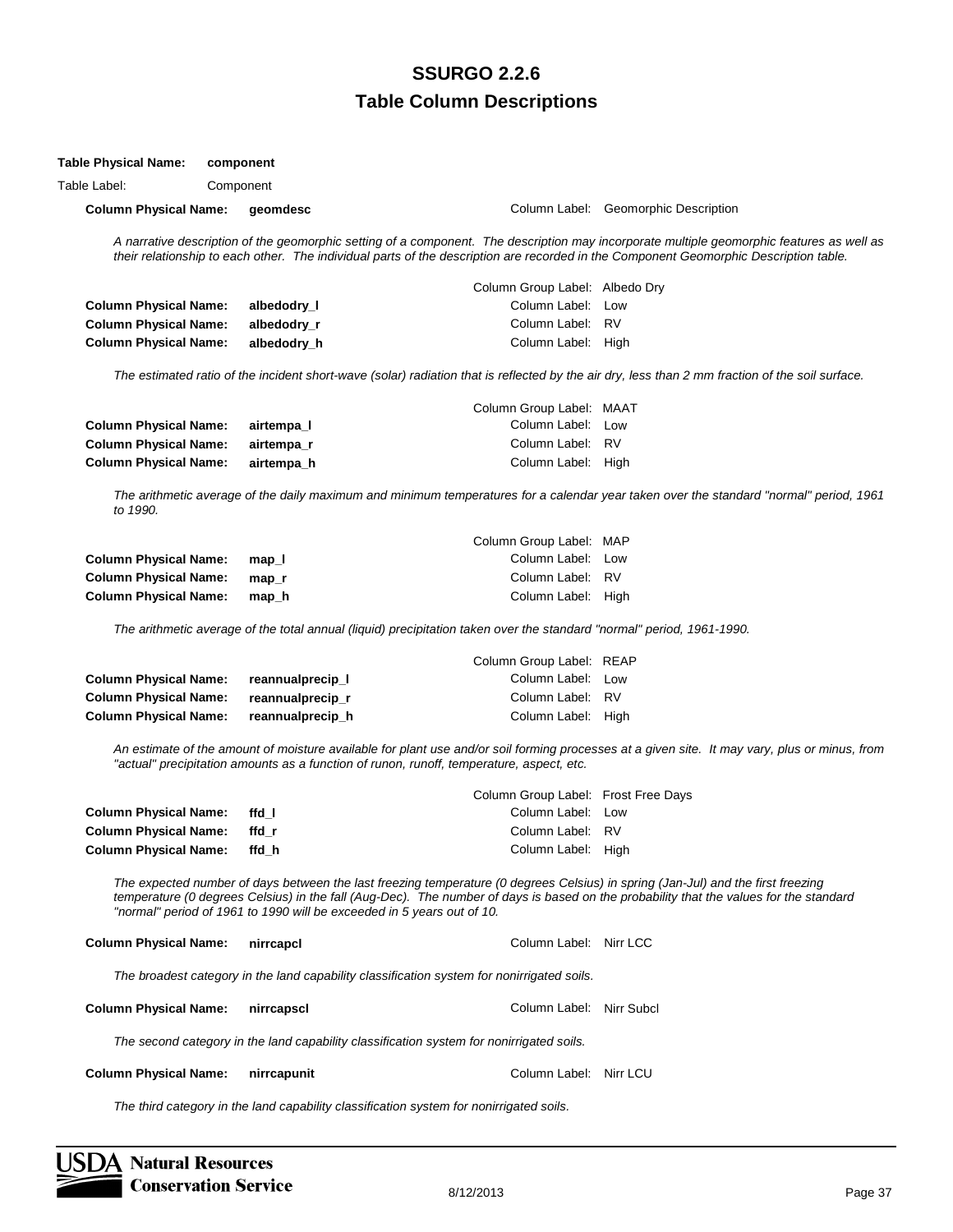| Table Physical Name:         | component                                                                  |                                                                                                   |                                                                                                                                                                                                                                                                                          |
|------------------------------|----------------------------------------------------------------------------|---------------------------------------------------------------------------------------------------|------------------------------------------------------------------------------------------------------------------------------------------------------------------------------------------------------------------------------------------------------------------------------------------|
| Table Label:                 | Component                                                                  |                                                                                                   |                                                                                                                                                                                                                                                                                          |
| <b>Column Physical Name:</b> | irrcapcl                                                                   | Column Label: Irr LCC                                                                             |                                                                                                                                                                                                                                                                                          |
|                              |                                                                            | The broadest category in the land capability classification system for irrigated soils.           |                                                                                                                                                                                                                                                                                          |
| <b>Column Physical Name:</b> | irrcapscl                                                                  | Column Label: Irr Subcl                                                                           |                                                                                                                                                                                                                                                                                          |
|                              |                                                                            | The second category in the land capability classification system for irrigated soils.             |                                                                                                                                                                                                                                                                                          |
| <b>Column Physical Name:</b> | irrcapunit                                                                 | Column Label: Irr LCU                                                                             |                                                                                                                                                                                                                                                                                          |
|                              |                                                                            | The third category in the land capability classification system for irrigated soils.              |                                                                                                                                                                                                                                                                                          |
| <b>Column Physical Name:</b> | cropprodindex                                                              | Column Label: Prod Index                                                                          |                                                                                                                                                                                                                                                                                          |
|                              |                                                                            | An index of the capacity of a soil to produce a specific plant under a defined management system. |                                                                                                                                                                                                                                                                                          |
| <b>Column Physical Name:</b> | constreeshrubgrp                                                           |                                                                                                   | Column Label: Cons Tree Shrub Group                                                                                                                                                                                                                                                      |
|                              | shrubs (National Forestry Manual).                                         |                                                                                                   | The identifier for a particular Conservation Tree Shrub Group (CTSG) which that is associated with a soil map unit component. A CTSG is<br>a physiographic unit or area having similar climatic and edaphic characteristics that control the selection and height of growth of trees and |
| <b>Column Physical Name:</b> | wndbrksuitgrp                                                              |                                                                                                   | Column Label: Windbreak Suitability (Obsolete)                                                                                                                                                                                                                                           |
| <b>Forestry Manual)</b>      |                                                                            |                                                                                                   | A grouping for selecting plant species best suited for different kinds of soils and for predicting height growth and effectiveness. (National                                                                                                                                            |
|                              |                                                                            | Column Group Label: Range Prod                                                                    |                                                                                                                                                                                                                                                                                          |
| <b>Column Physical Name:</b> | rsprod_l                                                                   | Column Label: Low                                                                                 |                                                                                                                                                                                                                                                                                          |
| <b>Column Physical Name:</b> | rsprod_r                                                                   | Column Label: RV                                                                                  |                                                                                                                                                                                                                                                                                          |
| <b>Column Physical Name:</b> | rsprod_h                                                                   | Column Label: High                                                                                |                                                                                                                                                                                                                                                                                          |
|                              | The estimated annual potential production of range forage per year.        |                                                                                                   |                                                                                                                                                                                                                                                                                          |
| <b>Column Physical Name:</b> | foragesuitgrpid                                                            |                                                                                                   | Column Label: Forage Suitability Group ID                                                                                                                                                                                                                                                |
|                              |                                                                            | The identifier of the Forage Suitability Group to which the map unit component is assigned.       |                                                                                                                                                                                                                                                                                          |
| <b>Column Physical Name:</b> | wlgrain                                                                    | Column Label: Grain Habitat                                                                       |                                                                                                                                                                                                                                                                                          |
|                              | Suitability of the soil to produce the wildlife element grain.             |                                                                                                   |                                                                                                                                                                                                                                                                                          |
| <b>Column Physical Name:</b> | wlgrass                                                                    | Column Label: Grass Habitat                                                                       |                                                                                                                                                                                                                                                                                          |
|                              | Suitability of the soil to produce the wildlife element grass.             |                                                                                                   |                                                                                                                                                                                                                                                                                          |
| <b>Column Physical Name:</b> | wiherbaceous                                                               |                                                                                                   | Column Label: Herbaceous Habitat                                                                                                                                                                                                                                                         |
|                              | Suitability of the soil to produce the wildlife element herbaceous plants. |                                                                                                   |                                                                                                                                                                                                                                                                                          |
| <b>Column Physical Name:</b> | wishrub                                                                    | Column Label: Shrub Habitat                                                                       |                                                                                                                                                                                                                                                                                          |
|                              | Suitability of the soil to produce the wildlife element shrub.             |                                                                                                   |                                                                                                                                                                                                                                                                                          |
| <b>Column Physical Name:</b> | wlconiferous                                                               |                                                                                                   | Column Label: Conifer Habitat                                                                                                                                                                                                                                                            |
|                              | Suitability of the soil to produce the wildlife element coniferous trees.  |                                                                                                   |                                                                                                                                                                                                                                                                                          |

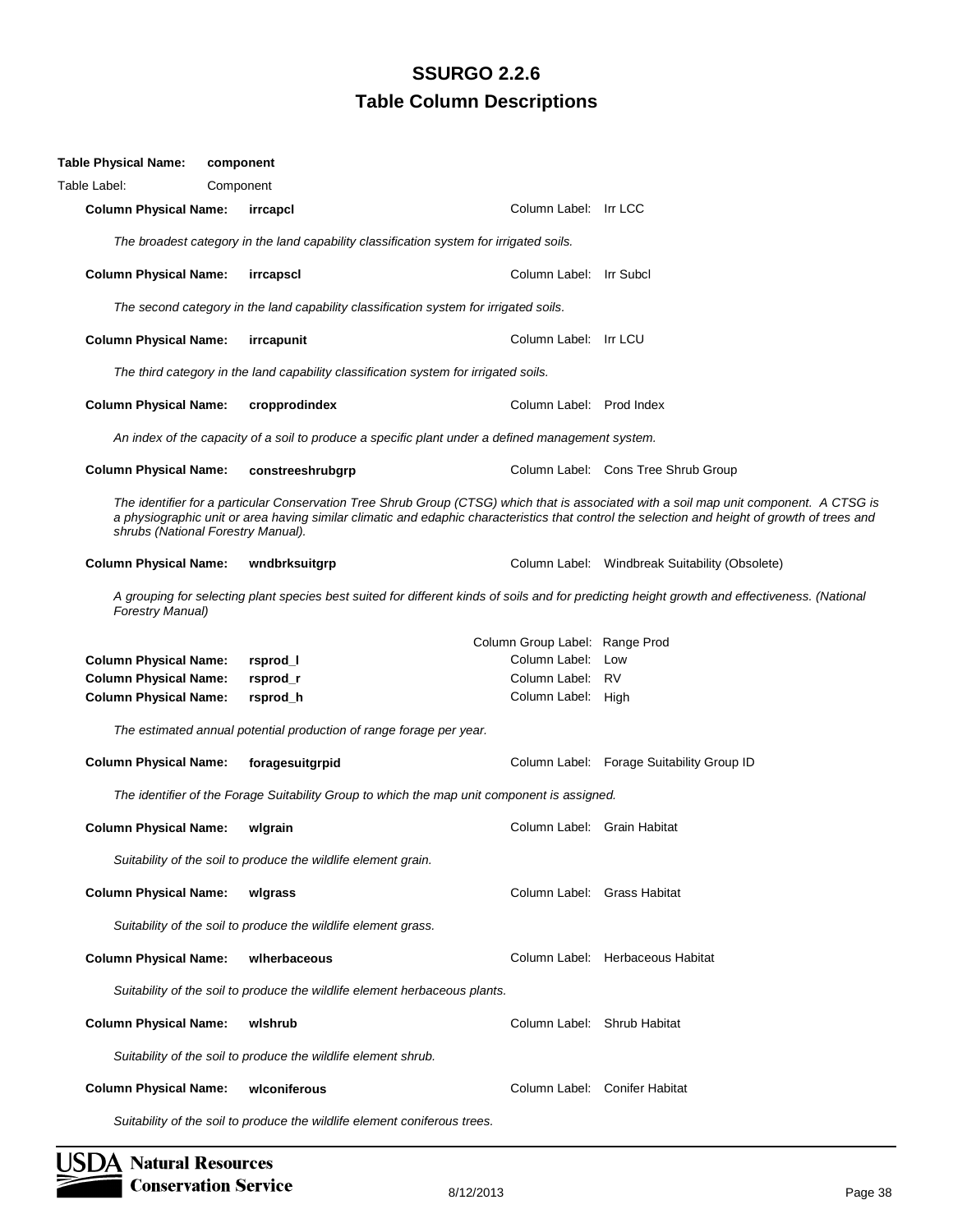| <b>Table Physical Name:</b>                             | component                                                                           |                                                                                                                           |                                                                                                                                                                                                                                                                                                                                                                                                                                                     |
|---------------------------------------------------------|-------------------------------------------------------------------------------------|---------------------------------------------------------------------------------------------------------------------------|-----------------------------------------------------------------------------------------------------------------------------------------------------------------------------------------------------------------------------------------------------------------------------------------------------------------------------------------------------------------------------------------------------------------------------------------------------|
| Table Label:                                            | Component                                                                           |                                                                                                                           |                                                                                                                                                                                                                                                                                                                                                                                                                                                     |
| <b>Column Physical Name:</b>                            | wlhardwood                                                                          |                                                                                                                           | Column Label: Hardwood Habitat                                                                                                                                                                                                                                                                                                                                                                                                                      |
|                                                         | Suitability of the soil to produce the wildlife element hardwood trees.             |                                                                                                                           |                                                                                                                                                                                                                                                                                                                                                                                                                                                     |
| <b>Column Physical Name:</b>                            | wlwetplant                                                                          |                                                                                                                           | Column Label: Wetland Habitat                                                                                                                                                                                                                                                                                                                                                                                                                       |
|                                                         | Suitability of the soil to produce the wildlife habitat element wetland plant.      |                                                                                                                           |                                                                                                                                                                                                                                                                                                                                                                                                                                                     |
| <b>Column Physical Name:</b>                            | wishallowwat                                                                        | Column Label: Water Habitat                                                                                               |                                                                                                                                                                                                                                                                                                                                                                                                                                                     |
|                                                         | Suitability of the soil to support the wildlife habitat element shallow water.      |                                                                                                                           |                                                                                                                                                                                                                                                                                                                                                                                                                                                     |
| <b>Column Physical Name:</b>                            | wirangeland                                                                         |                                                                                                                           | Column Label: Rangeland Wildlife                                                                                                                                                                                                                                                                                                                                                                                                                    |
|                                                         | Suitability of the soil to support the habitat requirements for rangeland wildlife. |                                                                                                                           |                                                                                                                                                                                                                                                                                                                                                                                                                                                     |
| <b>Column Physical Name:</b>                            | wlopenland                                                                          |                                                                                                                           | Column Label: Openland Wildlife                                                                                                                                                                                                                                                                                                                                                                                                                     |
|                                                         | Suitability of the soil to support the habitat requirements for openland wildlife.  |                                                                                                                           |                                                                                                                                                                                                                                                                                                                                                                                                                                                     |
| <b>Column Physical Name:</b>                            | wlwoodland                                                                          |                                                                                                                           | Column Label: Woodland Wildlife                                                                                                                                                                                                                                                                                                                                                                                                                     |
|                                                         | Suitability of the soil to produce the habitat elements for woodland wildlife.      |                                                                                                                           |                                                                                                                                                                                                                                                                                                                                                                                                                                                     |
| <b>Column Physical Name:</b>                            | wlwetland                                                                           |                                                                                                                           | Column Label: Wetland Wildlife                                                                                                                                                                                                                                                                                                                                                                                                                      |
|                                                         | Suitability of the soil to support the habitat elements for wetland wildlife.       |                                                                                                                           |                                                                                                                                                                                                                                                                                                                                                                                                                                                     |
| <b>Column Physical Name:</b>                            | soilslippot                                                                         | Column Label: Soil Slip Pot                                                                                               |                                                                                                                                                                                                                                                                                                                                                                                                                                                     |
|                                                         |                                                                                     |                                                                                                                           | The possibility that a mass of soil will slip when these conditions are met: 1) vegetation is removed, 2) soil water is at or near saturation,<br>and 3) other normal practices are applied. Increasing the hazard of slippage but not considered in this rating are: 1) the undercutting lower<br>portions or loading the upper parts of a slope or 2) altering the drainage or offsite water contribution to the site such as through irrigation. |
| <b>Column Physical Name:</b>                            | frostact                                                                            | Column Label: Frost Action                                                                                                |                                                                                                                                                                                                                                                                                                                                                                                                                                                     |
|                                                         | An interpretation rating of the susceptibility of the soil to frost heaving.        |                                                                                                                           |                                                                                                                                                                                                                                                                                                                                                                                                                                                     |
|                                                         |                                                                                     | Column Group Label: Init Subsid                                                                                           |                                                                                                                                                                                                                                                                                                                                                                                                                                                     |
| Column Physical Name: initsub_I                         |                                                                                     | Column Label: Low                                                                                                         |                                                                                                                                                                                                                                                                                                                                                                                                                                                     |
| <b>Column Physical Name:</b>                            | initsub_r                                                                           | Column Label: RV                                                                                                          |                                                                                                                                                                                                                                                                                                                                                                                                                                                     |
| <b>Column Physical Name:</b>                            | initsub_h                                                                           | Column Label: High                                                                                                        |                                                                                                                                                                                                                                                                                                                                                                                                                                                     |
| layers. (NSSH)                                          |                                                                                     |                                                                                                                           | The decrease of surface elevation that occurs within the first 3 years of drainage of wet soils having organic layers or semifluid mineral                                                                                                                                                                                                                                                                                                          |
|                                                         |                                                                                     | Column Group Label: Total Subsid                                                                                          |                                                                                                                                                                                                                                                                                                                                                                                                                                                     |
| <b>Column Physical Name:</b>                            | totalsub_l                                                                          | Column Label: Low                                                                                                         |                                                                                                                                                                                                                                                                                                                                                                                                                                                     |
| <b>Column Physical Name:</b>                            | totalsub_r                                                                          | Column Label: RV                                                                                                          |                                                                                                                                                                                                                                                                                                                                                                                                                                                     |
| <b>Column Physical Name:</b>                            | totalsub_h                                                                          | Column Label: High                                                                                                        |                                                                                                                                                                                                                                                                                                                                                                                                                                                     |
|                                                         |                                                                                     |                                                                                                                           | The potential decrease of surface elevation as a result of the drainage of wet soils having organic layers or semifluid mineral layers. (NSSH)                                                                                                                                                                                                                                                                                                      |
| <b>Column Physical Name:</b>                            | hydgrp                                                                              |                                                                                                                           | Column Label: Hydrologic Group                                                                                                                                                                                                                                                                                                                                                                                                                      |
|                                                         |                                                                                     | A group of soils having similar runoff potential under similar storm and cover conditions. Examples are A and A/D. (NSSH) |                                                                                                                                                                                                                                                                                                                                                                                                                                                     |
| <b>Natural Resources</b><br><b>Conservation Service</b> |                                                                                     | 8/12/2013                                                                                                                 | Page 39                                                                                                                                                                                                                                                                                                                                                                                                                                             |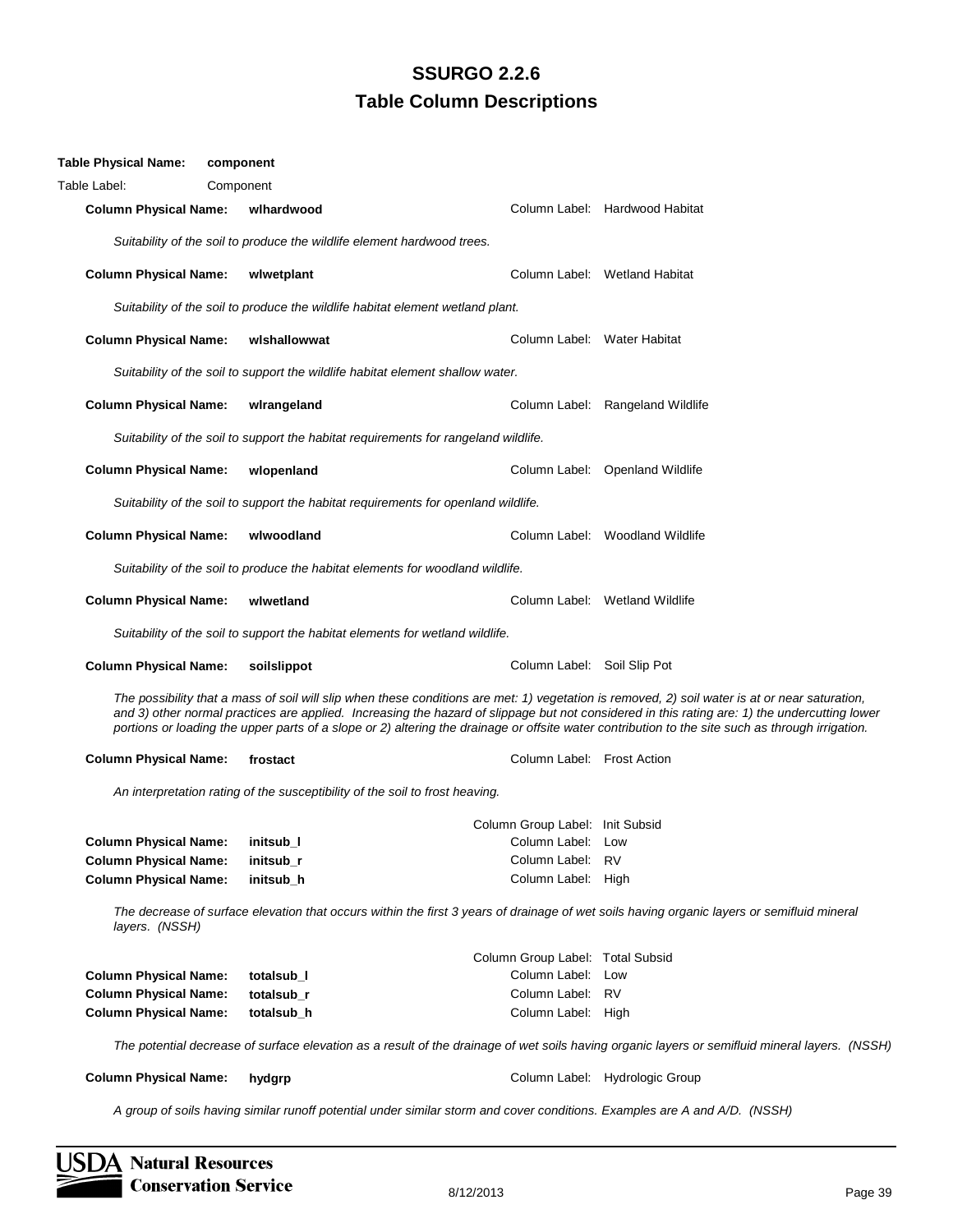| Table Physical Name:         | component                                             |                                                                                               |                             |                                                                                                                                                                                                                                                                        |
|------------------------------|-------------------------------------------------------|-----------------------------------------------------------------------------------------------|-----------------------------|------------------------------------------------------------------------------------------------------------------------------------------------------------------------------------------------------------------------------------------------------------------------|
| Table Label:                 | Component                                             |                                                                                               |                             |                                                                                                                                                                                                                                                                        |
| <b>Column Physical Name:</b> | corcon                                                |                                                                                               |                             | Column Label: Corrosion Concrete                                                                                                                                                                                                                                       |
|                              |                                                       | Susceptibility of concrete to corrosion when in contact with the soil.                        |                             |                                                                                                                                                                                                                                                                        |
| <b>Column Physical Name:</b> | corsteel                                              |                                                                                               |                             | Column Label: Corrosion Steel                                                                                                                                                                                                                                          |
|                              |                                                       | Susceptibility of uncoated steel to corrosion when in contact with the soil.                  |                             |                                                                                                                                                                                                                                                                        |
| <b>Column Physical Name:</b> | taxclname                                             |                                                                                               |                             | Column Label: Taxonomic Class                                                                                                                                                                                                                                          |
|                              |                                                       | A concatenation of the Soil Taxonomy subgroup and family for a soil (long name).              |                             |                                                                                                                                                                                                                                                                        |
| <b>Column Physical Name:</b> | taxorder                                              |                                                                                               | Column Label: Order         |                                                                                                                                                                                                                                                                        |
|                              | The highest level in Soil Taxonomy.                   |                                                                                               |                             |                                                                                                                                                                                                                                                                        |
| <b>Column Physical Name:</b> | taxsuborder                                           |                                                                                               | Column Label: Suborder      |                                                                                                                                                                                                                                                                        |
|                              |                                                       | The second level of Soil Taxonomy. The suborder is below the order and above the great group. |                             |                                                                                                                                                                                                                                                                        |
| <b>Column Physical Name:</b> | taxgrtgroup                                           |                                                                                               | Column Label: Great Group   |                                                                                                                                                                                                                                                                        |
|                              |                                                       | The third level of Soil Taxonomy. The category is below the suborder and above the subgroup.  |                             |                                                                                                                                                                                                                                                                        |
| <b>Column Physical Name:</b> | taxsubgrp                                             |                                                                                               | Column Label: Subgroup      |                                                                                                                                                                                                                                                                        |
|                              |                                                       | The fourth level of Soil Taxonomy. The subgroup is below great group and above family.        |                             |                                                                                                                                                                                                                                                                        |
| <b>Column Physical Name:</b> | taxpartsize                                           |                                                                                               | Column Label: Particle Size |                                                                                                                                                                                                                                                                        |
| texture. (Soil Taxonomy).    |                                                       |                                                                                               |                             | Particle-size classes are used as family differentiae. Particle-size refers to grain-size distribution of the whole soil and is not the same as                                                                                                                        |
| <b>Column Physical Name:</b> | taxpartsizemod                                        |                                                                                               |                             | Column Label: Particle Size Mod                                                                                                                                                                                                                                        |
| section. (Soil Taxonomy)     |                                                       |                                                                                               |                             | Taxonomic family criteria that is used to indicate the presence of more than two strongly contrasting classes in the particle size control                                                                                                                             |
| <b>Column Physical Name:</b> | taxceactcl                                            |                                                                                               |                             | Column Label: CEC Activity CI                                                                                                                                                                                                                                          |
|                              | based on the CEC to clay ratio. (Soil Taxonomy)       |                                                                                               |                             | Cation exchange activity classes are used as family criteria differentiae. It is the relative cation exchange (CEC) activity level of the soil                                                                                                                         |
| <b>Column Physical Name:</b> | taxreaction                                           |                                                                                               | Column Label: Reaction      |                                                                                                                                                                                                                                                                        |
|                              | used to indicate family differentiae. (Soil Taxonomy) |                                                                                               |                             | Indicates the presence or absence of carbonates and the reaction. They are treated together because of their intimate relationship, and are                                                                                                                            |
| <b>Column Physical Name:</b> | taxtempcl                                             |                                                                                               | Column Label: Temp Class    |                                                                                                                                                                                                                                                                        |
|                              |                                                       |                                                                                               |                             | The taxonomic family temperature class used to construct the official classification name. It may be null when the taxonomic family<br>temperature class is embedded in the classification name. The actual taxonomic temperature regime is recorded in another place. |
| <b>Column Physical Name:</b> | taxmoistscl                                           |                                                                                               |                             | Column Label: Moist Subclass                                                                                                                                                                                                                                           |
|                              |                                                       |                                                                                               |                             |                                                                                                                                                                                                                                                                        |

*Soil moisture subclasses are taxonomic subgroup criteria, whether included or not in the name of the subgroup. The definition of each subclass is dependent upon the specific taxonomic great group to which it is attached.*

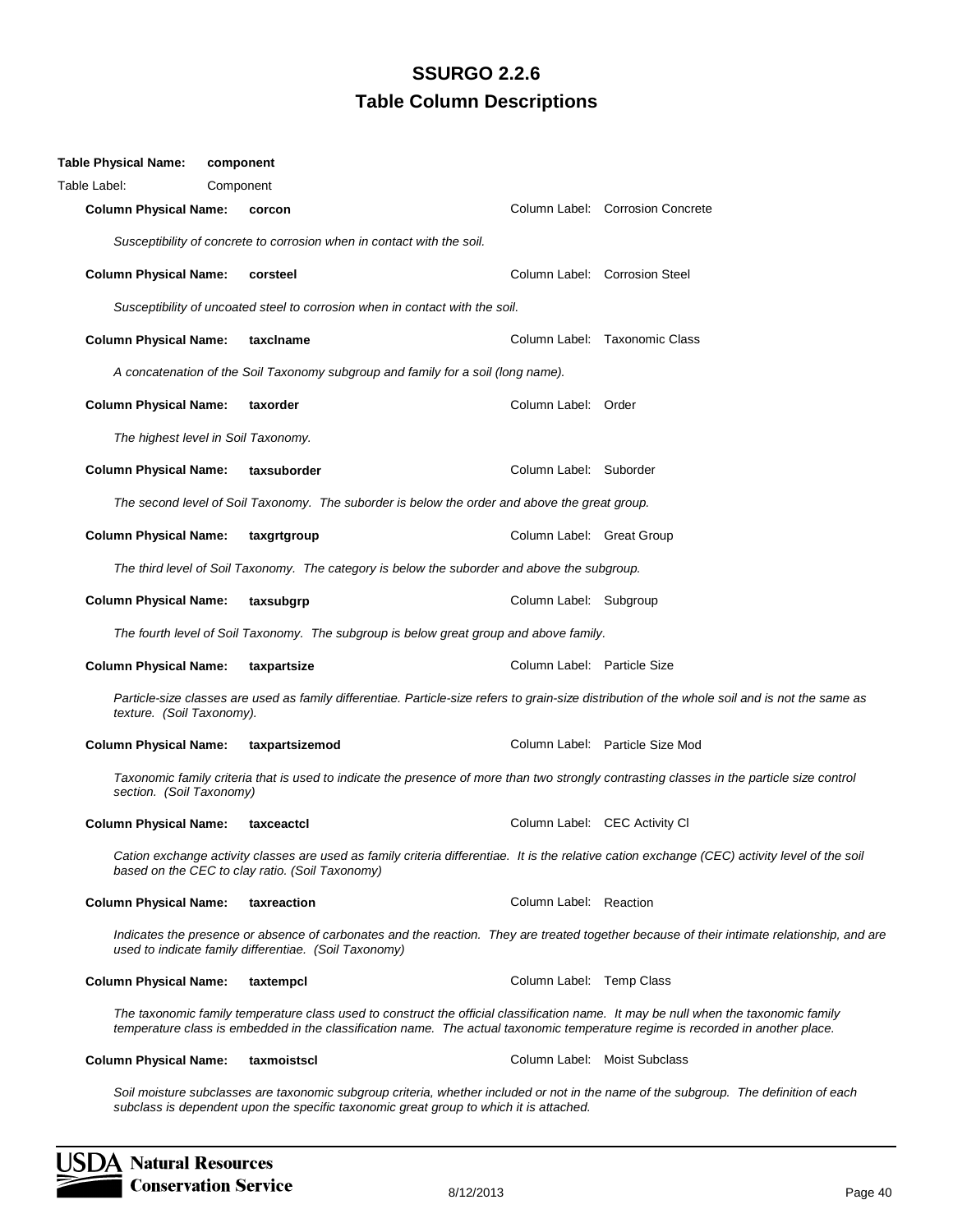|                              | A data element with a yes/no entry, assigned by soil component, used in Florida. The basis for identifyin<br>erodibility index of a soil survey map unit. The erodibility index of a soil is determined by dividing the pot<br>survey map unit by the soil loss tolerance (T) value established for the soil. The potential erodibility for a<br>erosion type (water or wind erosion). The T value represents the maximum annual rate of soil erosion that<br>a decline in long-term productivity. A soil map unit with an erodibility index of 8 or more is a highly erodib                                                                                                                                                                                                                                    |                             |  |
|------------------------------|-----------------------------------------------------------------------------------------------------------------------------------------------------------------------------------------------------------------------------------------------------------------------------------------------------------------------------------------------------------------------------------------------------------------------------------------------------------------------------------------------------------------------------------------------------------------------------------------------------------------------------------------------------------------------------------------------------------------------------------------------------------------------------------------------------------------|-----------------------------|--|
|                              | For water erosion, a soil survey map unit is potentially highly erodible if: (1) the RKLS/T value using the r.<br>and (2) the RKLS/T value using the maximum LS factor is equal to or greater than 8. (Predicting Rainfall<br>Conservation Planning, Field Office Technical Guide, Nat. FSA Handbook Sec. 511.23, and Florida Eros.                                                                                                                                                                                                                                                                                                                                                                                                                                                                             |                             |  |
| <b>Column Physical Name:</b> | fisoilleachpot                                                                                                                                                                                                                                                                                                                                                                                                                                                                                                                                                                                                                                                                                                                                                                                                  | Column Label: FL Leach Pot  |  |
|                              | The potential of the soil to allow chemicals to leave the application site by leaching through the soil, as us<br>a rating of High or Medium are considered to pose a potential leaching hazard.                                                                                                                                                                                                                                                                                                                                                                                                                                                                                                                                                                                                                |                             |  |
| <b>Column Physical Name:</b> | flsoirunoffpot                                                                                                                                                                                                                                                                                                                                                                                                                                                                                                                                                                                                                                                                                                                                                                                                  | Column Label: FL Runoff Pot |  |
|                              | The potential of the soil to allow chemicals to leave the application site with runoff water and/or detached<br>Florida. Soils with a rating of High or Medium are considered to pose a potential runoff hazard.                                                                                                                                                                                                                                                                                                                                                                                                                                                                                                                                                                                                |                             |  |
| <b>Column Physical Name:</b> | fltemik2use                                                                                                                                                                                                                                                                                                                                                                                                                                                                                                                                                                                                                                                                                                                                                                                                     | Column Label: FL Temik      |  |
|                              | The following soil related use restrictions for Temik 10G (aldicarb) exits if the pesticide is to be applied to<br>Temik cannot be used within 1000 feet of a drinking water well unless it is known that the well is cased to<br>a minimum of 30 feet below the water table in soils that have:<br>1. A permeability of twenty inches/hour or more (very rapid permeability) and<br>2. A water holding capacity of less than 0.06 inch/inch of soil (very low water holding capacity)--<br>in all horizons to a depth of 80 inches or to bedrock if bedrock is within 80 inches of the surface.<br>The choice indicates that if a component has soil properties, according to state labeling, favorable for the<br>10G, the entry is Yes. If the component does not have favorable properties the entry is No. |                             |  |
| <b>Natural Resources</b>     |                                                                                                                                                                                                                                                                                                                                                                                                                                                                                                                                                                                                                                                                                                                                                                                                                 |                             |  |
| <b>Conservation Service</b>  |                                                                                                                                                                                                                                                                                                                                                                                                                                                                                                                                                                                                                                                                                                                                                                                                                 | 8/12/2013                   |  |

Table Label: Component **Column Physical Name: taxtempregime Column Label: Temp Regime Column Label: Temp Regime** *Soil temperature regime as defined in Soil Taxonomy.* **Column Physical Name: soiltaxedition** Column Label: Keys to Taxonomy Edition Used *The edition of Keys to Soil Taxonomy used to classify the soil.* **Column Physical Name: castorieindex Column Label: CA Storie Index** Column Label: CA Storie Index

*The California Storie Index expresses numerically the relative degree of suitability of a soil for general intensive agricultural uses at the time of evaluation. The rating is based on soil characteristics only and is obtained by evaluating such factors as soil depth, texture of the surface soil, subsoil characteristics, and surface relief.*

*Storie, R. Earl and Walter W. Weir. 1948. Manual for identifying and classifying California soil series. With 1958 Supplement, revised 1978. Associated Students Store, University of California, Berkley, California.*

#### **Column Physical Name: flecolcomnum** Column Label: FL Ecol Comm #

*Numbers correspond to the NRCS printed publication "26 Ecological Communities of Florida" 1995. This publication is based on the awareness that a soil type commonly supports a specific vegetative community, which in turn provides the habitat needed by specific wildlife species.*

#### Column Physical Name: flhe **Column Label: FL HE** Column Label: FL HE

**Table Physical Name: component**

*A data element with a yes/no entry, assigned by soil component, used in Florida. It is used to identify highly erodible land.*

**Column Physical Name: flphe** Column Label: FL PHE

*A data element with a yes/no entry, assigned by soil component, used in Florida. The basis for identifying highly erodible land is the*  ential erodibility for each soil *map unit differs according to the erosion type (water or wind erosion). The T value represents the maximum annual rate of soil erosion that could take place without causing a decline in long-term productivity. A soil map unit with an erodibility index of 8 or more is a highly erodible soil map unit.*

*For water erosion, a soil survey map unit is potentially highly erodible if: (1) the RKLS/T value using the minimum LS factor is less than 8 and (2) the RKLS/T value using the maximum LS factor is equal to or greater than 8. (Predicting Rainfall Erosion Losses; A Guide to Conservation Planning, Field Office Technical Guide, Nat. FSA Handbook Sec. 511.23, and Florida Erosion Control Handbook)*

*The potential of the soil to allow chemicals to leave the application site by leaching through the soil, as used in Florida state law. Soils with* 

*The potential of the soil to allow chemicals to leave the application site with runoff water and/or detached soil particles, as defined for use in* 

*The following soil related use restrictions for Temik 10G (aldicarb) exits if the pesticide is to be applied to citrus in Florida. Temik cannot be used within 1000 feet of a drinking water well unless it is known that the well is cased to 100 feet below ground level or to* 

*The choice indicates that if a component has soil properties, according to state labeling, favorable for the application of the pesticide Temik*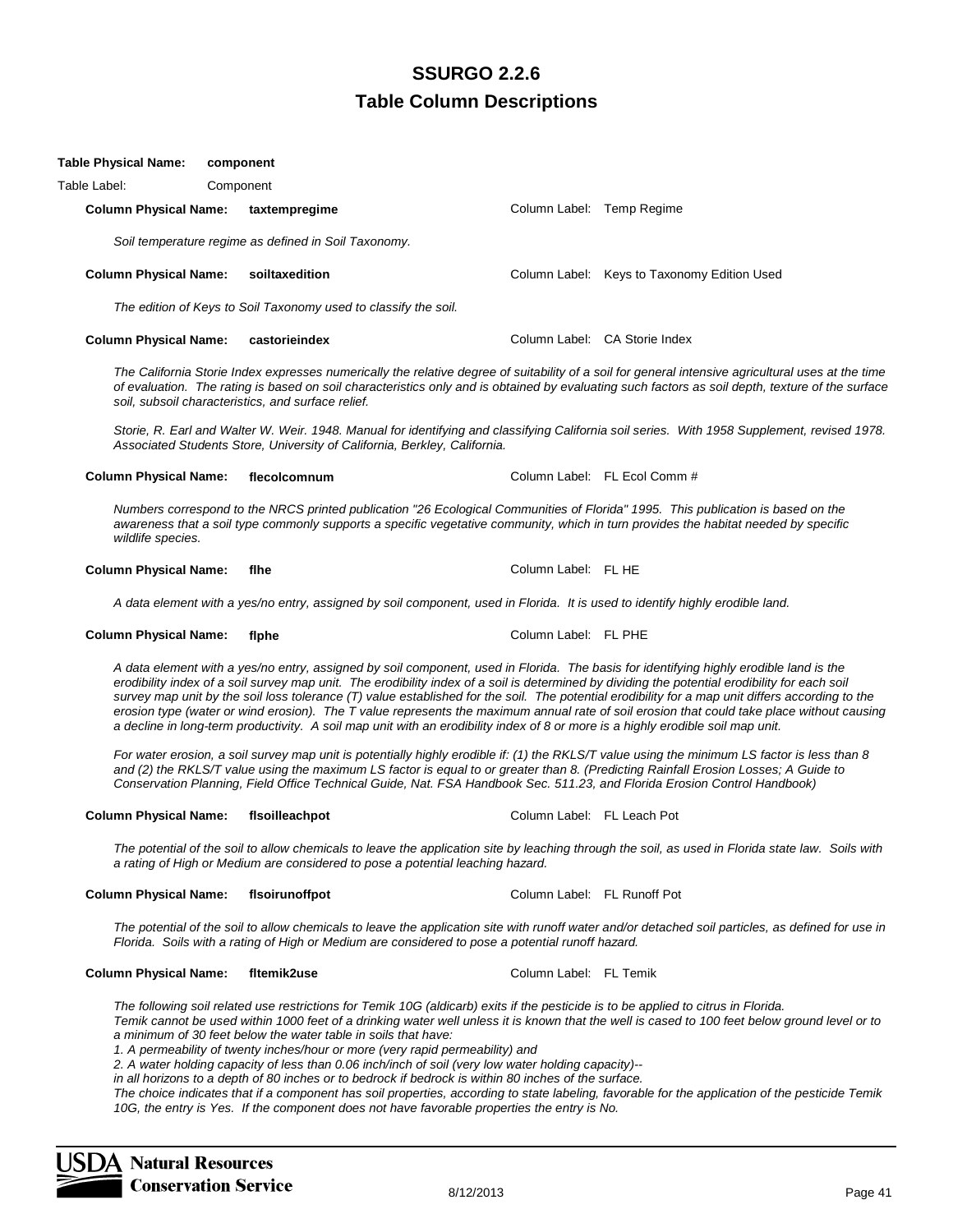#### **Table Column Descriptions** Text13: **SSURGO 2.2.6**

*A group of soils that share similar recommendations for drainage whether the drainage is subsurface or surface. (Agronomy Guide, ID-160 - Purdue University)*

**Column Physical Name: vasoimgtgrp Column Label: VA Soil Mgmt Grp** Column Label: VA Soil Mgmt Grp

*A system for ranking soils in Virginia for productivity estimates. Developed by VPI&SU. See Virginia Agronomic Land Use Evaluation System (VALUES) 1993.*

*A non-connotative string of characters used to uniquely identify a record in the Mapunit table.*

**Column Physical Name: cokey Column Label: Component Key Column Label: Component Key** 

**Table Physical Name: component** Table Label: Component

*A non-connotative string of characters used to uniquely identify a record in the Component table.*

**Column Physical Name: innitrateleachi** Column Label: IN NO3 Leach Index *A number which reflects annual precipitation, rainfall distribution, and hydrologic group. The system allows comparison of the amount of nitrate which could be leached in percolating water. The numbers were obtained from the Midwest National Technical Center and are used in Indiana.* **Column Physical Name: misoimgmtgrp Column Label: MI Soil Mgmt Grp** 

*A system for ranking soils for major uses, developed by Michigan State University. Soils are assigned to a group according to the dominant profile texture, the natural drainage class, and the management groups are listed in the same order as the series named in the complex. (Mokma, D.L., E.P. Whiteside, and J.F. Schneider. 1978. Soil Management Units in Land Use Planning. Mich. State Univ., Ext. Bull. E-1262, 12 pp.*

**Column Physical Name: mukey Column Label: Mapunit Key** Column Label: Mapunit Key

Soil related use restrictions for Triumph 4E Insecticide are applicable in certain conditions in Florida. Please note the label for the *conditions. The soil related conditions are as follows:*

*1. A permeability of six inches/hour or more (rapid or very rapid permeability) and*

*2. A water holding capacity of 0.10 inch/inch of soil or less (low or very low water holding capacity)--*

*in all horizons to a depth of 80 inches or to bedrock if bedrock is within 80 inches of the surface.*

**Column Physical Name: fltriumph2use** Column Label: FL Triumph

*The choice indicates that if a component has soil properties, according to state labeling, favorable for the application of the pesticide Triumph 4E Insecticide (trademark), the entry is Yes. If the component does not have favorable properties the entry is No.*

**Column Physical Name: indraingrp Column Label: IN Drainage Grp** Column Label: IN Drainage Grp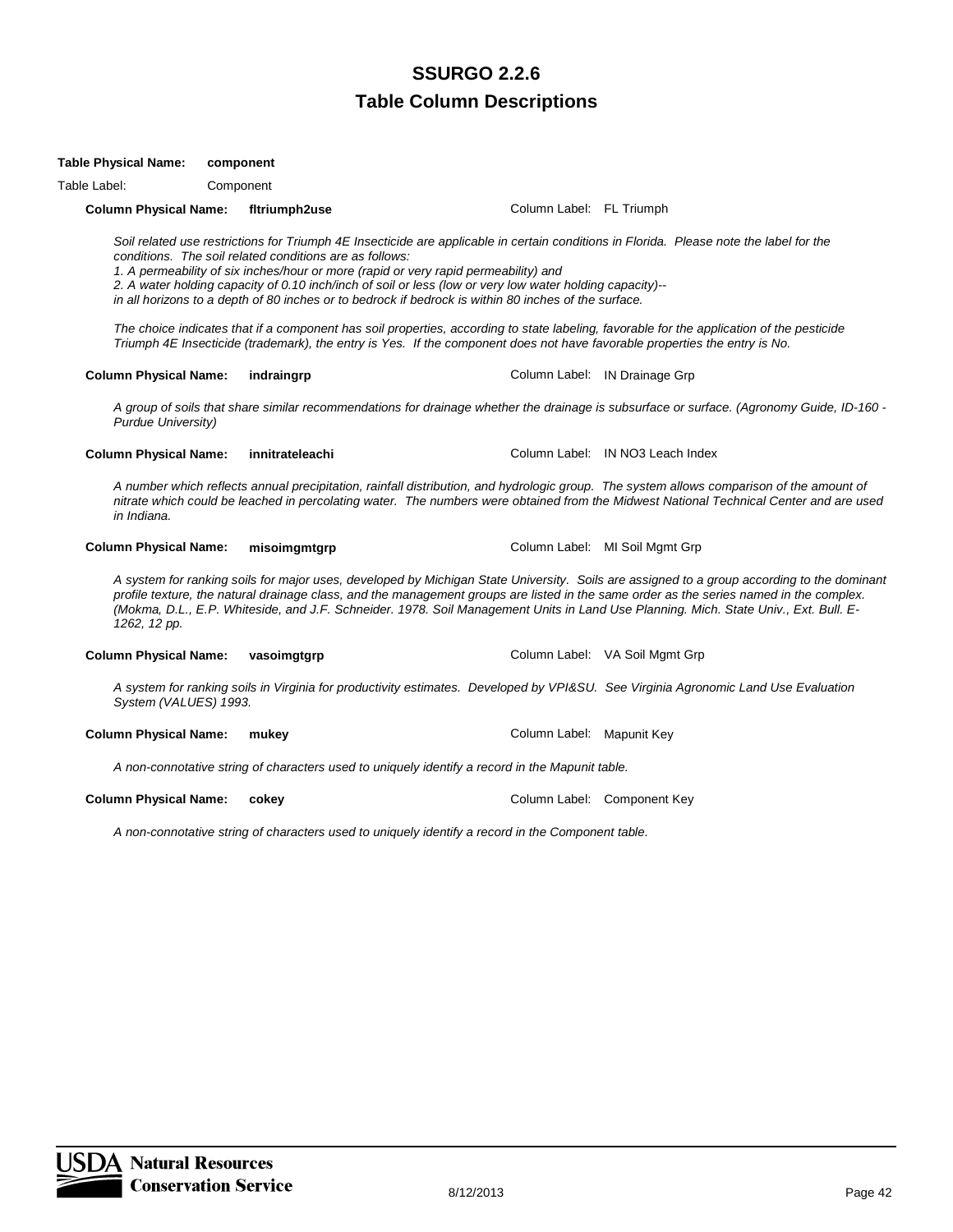| Table Physical Name:         | copm |                                                                                                                         |                              |                                                                                                                                              |
|------------------------------|------|-------------------------------------------------------------------------------------------------------------------------|------------------------------|----------------------------------------------------------------------------------------------------------------------------------------------|
| Table Label:                 |      | <b>Component Parent Material</b>                                                                                        |                              |                                                                                                                                              |
| <b>Column Physical Name:</b> |      | pmorder                                                                                                                 | Column Label: Vertical Order |                                                                                                                                              |
|                              |      | material occurs for a soil, i.e. no lithologic discontinuities, no entry is reguired.                                   |                              | The sequence in which the parent material occurs, when more than one parent material exists for one soil profile. If only one parent         |
| <b>Column Physical Name:</b> |      | pmmodifier                                                                                                              |                              | Column Label: Textural Modifier                                                                                                              |
|                              |      | Manual and family particle-size classes in Soil Taxonomy.                                                               |                              | General description of the texture of the parent material. Class limits correspond to those of textural groupings defined in the Soil Survey |
| <b>Column Physical Name:</b> |      | pmgenmod                                                                                                                |                              | Column Label: General Modifier                                                                                                               |
|                              |      | A user specified term(s) used to further describe the nature of the parent material for a given soil.                   |                              |                                                                                                                                              |
| <b>Column Physical Name:</b> |      | pmkind                                                                                                                  | Column Label: Kind           |                                                                                                                                              |
|                              |      | develops. Mode of deposition and/or weathering may be implied or implicit.                                              |                              | A term describing the general physical, chemical and mineralogical composition of the material, mineral or organic, from which the soil      |
| <b>Column Physical Name:</b> |      | pmorigin                                                                                                                | Column Label: Origin         |                                                                                                                                              |
|                              |      | The type of bedrock from which the parent material was derived.                                                         |                              |                                                                                                                                              |
| <b>Column Physical Name:</b> |      | copmgrpkey                                                                                                              |                              | Column Label: Component Parent Material Group Key                                                                                            |
|                              |      | A non-connotative string of characters used to uniquely identify a record in the Component Parent Material Group table. |                              |                                                                                                                                              |
| <b>Column Physical Name:</b> |      | copmkey                                                                                                                 |                              | Column Label: Component Parent Material Key                                                                                                  |
|                              |      |                                                                                                                         |                              |                                                                                                                                              |

*A non-connotative string of characters used to uniquely identify a record in the Component Parent Material table.*

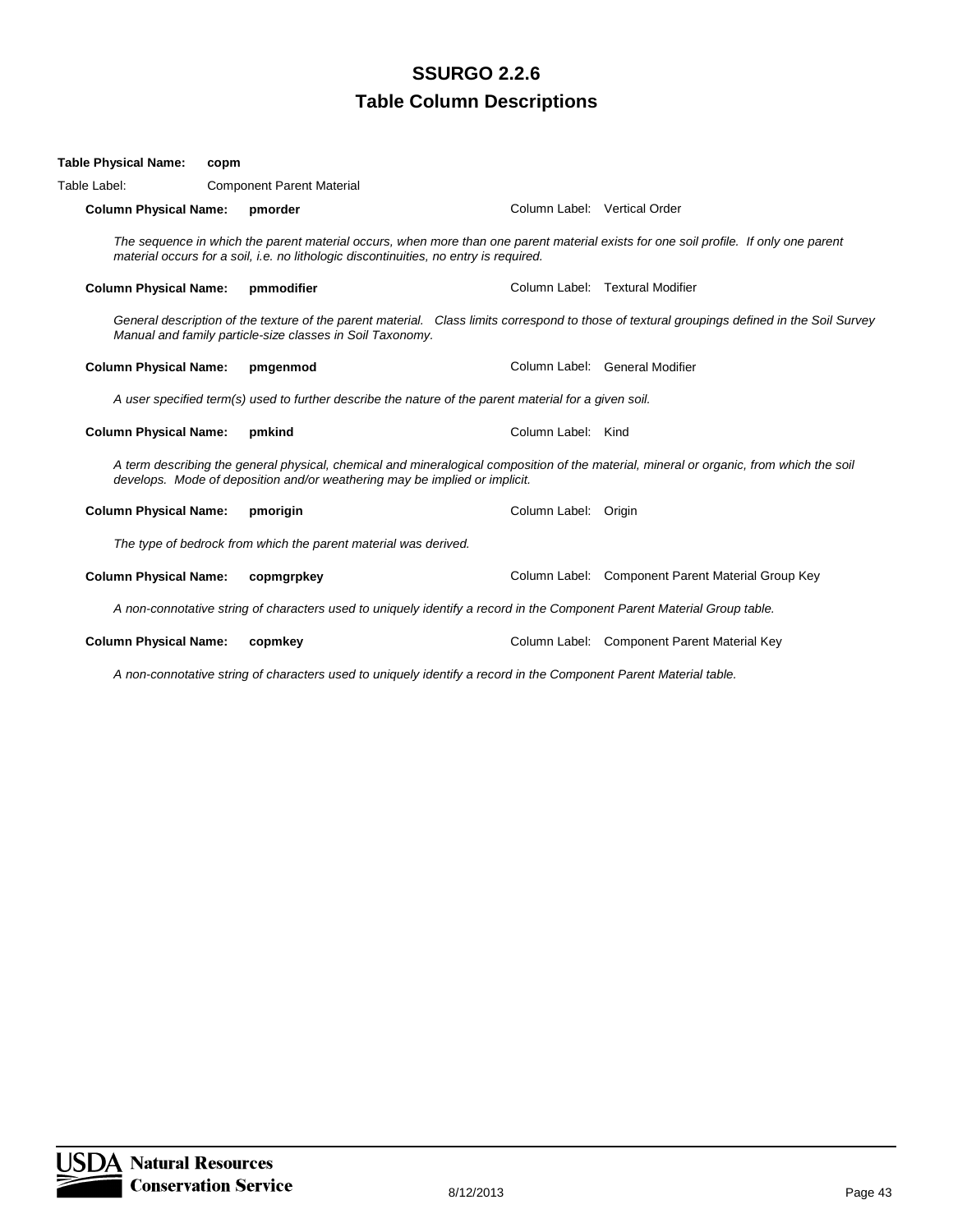| Table Physical Name:         | copmgrp                                |                                                                                                      |                                                                                                                   |
|------------------------------|----------------------------------------|------------------------------------------------------------------------------------------------------|-------------------------------------------------------------------------------------------------------------------|
| Table Label:                 | <b>Component Parent Material Group</b> |                                                                                                      |                                                                                                                   |
| <b>Column Physical Name:</b> | pmgroupname                            | Column Label:                                                                                        | Group Name                                                                                                        |
|                              |                                        | of the parent materials that may occur in a vertical cross section of a soil.                        | Name for the concatenation of PARENT_MATERIAL_MODIFIER, PARENT_MATERIAL_KIND, and PARENT_MATERIAL_ORIGIN for each |
| <b>Column Physical Name:</b> | rvindicator                            | Column Label: RV?                                                                                    |                                                                                                                   |
|                              |                                        | A yes/no field that indicates if a value or row (set of values) is representative for the component. |                                                                                                                   |
| <b>Column Physical Name:</b> | cokev                                  | Column Label:                                                                                        | Component Key                                                                                                     |
|                              |                                        | A non-connotative string of characters used to uniquely identify a record in the Component table.    |                                                                                                                   |
| <b>Column Physical Name:</b> | copmgrpkey                             | Column Label:                                                                                        | Component Parent Material Group Key                                                                               |

*A non-connotative string of characters used to uniquely identify a record in the Component Parent Material Group table.*

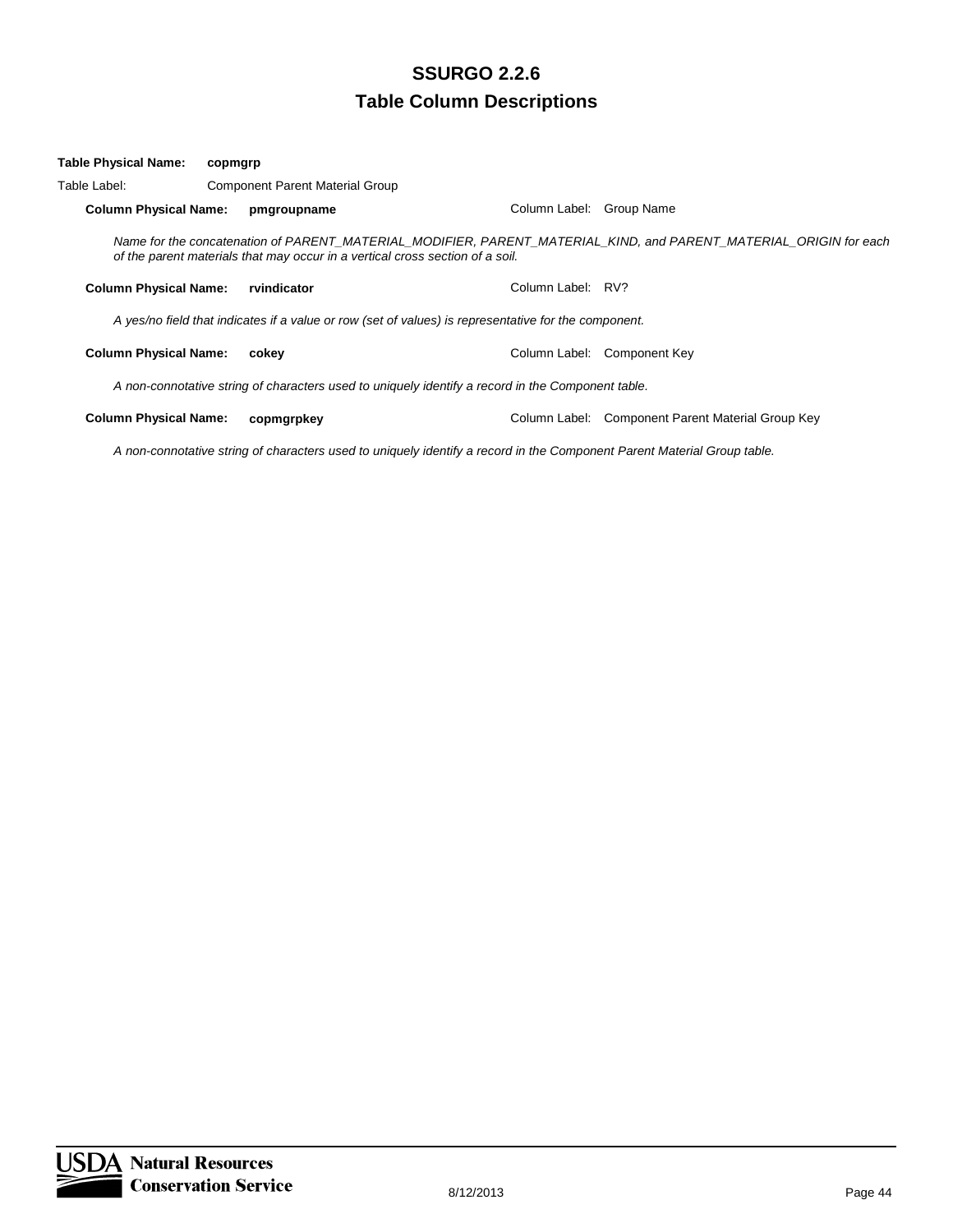| <b>Table Physical Name:</b>                          | copwindbreak                           |                                                                                                          |                            |                                                                                                                                  |
|------------------------------------------------------|----------------------------------------|----------------------------------------------------------------------------------------------------------|----------------------------|----------------------------------------------------------------------------------------------------------------------------------|
| Table Label:<br><b>Component Potential Windbreak</b> |                                        |                                                                                                          |                            |                                                                                                                                  |
|                                                      |                                        |                                                                                                          | Column Group Label: Height |                                                                                                                                  |
| <b>Column Physical Name:</b>                         | wndbrkht I                             |                                                                                                          | Column Label: Low          |                                                                                                                                  |
| <b>Column Physical Name:</b>                         | wndbrkht r                             |                                                                                                          | Column Label: RV           |                                                                                                                                  |
| <b>Column Physical Name:</b>                         | wndbrkht h                             |                                                                                                          | Column Label: High         |                                                                                                                                  |
|                                                      | Windbreak tree height at age 20 years. |                                                                                                          |                            |                                                                                                                                  |
| <b>Column Physical Name:</b>                         | plantsym                               |                                                                                                          | Column Label: Plant Symbol |                                                                                                                                  |
|                                                      |                                        |                                                                                                          |                            | A unique symbol used to identify a plant genus or a plant species. (The PLANTS Database, USDA-NRCS, National Plant Data Center.) |
| <b>Column Physical Name:</b>                         | plantsciname                           |                                                                                                          |                            | Column Label: Scientific Name                                                                                                    |
|                                                      |                                        | The full genus and species name as listed in the PLANTS Database, USDA-NRCS, National Plant Data Center. |                            |                                                                                                                                  |
| <b>Column Physical Name:</b>                         |                                        | plantcomname                                                                                             |                            | Column Label: Common Name                                                                                                        |
|                                                      |                                        | A generally accepted common name used for a plant in a geographic region, usually a state.               |                            |                                                                                                                                  |
| <b>Column Physical Name:</b>                         | cokey                                  |                                                                                                          |                            | Column Label: Component Key                                                                                                      |
|                                                      |                                        | A non-connotative string of characters used to uniquely identify a record in the Component table.        |                            |                                                                                                                                  |
| <b>Column Physical Name:</b>                         |                                        | copwindbreakkey                                                                                          |                            | Column Label: Component Potential Windbreak Key                                                                                  |

*A non-connotative string of characters used to uniquely identify a record in the Component Potential Windbreak table.*

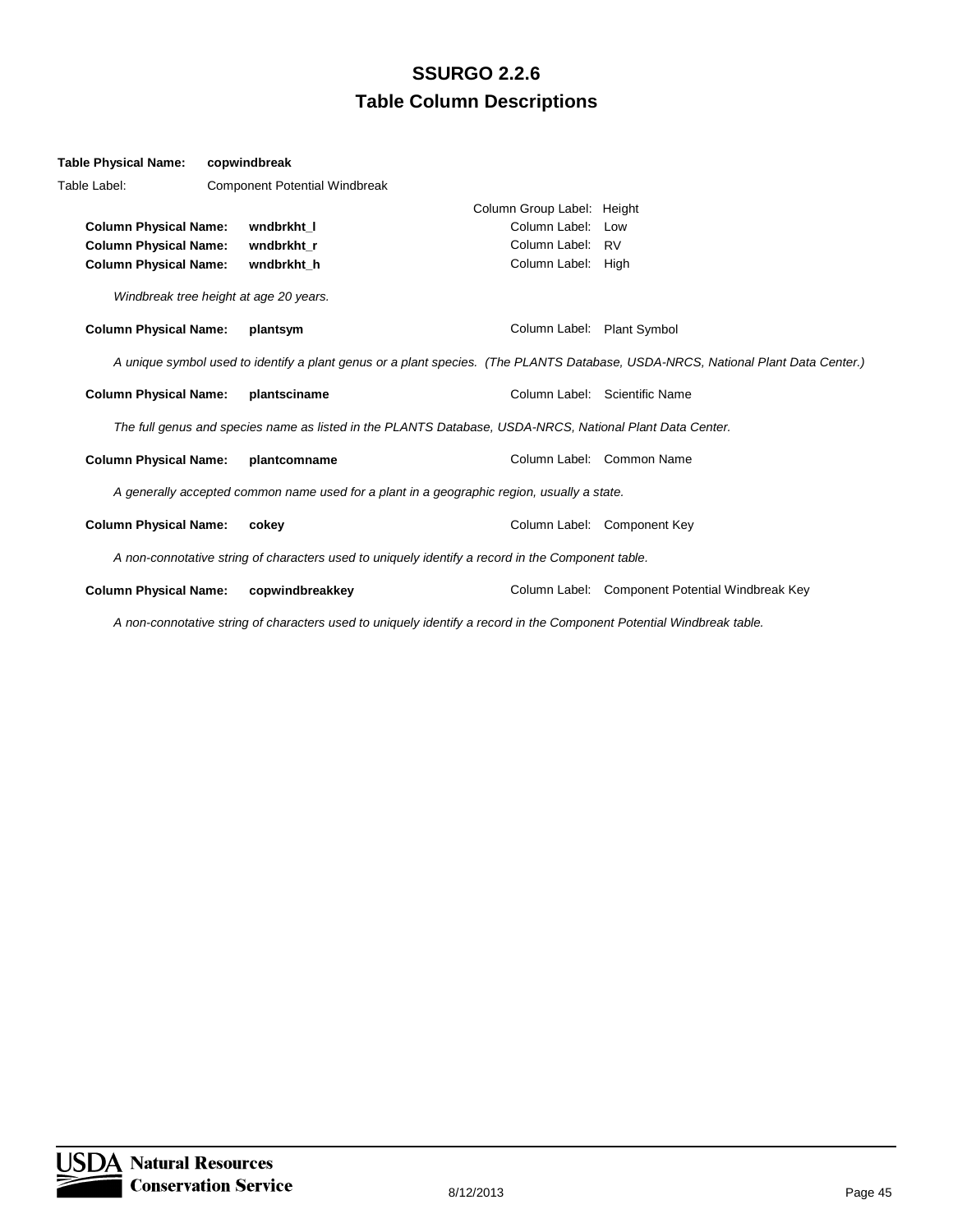| <b>Table Physical Name:</b>  | corestrictions                                              |                                                                                                   |                                                                                                                                             |
|------------------------------|-------------------------------------------------------------|---------------------------------------------------------------------------------------------------|---------------------------------------------------------------------------------------------------------------------------------------------|
| Table Label:                 | <b>Component Restrictions</b>                               |                                                                                                   |                                                                                                                                             |
| <b>Column Physical Name:</b> | reskind                                                     | Column Label: Kind                                                                                |                                                                                                                                             |
|                              |                                                             | water and air through the soil or that otherwise provides an unfavorable root environment.        | Type of nearly continuous layer that has one or more physical, chemical, or thermal property(ies) that significantly reduce the movement of |
| <b>Column Physical Name:</b> | reshard                                                     | Column Label: Hardness                                                                            |                                                                                                                                             |
|                              |                                                             | The rupture resistance of air dried and then submerged block-like specimens of mineral material.  |                                                                                                                                             |
|                              |                                                             | Column Group Label: Top Depth                                                                     |                                                                                                                                             |
| <b>Column Physical Name:</b> | resdept_l                                                   | Column Label: Low                                                                                 |                                                                                                                                             |
| <b>Column Physical Name:</b> | resdept_r                                                   | Column Label: RV                                                                                  |                                                                                                                                             |
| <b>Column Physical Name:</b> | resdept h                                                   | Column Label: High                                                                                |                                                                                                                                             |
|                              |                                                             | The distance from the soil surface to the upper boundary of the restrictive layer.                |                                                                                                                                             |
|                              |                                                             | Column Group Label: Bottom Depth                                                                  |                                                                                                                                             |
| <b>Column Physical Name:</b> | resdepb_l                                                   | Column Label: Low                                                                                 |                                                                                                                                             |
| <b>Column Physical Name:</b> | resdepb_r                                                   | Column Label: RV                                                                                  |                                                                                                                                             |
| <b>Column Physical Name:</b> | resdepb_h                                                   | Column Label: High                                                                                |                                                                                                                                             |
|                              |                                                             | The distance from the soil surface to the lower boundary of the restrictive layer.                |                                                                                                                                             |
|                              |                                                             | Column Group Label: Thickness                                                                     |                                                                                                                                             |
| <b>Column Physical Name:</b> | resthk I                                                    | Column Label: Low                                                                                 |                                                                                                                                             |
| <b>Column Physical Name:</b> | resthk r                                                    | Column Label: RV                                                                                  |                                                                                                                                             |
| <b>Column Physical Name:</b> | resthk h                                                    | Column Label: High                                                                                |                                                                                                                                             |
|                              | The distance from the top to bottom of a restrictive layer. |                                                                                                   |                                                                                                                                             |
| <b>Column Physical Name:</b> | cokey                                                       |                                                                                                   | Column Label: Component Key                                                                                                                 |
|                              |                                                             | A non-connotative string of characters used to uniquely identify a record in the Component table. |                                                                                                                                             |
| <b>Column Physical Name:</b> | corestrictkey                                               |                                                                                                   | Column Label: Component Restrictions Key                                                                                                    |
|                              |                                                             |                                                                                                   |                                                                                                                                             |

*A non-connotative string of characters used to uniquely identify a record in the Component Restrictions table.*

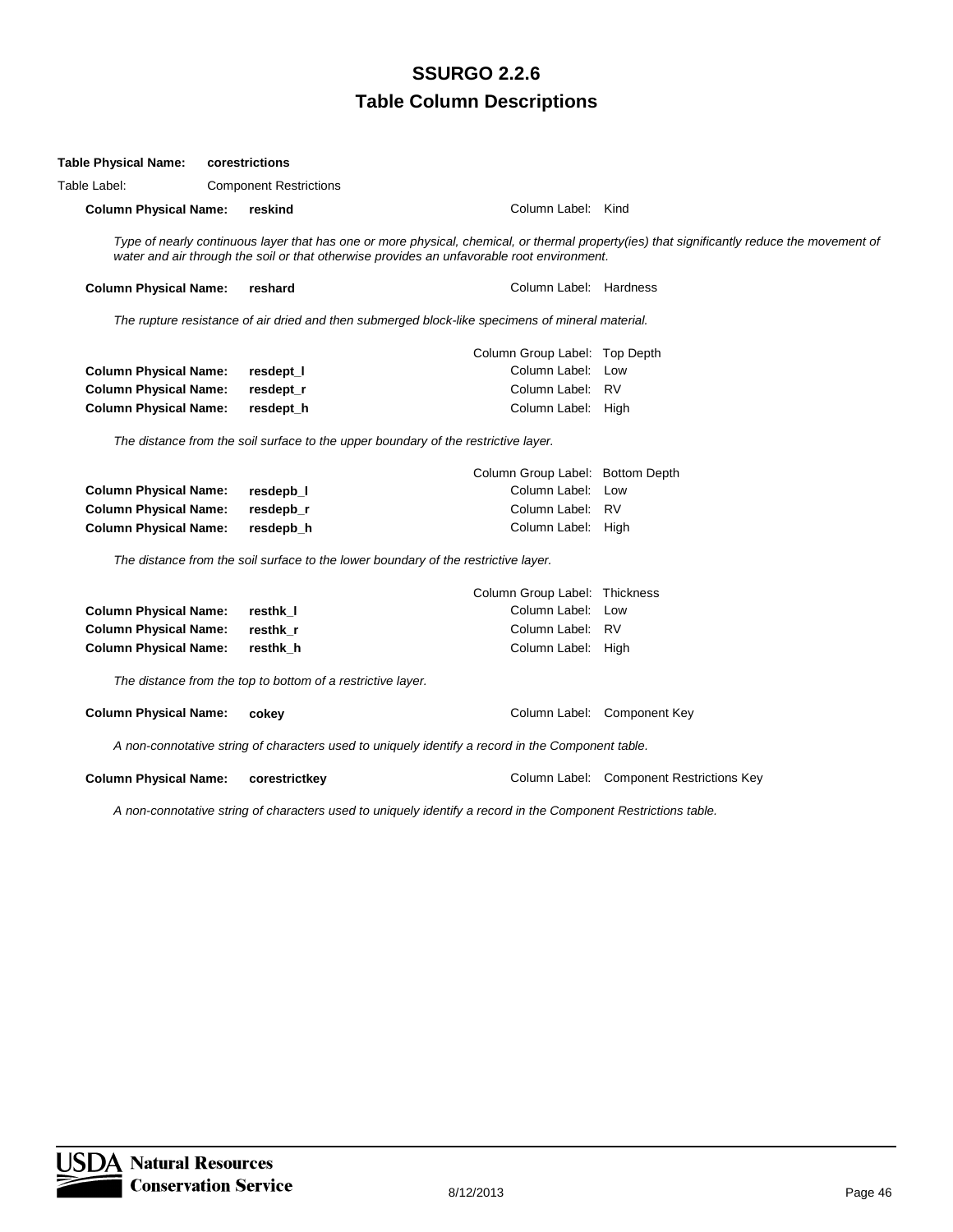#### **Table Physical Name: cosoilmoist**

| Table Label:                 | <b>Component Soil Moisture</b>                          |                                                                                                         |                                           |
|------------------------------|---------------------------------------------------------|---------------------------------------------------------------------------------------------------------|-------------------------------------------|
|                              |                                                         | Column Group Label: Top Depth                                                                           |                                           |
| <b>Column Physical Name:</b> | soimoistdept I                                          | Column Label: Low                                                                                       |                                           |
| <b>Column Physical Name:</b> | soimoistdept r                                          | Column Label: RV                                                                                        |                                           |
| <b>Column Physical Name:</b> | soimoistdept_h                                          | Column Label:                                                                                           | High                                      |
|                              |                                                         | The distance from the top of the soil to the upper boundary of the moisture layer.                      |                                           |
|                              |                                                         | Column Group Label: Bottom Depth                                                                        |                                           |
| <b>Column Physical Name:</b> | soimoistdepb_l                                          | Column Label: Low                                                                                       |                                           |
| <b>Column Physical Name:</b> | soimoistdepb_r                                          | Column Label: RV                                                                                        |                                           |
| <b>Column Physical Name:</b> | soimoistdepb_h                                          | Column Label: High                                                                                      |                                           |
|                              |                                                         | The distance from the top of the soil to the lower boundary of the moisture layer.                      |                                           |
| <b>Column Physical Name:</b> | soimoiststat                                            |                                                                                                         | Column Label: Moisture Status             |
|                              | The mean monthly soil water state at a specified depth. |                                                                                                         |                                           |
| <b>Column Physical Name:</b> | comonthkey                                              |                                                                                                         | Column Label: Component Month Key         |
|                              |                                                         | A non-connotative string of characters used to uniquely identify a record in the Component Month table. |                                           |
| <b>Column Physical Name:</b> | cosoilmoistkey                                          |                                                                                                         | Column Label: Component Soil Moisture Key |
|                              |                                                         |                                                                                                         |                                           |

*A non-connotative string of characters used to uniquely identify a record in the Component Soil Moisture table.*

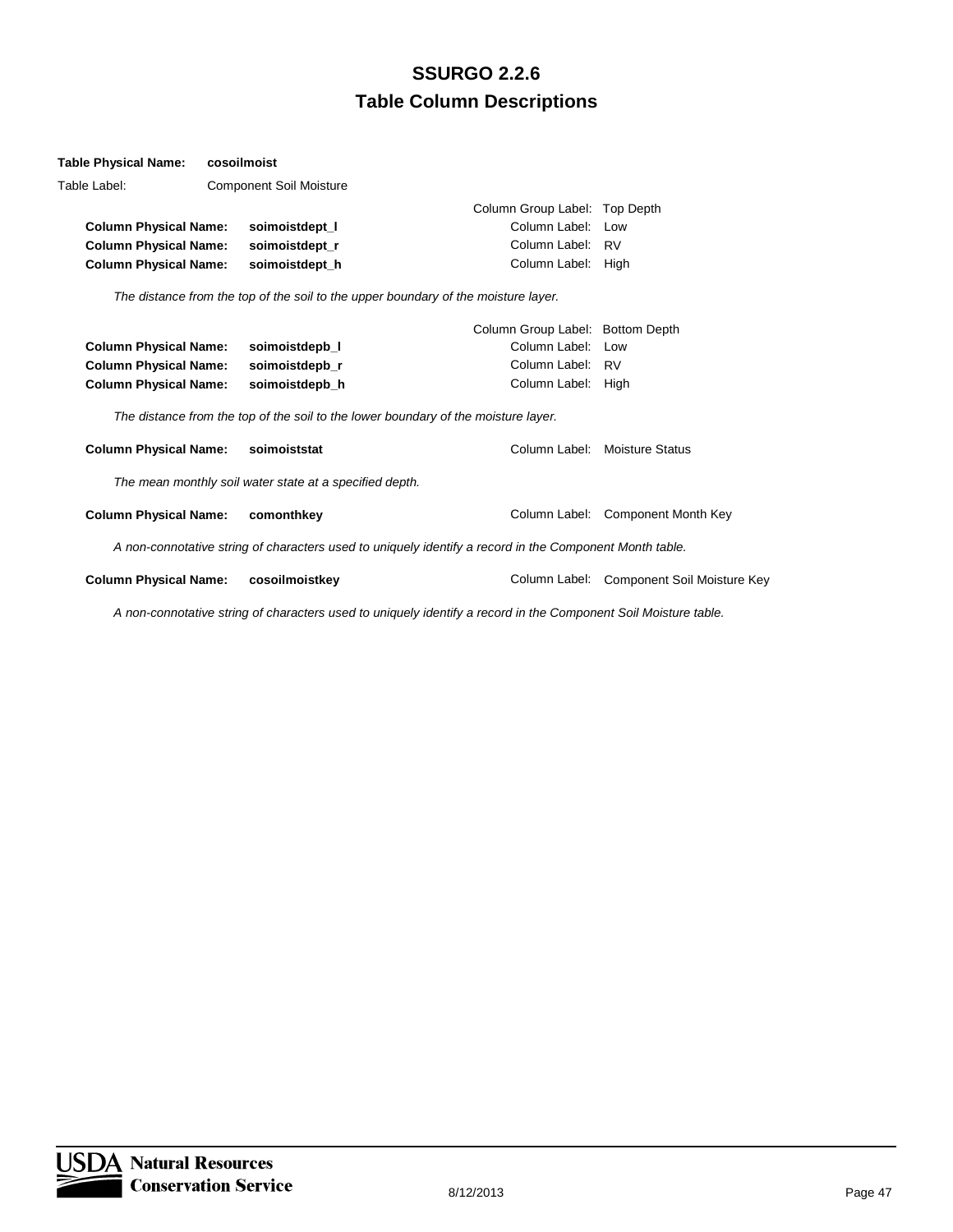#### **Table Physical Name: cosoiltemp**

| Table Physical Name:                              | cosolitemp |               |                                                                                                         |                                                                                                                                            |
|---------------------------------------------------|------------|---------------|---------------------------------------------------------------------------------------------------------|--------------------------------------------------------------------------------------------------------------------------------------------|
| Table Label:<br><b>Component Soil Temperature</b> |            |               |                                                                                                         |                                                                                                                                            |
| <b>Column Physical Name:</b>                      |            | soitempmm     | Column Label: Monthly Temp                                                                              |                                                                                                                                            |
| to be a 30-year average.                          |            |               |                                                                                                         | The long-term monthly average of the mean daily soil temperature of the layer for the month in question. Long-term is generally considered |
|                                                   |            |               | Column Group Label: Top Depth                                                                           |                                                                                                                                            |
| <b>Column Physical Name:</b>                      |            | soitempdept_l | Column Label: Low                                                                                       |                                                                                                                                            |
| <b>Column Physical Name:</b>                      |            | soitempdept_r | Column Label: RV                                                                                        |                                                                                                                                            |
| <b>Column Physical Name:</b>                      |            | soitempdept_h | Column Label: High                                                                                      |                                                                                                                                            |
|                                                   |            |               | The distance from the top of the soil to the upper boundary of the soil temperature layer.              |                                                                                                                                            |
|                                                   |            |               | Column Group Label: Bottom Depth                                                                        |                                                                                                                                            |
| <b>Column Physical Name:</b>                      |            | soitempdepb_l | Column Label: Low                                                                                       |                                                                                                                                            |
| <b>Column Physical Name:</b>                      |            | soitempdepb_r | Column Label: RV                                                                                        |                                                                                                                                            |
| <b>Column Physical Name:</b>                      |            | soitempdepb_h | Column Label: High                                                                                      |                                                                                                                                            |
|                                                   |            |               | The distance from the top of the soil to the lower boundary of the soil temperature layer.              |                                                                                                                                            |
| <b>Column Physical Name:</b>                      |            | comonthkey    |                                                                                                         | Column Label: Component Month Key                                                                                                          |
|                                                   |            |               | A non-connotative string of characters used to uniquely identify a record in the Component Month table. |                                                                                                                                            |
| <b>Column Physical Name:</b>                      |            | cosoiltempkey |                                                                                                         | Column Label: Component Soil Temperature Key                                                                                               |

*A non-connotative string of characters used to uniquely identify a record in the Component Soil Temperature table.*

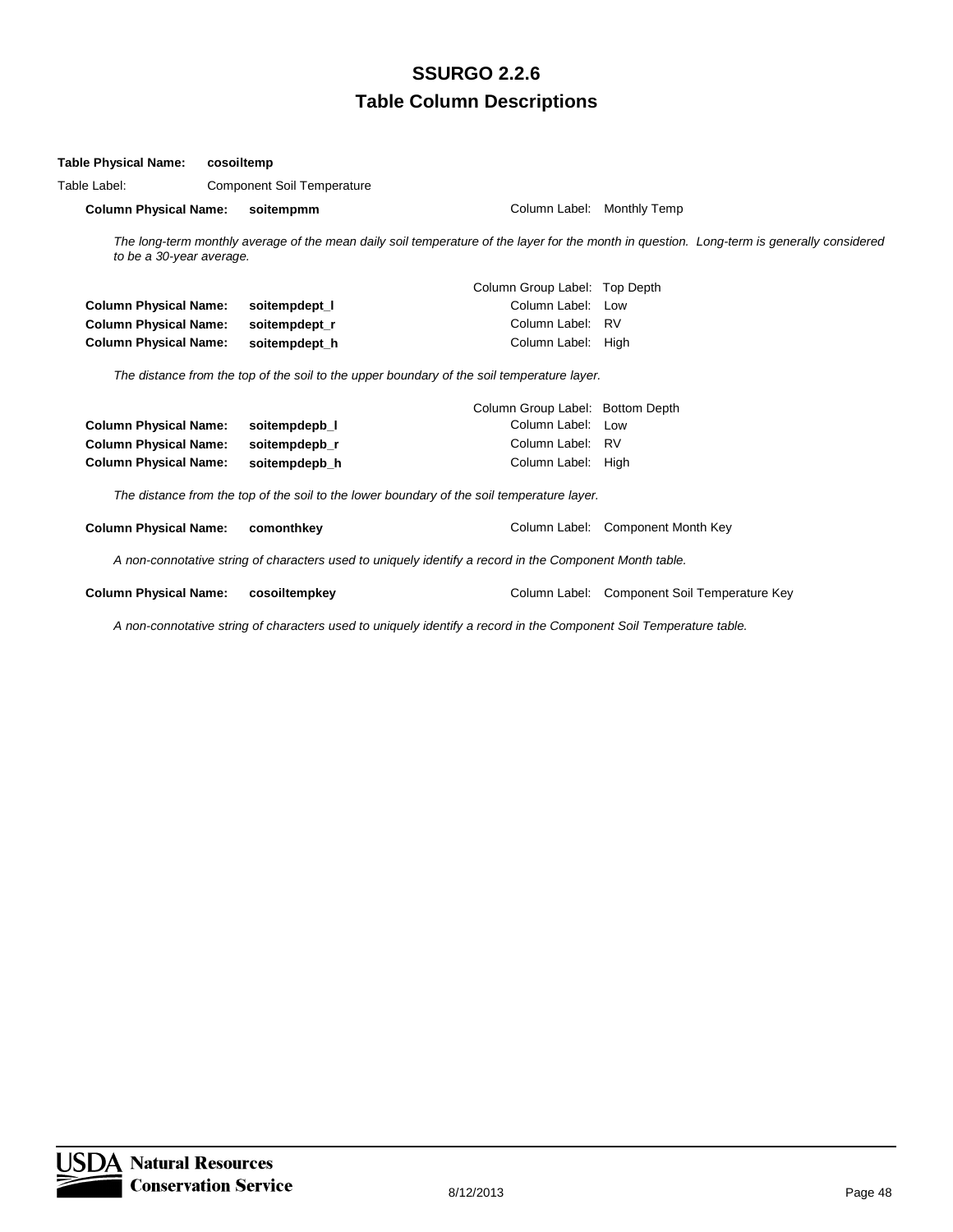| <b>Table Physical Name:</b>   | cosurffrags                                                                                                         |                             |                                               |
|-------------------------------|---------------------------------------------------------------------------------------------------------------------|-----------------------------|-----------------------------------------------|
| Table Label:                  | <b>Component Surface Fragments</b>                                                                                  |                             |                                               |
|                               |                                                                                                                     | Column Group Label: Cover % |                                               |
| <b>Column Physical Name:</b>  | sfragcov_l                                                                                                          | Column Label: Low           |                                               |
| <b>Column Physical Name:</b>  | sfragcov_r                                                                                                          | Column Label: RV            |                                               |
| <b>Column Physical Name:</b>  | sfragcov_h                                                                                                          | Column Label: High          |                                               |
|                               | Percent of the ground covered by fragments 2 mm or larger (20 mm or larger for wood fragments).                     |                             |                                               |
|                               |                                                                                                                     | Column Group Label: Spacing |                                               |
| <b>Column Physical Name:</b>  | distrocks_l                                                                                                         | Column Label: Low           |                                               |
| <b>Column Physical Name:</b>  | distrocks r                                                                                                         | Column Label: RV            |                                               |
| <b>Column Physical Name:</b>  | distrocks_h                                                                                                         | Column Label: High          |                                               |
|                               | Average distance between surface stones and/or boulders, measured between edges.                                    |                             |                                               |
| <b>Column Physical Name:</b>  | sfragkind                                                                                                           | Column Label: Kind          |                                               |
|                               | The lithology/composition of the surface fragments 2 mm or larger (20 mm or larger for wood fragments).             |                             |                                               |
|                               |                                                                                                                     | Column Group Label: Size    |                                               |
| <b>Column Physical Name:</b>  | sfragsize_l                                                                                                         | Column Label: Low           |                                               |
| <b>Column Physical Name:</b>  | sfragsize_r                                                                                                         | Column Label: RV            |                                               |
| <b>Column Physical Name:</b>  | sfragsize_h                                                                                                         | Column Label: High          |                                               |
|                               | Size based on the multiaxial dimensions of the surface fragment.                                                    |                             |                                               |
| <b>Column Physical Name:</b>  | sfragshp                                                                                                            | Column Label: Shape         |                                               |
|                               | A description of the overall shape of the surface fragment.                                                         |                             |                                               |
| <b>Column Physical Name:</b>  | sfraground                                                                                                          | Column Label: Roundness     |                                               |
|                               | An expression of the sharpness of edges and corners of surface fragments.                                           |                             |                                               |
| <b>Column Physical Name:</b>  | sfraghard                                                                                                           | Column Label: Hardness      |                                               |
| The hardness of the fragment. |                                                                                                                     |                             |                                               |
| <b>Column Physical Name:</b>  | cokey                                                                                                               |                             | Column Label: Component Key                   |
|                               | A non-connotative string of characters used to uniquely identify a record in the Component table.                   |                             |                                               |
| <b>Column Physical Name:</b>  | cosurffragskey                                                                                                      |                             | Column Label: Component Surface Fragments Key |
|                               | A non-connotative string of characters used to uniquely identify a record in the Component Surface Fragments table. |                             |                                               |

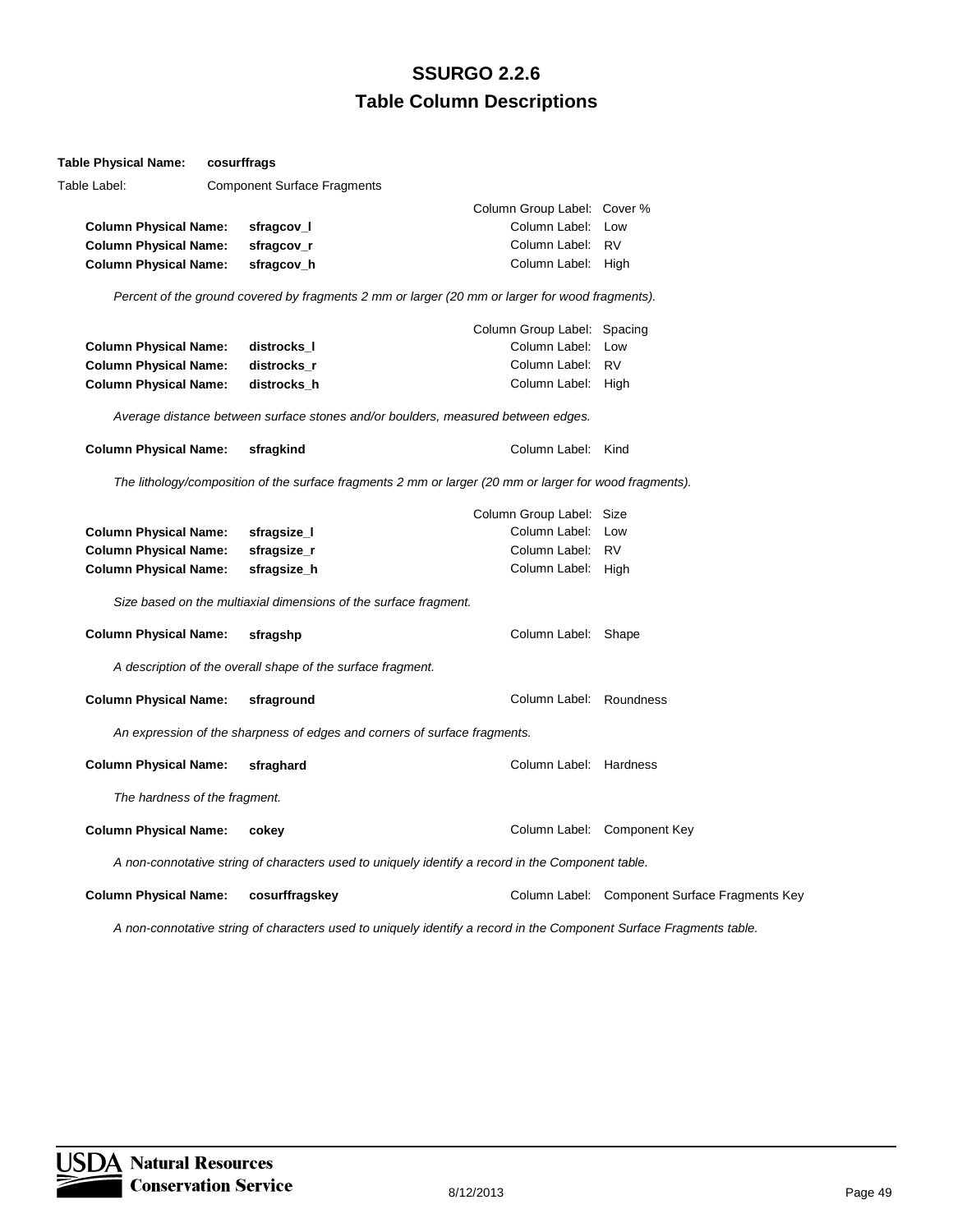| Table Physical Name:         | cosurfmorphgc                                                                                                               |               |                                                                                                                              |
|------------------------------|-----------------------------------------------------------------------------------------------------------------------------|---------------|------------------------------------------------------------------------------------------------------------------------------|
| Table Label:                 | Component Three Dimensional Surface Morphometry                                                                             |               |                                                                                                                              |
| <b>Column Physical Name:</b> | geomposmntn                                                                                                                 |               | Column Label: Geomorphic Component - Mountains                                                                               |
|                              |                                                                                                                             |               | A mappable part of the earth's surface (three dimensional) that represents an episode of landscape development of mountains. |
| <b>Column Physical Name:</b> | geomposhill                                                                                                                 |               | Column Label: Geomorphic Component - Hills                                                                                   |
|                              | A mappable part of the earth's surface (three dimensional) that represents an episode of landscape development of hills.    |               |                                                                                                                              |
| <b>Column Physical Name:</b> | geompostrce                                                                                                                 |               | Column Label: Geomorphic Component - Terraces                                                                                |
|                              | A mappable part of the earth's surface (three dimensional) that represents an episode of landscape development of terraces. |               |                                                                                                                              |
| <b>Column Physical Name:</b> | geomposflats                                                                                                                |               | Column Label: Geomorphic Component - Flats                                                                                   |
|                              | Description of the geomorphic component for flats.                                                                          |               |                                                                                                                              |
| <b>Column Physical Name:</b> | cogeomdkey                                                                                                                  |               | Column Label: Component Geomorphic Description Key                                                                           |
|                              | A non-connotative string of characters used to uniquely identify a record in the Component Geomorphic Description table.    |               |                                                                                                                              |
| <b>Column Physical Name:</b> | cosurfmorgckey                                                                                                              | Column Label: | Component Surface Morphometry -<br>Geomorphic Component Key                                                                  |

*A non-connotative string of characters used to uniquely identify a record in the Component Three Dimensional Surface Morphometry table.*

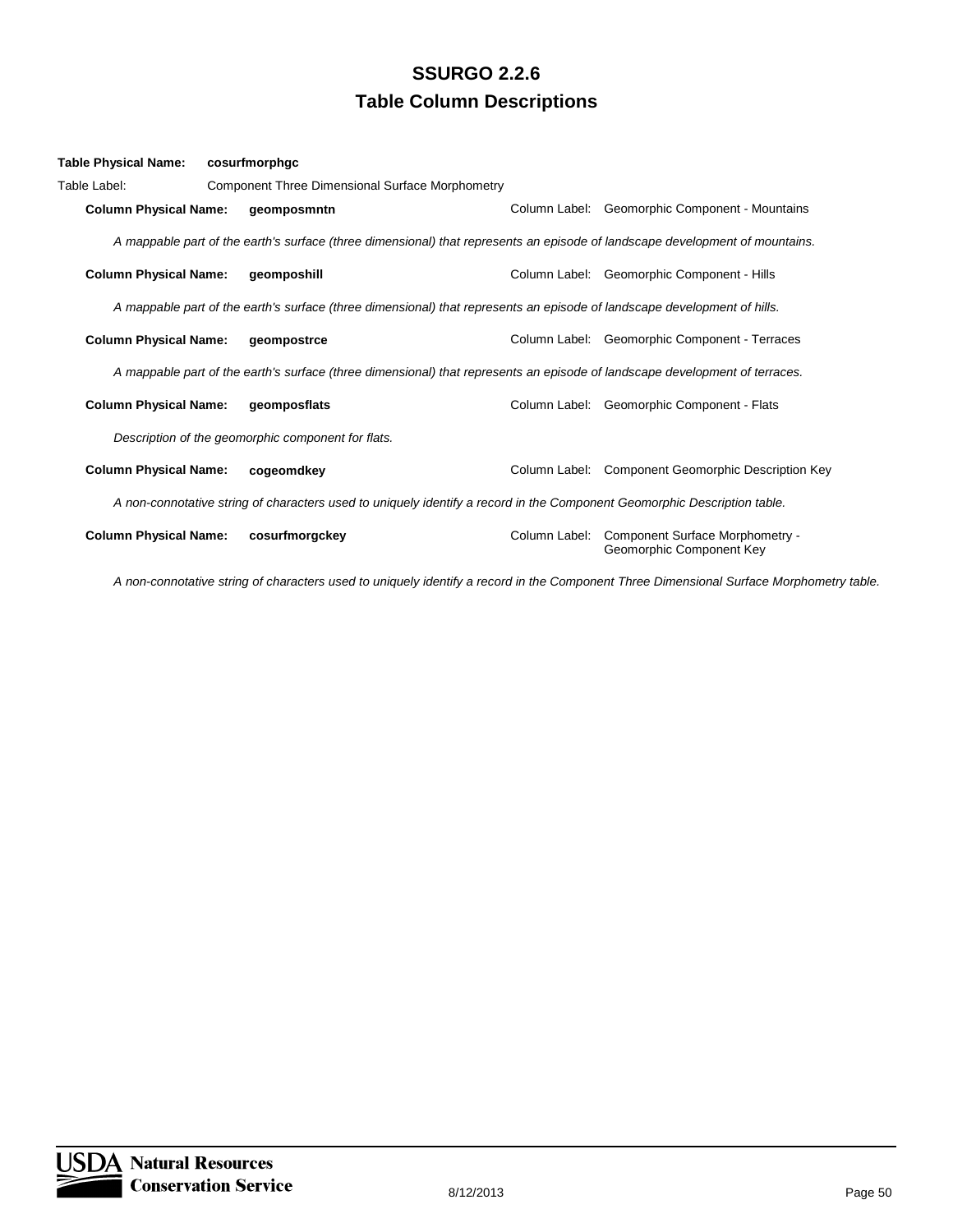| Table Physical Name:                                                                                                     |  | cosurfmorphhpp                                                                                                         |               |                                                                      |
|--------------------------------------------------------------------------------------------------------------------------|--|------------------------------------------------------------------------------------------------------------------------|---------------|----------------------------------------------------------------------|
| Table Label:                                                                                                             |  | Component Two Dimensional Surface Morphometry                                                                          |               |                                                                      |
| <b>Column Physical Name:</b>                                                                                             |  | hillslopeprof                                                                                                          | Column Label: | Hillslope Profile                                                    |
|                                                                                                                          |  | Two dimensional slope segments of a hillslope that have similar geometric, erosional, or depositional characteristics. |               |                                                                      |
| <b>Column Physical Name:</b>                                                                                             |  | cogeomdkev                                                                                                             |               | Column Label: Component Geomorphic Description Key                   |
| A non-connotative string of characters used to uniquely identify a record in the Component Geomorphic Description table. |  |                                                                                                                        |               |                                                                      |
| <b>Column Physical Name:</b>                                                                                             |  | cosurfmorhppkey                                                                                                        | Column Label: | Component Surface Morphometry -<br><b>Hillslope Profile Position</b> |

*A non-connotative string of characters used to uniquely identify a record in the Component Two Dimensional Surface Morphometry table.*

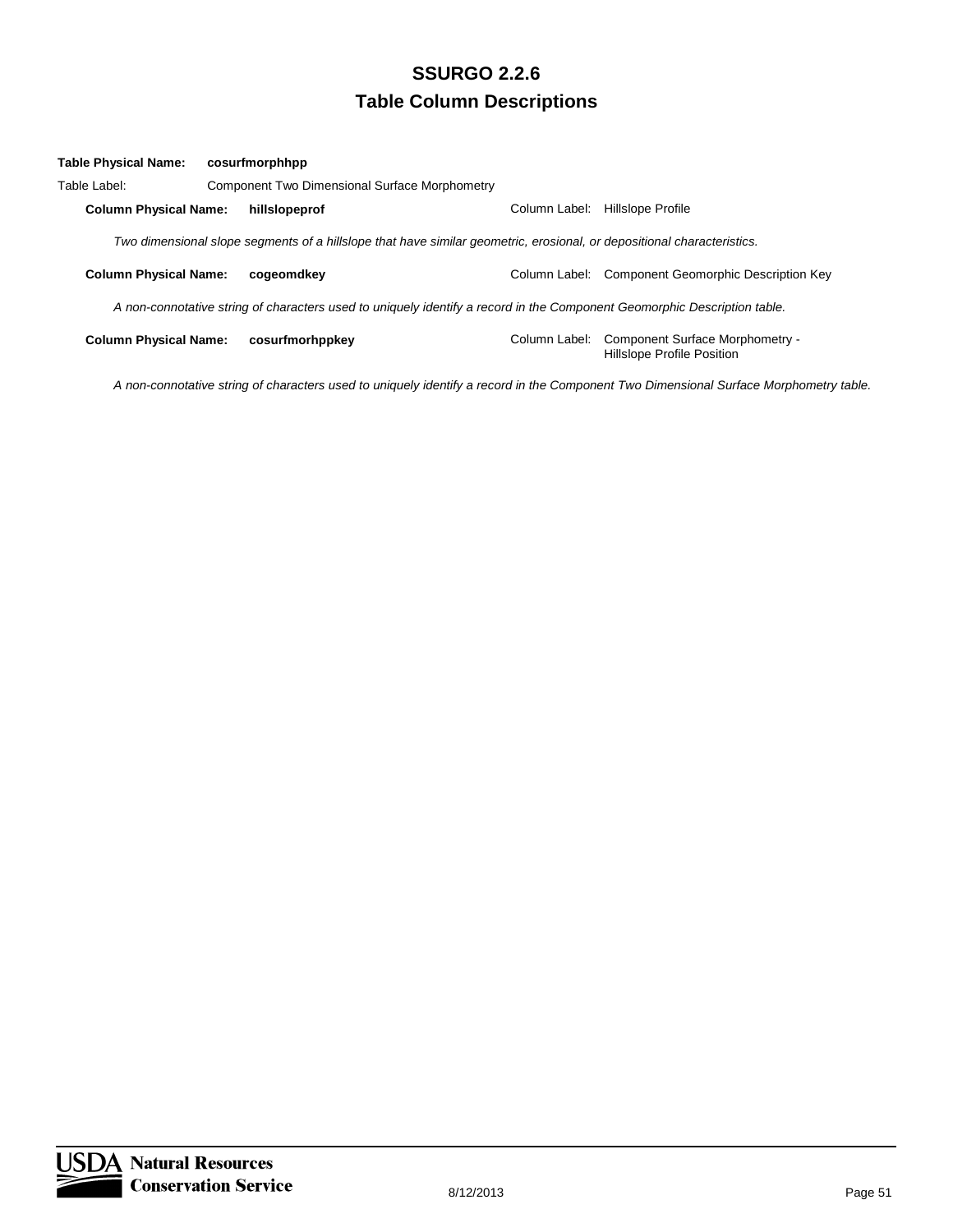| <b>Table Physical Name:</b>                                                                                              |  | cosurfmorphmr                                                                                                                                                                               |               |                                                            |
|--------------------------------------------------------------------------------------------------------------------------|--|---------------------------------------------------------------------------------------------------------------------------------------------------------------------------------------------|---------------|------------------------------------------------------------|
| Table Label:                                                                                                             |  | <b>Component Microrelief Surface Morphometry</b>                                                                                                                                            |               |                                                            |
| <b>Column Physical Name:</b>                                                                                             |  | aeomicrorelief                                                                                                                                                                              | Column Label: | Microrelief Kind                                           |
|                                                                                                                          |  | The kind of slight variations in the height of a land surface that are too small or intricate to delineate on a topographic or soils map at<br>commonly used scales (1:24000, and 1:10000). |               |                                                            |
| <b>Column Physical Name:</b>                                                                                             |  | cogeomdkev                                                                                                                                                                                  |               | Column Label: Component Geomorphic Description Key         |
| A non-connotative string of characters used to uniquely identify a record in the Component Geomorphic Description table. |  |                                                                                                                                                                                             |               |                                                            |
| <b>Column Physical Name:</b>                                                                                             |  | cosurfmormrkey                                                                                                                                                                              | Column Label: | Component Surface Morphometry - Micro<br><b>Relief Kev</b> |

*A non-connotative string of characters used to uniquely identify a record in the Component Microrelief Surface Morphometry table.*

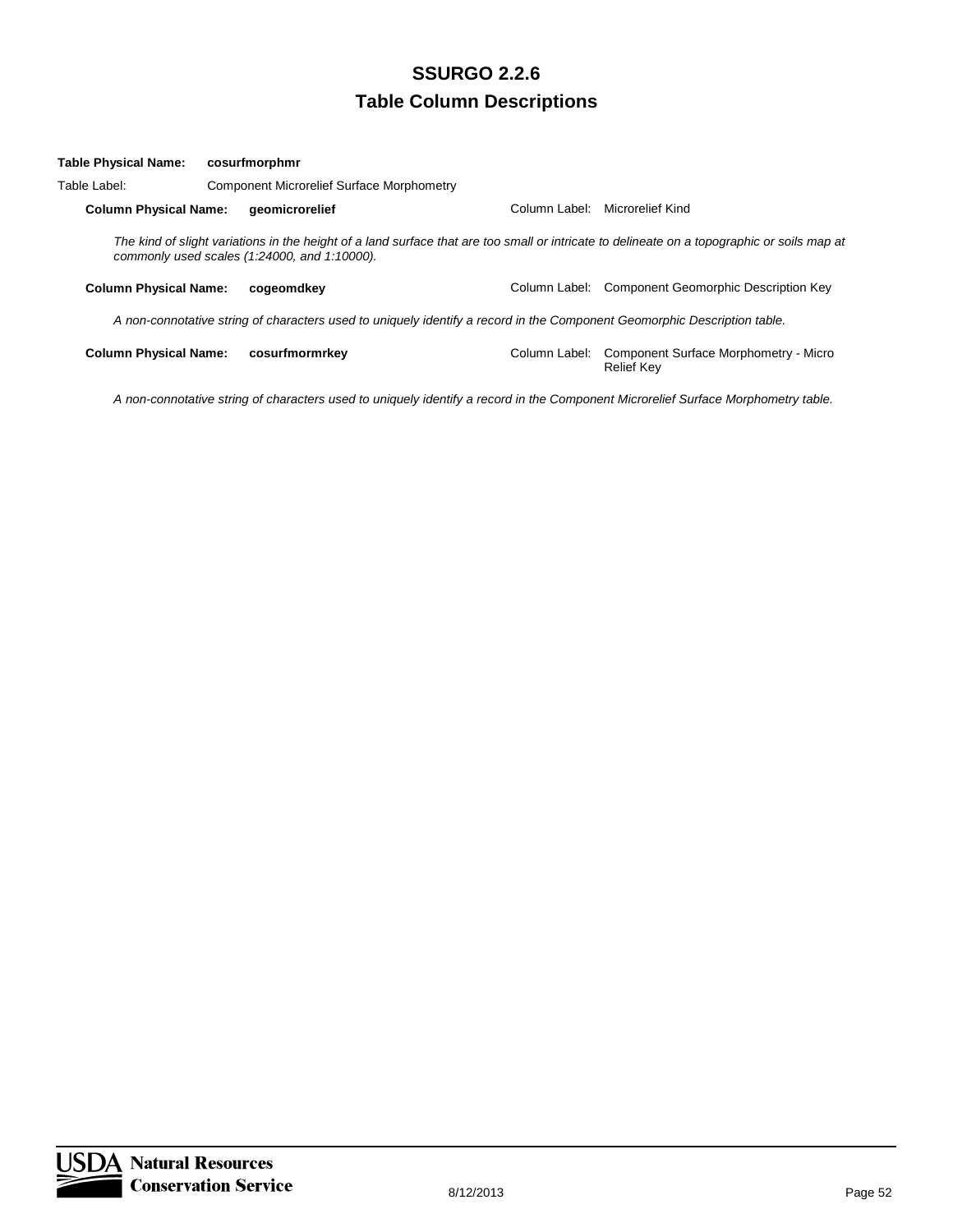| Table Physical Name:                 | cosurfmorphss                                                                                                            |               |                                                    |
|--------------------------------------|--------------------------------------------------------------------------------------------------------------------------|---------------|----------------------------------------------------|
| Table Label:                         | <b>Component Slope Shape Surface Morphometry</b>                                                                         |               |                                                    |
| <b>Column Physical Name:</b>         | shapeacross                                                                                                              | Column Label: | Slope Shape Across                                 |
|                                      | The geometric, two dimensional profile (shape) of the slope parallel to elevation contours.                              |               |                                                    |
| <b>Column Physical Name:</b>         | shapedown                                                                                                                |               | Column Label: Slope Shape Up/Down                  |
| The longitudinal shape of the slope. |                                                                                                                          |               |                                                    |
| <b>Column Physical Name:</b>         | cogeomdkey                                                                                                               | Column Label: | <b>Component Geomorphic Description Key</b>        |
|                                      | A non-connotative string of characters used to uniquely identify a record in the Component Geomorphic Description table. |               |                                                    |
| <b>Column Physical Name:</b>         | cosurfmorsskey                                                                                                           | Column Label: | Component Surface Morphometry - Slope<br>Shape Key |

*A non-connotative string of characters used to uniquely identify a record in the Component Slope Shape Surface Morphometry table.*

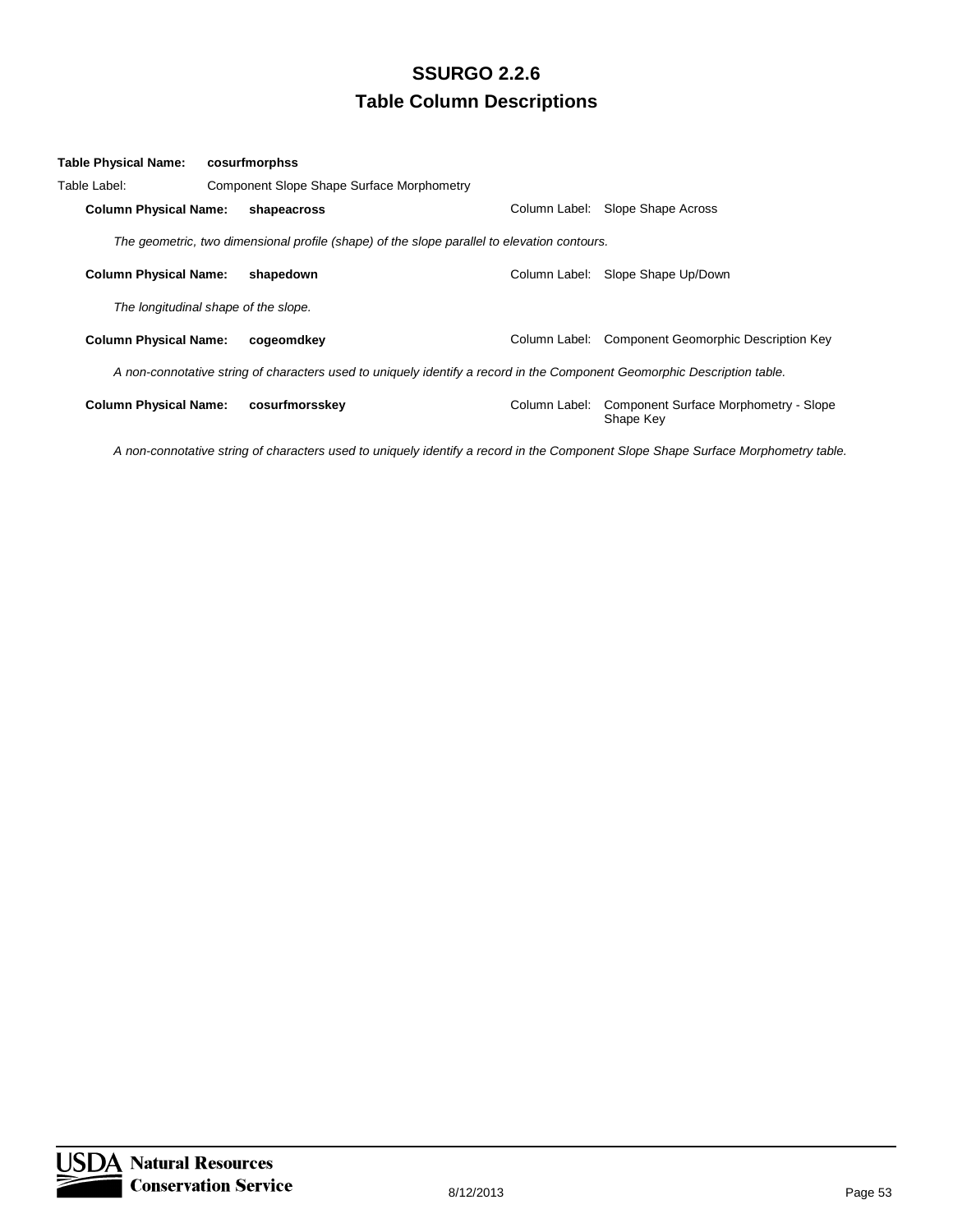| Table Physical Name:                                                                              | cotaxfmmin |                                       |                                                                                                                          |                             |                                                                                                                                            |  |
|---------------------------------------------------------------------------------------------------|------------|---------------------------------------|--------------------------------------------------------------------------------------------------------------------------|-----------------------------|--------------------------------------------------------------------------------------------------------------------------------------------|--|
| Table Label:                                                                                      |            | Component Taxonomic Family Mineralogy |                                                                                                                          |                             |                                                                                                                                            |  |
| <b>Column Physical Name:</b>                                                                      |            | taxminalogy                           | Column Label:                                                                                                            | Mineralogy                  |                                                                                                                                            |  |
|                                                                                                   |            |                                       | of the same segment of the soil (control section) that is used for application of particle-size classes. (Soil Taxonomy) |                             | Mineralogy classes are used as family differentiae. They are based on the approximate mineralogical composition of selected size fractions |  |
| <b>Column Physical Name:</b>                                                                      |            | cokev                                 |                                                                                                                          | Column Label: Component Kev |                                                                                                                                            |  |
| A non-connotative string of characters used to uniquely identify a record in the Component table. |            |                                       |                                                                                                                          |                             |                                                                                                                                            |  |
| <b>Column Physical Name:</b>                                                                      |            | cotaxfmminkev                         |                                                                                                                          | Key                         | Column Label: Component Taxonomic Family Mineralogy                                                                                        |  |

*A non-connotative string of characters used to uniquely identify a record in the Component Taxonomic Family Mineralogy table.*

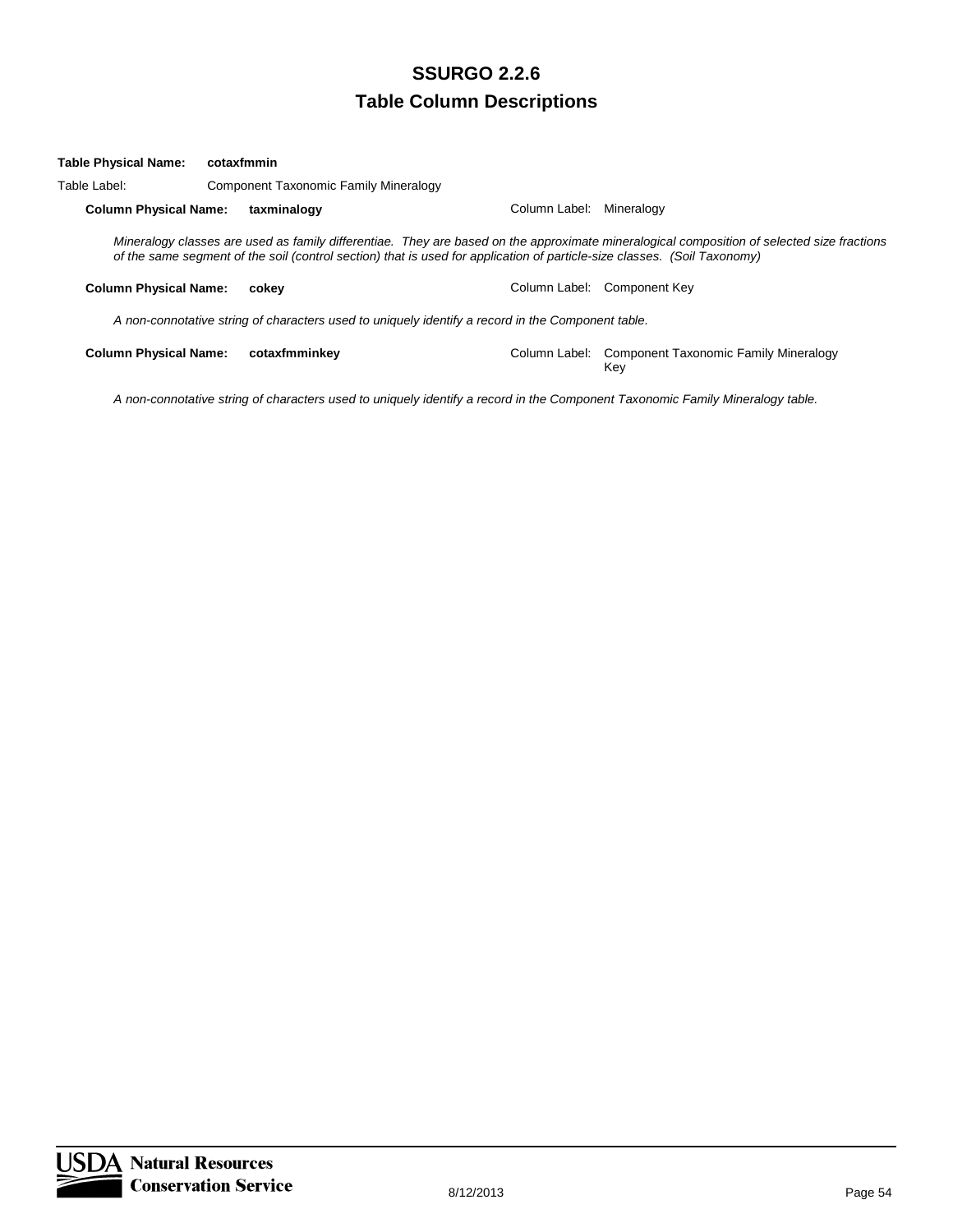| Table Physical Name:         | cotaxmoistcl                                                                                      |                                                     |               |                                                                                                                                             |  |
|------------------------------|---------------------------------------------------------------------------------------------------|-----------------------------------------------------|---------------|---------------------------------------------------------------------------------------------------------------------------------------------|--|
| Table Label:                 |                                                                                                   | <b>Component Taxonomic Moisture Class</b>           |               |                                                                                                                                             |  |
| <b>Column Physical Name:</b> |                                                                                                   | taxmoistcl                                          | Column Label: | Moisture Class                                                                                                                              |  |
|                              |                                                                                                   | clear identification of the actual moisture regime. |               | Soil moisture classes are unique to the family classification, though not included specifically in the name, this is a mechanism to provide |  |
| <b>Column Physical Name:</b> |                                                                                                   | cokey                                               |               | Column Label: Component Key                                                                                                                 |  |
|                              | A non-connotative string of characters used to uniquely identify a record in the Component table. |                                                     |               |                                                                                                                                             |  |
| <b>Column Physical Name:</b> |                                                                                                   | cotaxmckev                                          | Column Label: | <b>Component Taxonomic Family Moisture</b><br>Class Kev                                                                                     |  |

*A non-connotative string of characters used to uniquely identify a record in the Component Taxonomic Moisture Class table.*

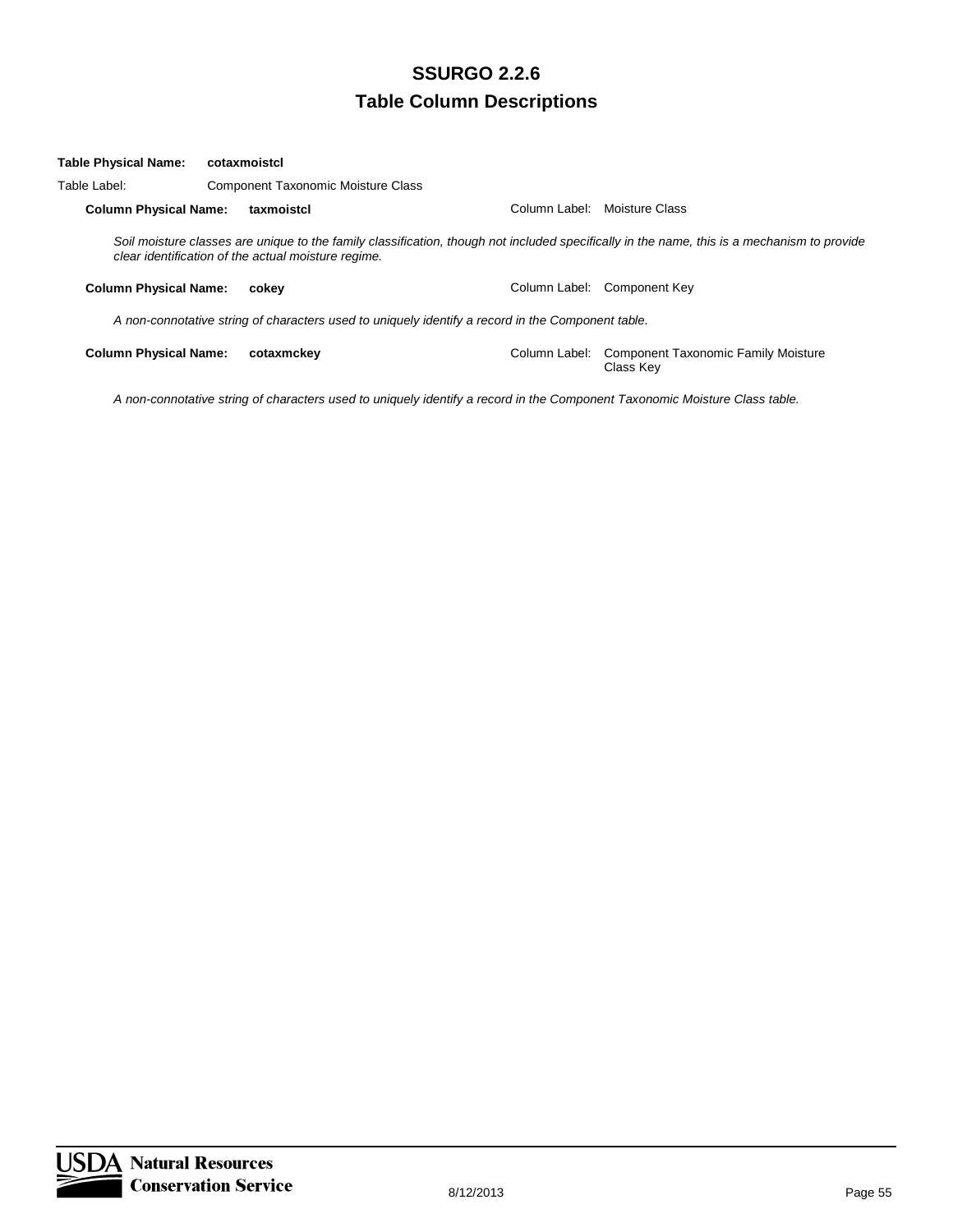| <b>Table Physical Name:</b>  | cotext                                             |                                                                                                                            |                                                                                                                                                  |
|------------------------------|----------------------------------------------------|----------------------------------------------------------------------------------------------------------------------------|--------------------------------------------------------------------------------------------------------------------------------------------------|
| Table Label:                 | <b>Component Text</b>                              |                                                                                                                            |                                                                                                                                                  |
| <b>Column Physical Name:</b> | recdate                                            | Column Label: Date                                                                                                         |                                                                                                                                                  |
|                              |                                                    | The date associated with a particular record, expressed as month, day, year -- xx/xx/xxxx.                                 |                                                                                                                                                  |
| <b>Column Physical Name:</b> | comptextkind                                       | Column Label: Kind                                                                                                         |                                                                                                                                                  |
|                              | of text entries according to their subject matter. |                                                                                                                            | A text entry is identified by its kind, category, and subcategory. Kind is the highest division of classification. Text kind provides a grouping |
| <b>Column Physical Name:</b> | textcat                                            | Column Label: Category                                                                                                     |                                                                                                                                                  |
|                              | text kind "Nontechnical Description".              |                                                                                                                            | A text entry is identified by its kind, category, and subcategory. Category is a subdivision of kind. "Agr" and "Soi" are two categories for the |
| <b>Column Physical Name:</b> | textsubcat                                         | Column Label: Subcategory                                                                                                  |                                                                                                                                                  |
|                              |                                                    | description and text category "Agr", subcategory would correspond to the SSSD field "desnum".                              | A text entry is identified by its kind, category, and subcategory. Subcategory is a subdivision of category. For text kind "Nontechnical"        |
| <b>Column Physical Name:</b> | text                                               | Column Label: Text                                                                                                         |                                                                                                                                                  |
|                              |                                                    |                                                                                                                            | The actual narrative text portion of a text entry. The other parts of a text entry are its identifiers: kind, category and subcategory.          |
| <b>Column Physical Name:</b> | cokey                                              |                                                                                                                            | Column Label: Component Key                                                                                                                      |
|                              |                                                    | A non-connotative string of characters used to uniquely identify a record in the Component table.                          |                                                                                                                                                  |
| <b>Column Physical Name:</b> | cotextkey                                          |                                                                                                                            | Column Label: Component Text Key                                                                                                                 |
|                              |                                                    | A decomposition of the contraction of the contract of the $\theta$ , and the decomposition $\boldsymbol{\tau}$ and the $t$ |                                                                                                                                                  |

*A non-connotative string of characters used to uniquely identify a record in the Component Text table.*

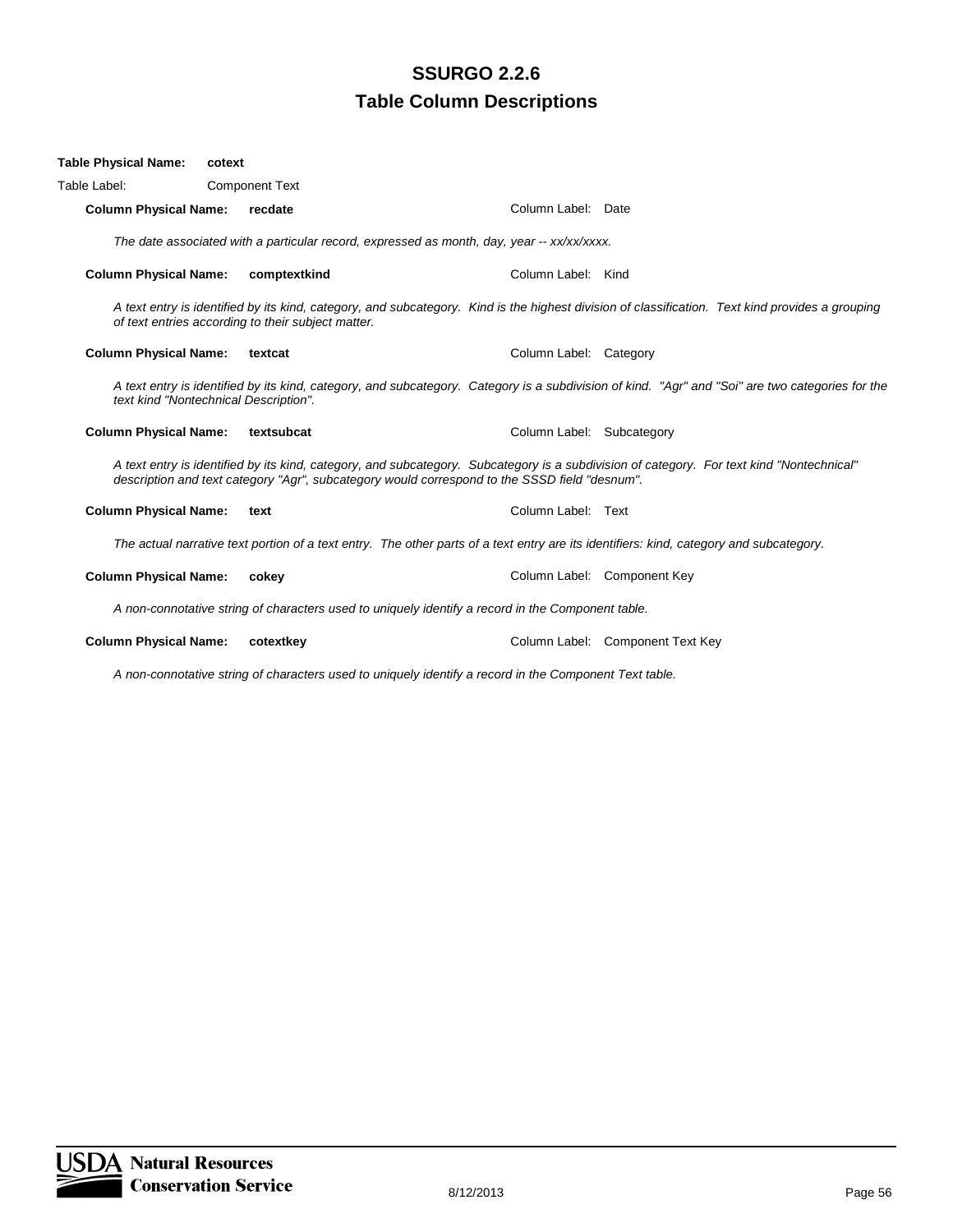| Table Physical Name:         | cotreestomng                                                                                             |                            |                                                                                                                                  |
|------------------------------|----------------------------------------------------------------------------------------------------------|----------------------------|----------------------------------------------------------------------------------------------------------------------------------|
| Table Label:                 | Component Trees To Manage                                                                                |                            |                                                                                                                                  |
| <b>Column Physical Name:</b> | plantsym                                                                                                 | Column Label: Plant Symbol |                                                                                                                                  |
|                              |                                                                                                          |                            | A unique symbol used to identify a plant genus or a plant species. (The PLANTS Database, USDA-NRCS, National Plant Data Center.) |
| <b>Column Physical Name:</b> | plantsciname                                                                                             |                            | Column Label: Scientific Name                                                                                                    |
|                              | The full genus and species name as listed in the PLANTS Database, USDA-NRCS, National Plant Data Center. |                            |                                                                                                                                  |
| <b>Column Physical Name:</b> | plantcomname                                                                                             |                            | Column Label: Common Name                                                                                                        |
|                              | A generally accepted common name used for a plant in a geographic region, usually a state.               |                            |                                                                                                                                  |
| <b>Column Physical Name:</b> | cokey                                                                                                    |                            | Column Label: Component Key                                                                                                      |
|                              | A non-connotative string of characters used to uniquely identify a record in the Component table.        |                            |                                                                                                                                  |
| <b>Column Physical Name:</b> | cotreestomngkey                                                                                          |                            | Column Label: Component Trees to Manage Key                                                                                      |

*A non-connotative string of characters used to uniquely identify a record in the Component Trees To Manage table.*

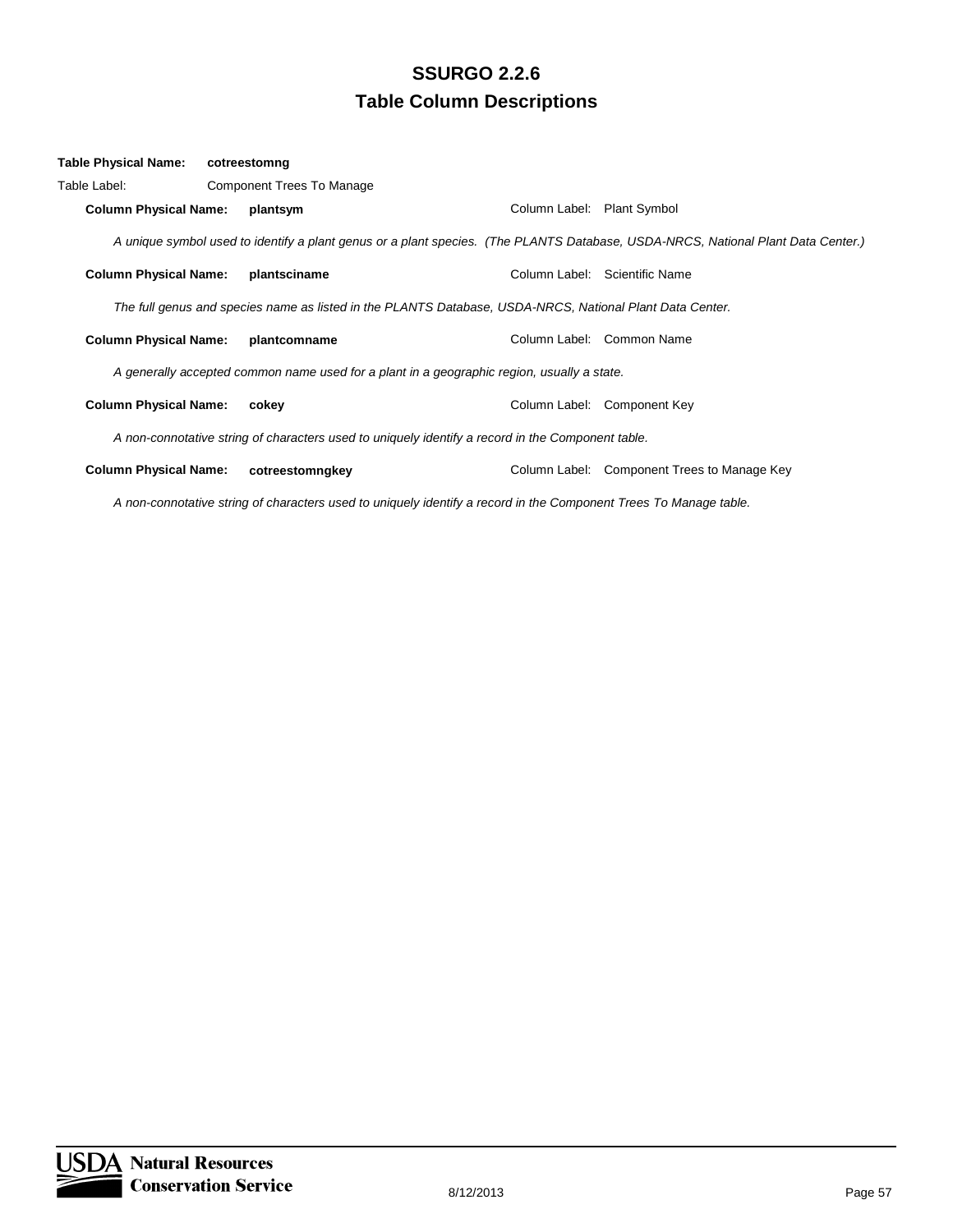#### **Table Physical Name: cotxfmother**

Table Label: Component Taxonomic Family Other Criteria

**Column Physical Name: taxfamother** Column Label: Family Other

*Soil characteristics other than the defined family characteristics of particle-size classes, mineralogy classes, calcareous and reaction classes, and soil temperature classes. These characteristics include depth of soil, consistence, moisture equivalent, slope of soil, and permanent cracks. (Soil Taxonomy)*

**Column Physical Name: cokey** Column Label: Component Key

*A non-connotative string of characters used to uniquely identify a record in the Component table.*

**Column Physical Name: cotaxfokey** Column Label: Component Taxonomic Family Other Key

*A non-connotative string of characters used to uniquely identify a record in the Component Taxonomic Family Other Criteria table.*

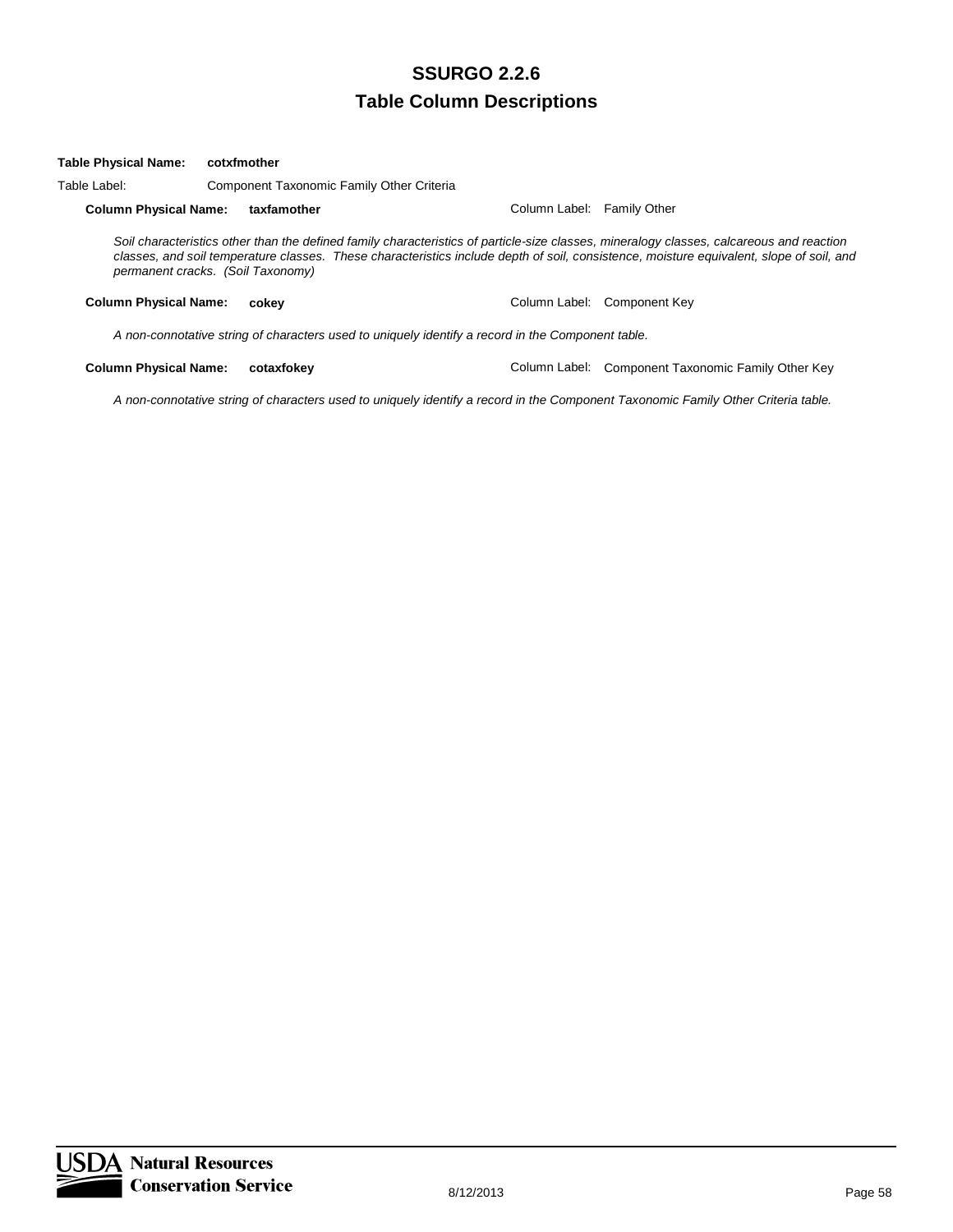| Table Physical Name:                   | distinterpmd |                                                                                    |                                                                                                               |                                                                                                                                                                                                                                                                                                                                                                                                                          |
|----------------------------------------|--------------|------------------------------------------------------------------------------------|---------------------------------------------------------------------------------------------------------------|--------------------------------------------------------------------------------------------------------------------------------------------------------------------------------------------------------------------------------------------------------------------------------------------------------------------------------------------------------------------------------------------------------------------------|
| Table Label:                           |              | Distribution Interp Metadata                                                       |                                                                                                               |                                                                                                                                                                                                                                                                                                                                                                                                                          |
| <b>Column Physical Name:</b>           |              | rulename                                                                           | Column Label: Rule Name                                                                                       |                                                                                                                                                                                                                                                                                                                                                                                                                          |
|                                        |              | A user assigned name (typically connotative) for a particular interpretation rule. |                                                                                                               |                                                                                                                                                                                                                                                                                                                                                                                                                          |
| <b>Column Physical Name:</b>           |              | ruledesign                                                                         | Column Label: Rule Design                                                                                     |                                                                                                                                                                                                                                                                                                                                                                                                                          |
| most limiting features.                |              |                                                                                    |                                                                                                               | An indicator of the design scheme of the rule. The entry provides an indication of which end of the fuzzy value range, 0 or 1, represents the                                                                                                                                                                                                                                                                            |
|                                        |              | most limiting features are those with a fuzzy value closest to 0.                  |                                                                                                               | Most interpretive rules are designed such that the most limiting features are those with a fuzzy value closest to 1. However, interpretive<br>rules that are designed to evaluate the favorable features of a soil, such as the suitability as a gravel source, may be written such that the                                                                                                                             |
| <b>Column Physical Name:</b>           |              | ruledesc                                                                           | Column Label: Description                                                                                     |                                                                                                                                                                                                                                                                                                                                                                                                                          |
| A narrative text definition of a rule. |              |                                                                                    |                                                                                                               |                                                                                                                                                                                                                                                                                                                                                                                                                          |
| <b>Column Physical Name:</b>           |              | dataafuse                                                                          |                                                                                                               | Column Label: Ready to use?                                                                                                                                                                                                                                                                                                                                                                                              |
|                                        |              | Indicates whether or not an object is approved for use.                            |                                                                                                               |                                                                                                                                                                                                                                                                                                                                                                                                                          |
| <b>Column Physical Name:</b>           |              | mrecentrulecwlu                                                                    |                                                                                                               | Column Label: Most Recent Rule Component When Last<br>Updated                                                                                                                                                                                                                                                                                                                                                            |
|                                        |              | reflected in other components that may reference the updated component.            |                                                                                                               | The date of the most recently updated component of an interpretation. This date is not necessarily the when last updated date of the<br>interpretation itself. An interpretation may have a subrule, evaluation or property that was updated more recently than the master<br>interpretation (rule) itself. The time of update of an interpretation component (subrule, evaluation, property) in NASIS is not explicitly |
| <b>Column Physical Name:</b>           |              | rulekey                                                                            | Column Label: Rule Key                                                                                        |                                                                                                                                                                                                                                                                                                                                                                                                                          |
|                                        |              | The unique identifier of a record in the Rule table in NASIS.                      |                                                                                                               |                                                                                                                                                                                                                                                                                                                                                                                                                          |
| <b>Column Physical Name:</b>           |              | distmdkey                                                                          |                                                                                                               | Column Label: Distribution Metadata Key                                                                                                                                                                                                                                                                                                                                                                                  |
|                                        |              |                                                                                    | A non-connotative string of characters used to uniquely identify a record in the Distribution Metadata table. |                                                                                                                                                                                                                                                                                                                                                                                                                          |
| <b>Column Physical Name:</b>           |              | distinterpmdkey                                                                    |                                                                                                               | Column Label: Distribution Interpretation Metadata Key                                                                                                                                                                                                                                                                                                                                                                   |

*A non-connotative string of characters used to uniquely identify a record in the Distribution Interp Metadata table.*

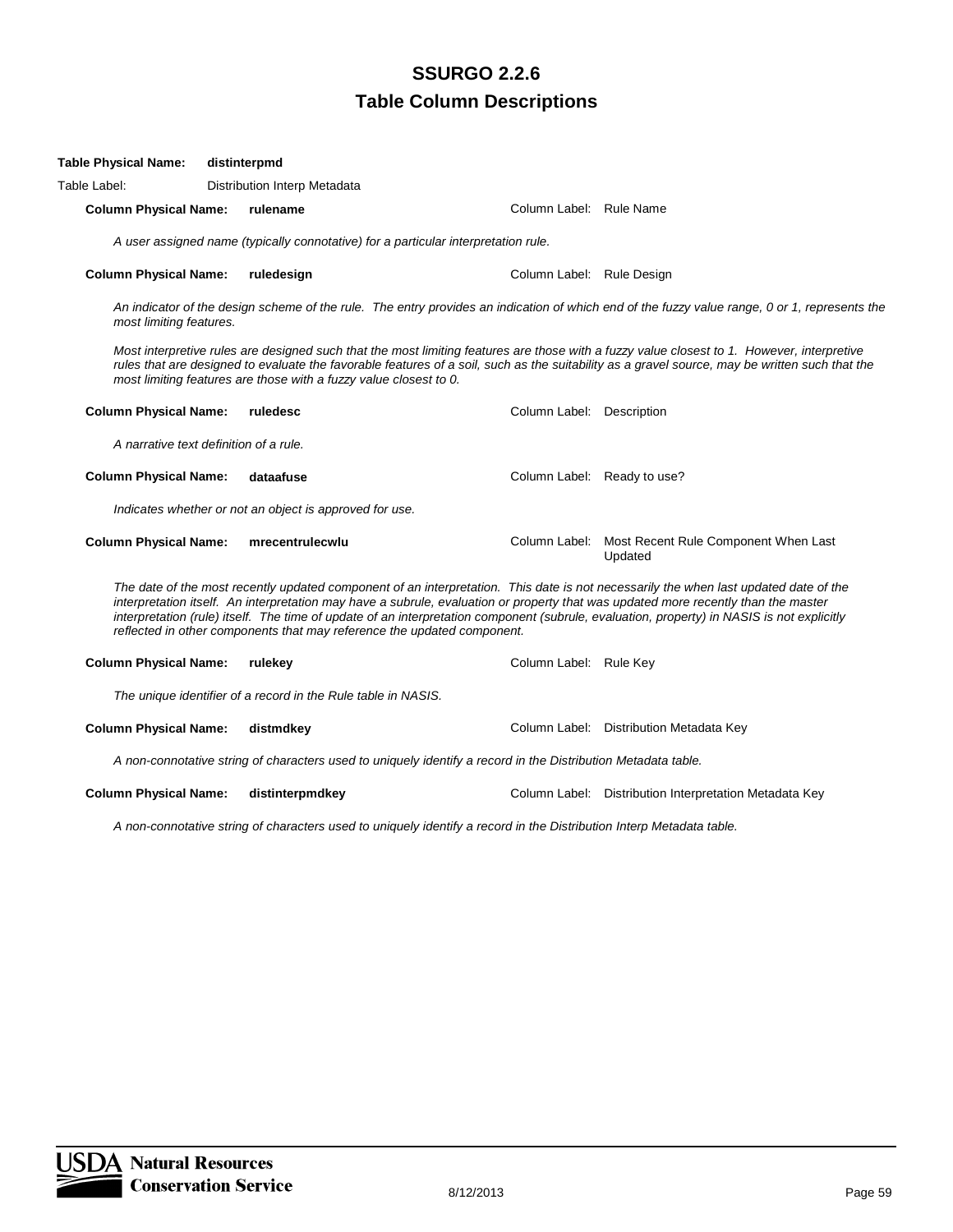| Table Physical Name:         | distlegendmd                                     |                                                                                                                      |                             |                                                                                                                                            |
|------------------------------|--------------------------------------------------|----------------------------------------------------------------------------------------------------------------------|-----------------------------|--------------------------------------------------------------------------------------------------------------------------------------------|
| Table Label:                 | Distribution Legend Metadata                     |                                                                                                                      |                             |                                                                                                                                            |
| <b>Column Physical Name:</b> | areatypename                                     |                                                                                                                      |                             | Column Label: Area Type Name                                                                                                               |
|                              |                                                  | The name of a particular type of area. Area type names include "state", "county", "mlra", etc.                       |                             |                                                                                                                                            |
| <b>Column Physical Name:</b> | areasymbol                                       |                                                                                                                      | Column Label: Area Symbol   |                                                                                                                                            |
|                              |                                                  |                                                                                                                      |                             | A symbol that uniquely identifies a single occurrence of a particular type of area (e.g. Lancaster Co., Nebraska is NE109).                |
| <b>Column Physical Name:</b> | areaname                                         |                                                                                                                      | Column Label: Area Name     |                                                                                                                                            |
|                              | The name given to the specified geographic area. |                                                                                                                      |                             |                                                                                                                                            |
| <b>Column Physical Name:</b> | ssastatus                                        |                                                                                                                      | Column Label: Survey Status |                                                                                                                                            |
| Published.                   |                                                  |                                                                                                                      |                             | Identifies the operational activity of a soil survey area and currency of published soil information. Examples are Non-Project, Update and |
| version.                     |                                                  |                                                                                                                      |                             | As of SSURGO version 2.1, values for this attribute are no longer provided. This attribute will be dropped from the next major SSURGO      |
| <b>Column Physical Name:</b> | cordate                                          |                                                                                                                      |                             | Column Label: Correlation Date                                                                                                             |
|                              |                                                  | The date the final correlation document for a soil survey is signed, expressed as month, year (e.g. 07/1999).        |                             |                                                                                                                                            |
| <b>Column Physical Name:</b> | exportcertstatus                                 |                                                                                                                      |                             | Column Label: Export Certification Status                                                                                                  |
|                              |                                                  | The level of certification assigned to a tabular data package for a particular soil survey area.                     |                             |                                                                                                                                            |
| <b>Column Physical Name:</b> | exportcertdate                                   |                                                                                                                      |                             | Column Label: Export Certification Date                                                                                                    |
|                              |                                                  | The date and time that soil survey area tabular data was exported from NASIS.                                        |                             |                                                                                                                                            |
| <b>Column Physical Name:</b> | exportmetadata                                   |                                                                                                                      |                             | Column Label: Export Metadata                                                                                                              |
|                              |                                                  |                                                                                                                      |                             | Narrative text notes (metadata) associated with the assignment of the tabular data certification status for a particular soil survey area. |
| <b>Column Physical Name:</b> | Ikey                                             |                                                                                                                      | Column Label: Legend Key    |                                                                                                                                            |
|                              |                                                  | A non-connotative string of characters used to uniquely identify a record in the Legend table.                       |                             |                                                                                                                                            |
| <b>Column Physical Name:</b> | distmdkey                                        |                                                                                                                      |                             | Column Label: Distribution Metadata Key                                                                                                    |
|                              |                                                  | A non-connotative string of characters used to uniquely identify a record in the Distribution Metadata table.        |                             |                                                                                                                                            |
| <b>Column Physical Name:</b> | distlegendmdkey                                  |                                                                                                                      |                             | Column Label: Distribution Legend Metadata Key                                                                                             |
|                              |                                                  | A non-connotative string of characters used to uniquely identify a record in the Distribution Legend Metadata table. |                             |                                                                                                                                            |

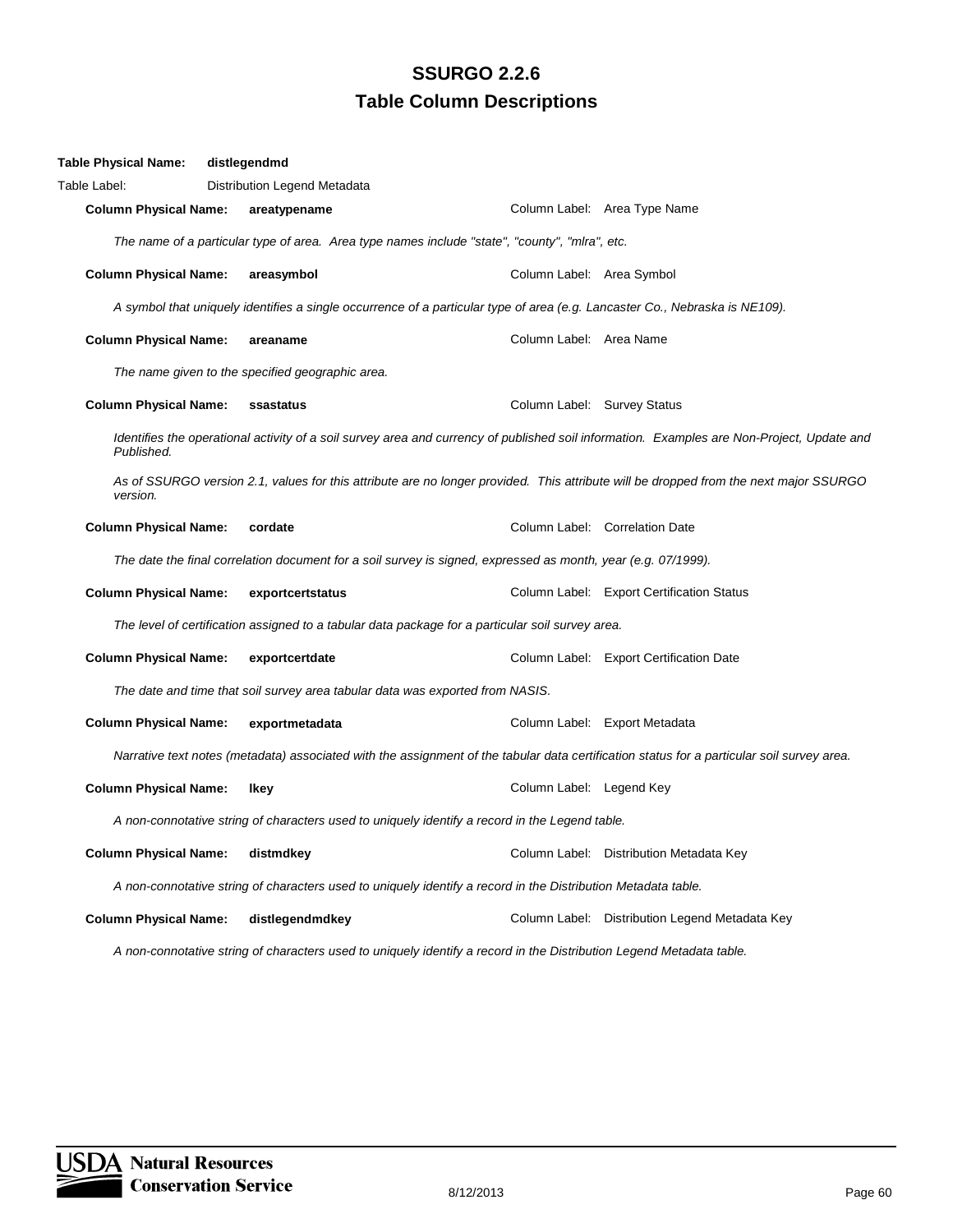| <b>Table Physical Name:</b>  | distmd |                                                                                                                                      |               |                                     |
|------------------------------|--------|--------------------------------------------------------------------------------------------------------------------------------------|---------------|-------------------------------------|
| Table Label: .               |        | Distribution Metadata                                                                                                                |               |                                     |
| <b>Column Physical Name:</b> |        | distgendate                                                                                                                          | Column Label: | <b>Distribution Generation Date</b> |
|                              |        | The date and time that a request to export data, which was submitted by a NASIS user, was actually processed.                        |               |                                     |
| <b>Column Physical Name:</b> |        | diststatus                                                                                                                           | Column Label: | <b>Distribution Status</b>          |
|                              |        | The current status of a NASIS export request. This status may reflect either a pending request status or a processed request status. |               |                                     |
| <b>Column Physical Name:</b> |        | interpmaxreasons                                                                                                                     | Column Label: | Interpretation Maximum Reasons      |
|                              |        | The maximum number of reasons recorded for the corresponding soil interpretation.                                                    |               |                                     |
| <b>Column Physical Name:</b> |        | distmdkev                                                                                                                            | Column Label: | Distribution Metadata Key           |

*A non-connotative string of characters used to uniquely identify a record in the Distribution Metadata table.*

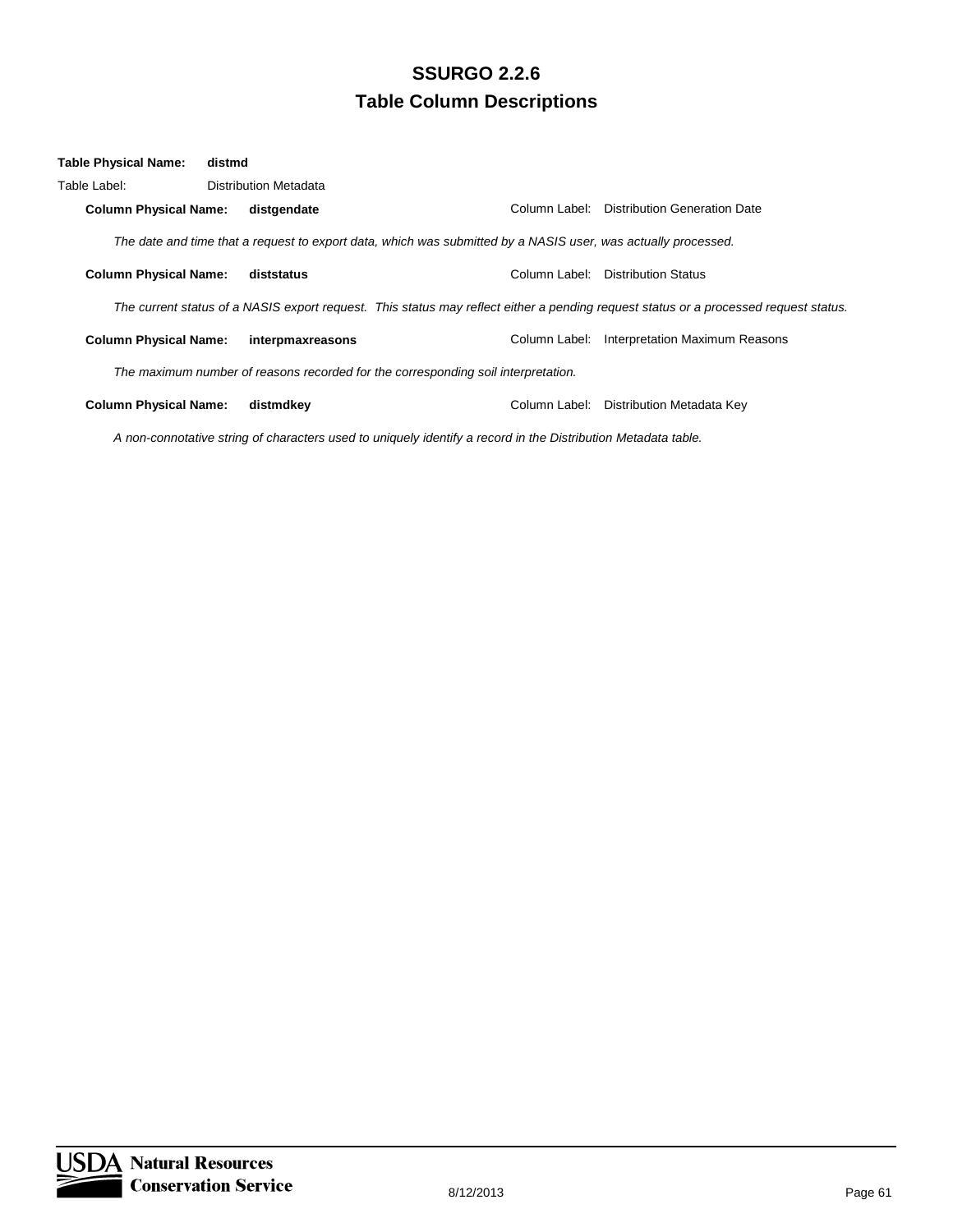| Table Physical Name:         | featdesc |                                                           |                                                                                                                             |                                   |
|------------------------------|----------|-----------------------------------------------------------|-----------------------------------------------------------------------------------------------------------------------------|-----------------------------------|
| Table Label:                 |          | <b>Feature Description</b>                                |                                                                                                                             |                                   |
| <b>Column Physical Name:</b> |          | areasymbol                                                |                                                                                                                             | Column Label: Area Symbol         |
|                              |          |                                                           | A symbol that uniquely identifies a single occurrence of a particular type of area (e.g. Lancaster Co., Nebraska is NE109). |                                   |
| <b>Column Physical Name:</b> |          | spatialversion                                            |                                                                                                                             | Column Label: Spatial Version     |
|                              |          |                                                           | A sequential integer number used to denote the serial version of the spatial data for a soil survey area.                   |                                   |
| <b>Column Physical Name:</b> |          | featsym                                                   |                                                                                                                             | Column Label: Feature Symbol      |
|                              |          |                                                           | A symbol that, within the context of a particular soil survey area, uniquely identifies a point or line spot feature.       |                                   |
| <b>Column Physical Name:</b> |          | featname                                                  |                                                                                                                             | Column Label: Feature Name        |
|                              |          | A short descriptive name of a point or line spot feature. |                                                                                                                             |                                   |
| <b>Column Physical Name:</b> |          | featdesc                                                  |                                                                                                                             | Column Label: Feature Description |
|                              |          | A narrative description of a point or line spot feature.  |                                                                                                                             |                                   |
| <b>Column Physical Name:</b> |          | featkey                                                   | Column Label: Feature Key                                                                                                   |                                   |
|                              |          |                                                           |                                                                                                                             |                                   |

*A non-connotative string of characters used to uniquely identify a record in the Feature Description table.*

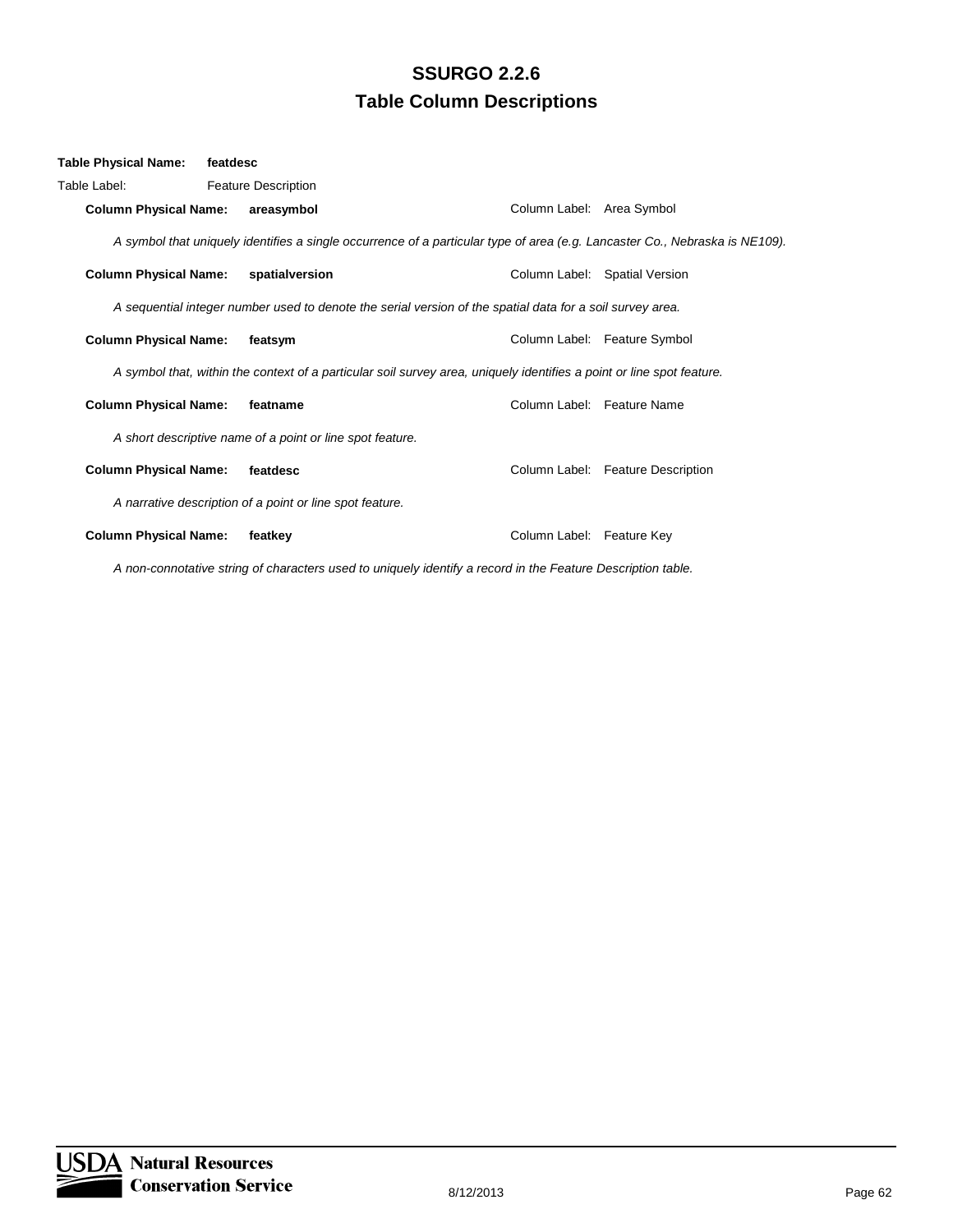| Table Physical Name:         | featline     |                |                                                                                                                             |                               |
|------------------------------|--------------|----------------|-----------------------------------------------------------------------------------------------------------------------------|-------------------------------|
| Table Label:                 | Feature Line |                |                                                                                                                             |                               |
| <b>Column Physical Name:</b> |              | areasymbol     |                                                                                                                             | Column Label: Area Symbol     |
|                              |              |                | A symbol that uniquely identifies a single occurrence of a particular type of area (e.g. Lancaster Co., Nebraska is NE109). |                               |
| <b>Column Physical Name:</b> |              | spatialversion |                                                                                                                             | Column Label: Spatial Version |
|                              |              |                | A sequential integer number used to denote the serial version of the spatial data for a soil survey area.                   |                               |
| <b>Column Physical Name:</b> |              | featsym        |                                                                                                                             | Column Label: Feature Symbol  |
|                              |              |                | A symbol that, within the context of a particular soil survey area, uniquely identifies a point or line spot feature.       |                               |
| <b>Column Physical Name:</b> |              | featkey        |                                                                                                                             | Column Label: Feature Key     |
|                              |              |                |                                                                                                                             |                               |

*A non-connotative string of characters used to uniquely identify a record in the Feature Description table.*

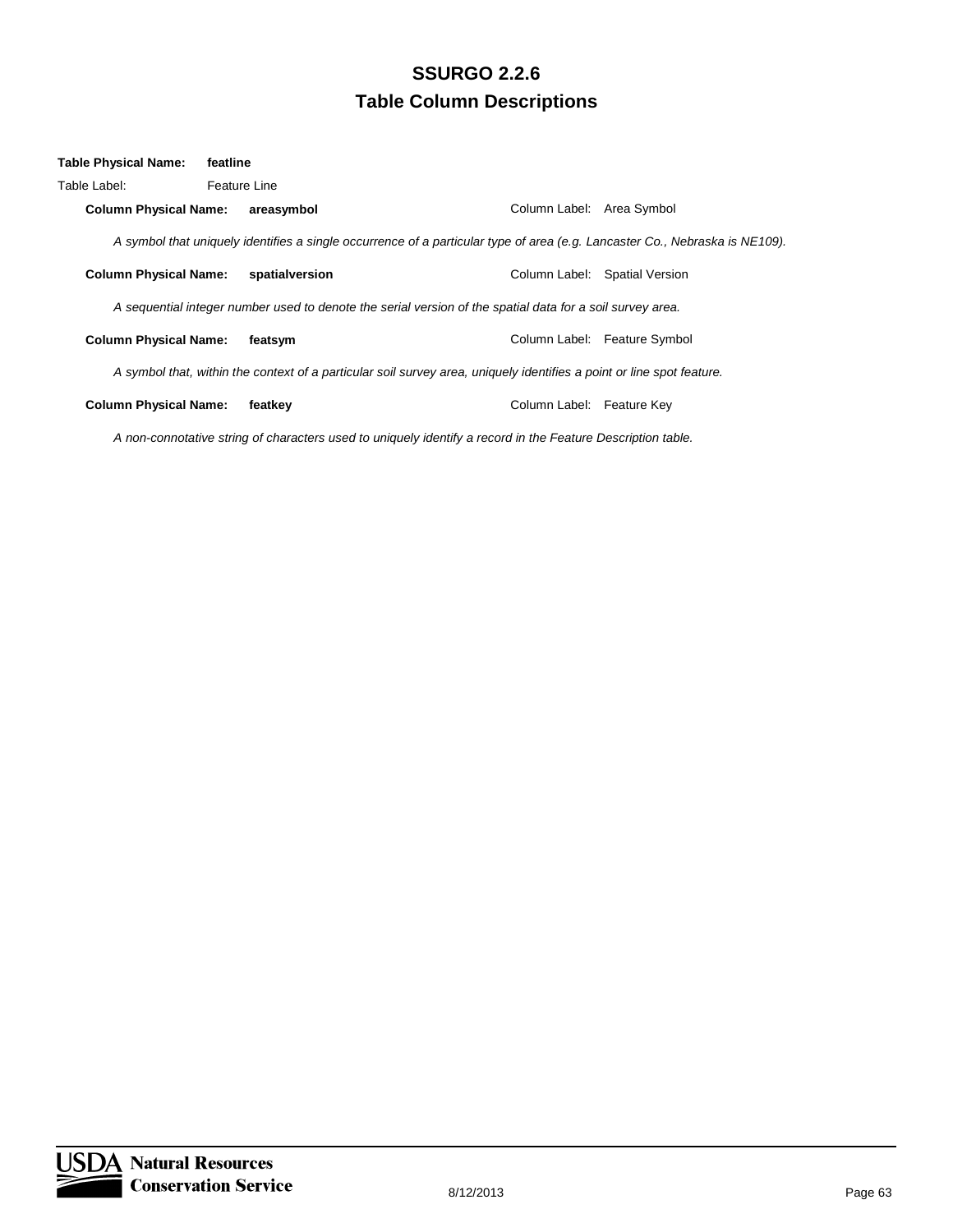| Table Physical Name:         | featpoint |                      |                                                                                                                       |                           |                                                                                                                             |
|------------------------------|-----------|----------------------|-----------------------------------------------------------------------------------------------------------------------|---------------------------|-----------------------------------------------------------------------------------------------------------------------------|
| Table Label:                 |           | <b>Feature Point</b> |                                                                                                                       |                           |                                                                                                                             |
| <b>Column Physical Name:</b> |           | areasymbol           |                                                                                                                       | Column Label: Area Symbol |                                                                                                                             |
|                              |           |                      |                                                                                                                       |                           | A symbol that uniquely identifies a single occurrence of a particular type of area (e.g. Lancaster Co., Nebraska is NE109). |
| <b>Column Physical Name:</b> |           | spatialversion       |                                                                                                                       |                           | Column Label: Spatial Version                                                                                               |
|                              |           |                      | A sequential integer number used to denote the serial version of the spatial data for a soil survey area.             |                           |                                                                                                                             |
| <b>Column Physical Name:</b> |           | featsym              |                                                                                                                       |                           | Column Label: Feature Symbol                                                                                                |
|                              |           |                      | A symbol that, within the context of a particular soil survey area, uniquely identifies a point or line spot feature. |                           |                                                                                                                             |
| <b>Column Physical Name:</b> |           | featkey              |                                                                                                                       | Column Label: Feature Key |                                                                                                                             |
|                              |           |                      | A non-connotative string of characters used to uniquely identify a record in the Feature Description table.           |                           |                                                                                                                             |

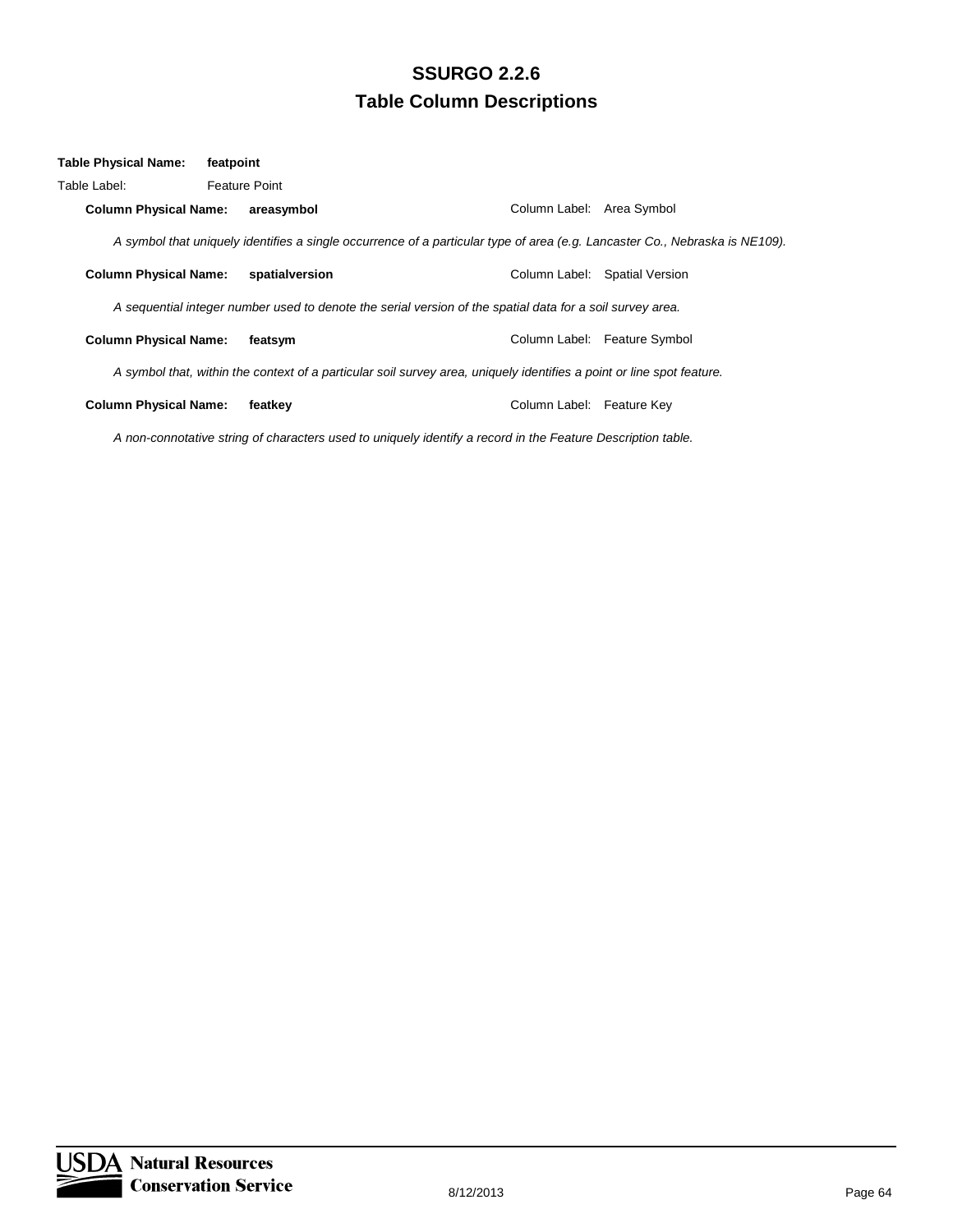| Table Physical Name:                                                                           | laoverlap                                        |                                                                                                                             |                                       |  |  |
|------------------------------------------------------------------------------------------------|--------------------------------------------------|-----------------------------------------------------------------------------------------------------------------------------|---------------------------------------|--|--|
| Table Label:                                                                                   | Legend Area Overlap                              |                                                                                                                             |                                       |  |  |
| <b>Column Physical Name:</b>                                                                   | areatypename                                     |                                                                                                                             | Column Label: Area Type Name          |  |  |
|                                                                                                |                                                  | The name of a particular type of area. Area type names include "state", "county", "mlra", etc.                              |                                       |  |  |
| <b>Column Physical Name:</b>                                                                   | areasymbol                                       |                                                                                                                             | Column Label: Area Symbol             |  |  |
|                                                                                                |                                                  | A symbol that uniquely identifies a single occurrence of a particular type of area (e.g. Lancaster Co., Nebraska is NE109). |                                       |  |  |
| <b>Column Physical Name:</b>                                                                   | areaname                                         | Column Label: Area Name                                                                                                     |                                       |  |  |
|                                                                                                | The name given to the specified geographic area. |                                                                                                                             |                                       |  |  |
| <b>Column Physical Name:</b>                                                                   | areaovacres                                      |                                                                                                                             | Column Label: Overlap Acres           |  |  |
| The area overlap of two geographic regions, in acres.                                          |                                                  |                                                                                                                             |                                       |  |  |
| <b>Column Physical Name:</b>                                                                   | Ikey                                             | Column Label: Legend Key                                                                                                    |                                       |  |  |
| A non-connotative string of characters used to uniquely identify a record in the Legend table. |                                                  |                                                                                                                             |                                       |  |  |
| <b>Column Physical Name:</b>                                                                   | lareaovkey                                       |                                                                                                                             | Column Label: Legend Area Overlap Key |  |  |

*A non-connotative string of characters used to uniquely identify a record in the Legend Area Overlap table.*

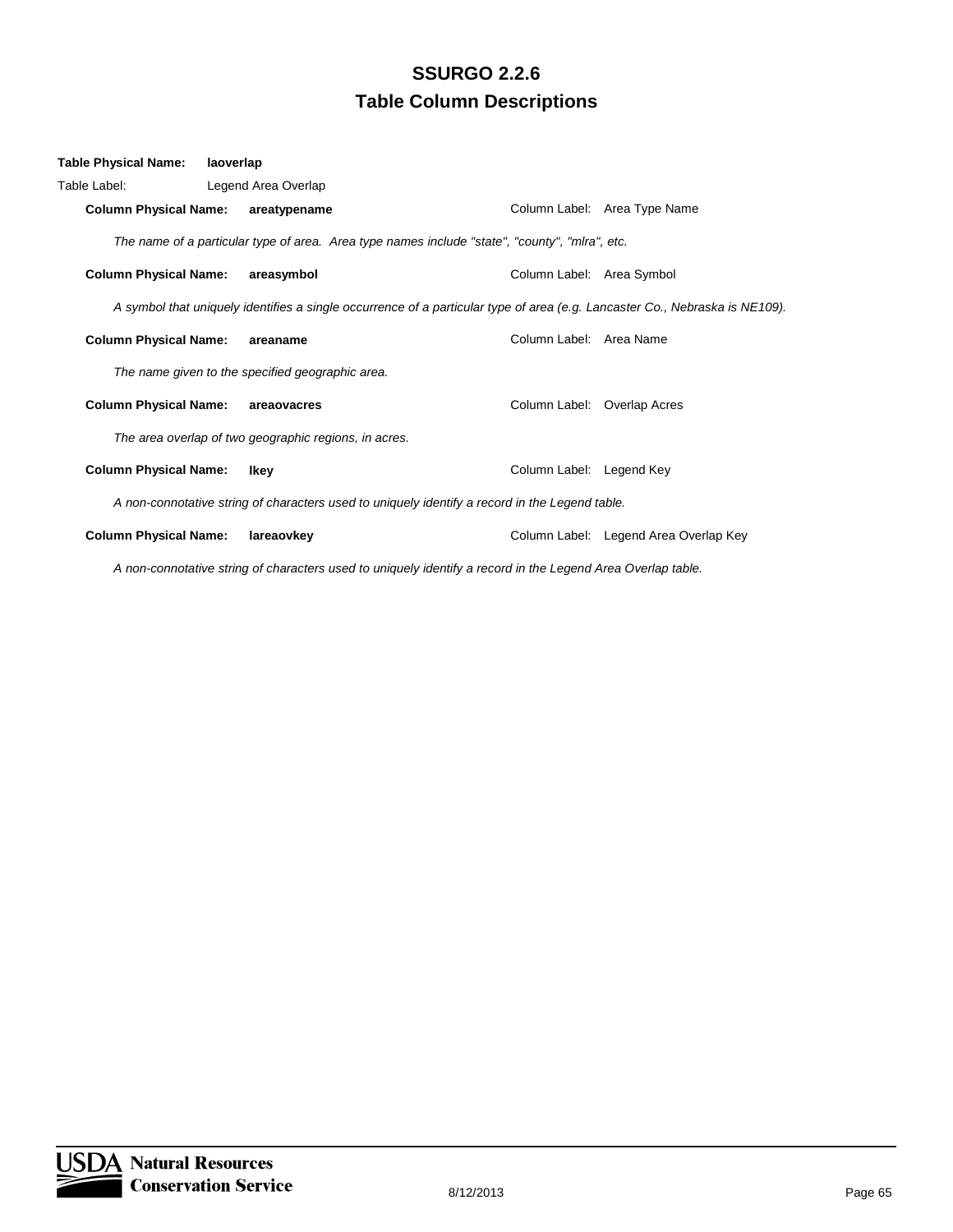| Table Physical Name:                                                                                                                                     | legend |                                                                                                                                   |                             |                                                                                                                                       |
|----------------------------------------------------------------------------------------------------------------------------------------------------------|--------|-----------------------------------------------------------------------------------------------------------------------------------|-----------------------------|---------------------------------------------------------------------------------------------------------------------------------------|
| Table Label:                                                                                                                                             | Legend |                                                                                                                                   |                             |                                                                                                                                       |
| <b>Column Physical Name:</b>                                                                                                                             |        | areatypename                                                                                                                      |                             | Column Label: Area Type Name                                                                                                          |
|                                                                                                                                                          |        | The name of a particular type of area. Area type names include "state", "county", "mlra", etc.                                    |                             |                                                                                                                                       |
| <b>Column Physical Name:</b>                                                                                                                             |        | areasymbol                                                                                                                        | Column Label: Area Symbol   |                                                                                                                                       |
|                                                                                                                                                          |        | A symbol that uniquely identifies a single occurrence of a particular type of area (e.g. Lancaster Co., Nebraska is NE109).       |                             |                                                                                                                                       |
| <b>Column Physical Name:</b>                                                                                                                             |        | areaname                                                                                                                          | Column Label: Area Name     |                                                                                                                                       |
|                                                                                                                                                          |        | The name given to the specified geographic area.                                                                                  |                             |                                                                                                                                       |
| <b>Column Physical Name:</b>                                                                                                                             |        | areaacres                                                                                                                         | Column Label: Area Acres    |                                                                                                                                       |
|                                                                                                                                                          |        | The acreage total of all land and water areas in the specified geographic area.                                                   |                             |                                                                                                                                       |
| <b>Column Physical Name:</b>                                                                                                                             |        | miraoffice                                                                                                                        | Column Label: MLRA Office   |                                                                                                                                       |
|                                                                                                                                                          |        | An NRCS business unit responsible for oversight of soil survey production activities of a particular soil survey area.            |                             |                                                                                                                                       |
| <b>Column Physical Name:</b>                                                                                                                             |        | legenddesc                                                                                                                        |                             | Column Label: Legend Description                                                                                                      |
|                                                                                                                                                          |        | A short text field used to describe a particular soil survey area legend.                                                         |                             |                                                                                                                                       |
| <b>Column Physical Name:</b>                                                                                                                             |        | ssastatus                                                                                                                         | Column Label: Survey Status |                                                                                                                                       |
| Identifies the operational activity of a soil survey area and currency of published soil information. Examples are Non-Project, Update and<br>Published. |        |                                                                                                                                   |                             |                                                                                                                                       |
| version.                                                                                                                                                 |        |                                                                                                                                   |                             | As of SSURGO version 2.1, values for this attribute are no longer provided. This attribute will be dropped from the next major SSURGO |
| <b>Column Physical Name:</b>                                                                                                                             |        | mouagncyresp                                                                                                                      |                             | Column Label: MOU Agency Responsible                                                                                                  |
|                                                                                                                                                          |        | The lead agency designated as responsible for a particular soil survey.                                                           |                             |                                                                                                                                       |
| <b>Column Physical Name:</b>                                                                                                                             |        | projectscale                                                                                                                      | Column Label: Project Scale |                                                                                                                                       |
|                                                                                                                                                          |        | The map scale in which the final map products will be published, expressed as the denominator of the scale, i.e. 24000 = 1:24000. |                             |                                                                                                                                       |
| <b>Column Physical Name:</b>                                                                                                                             |        | cordate                                                                                                                           |                             | Column Label: Correlation Date                                                                                                        |
|                                                                                                                                                          |        | The date the final correlation document for a soil survey is signed, expressed as month, year (e.g. 07/1999).                     |                             |                                                                                                                                       |
| <b>Column Physical Name:</b>                                                                                                                             |        | ssurgoarchived                                                                                                                    |                             | Column Label: SSURGO Archived                                                                                                         |
|                                                                                                                                                          |        |                                                                                                                                   |                             | The date on which the SSURGO product for a particular soil survey is actually archived, expressed as month, day, year -- xx/xx/xxxx.  |
| <b>Column Physical Name:</b>                                                                                                                             |        | legendsuituse                                                                                                                     |                             | Column Label: Geographic Applicability                                                                                                |
|                                                                                                                                                          |        | Identifies the relative geographic extent over which a legend has the most up-to-date soil survey data.                           |                             |                                                                                                                                       |
|                                                                                                                                                          |        |                                                                                                                                   |                             |                                                                                                                                       |

*As of SSURGO version 2.1, values for this attribute are no longer provided. This attribute will be dropped from the next major SSURGO version.*

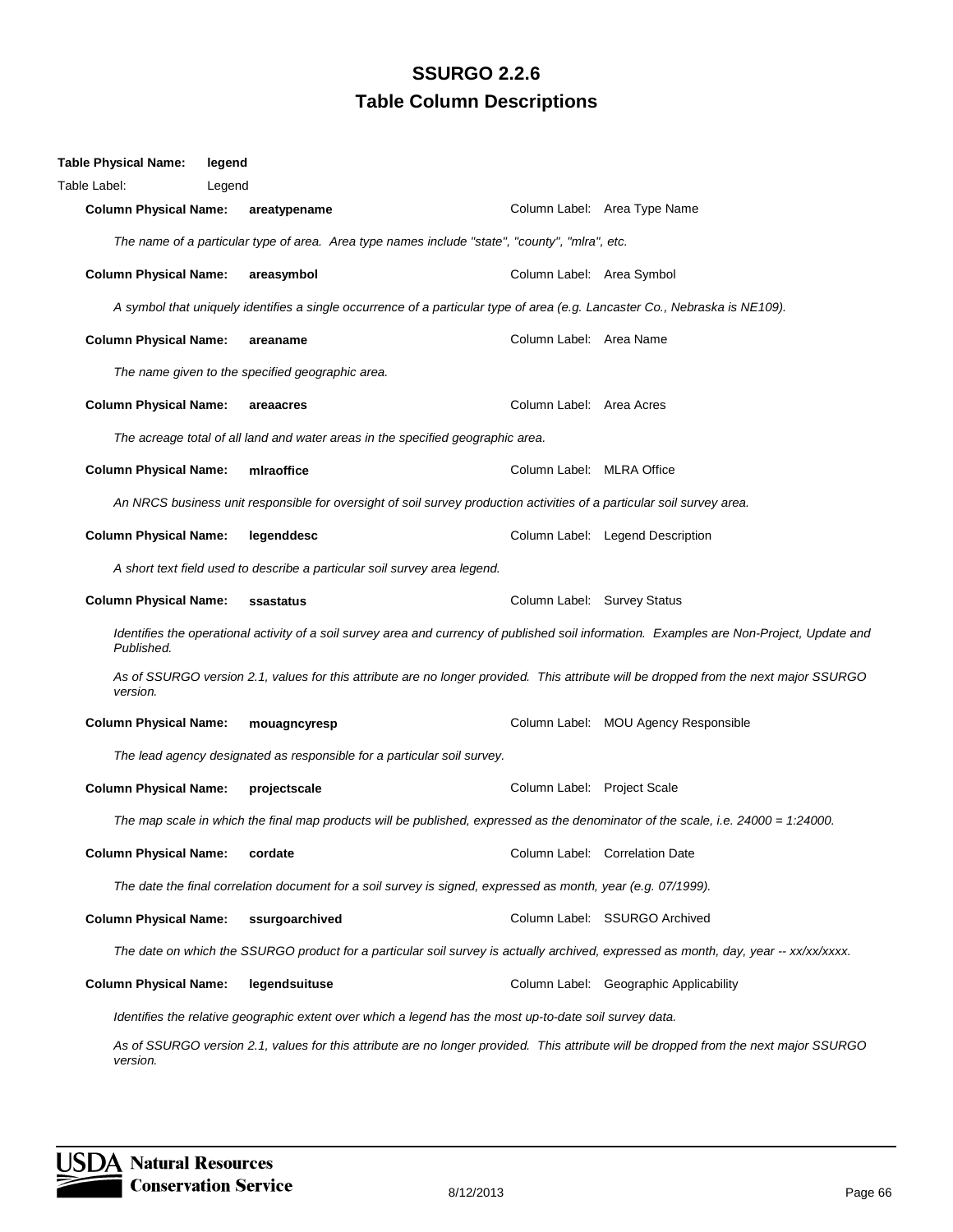#### **Table Physical Name: legend**

Table Label: Legend

#### **Column Physical Name: legendcertstat** Column Label: Legend Certification Status

*The level of certification assigned to a legend. Intended to indicate whether or not the legend should be used and the degree of confidence with which it may be used.*

*As of SSURGO version 2.1, values for this attribute are no longer provided. This attribute will be dropped from the next major SSURGO version.*

**Column Physical Name: Ikey Column Label: Legend Key Column Label: Legend Key** 

*A non-connotative string of characters used to uniquely identify a record in the Legend table.*

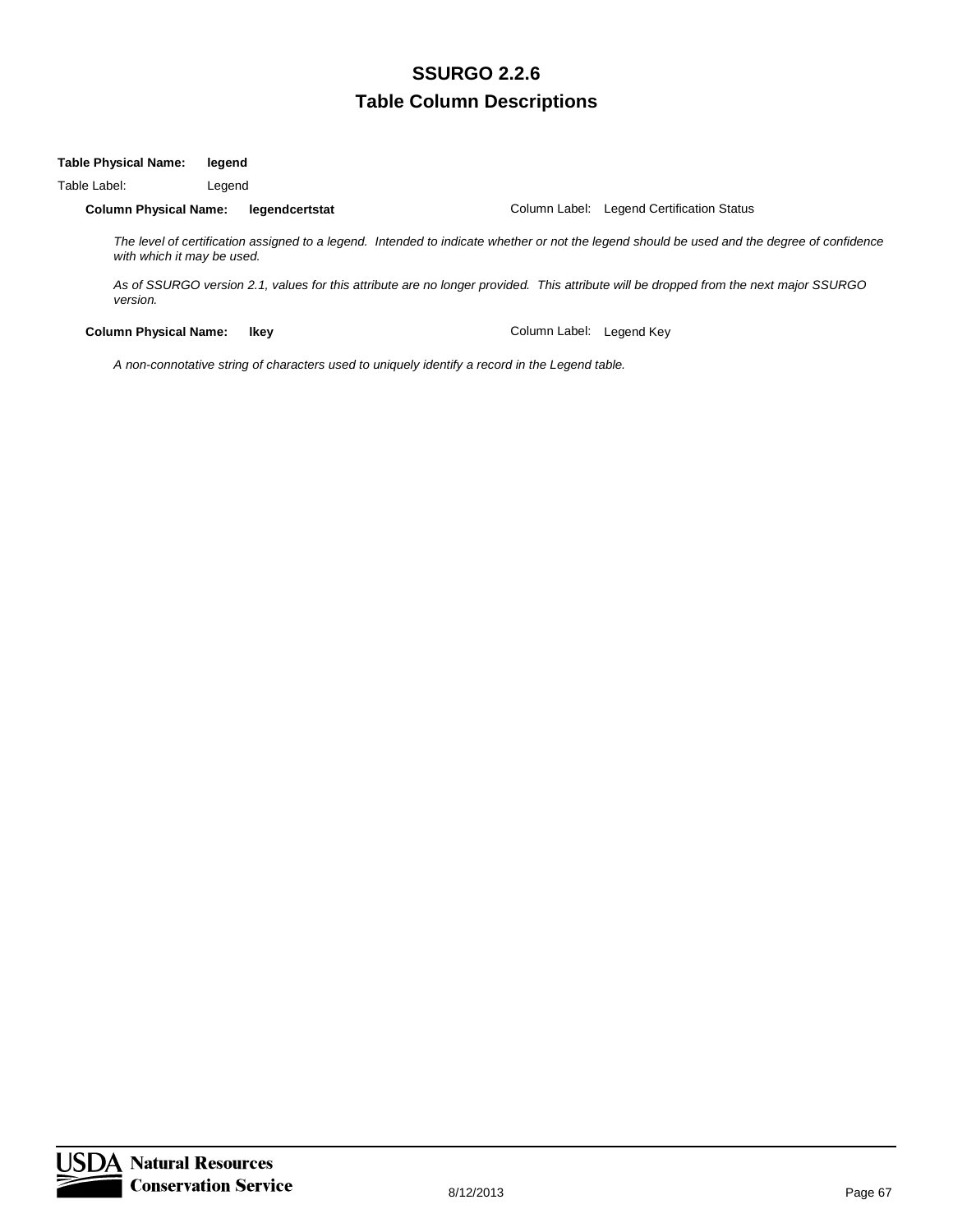| Table Physical Name:                                                                                                                                                                                                                       | legendtext                                                  |                                                                                                                                                  |  |  |  |
|--------------------------------------------------------------------------------------------------------------------------------------------------------------------------------------------------------------------------------------------|-------------------------------------------------------------|--------------------------------------------------------------------------------------------------------------------------------------------------|--|--|--|
| Table Label:                                                                                                                                                                                                                               | Legend Text                                                 |                                                                                                                                                  |  |  |  |
| <b>Column Physical Name:</b>                                                                                                                                                                                                               | recdate                                                     | Column Label: Date                                                                                                                               |  |  |  |
|                                                                                                                                                                                                                                            |                                                             | The date associated with a particular record, expressed as month, day, year -- xx/xx/xxxx.                                                       |  |  |  |
| <b>Column Physical Name:</b>                                                                                                                                                                                                               | legendtextkind                                              | Column Label: Kind                                                                                                                               |  |  |  |
|                                                                                                                                                                                                                                            | grouping of text entries according to their subject matter. | A text entry can be identified by its kind, category, and subcategory. Kind is the highest division of classification. Text kind provides a      |  |  |  |
| <b>Column Physical Name:</b>                                                                                                                                                                                                               | textcat                                                     | Column Label: Category                                                                                                                           |  |  |  |
|                                                                                                                                                                                                                                            | text kind "Nontechnical Description".                       | A text entry is identified by its kind, category, and subcategory. Category is a subdivision of kind. "Agr" and "Soi" are two categories for the |  |  |  |
| <b>Column Physical Name:</b>                                                                                                                                                                                                               | textsubcat                                                  | Column Label: Subcategory                                                                                                                        |  |  |  |
| A text entry is identified by its kind, category, and subcategory. Subcategory is a subdivision of category. For text kind "Nontechnical"<br>description and text category "Agr", subcategory would correspond to the SSSD field "desnum". |                                                             |                                                                                                                                                  |  |  |  |
| <b>Column Physical Name:</b>                                                                                                                                                                                                               | text                                                        | Column Label: Text                                                                                                                               |  |  |  |
| The actual narrative text portion of a text entry. The other parts of a text entry are its identifiers: kind, category and subcategory.                                                                                                    |                                                             |                                                                                                                                                  |  |  |  |
| <b>Column Physical Name:</b>                                                                                                                                                                                                               | lkev                                                        | Column Label: Legend Key                                                                                                                         |  |  |  |
| A non-connotative string of characters used to uniquely identify a record in the Legend table.                                                                                                                                             |                                                             |                                                                                                                                                  |  |  |  |
| <b>Column Physical Name:</b>                                                                                                                                                                                                               | legtextkey                                                  | Column Label: Legend Text Key                                                                                                                    |  |  |  |
|                                                                                                                                                                                                                                            |                                                             | A para separatello e subse al abenezione considire continuale identifica personal in the Leonard Techtricia                                      |  |  |  |

*A non-connotative string of characters used to uniquely identify a record in the Legend Text table.*

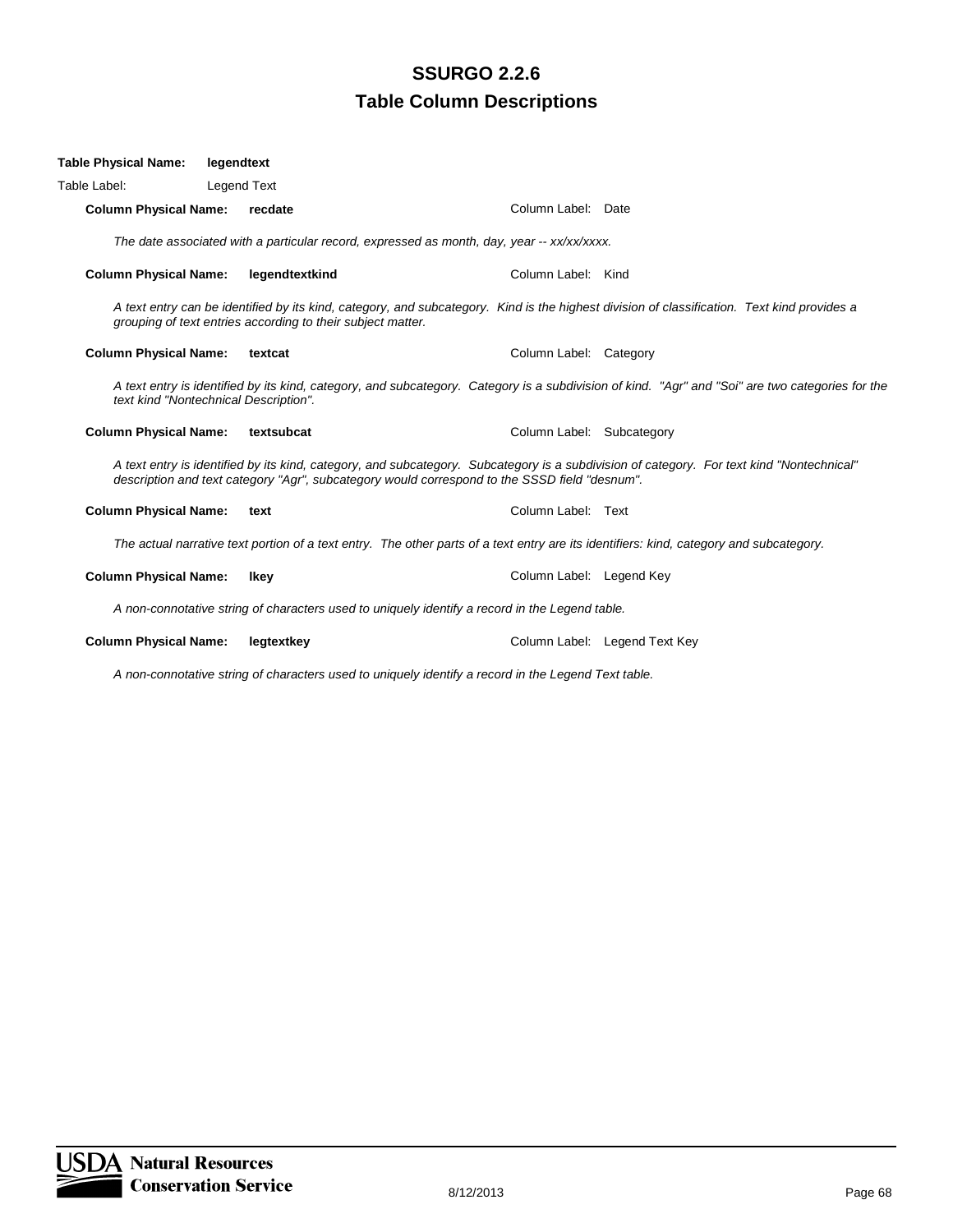| Table Physical Name:                                                                                                                                   | mapunit                                                          |                                                                                          |                                                                                                                                       |  |  |  |
|--------------------------------------------------------------------------------------------------------------------------------------------------------|------------------------------------------------------------------|------------------------------------------------------------------------------------------|---------------------------------------------------------------------------------------------------------------------------------------|--|--|--|
| Table Label:                                                                                                                                           | Mapunit                                                          |                                                                                          |                                                                                                                                       |  |  |  |
| <b>Column Physical Name:</b>                                                                                                                           | musym                                                            |                                                                                          | Column Label: Mapunit Symbol                                                                                                          |  |  |  |
| The symbol used to uniquely identify the soil mapunit in the soil survey.                                                                              |                                                                  |                                                                                          |                                                                                                                                       |  |  |  |
| <b>Column Physical Name:</b>                                                                                                                           | muname                                                           |                                                                                          | Column Label: Mapunit Name                                                                                                            |  |  |  |
|                                                                                                                                                        |                                                                  | Correlated name of the mapunit (recommended name or field name for surveys in progress). |                                                                                                                                       |  |  |  |
| <b>Column Physical Name:</b>                                                                                                                           | mukind                                                           | Column Label: Kind                                                                       |                                                                                                                                       |  |  |  |
|                                                                                                                                                        | Code identifying the kind of mapunit. Example: C - consociation. |                                                                                          |                                                                                                                                       |  |  |  |
| <b>Column Physical Name:</b>                                                                                                                           | mustatus                                                         | Column Label: Status                                                                     |                                                                                                                                       |  |  |  |
|                                                                                                                                                        | Identifies the current status of the map unit.                   |                                                                                          |                                                                                                                                       |  |  |  |
| version.                                                                                                                                               |                                                                  |                                                                                          | As of SSURGO version 2.1, values for this attribute are no longer provided. This attribute will be dropped from the next major SSURGO |  |  |  |
| <b>Column Physical Name:</b>                                                                                                                           | muacres                                                          | Column Label: Total Acres                                                                |                                                                                                                                       |  |  |  |
| The number of acres of a particular mapunit.                                                                                                           |                                                                  |                                                                                          |                                                                                                                                       |  |  |  |
|                                                                                                                                                        |                                                                  |                                                                                          | Column Group Label: Linear Feature Width                                                                                              |  |  |  |
| <b>Column Physical Name:</b>                                                                                                                           | mapunitlfw_l                                                     | Column Label: Low                                                                        |                                                                                                                                       |  |  |  |
| <b>Column Physical Name:</b>                                                                                                                           | mapunitlfw_r                                                     | Column Label: RV                                                                         |                                                                                                                                       |  |  |  |
| <b>Column Physical Name:</b>                                                                                                                           | mapunitlfw_h                                                     | Column Label: High                                                                       |                                                                                                                                       |  |  |  |
| The approximate width of a particular map unit delineation represented by a linear soil feature on a soil map.                                         |                                                                  |                                                                                          |                                                                                                                                       |  |  |  |
|                                                                                                                                                        |                                                                  | Column Group Label: Point Feature Area                                                   |                                                                                                                                       |  |  |  |
| <b>Column Physical Name:</b>                                                                                                                           | mapunitpfa_l                                                     | Column Label: Low                                                                        |                                                                                                                                       |  |  |  |
| <b>Column Physical Name:</b>                                                                                                                           | mapunitpfa_r                                                     | Column Label: RV                                                                         |                                                                                                                                       |  |  |  |
| <b>Column Physical Name:</b>                                                                                                                           | mapunitpfa_h                                                     | Column Label: High                                                                       |                                                                                                                                       |  |  |  |
| The approximate area of a particular map unit delineation represented by a point feature on a soil map.                                                |                                                                  |                                                                                          |                                                                                                                                       |  |  |  |
| <b>Column Physical Name:</b>                                                                                                                           | farmIndcl                                                        | Column Label: Farm Class                                                                 |                                                                                                                                       |  |  |  |
| Identification of map units as prime farmland, farmland of statewide importance, or farmland of local importance.                                      |                                                                  |                                                                                          |                                                                                                                                       |  |  |  |
| <b>Column Physical Name:</b>                                                                                                                           | muhelcl                                                          | Column Label: HEL                                                                        |                                                                                                                                       |  |  |  |
| The overall Highly Erodible Lands (HEL) classification for the mapunit based on the rating of its components for wind and water HEL<br>classification. |                                                                  |                                                                                          |                                                                                                                                       |  |  |  |
| <b>Column Physical Name:</b>                                                                                                                           | muwathelcl                                                       | Column Label: HEL Water                                                                  |                                                                                                                                       |  |  |  |
|                                                                                                                                                        |                                                                  |                                                                                          | The Highly Erodible Lands (HEL) classification for the mapunit based on the rating of its components for water HEL classification.    |  |  |  |
| <b>Column Physical Name:</b>                                                                                                                           | muwndhelcl                                                       | Column Label: HEL Wind                                                                   |                                                                                                                                       |  |  |  |

*The Highly Erodible Lands (HEL) classification for the mapunit based on the rating of its components for wind HEL classification.*

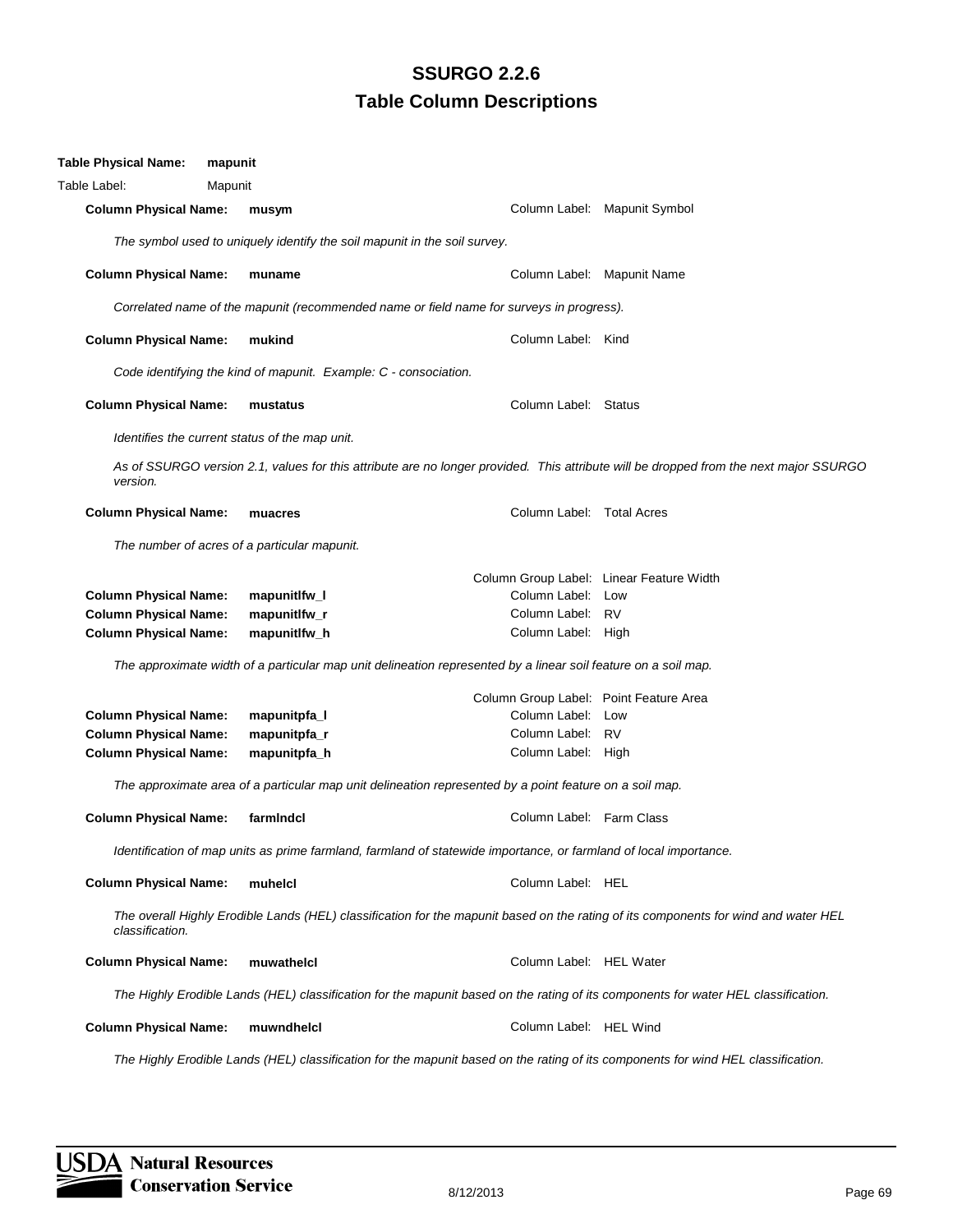| Table Physical Name:                                                                                                                                                          | mapunit                                                                       |                           |                                                                                                                                                 |  |  |  |  |
|-------------------------------------------------------------------------------------------------------------------------------------------------------------------------------|-------------------------------------------------------------------------------|---------------------------|-------------------------------------------------------------------------------------------------------------------------------------------------|--|--|--|--|
| Table Label:                                                                                                                                                                  | Mapunit                                                                       |                           |                                                                                                                                                 |  |  |  |  |
| <b>Column Physical Name:</b>                                                                                                                                                  | interpfocus                                                                   |                           | Column Label: Interpretive Focus                                                                                                                |  |  |  |  |
| landuse.                                                                                                                                                                      |                                                                               |                           | The targeted landuse for which the Map Unit was developed. The properties of included mapunit components are tailored towards this              |  |  |  |  |
| <b>Column Physical Name:</b>                                                                                                                                                  | invesintens                                                                   |                           | Column Label: Order of Mapping                                                                                                                  |  |  |  |  |
| intensity, and order 5 the lowest.                                                                                                                                            |                                                                               |                           | The level of detail and relative intensity of field observation under which the map unit was developed. Order 1 indicates the highest           |  |  |  |  |
| <b>Column Physical Name:</b>                                                                                                                                                  | iacornsr                                                                      | Column Label: IA CSR      |                                                                                                                                                 |  |  |  |  |
|                                                                                                                                                                               |                                                                               |                           | Corn Suitability Rating (CSR) is an index procedure developed in Iowa to rate each different kind of soil for its row-crop productivity.        |  |  |  |  |
| <b>Column Physical Name:</b>                                                                                                                                                  | nhiforsoigrp                                                                  |                           | Column Label: NH Forest Soil Grp                                                                                                                |  |  |  |  |
|                                                                                                                                                                               | Interpretative class for the map unit, based on NH developed interpretations. |                           |                                                                                                                                                 |  |  |  |  |
| <b>Column Physical Name:</b>                                                                                                                                                  | nhspiagr                                                                      | Column Label: NH SPI Agr  |                                                                                                                                                 |  |  |  |  |
|                                                                                                                                                                               | adjustment of current use land assessment.                                    |                           | New Hampshire Soil Potential Index for Agriculture, 1992 revision. Used for computation of weighted average SPI on a parcel of land for         |  |  |  |  |
| <b>Column Physical Name:</b>                                                                                                                                                  | vtsepticsyscl                                                                 |                           | Column Label: VT Septic System                                                                                                                  |  |  |  |  |
|                                                                                                                                                                               | Ratings For On-site Sewerage Disposal in Vermont)                             |                           | The interpretive separations, or class, based on the ability of the map unit to support an onsite septic system. (Ancillary Soil Interpretation |  |  |  |  |
| <b>Column Physical Name:</b>                                                                                                                                                  | mucertstat                                                                    |                           | Column Label: Map Unit Certification Status                                                                                                     |  |  |  |  |
| The level of certification assigned to a map unit. Intended to indicate whether or not the map unit should be used and the degree of<br>confidence with which it may be used. |                                                                               |                           |                                                                                                                                                 |  |  |  |  |
| version.                                                                                                                                                                      |                                                                               |                           | As of SSURGO version 2.1, values for this attribute are no longer provided. This attribute will be dropped from the next major SSURGO           |  |  |  |  |
| <b>Column Physical Name:</b>                                                                                                                                                  | <b>Ikey</b>                                                                   | Column Label: Legend Key  |                                                                                                                                                 |  |  |  |  |
| A non-connotative string of characters used to uniquely identify a record in the Legend table.                                                                                |                                                                               |                           |                                                                                                                                                 |  |  |  |  |
| <b>Column Physical Name:</b>                                                                                                                                                  | mukey                                                                         | Column Label: Mapunit Key |                                                                                                                                                 |  |  |  |  |

*A non-connotative string of characters used to uniquely identify a record in the Mapunit table.*

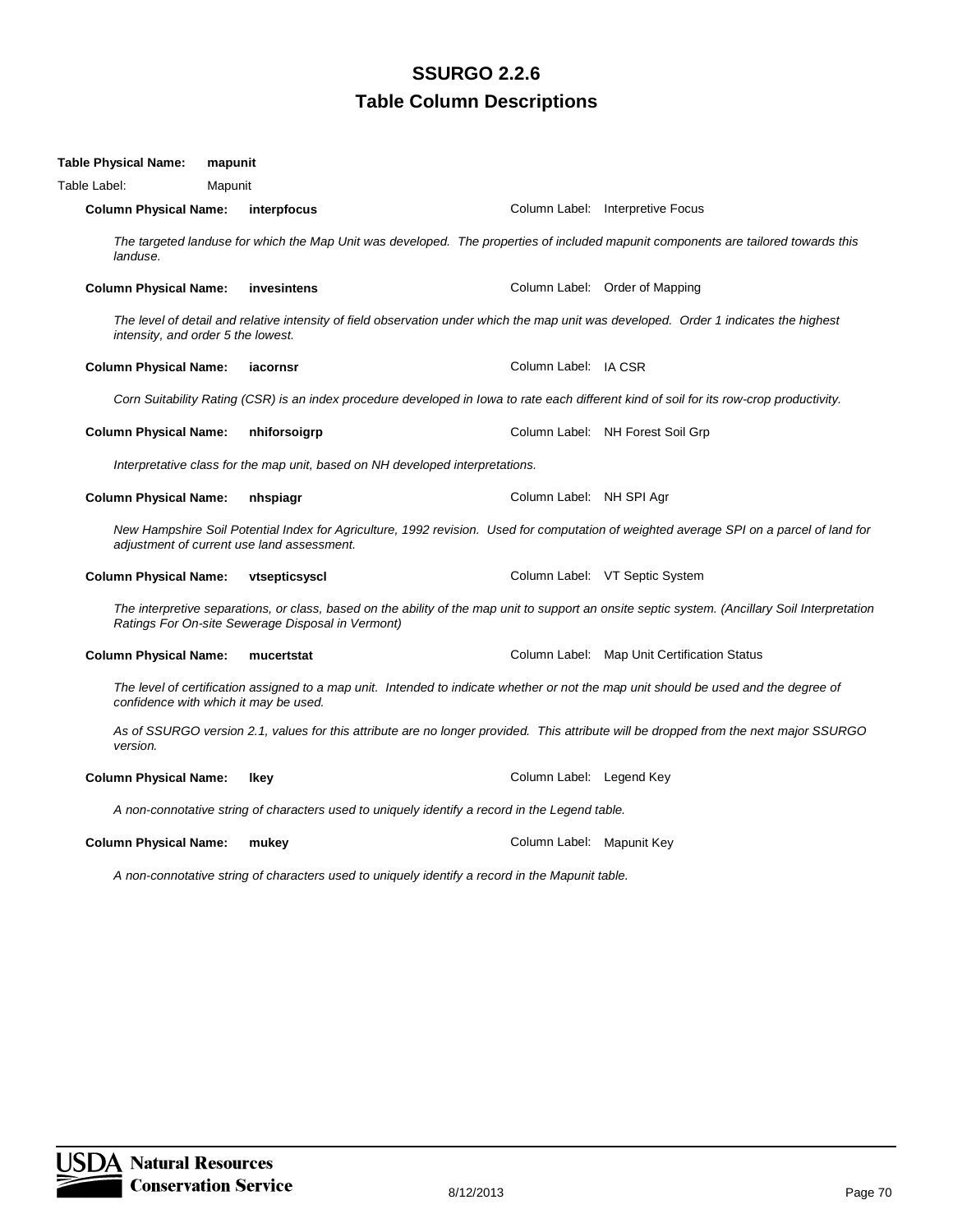| Table Physical Name:         | mdstatdomdet                                                                                                           |                           |                                                                                                                                            |
|------------------------------|------------------------------------------------------------------------------------------------------------------------|---------------------------|--------------------------------------------------------------------------------------------------------------------------------------------|
| Table Label:                 | Domain Detail Static Metadata                                                                                          |                           |                                                                                                                                            |
| <b>Column Physical Name:</b> | domainname                                                                                                             | Column Label: Domain Name |                                                                                                                                            |
| assume.                      |                                                                                                                        |                           | The name of the domain to which a column's values are restricted. A domain is a finite list of character strings that a column's value may |
| <b>Column Physical Name:</b> | choicesequence                                                                                                         |                           | Column Label: Choice Sequence                                                                                                              |
|                              | Specifies the sequence in which the members of a domain should be ordered or displayed.                                |                           |                                                                                                                                            |
| <b>Column Physical Name:</b> | choice                                                                                                                 | Column Label: Choice      |                                                                                                                                            |
|                              | A character string that represents a member of a domain. This value must be unique for every member of a given domain. |                           |                                                                                                                                            |
| <b>Column Physical Name:</b> | choicedesc                                                                                                             |                           | Column Label: Choice Description                                                                                                           |
|                              | The narrative text description or definition of a member of a domain.                                                  |                           |                                                                                                                                            |
| <b>Column Physical Name:</b> | choiceobsolete                                                                                                         |                           | Column Label: Obsolete Choice?                                                                                                             |

*Indicates if a choice in a choice list or domain is considered "obsolete". If obsolete, data being currently populated would likely use a different choice.*

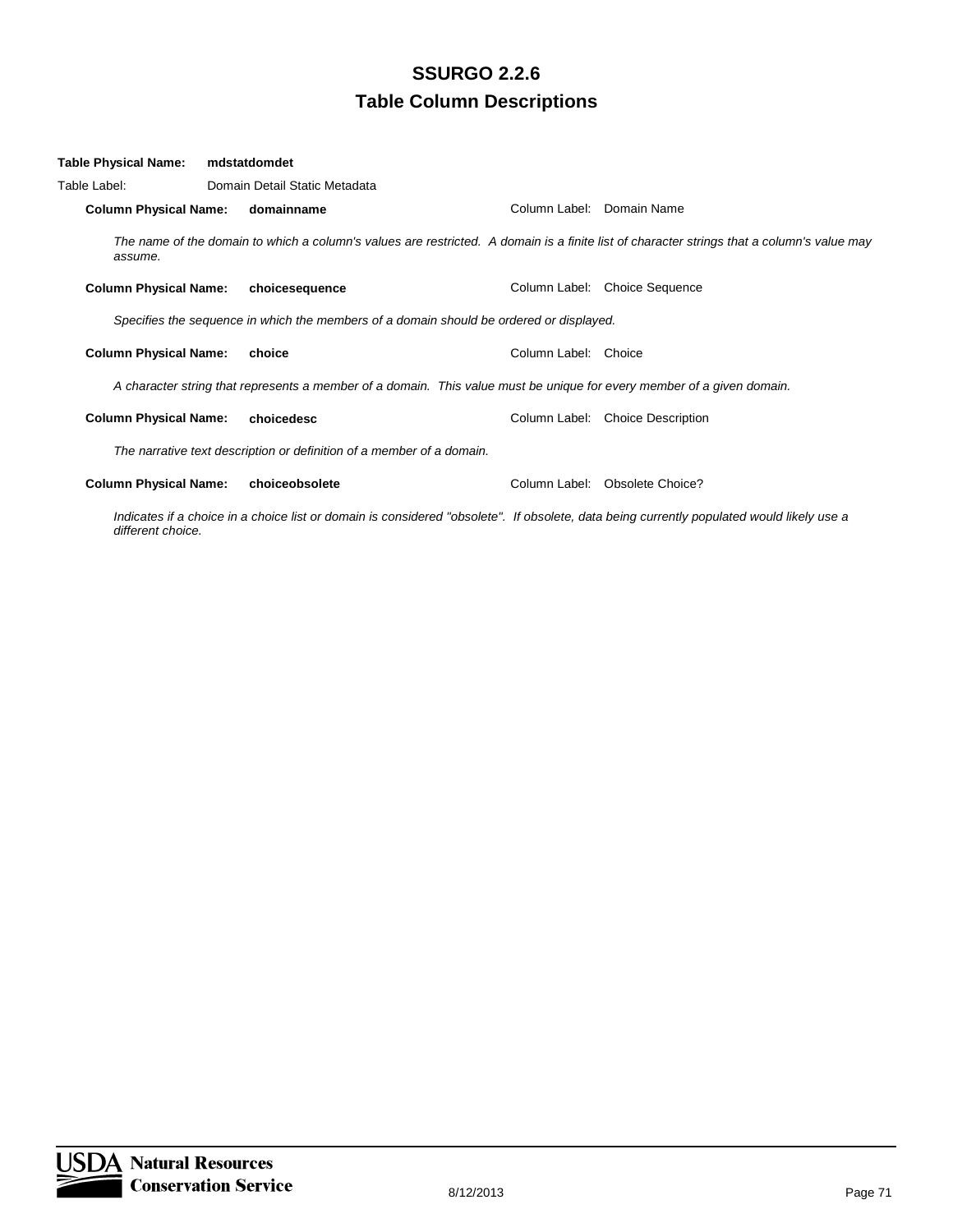#### **Table Physical Name: mdstatdommas**

Table Label: Domain Master Static Metadata

**Column Physical Name: domainname** Column Label: Domain Name

*The name of the domain to which a column's values are restricted. A domain is a finite list of character strings that a column's value may assume.*

**Column Physical Name: domainmaxlen** Column Label: Domain Maximum Length

*The number of characters in the longest member of a domain. Each member of a domain is an ASCII character string consisting of at least 1 but no more than 254 characters.*

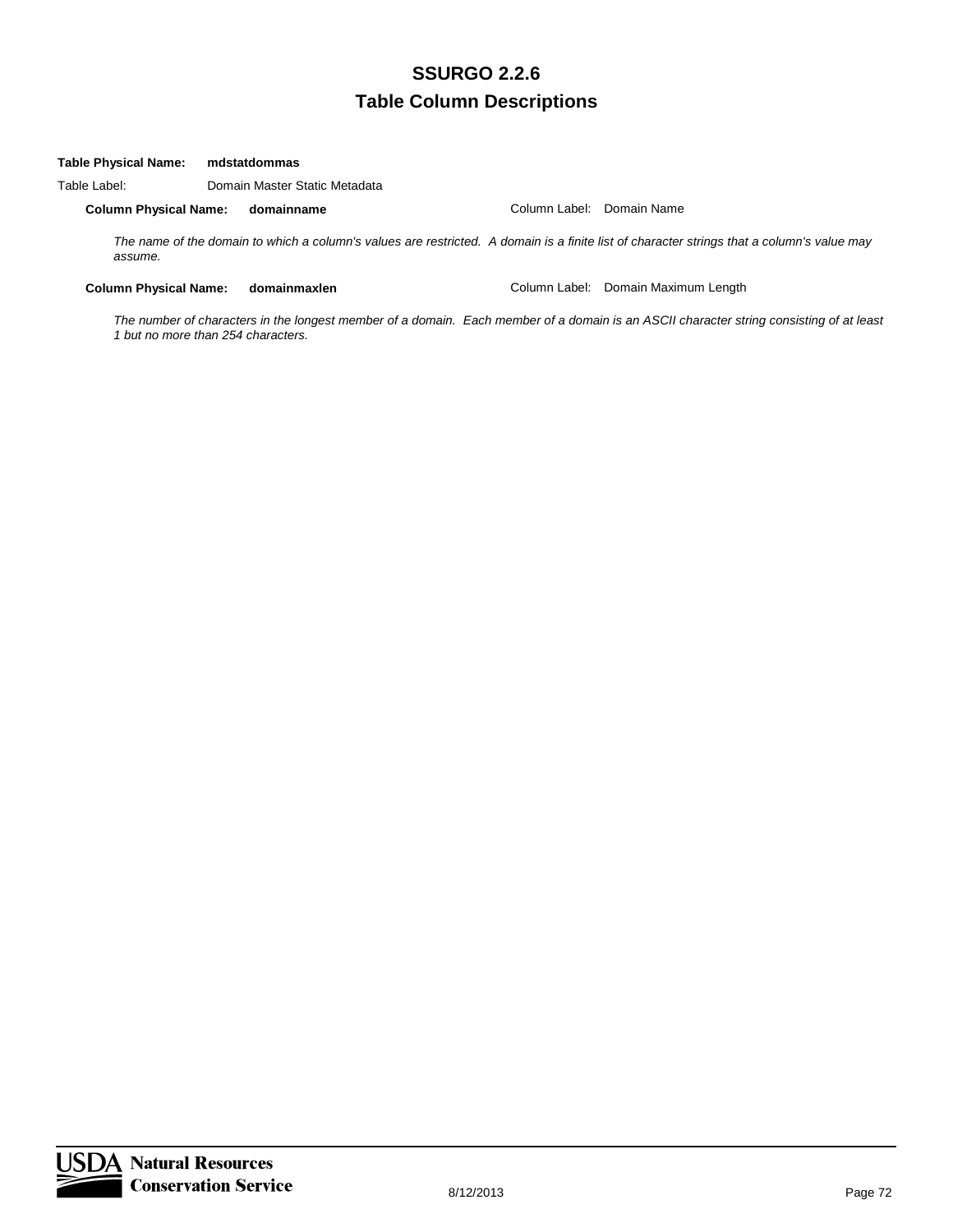| Table Physical Name:         | mdstatidxdet                                                                            |               |                                                                                                                                       |
|------------------------------|-----------------------------------------------------------------------------------------|---------------|---------------------------------------------------------------------------------------------------------------------------------------|
| Table Label:                 | Index Detail Static Metadata                                                            |               |                                                                                                                                       |
| <b>Column Physical Name:</b> | tabphyname                                                                              |               | Column Label: Table Physical Name                                                                                                     |
| be unique.                   |                                                                                         |               | The name that is used to physically implement a table in a database management system. In a database, each table's physical name must |
| <b>Column Physical Name:</b> | idxphyname                                                                              | Column Label: | Index Physical Name                                                                                                                   |
|                              | The name that is used to physically implement an index in a database management system. |               |                                                                                                                                       |
| <b>Column Physical Name:</b> | idxcolsequence                                                                          |               | Column Label: Index Column Sequence                                                                                                   |
|                              | Specifies the sequence of a column in a database table index.                           |               |                                                                                                                                       |
| <b>Column Physical Name:</b> | colphyname                                                                              |               | Column Label: Column Physical Name                                                                                                    |

*The name that is used to physically implement a table column in a database management system. In a database table, each column's physical name must be unique.*

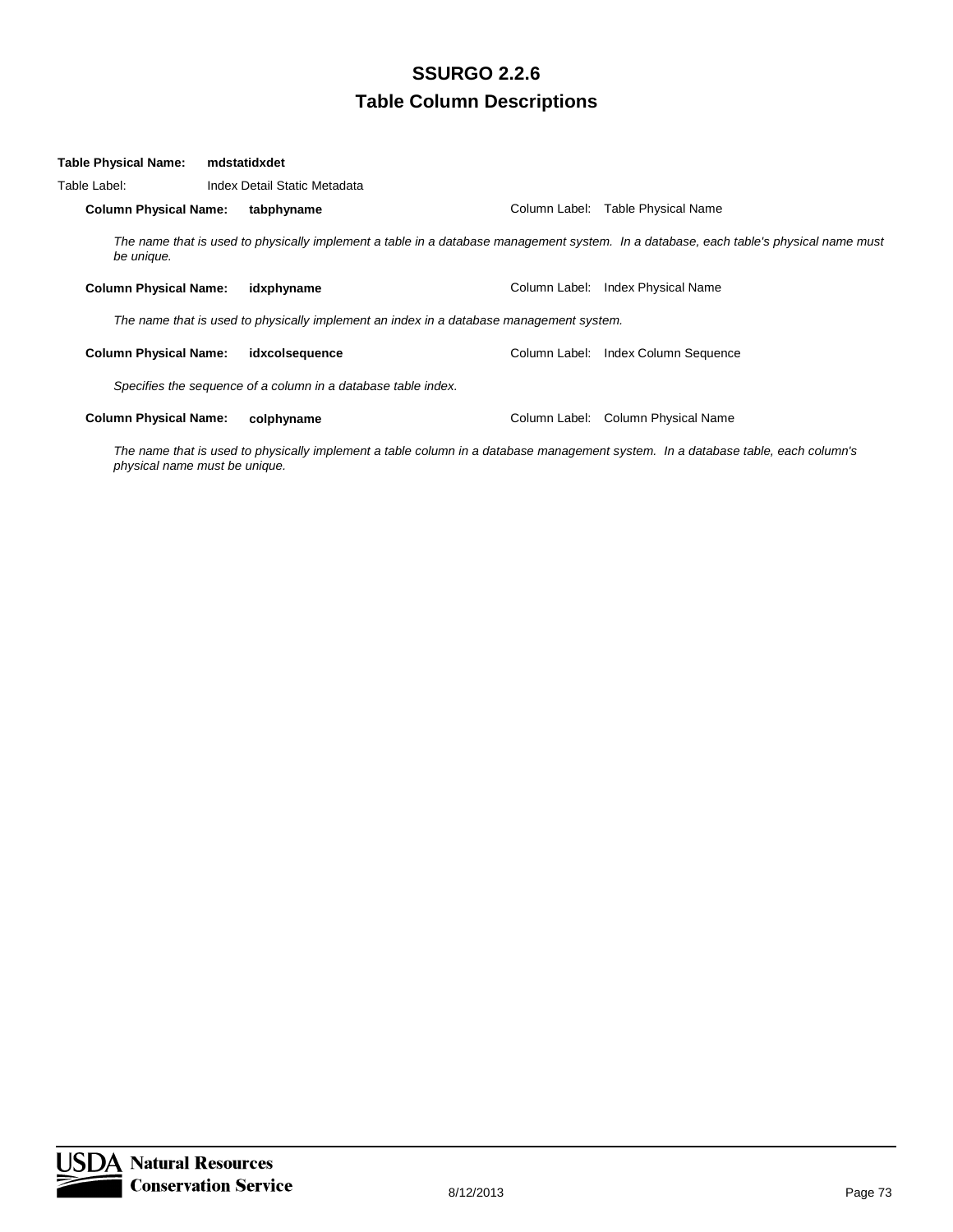| <b>Table Physical Name:</b>  | mdstatidxmas                                                                            |               |                                                                                                                                       |  |  |
|------------------------------|-----------------------------------------------------------------------------------------|---------------|---------------------------------------------------------------------------------------------------------------------------------------|--|--|
| Table Label:                 | Index Master Static Metadata                                                            |               |                                                                                                                                       |  |  |
| <b>Column Physical Name:</b> | tabphyname                                                                              | Column Label: | Table Physical Name                                                                                                                   |  |  |
| be unique.                   |                                                                                         |               | The name that is used to physically implement a table in a database management system. In a database, each table's physical name must |  |  |
| <b>Column Physical Name:</b> | idxphyname                                                                              | Column Label: | <b>Index Physical Name</b>                                                                                                            |  |  |
|                              | The name that is used to physically implement an index in a database management system. |               |                                                                                                                                       |  |  |
| <b>Column Physical Name:</b> | uniqueindex                                                                             | Column Label: | Unique Index?                                                                                                                         |  |  |

*Indicates whether or not all values of an index must be unique, or whether duplicate values may exist.*

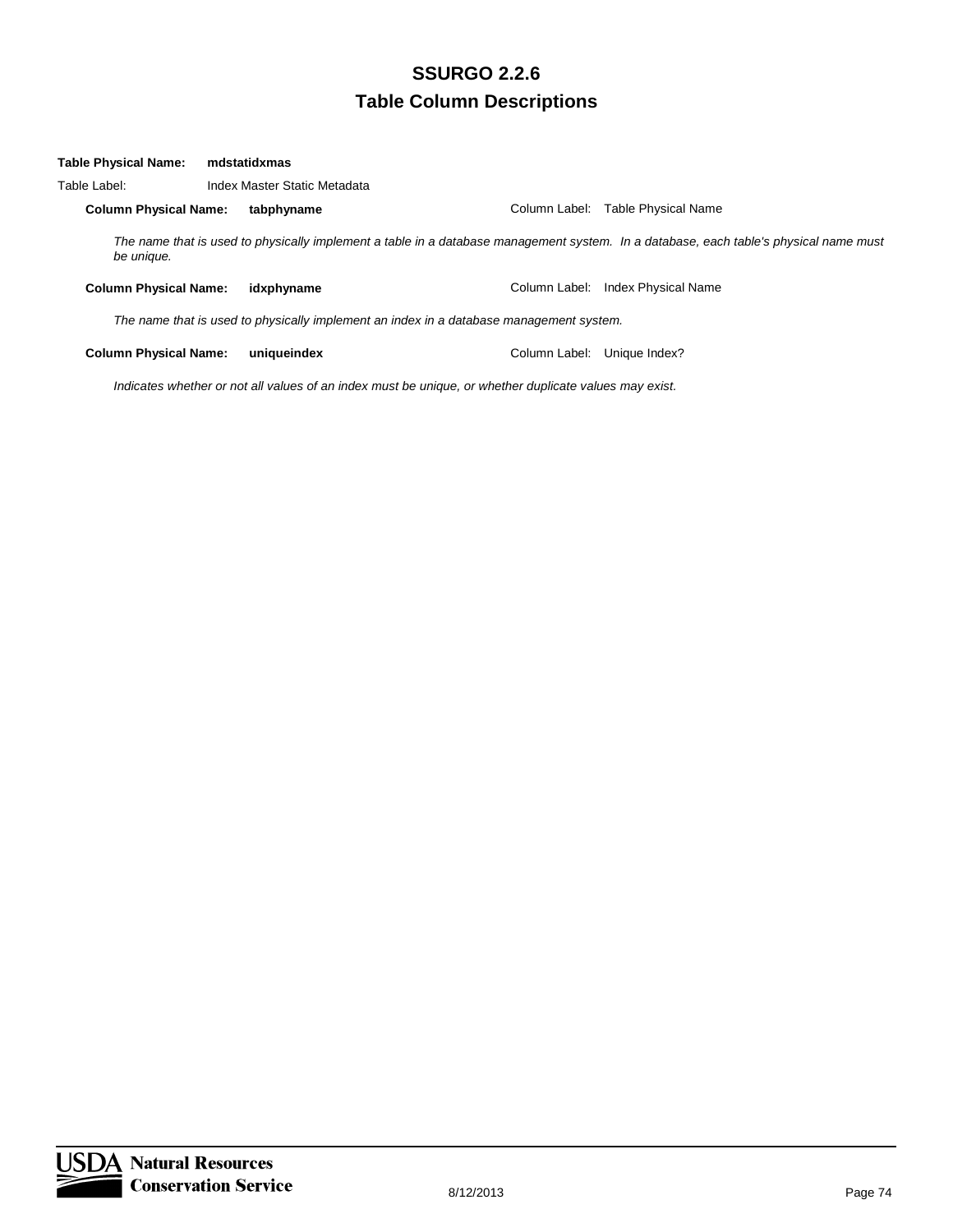| Table Physical Name:                   | mdstatrshipdet                                                                       |                                                                                                                                                                                                                                                                                          |
|----------------------------------------|--------------------------------------------------------------------------------------|------------------------------------------------------------------------------------------------------------------------------------------------------------------------------------------------------------------------------------------------------------------------------------------|
| Table Label:                           | Relationship Detail Static Metadata                                                  |                                                                                                                                                                                                                                                                                          |
| <b>Column Physical Name:</b>           | Itabphyname                                                                          | Column Label: Left Table Physical Name                                                                                                                                                                                                                                                   |
|                                        | The physical name of a table on the left side of a relationship between two tables.  |                                                                                                                                                                                                                                                                                          |
| <b>Column Physical Name:</b>           | rtabphyname                                                                          | Column Label: Right Table Physical Name                                                                                                                                                                                                                                                  |
|                                        | The physical name of a table on the right side of a relationship between two tables. |                                                                                                                                                                                                                                                                                          |
| <b>Column Physical Name:</b>           | relationshipname                                                                     | Column Label: Relationship Name                                                                                                                                                                                                                                                          |
| of those relationships must be unique. |                                                                                      | A name given to a relationship between two tables. If there is more than one relationship between the same two tables, the name of each                                                                                                                                                  |
| <b>Column Physical Name:</b>           | <b>Itabcolphyname</b>                                                                | Column Label: Left Table Column Physical Name                                                                                                                                                                                                                                            |
| column.                                |                                                                                      | The physical name of a column of a table on the left side of a relationship between two tables. This column is one of several potential<br>columns used to create a join between the two tables involved in a relationship. The left table column joins to its corresponding right table |

**Column Physical Name: rtabcolphyname** Column Label: Right Table Column Physical Name

*The physical name of a column of a table on the right side of a relationship between two tables. This column is one of several potential columns used to create a join between the two tables involved in a relationship. The right table column joins to its corresponding left table column.*

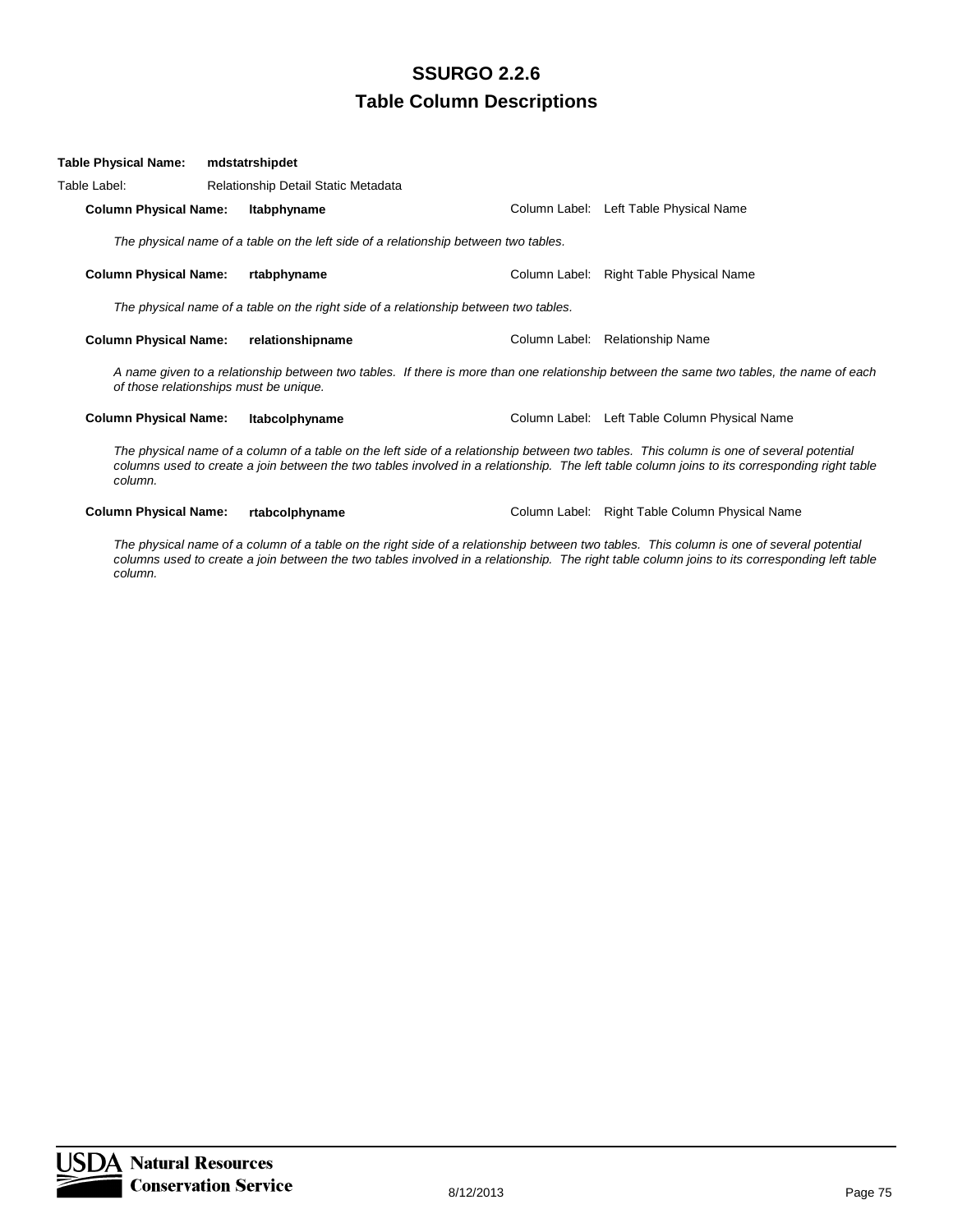| Table Physical Name:                   | mdstatrshipmas                                                                       |                           |                                                                                                                                                                                                                                                                                                                                                                                                                                                     |
|----------------------------------------|--------------------------------------------------------------------------------------|---------------------------|-----------------------------------------------------------------------------------------------------------------------------------------------------------------------------------------------------------------------------------------------------------------------------------------------------------------------------------------------------------------------------------------------------------------------------------------------------|
| Table Label:                           | Relationship Master Static Metadata                                                  |                           |                                                                                                                                                                                                                                                                                                                                                                                                                                                     |
| <b>Column Physical Name:</b>           | Itabphyname                                                                          |                           | Column Label: Left Table Physical Name                                                                                                                                                                                                                                                                                                                                                                                                              |
|                                        | The physical name of a table on the left side of a relationship between two tables.  |                           |                                                                                                                                                                                                                                                                                                                                                                                                                                                     |
| <b>Column Physical Name:</b>           | rtabphyname                                                                          |                           | Column Label: Right Table Physical Name                                                                                                                                                                                                                                                                                                                                                                                                             |
|                                        | The physical name of a table on the right side of a relationship between two tables. |                           |                                                                                                                                                                                                                                                                                                                                                                                                                                                     |
| <b>Column Physical Name:</b>           | relationshipname                                                                     |                           | Column Label: Relationship Name                                                                                                                                                                                                                                                                                                                                                                                                                     |
| of those relationships must be unique. |                                                                                      |                           | A name given to a relationship between two tables. If there is more than one relationship between the same two tables, the name of each                                                                                                                                                                                                                                                                                                             |
| <b>Column Physical Name:</b>           | cardinality                                                                          | Column Label: Cardinality |                                                                                                                                                                                                                                                                                                                                                                                                                                                     |
|                                        | record in the left table necessarily has a corresponding record in the right table.  |                           | Indicates whether the relationship between the left table and right table is one to one (left is one, right is one) or one to many (left is one,<br>right is many). For a one to one relationship, a record in the left table is related to no more than one record in the right table. For a one to<br>many relationship, a record in the left table may be related to more than one record in the right table. Neither cardinality implies that a |
| <b>Column Physical Name:</b>           | mandatory                                                                            | Column Label:             | Mandatory?                                                                                                                                                                                                                                                                                                                                                                                                                                          |

*Indicates if in order for a record to exist in the right table of a relationship, a corresponding record must exist in the left table of that relationship, i.e. mandatory = "yes". In other words, when mandatory is "no", a record may exist in the right table of a relationship without having a corresponding record in the left table of that relationship.*

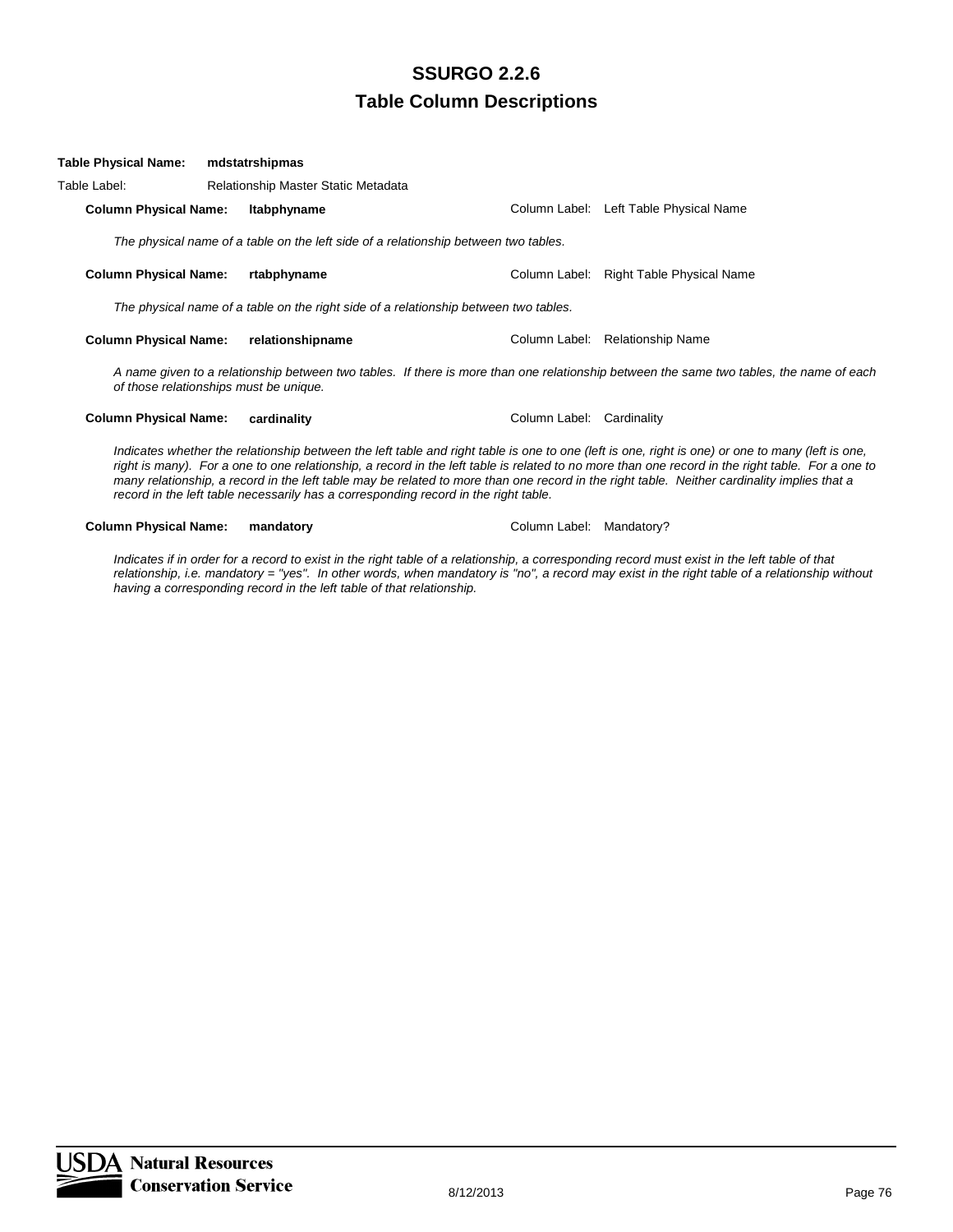| Table Physical Name:                     | mdstattabcols                                                                                                                                                                                                                                                           |                            |                                                                                                                                                                                                                                                                         |
|------------------------------------------|-------------------------------------------------------------------------------------------------------------------------------------------------------------------------------------------------------------------------------------------------------------------------|----------------------------|-------------------------------------------------------------------------------------------------------------------------------------------------------------------------------------------------------------------------------------------------------------------------|
| Table Label:                             | Table Column Static Metadata                                                                                                                                                                                                                                            |                            |                                                                                                                                                                                                                                                                         |
| <b>Column Physical Name:</b>             | tabphyname                                                                                                                                                                                                                                                              |                            | Column Label: Table Physical Name                                                                                                                                                                                                                                       |
| be unique.                               |                                                                                                                                                                                                                                                                         |                            | The name that is used to physically implement a table in a database management system. In a database, each table's physical name must                                                                                                                                   |
| <b>Column Physical Name:</b>             | colsequence                                                                                                                                                                                                                                                             |                            | Column Label: Column Sequence                                                                                                                                                                                                                                           |
|                                          | Specifies the sequence of the columns in a database table.                                                                                                                                                                                                              |                            |                                                                                                                                                                                                                                                                         |
| <b>Column Physical Name:</b>             | colphyname                                                                                                                                                                                                                                                              |                            | Column Label: Column Physical Name                                                                                                                                                                                                                                      |
| physical name must be unique.            | The name that is used to physically implement a table column in a database management system. In a database table, each column's                                                                                                                                        |                            |                                                                                                                                                                                                                                                                         |
| <b>Column Physical Name:</b>             | collogname                                                                                                                                                                                                                                                              |                            | Column Label: Column Logical Name                                                                                                                                                                                                                                       |
| using the underscore character.          | logical names are lower case character strings with no embedded blanks, where individual parts of the logical name may be separated                                                                                                                                     |                            | A name associated with a column that is more connotative than the column's corresponding physical name. For a SSURGO table, every<br>column's logical name must be unique, making a column's logical name a suitable alias for identifying a column. For SSURGO, column |
| <b>Column Physical Name:</b>             | collabel                                                                                                                                                                                                                                                                | Column Label: Column Label |                                                                                                                                                                                                                                                                         |
|                                          | A descriptive label associated with a column. For a SSURGO table, every column's label must be unique, making a column's label a<br>suitable alias for identifying a column. For SSURGO, column labels are typically mixed case character strings with embedded blanks. |                            |                                                                                                                                                                                                                                                                         |
| <b>Column Physical Name:</b>             | logicaldatatype                                                                                                                                                                                                                                                         |                            | Column Label: Logical Data Type                                                                                                                                                                                                                                         |
|                                          | A column's logical data type is its generic, software independent data type. Since the SSURGO standard does not correspond to any<br>physically implemented varies from DBMS to DBMS.                                                                                   |                            | specific database management system (DBMS), the SSURGO metadata records only logical data types. How a logical data type can be                                                                                                                                         |
| <b>Column Physical Name:</b>             | notnull                                                                                                                                                                                                                                                                 | Column Label: Not Null?    |                                                                                                                                                                                                                                                                         |
|                                          | Indicates whether or not the value of a column in a database table may be null.                                                                                                                                                                                         |                            |                                                                                                                                                                                                                                                                         |
| <b>Column Physical Name:</b>             | fieldsize                                                                                                                                                                                                                                                               | Column Label: Field Size   |                                                                                                                                                                                                                                                                         |
|                                          | The maximum allowable length of a column whose logical data type is "string".                                                                                                                                                                                           |                            |                                                                                                                                                                                                                                                                         |
| <b>Column Physical Name: precision</b>   |                                                                                                                                                                                                                                                                         | Column Label: Precision    |                                                                                                                                                                                                                                                                         |
|                                          | The number of decimal digits that should be displayed for a column whose logical data type is "float".                                                                                                                                                                  |                            |                                                                                                                                                                                                                                                                         |
| <b>Column Physical Name:</b>             | minimum                                                                                                                                                                                                                                                                 | Column Label: Minimum      |                                                                                                                                                                                                                                                                         |
| The minimum allowable value of a column. |                                                                                                                                                                                                                                                                         |                            |                                                                                                                                                                                                                                                                         |
| <b>Column Physical Name:</b>             | maximum                                                                                                                                                                                                                                                                 | Column Label: Maximum      |                                                                                                                                                                                                                                                                         |
| The maximum allowable value of a column. |                                                                                                                                                                                                                                                                         |                            |                                                                                                                                                                                                                                                                         |
| <b>Column Physical Name:</b>             | uom                                                                                                                                                                                                                                                                     |                            | Column Label: Unit of Measure                                                                                                                                                                                                                                           |

*The units of measure in which a column is recorded.*

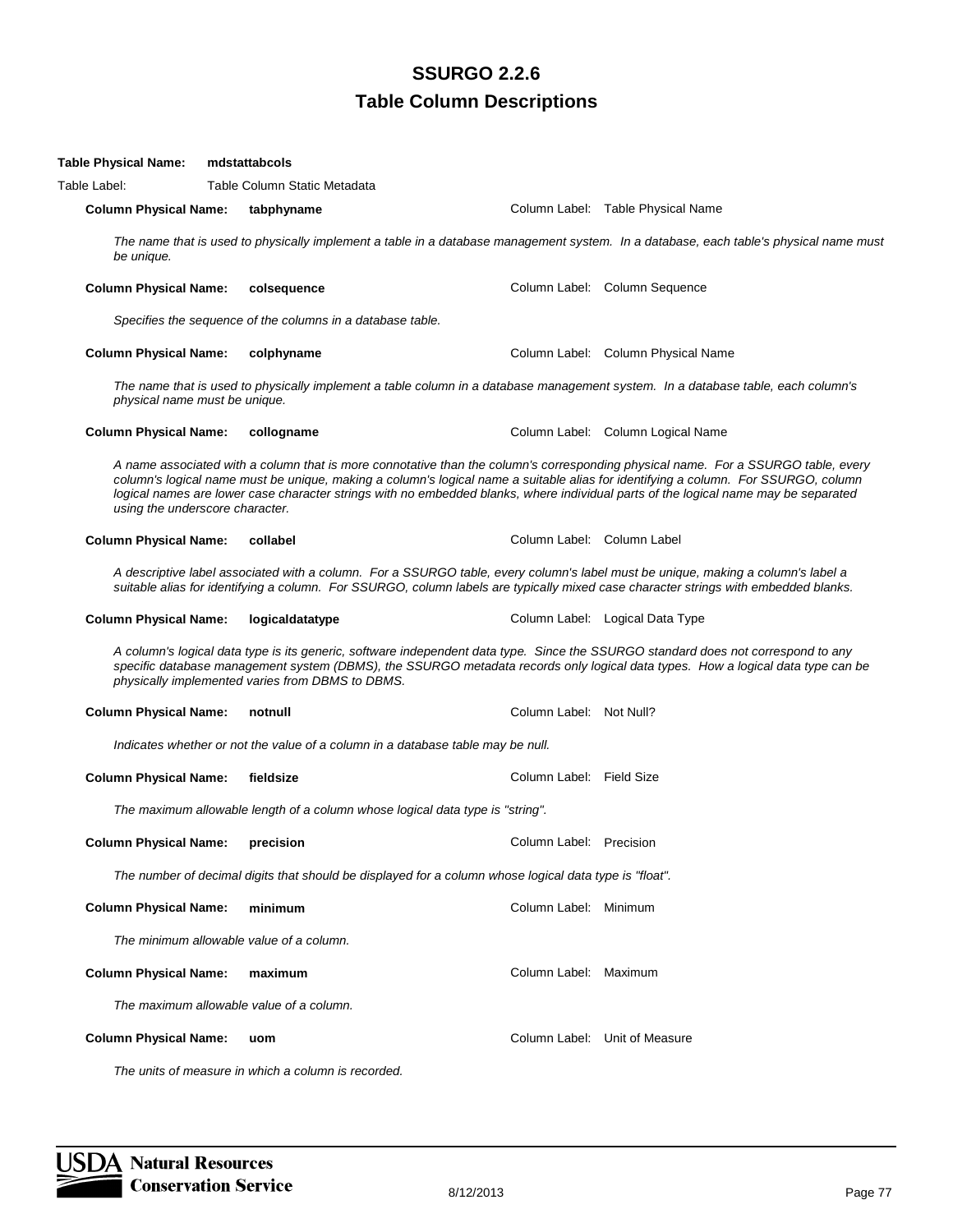#### **Table Physical Name: mdstattabcols**

Table Label: Table Column Static Metadata **Column Physical Name: domainname** Column Label: Domain Name *The name of the domain to which a column's values are restricted. A domain is a finite list of character strings that a column's value may assume.*

**Column Physical Name: coldesc** Column Label: Column Description

*The narrative text description or definition of a column.*

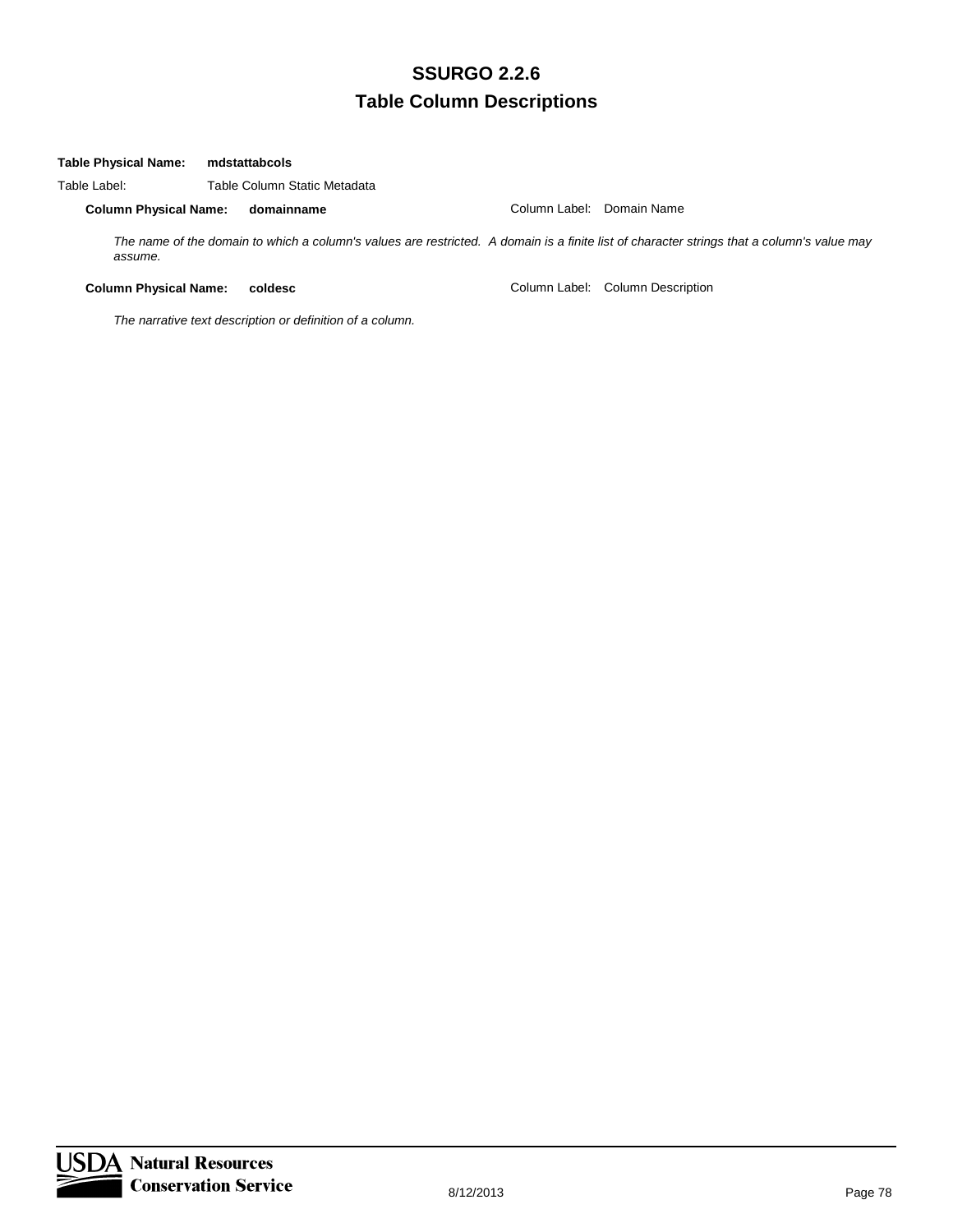#### **Table Physical Name: mdstattabs**

Table Label: Table Static Metadata

**Column Physical Name: tabphyname** Column Label: Table Physical Name

*The name that is used to physically implement a table in a database management system. In a database, each table's physical name must be unique.*

**Column Physical Name: tablogname** Column Label: Table Logical Name

*A name associated with a database table that is more connotative than the table's corresponding physical name. For SSURGO, every table's logical name must be unique, making a table's logical name a suitable alias for identifying a table. For SSURGO, table logical names are lower case character strings with no embedded blanks, where individual parts of the logical name may be separated using the underscore character.*

#### **Column Physical Name: tablabel Column Label:** Table Label: Table Label: Table Label:

*A descriptive label associated with a database table. For SSURGO, every table's label must be unique, making a table's label a suitable alias for identifying a table. For SSURGO, table labels are typically mixed case character strings with embedded blanks.*

#### **Column Physical Name: tabdesc** Column Label: Table Description

*A narrative text description of what a database table represents or records.*

#### **Column Physical Name: iefilename** Column Label: Import/Export File Name

*The base part of the file name of a table's associated ASCII pipe delimited import/export file. The complete name of a table's associated import/export file is the base name followed by the characters ".txt". For example, if the base name is "alpha", the name of the associated import/export file is "alpha.txt".*

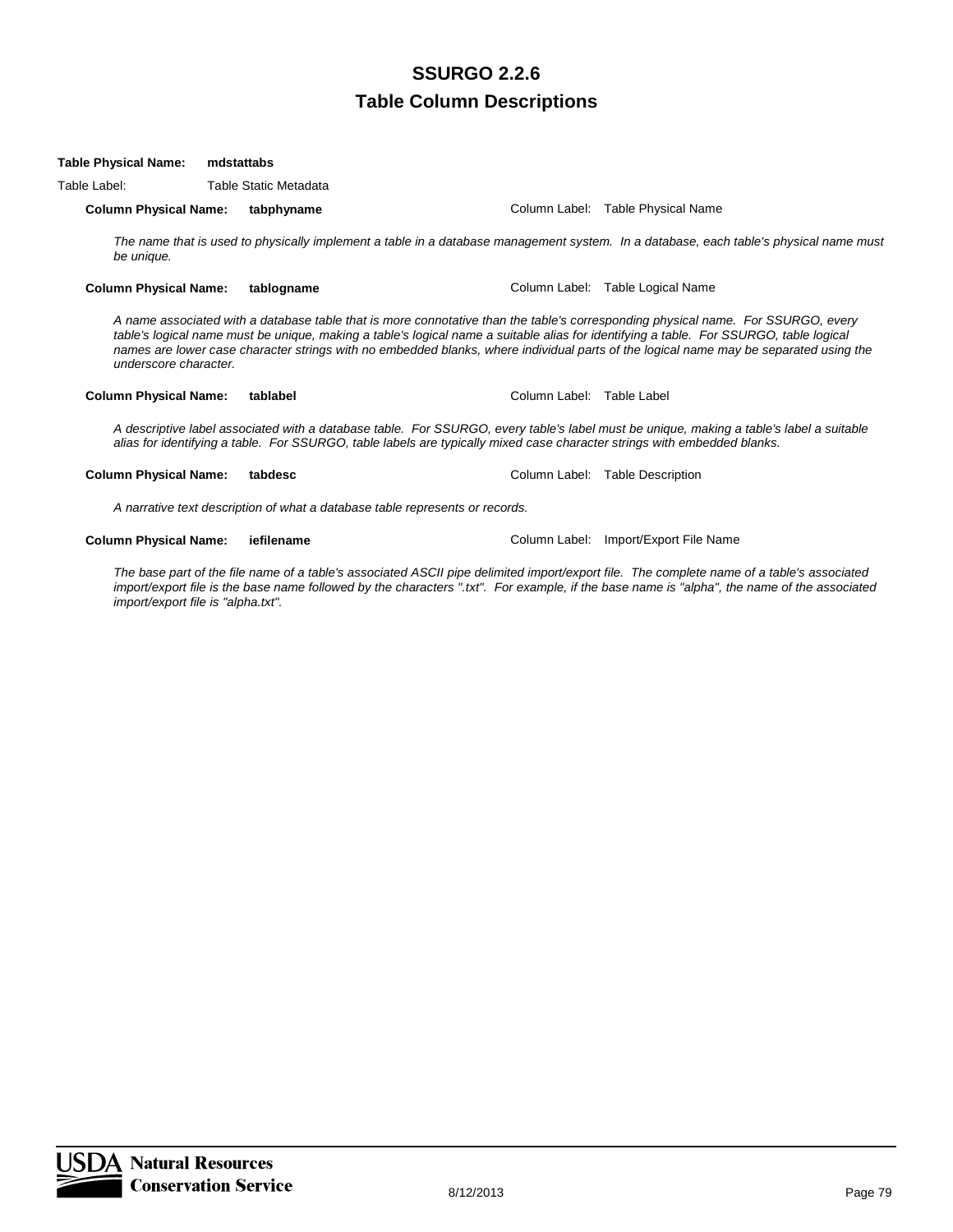#### **Table Physical Name: month**

| Table Label:                 | Month |                                                                                   |                          |                              |
|------------------------------|-------|-----------------------------------------------------------------------------------|--------------------------|------------------------------|
| <b>Column Physical Name:</b> |       | monthsea                                                                          |                          | Column Label: Month Sequence |
|                              |       | An interger number used to sequence the months of the year in their proper order. |                          |                              |
| <b>Column Physical Name:</b> |       | monthname                                                                         | Column Label: Month Name |                              |

*The full name of one of the twelve months of the year.*

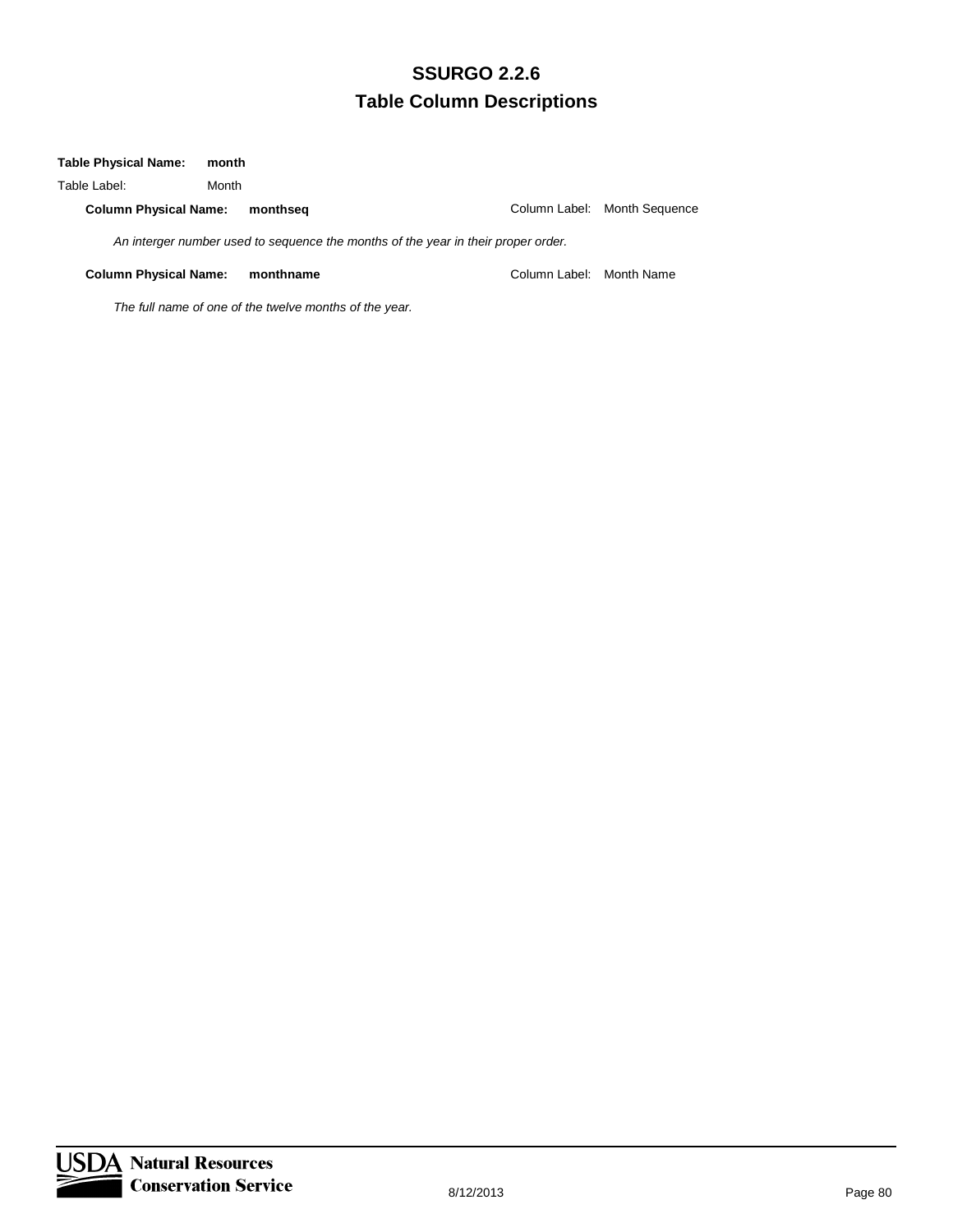| Table Physical Name:<br>muaggatt               |                                                                                                                                                                                                                    |                      |                                                                                                                                               |
|------------------------------------------------|--------------------------------------------------------------------------------------------------------------------------------------------------------------------------------------------------------------------|----------------------|-----------------------------------------------------------------------------------------------------------------------------------------------|
| Table Label:                                   | Mapunit Aggregated Attribute                                                                                                                                                                                       |                      |                                                                                                                                               |
| <b>Column Physical Name:</b>                   | musym                                                                                                                                                                                                              |                      | Column Label: Mapunit Symbol                                                                                                                  |
|                                                | The symbol used to uniquely identify the soil mapunit in the soil survey.                                                                                                                                          |                      |                                                                                                                                               |
| <b>Column Physical Name:</b>                   | muname                                                                                                                                                                                                             |                      | Column Label: Mapunit Name                                                                                                                    |
|                                                | Correlated name of the mapunit (recommended name or field name for surveys in progress).                                                                                                                           |                      |                                                                                                                                               |
| <b>Column Physical Name:</b>                   | mustatus                                                                                                                                                                                                           | Column Label: Status |                                                                                                                                               |
| Identifies the current status of the map unit. |                                                                                                                                                                                                                    |                      |                                                                                                                                               |
| version.                                       |                                                                                                                                                                                                                    |                      | As of SSURGO version 2.1, values for this attribute are no longer provided. This attribute will be dropped from the next major SSURGO         |
| <b>Column Physical Name:</b>                   | slopegraddcp                                                                                                                                                                                                       |                      | Column Label: Slope Gradient - Dominant Component                                                                                             |
|                                                | slope gradient of the dominant component of the map unit based on composition percentage.                                                                                                                          |                      | The difference is elevation between two points, expressed as a percentage of the distance between those points. This column displays the      |
| <b>Column Physical Name:</b>                   | slopegradwta                                                                                                                                                                                                       |                      | Column Label: Slope Gradient - Weighted Average                                                                                               |
|                                                | weighted average slope gradient of all components in the map unit.                                                                                                                                                 |                      | The difference is elevation between two points, expressed as a percentage of the distance between those points. This column displays the      |
| <b>Column Physical Name:</b>                   | brockdepmin                                                                                                                                                                                                        |                      | Column Label: Bedrock Depth - Minimum                                                                                                         |
| map unit is equal to or exceeds 15%.           |                                                                                                                                                                                                                    |                      | The distance from the soil surface to the top of a bedrock layer, expressed as a shallowest depth of components whose composition in the      |
| <b>Column Physical Name:</b>                   | wtdepannmin                                                                                                                                                                                                        |                      | Column Label: Water Table Depth - Annual - Minimum                                                                                            |
|                                                | The shallowest depth to a wet soil layer (water table) at any time during the year expressed as centimeters from the soil surface, for<br>components whose composition in the map unit is equal to or exceeds 15%. |                      |                                                                                                                                               |
| <b>Column Physical Name:</b>                   | wtdepaprjunmin                                                                                                                                                                                                     |                      | Column Label: Water Table Depth - April - June - Minimum                                                                                      |
|                                                | for components whose composition in the map unit is equal to or exceeds 15%.                                                                                                                                       |                      | The shallowest depth to a wet soil layer (water table) during the months of April through June expressed in centimeters from the soil surface |
| Column Physical Name: flodfreqdcd              |                                                                                                                                                                                                                    |                      | Column Label: Flooding Frequency - Dominant Condition                                                                                         |
|                                                | based on composition percentage of map unit components whose composition in the map unit is equal to or exceeds 15%.                                                                                               |                      | The annual probability of a flood event expressed as a class. This column displays the dominant flood frequency class for the map unit,       |
| <b>Column Physical Name:</b>                   | flodfreqmax                                                                                                                                                                                                        |                      | Column Label: Flooding Frequency - Maximum                                                                                                    |
|                                                | component of the map unit whose composition in the map unit is equal to or exceeds 15%.                                                                                                                            |                      | The annual probability of a flood event expressed as a class. This column displays the highest probability class assigned to an individual    |
| <b>Column Physical Name:</b>                   | pondfreqprs                                                                                                                                                                                                        |                      | Column Label: Ponding Frequency - Presence                                                                                                    |
| 50-74% or 75-100%.                             |                                                                                                                                                                                                                    |                      | The percentage of the map unit that is subject to water being ponded on the soil surface, expressed as one of four classes; 0-14%, 15-49%,    |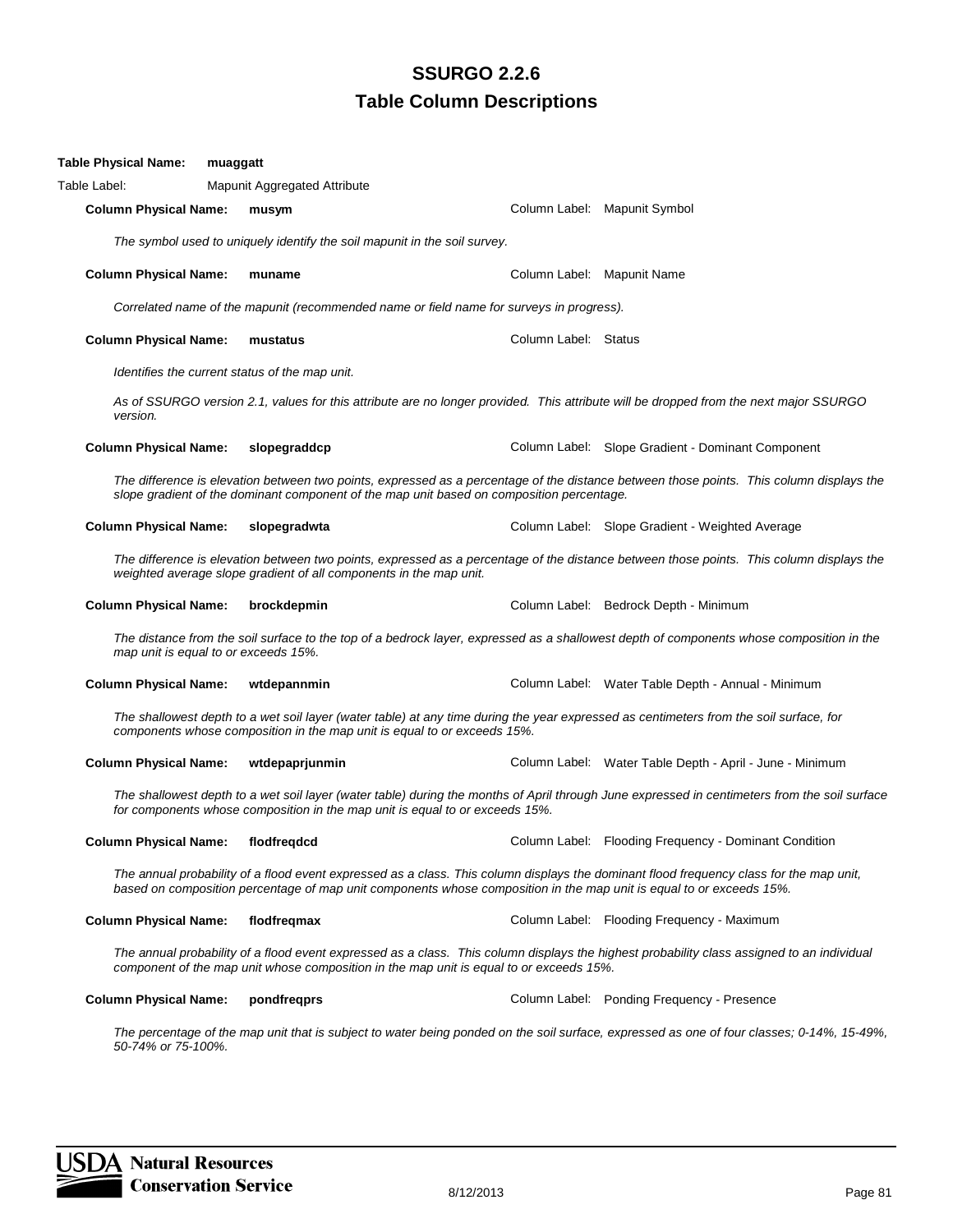## **Table Column Descriptions** Text13: **SSURGO 2.2.6**

Table Label: Mapunit Aggregated Attribute

**Column Physical Name: aws025wta** Column Label: Available Water Storage 0-25 cm - Weighted Average

*Available water storage (AWS). The volume of water that the soil, to a depth of 25 centimeters, can store that is available to plants. It is reported as the weighted average of all components in the map unit, and is expressed as centimeters of water.*

*AWS is calculated from AWC (available water capacity) which is commonly estimated as the difference between the water contents at 1/10 or 1/3 bar (field capacity) and 15 bars (permanent wilting point) tension, and adjusted for salinity and fragments.*

#### **Column Physical Name: aws050wta Column Label: Available Water Storage 0-50 cm -** Column Label: Available Water Storage 0-50 cm -

Weighted Average

*Available water storage (AWS). The volume of water that the soil, to a depth of 50 centimeters, can store that is available to plants. It is reported as the weighted average of all components in the map unit, and is expressed as centimeters of water.*

*AWS is calculated from AWC (available water capacity) which is commonly estimated as the difference between the water contents at 1/10 or 1/3 bar (field capacity) and 15 bars (permanent wilting point) tension, and adjusted for salinity and fragments.*

**Column Physical Name: aws0100wta** Column Label: Available Water Storage 0-100 cm - Weighted Average

*Available water storage (AWS). The volume of water that the soil, to a depth of 100 centimeters, can store that is available to plants. It is reported as the weighted average of all components in the map unit, and is expressed as centimeters of water.*

*AWS is calculated from AWC (available water capacity) which is commonly estimated as the difference between the water contents at 1/10 or 1/3 bar (field capacity) and 15 bars (permanent wilting point) tension, and adjusted for salinity and fragments.*

#### **Column Physical Name: aws0150wta** Column Label: Available Water Storage 0-150 cm -

*Available water storage (AWS). The volume of water that the soil, to a depth of 150 centimeters, can store that is available to plants. It is reported as the weighted average of all components in the map unit, and is expressed as centimeters of water.*

*AWS is calculated from AWC (available water capacity) which is commonly estimated as the difference between the water contents at 1/10 or 1/3 bar (field capacity) and 15 bars (permanent wilting point) tension, and adjusted for salinity and fragments.*

#### **Column Physical Name: drclassdcd** Column Label: Drainage Class - Dominant Condition

*The natural drainage condition of the soil refers to the frequency and duration of wet periods. This column displays the dominant drainage class for the map unit, based on composition percentage of each map unit component.*

#### **Column Physical Name:** drclasswettest Column Label: Drainage Class - Wettest

*The natural drainage condition of the soil refers to the frequency and duration of wet periods. This column displays the wettest drainage class assigned to an individual component of the map unit whose composition in the map unit is equal to or exceeds 15%.*

#### **Column Physical Name: hydgrpdcd** Column Label: Hydrologic Group - Dominant Conditions

Hydrologic Group is a grouping of soils that have similar runoff potential under similar storm and cover conditions. This column displays the *dominant hydrologic group for the map unit, based on composition percentage of each map unit component.*

| Column Physical Name: iccdcd |  | Column Label: Irrigated Capability Class - Dominant<br>Condition |
|------------------------------|--|------------------------------------------------------------------|
|                              |  |                                                                  |

The broadest category in the land capability classification system for soils. This column displays the dominant capability class, under *irrigated conditions, for the map unit based on composition percentage of all components in the map unit.*

Weighted Average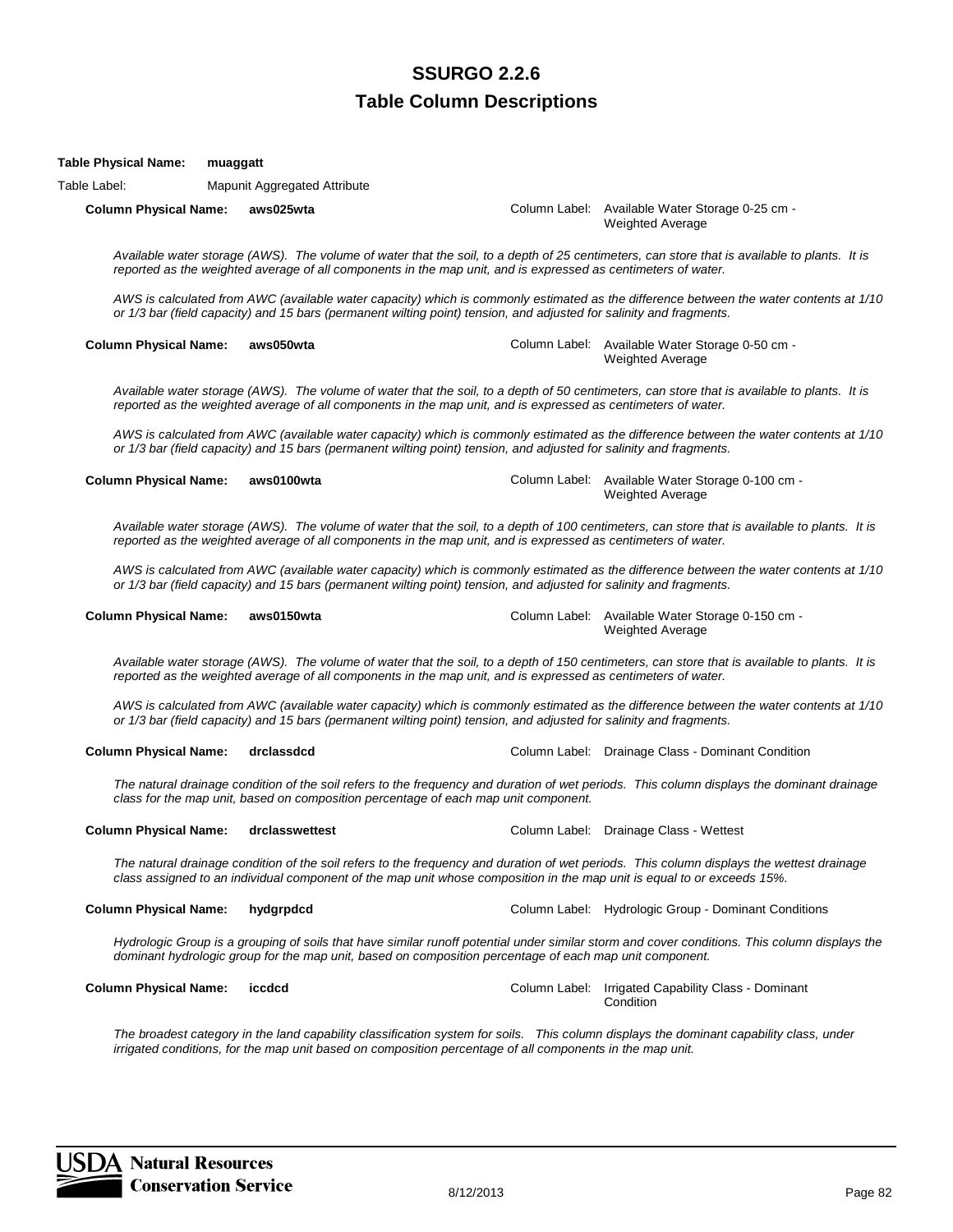| Table Physical Name:         | muaggatt |                                                                                                                   |  |                                                                                                                                                 |
|------------------------------|----------|-------------------------------------------------------------------------------------------------------------------|--|-------------------------------------------------------------------------------------------------------------------------------------------------|
| Table Label:                 |          | Mapunit Aggregated Attribute                                                                                      |  |                                                                                                                                                 |
| <b>Column Physical Name:</b> |          | iccdcdpct                                                                                                         |  | Column Label: Irrigated Capability Class - Dominant<br><b>Condition Aggregate Percent</b>                                                       |
|                              |          | The percent composition of the map unit that has the capability class displayed in the Irrigated Capability Class |  |                                                                                                                                                 |
| <b>Column Physical Name:</b> |          | niccdcd                                                                                                           |  | Column Label: Non-Irrigated Capability Class - Dominant<br>Condition                                                                            |
|                              |          | irrigated conditions, for the map unit based on composition percentage of all components in the map unit.         |  | The broadest category in the land capability classification system for soils. This column displays the dominant capability class, under non-    |
| <b>Column Physical Name:</b> |          | niccdcdpct                                                                                                        |  | Column Label: Non-Irrigated Capability Class - Dominant<br><b>Condition Aggregate Percent</b>                                                   |
| column.                      |          |                                                                                                                   |  | The percent composition of the map unit that has the capability class displayed in the Non-Irrigated Capability Class - Dominant Condition      |
| <b>Column Physical Name:</b> |          | engdwobdcd                                                                                                        |  | Column Label: ENG - Dwellings W/O Basements -<br><b>Dominant Condition</b>                                                                      |
|                              |          | composition percentage of each map unit component.                                                                |  | The rating of the map unit as a site for dwellings without basements, expressed as the dominant rating class for the map unit, based on         |
| <b>Column Physical Name:</b> |          | engdwbdcd                                                                                                         |  | Column Label: ENG - Dwellings with Basements -<br><b>Dominant Condition</b>                                                                     |
|                              |          | composition percentage of each map unit component.                                                                |  | The rating of the map unit as a site for dwellings with basements, expressed as the dominant rating class for the map unit, based on            |
| <b>Column Physical Name:</b> |          | engdwbll                                                                                                          |  | Column Label: ENG - Dwellings with Basements - Least<br>Limiting                                                                                |
|                              |          | evaluation of each component in the map unit.                                                                     |  | The rating of the map unit as a site for dwellings with basements, expressed as the least limiting rating class for the map unit, based on the  |
| <b>Column Physical Name:</b> |          | engdwbml                                                                                                          |  | Column Label: ENG - Dwellings with Basements - Most<br>Limiting                                                                                 |
|                              |          | evaluation of each component in the map unit.                                                                     |  | The rating of the map unit as a site for dwellings with basements, expressed as the most limiting rating class for the map unit, based on the   |
| <b>Column Physical Name:</b> |          | engstafdcd                                                                                                        |  | Column Label: ENG - Septic Tank Absorption Fields -<br><b>Dominant Condition</b>                                                                |
|                              |          | composition percentage of each map unit component.                                                                |  | The rating of the map unit as a site for septic tank absorption fields, expressed as the dominant rating class for the map unit, based on       |
| <b>Column Physical Name:</b> |          | engstafll                                                                                                         |  | Column Label: ENG - Septic Tank Absorption Fields -<br>Least Limiting                                                                           |
|                              |          | the evaluation of each component in the map unit.                                                                 |  | The rating of the map unit as a site for septic tank absorption fields, expressed as the least limiting rating class for the map unit, based on |
| <b>Column Physical Name:</b> |          | engstafml                                                                                                         |  | Column Label: ENG - Septic Tank Absorption Fields -<br><b>Most Limiting</b>                                                                     |
|                              |          |                                                                                                                   |  |                                                                                                                                                 |

*The rating of the map unit as a site for septic tank absorption fields, expressed as the most limiting rating class for the map unit, based on the evaluation of each component in the map unit.*

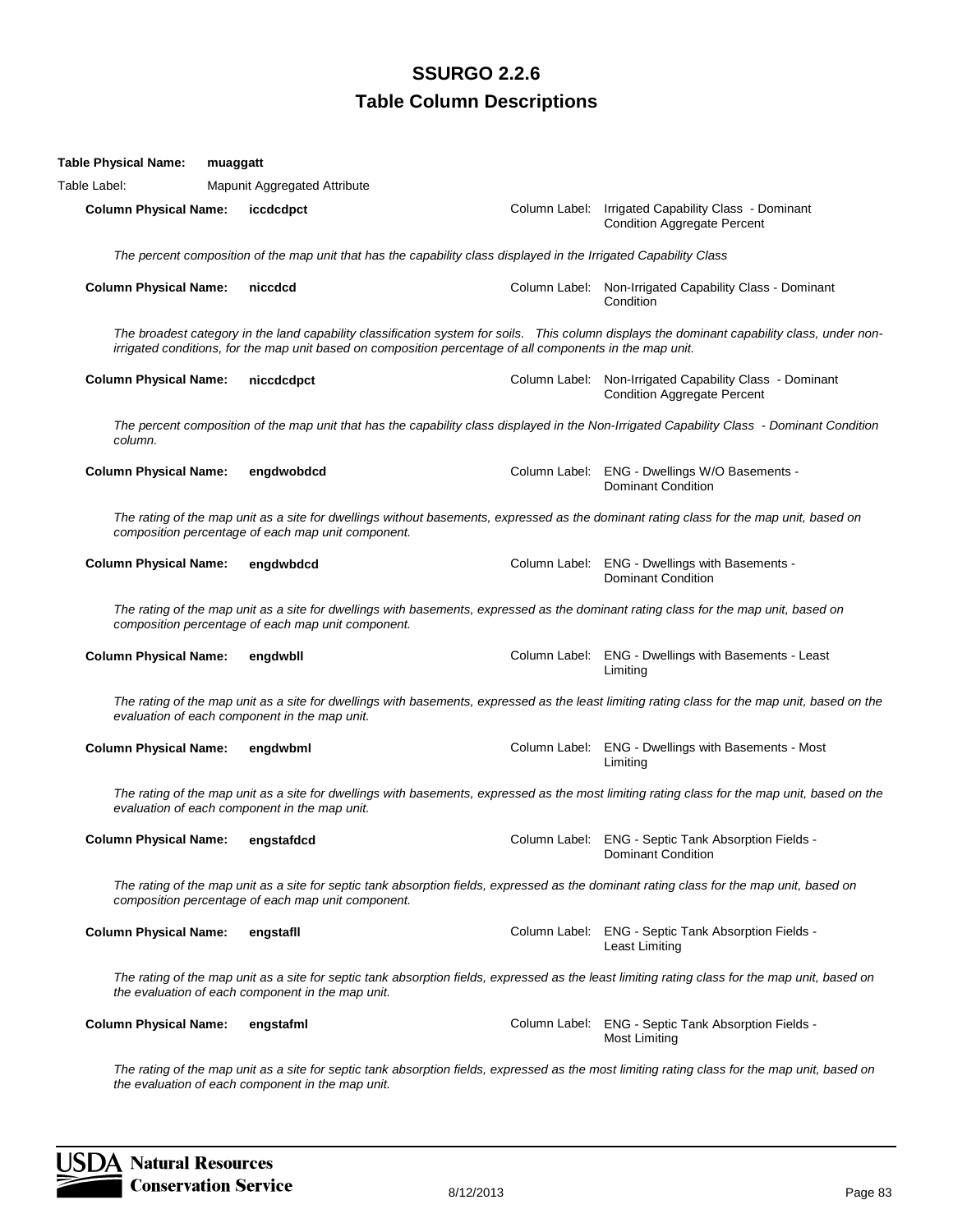| <b>Table Physical Name:</b>  | muaggatt |                                                                         |                                                                                                 |                                                                                                                                                                                                                                                                                     |
|------------------------------|----------|-------------------------------------------------------------------------|-------------------------------------------------------------------------------------------------|-------------------------------------------------------------------------------------------------------------------------------------------------------------------------------------------------------------------------------------------------------------------------------------|
| Table Label:                 |          | Mapunit Aggregated Attribute                                            |                                                                                                 |                                                                                                                                                                                                                                                                                     |
| <b>Column Physical Name:</b> |          | engsldcd                                                                |                                                                                                 | Column Label: ENG - Sewage Lagoons - Dominant<br>Condition                                                                                                                                                                                                                          |
|                              |          | percentage of each map unit component.                                  |                                                                                                 | The rating of the map unit as a site for sewage lagoons, expressed as the dominant rating class for the map unit, based on composition                                                                                                                                              |
| <b>Column Physical Name:</b> |          | engsldcp                                                                |                                                                                                 | Column Label: ENG - Sewage Lagoons - Dominant<br>Component                                                                                                                                                                                                                          |
|                              |          | on composition percentage of each map unit component.                   |                                                                                                 | The rating of the map unit as a site for sewage lagoons, expressed as the rating class for the dominant component in the map unit, based                                                                                                                                            |
| <b>Column Physical Name:</b> |          | engirsdcd                                                               |                                                                                                 | Column Label: ENG - Local Roads and Streets -<br>Dominant Condition                                                                                                                                                                                                                 |
|                              |          | composition percentage of each map unit component.                      |                                                                                                 | The rating of the map unit as a site for local roads and streets, expressed as the dominant rating class for the map unit, based on                                                                                                                                                 |
| <b>Column Physical Name:</b> |          | engcmssdcd                                                              |                                                                                                 | Column Label: ENG - Construction Materials; Sand<br>Source - Dominant Condition                                                                                                                                                                                                     |
| each map unit component.     |          |                                                                         |                                                                                                 | The rating of the map unit as a source of sand, expressed as the dominant class for the map unit, based on composition percentage of                                                                                                                                                |
| <b>Column Physical Name:</b> |          | engcmssmp                                                               |                                                                                                 | Column Label: ENG - Construction Materials; Sand<br>Source - Most Probable                                                                                                                                                                                                          |
|                              |          | component whose composition in the map unit is equal to or exceeds 15%. |                                                                                                 | The rating of the map unit as a source of sand, expressed as the most probable class for the map unit, based on the evaluation of each                                                                                                                                              |
| <b>Column Physical Name:</b> |          | urbrecptdcd                                                             |                                                                                                 | Column Label: URB/REC - Paths and Trails - Dominant<br>Condition                                                                                                                                                                                                                    |
|                              |          | percentage of each map unit component.                                  |                                                                                                 | The rating of the map unit as a site for paths and trails, expressed as the dominant rating class for the map unit, based on composition                                                                                                                                            |
| <b>Column Physical Name:</b> |          | urbrecptwta                                                             |                                                                                                 | Column Label: URB/REC - Paths and Trails - Weighted<br>Average                                                                                                                                                                                                                      |
|                              |          |                                                                         |                                                                                                 | The relative rating of the map unit for use as paths and trails, expressed as a weighted average of numerical ratings for individual soil<br>components in the map unit. The ratings are on a scale of 0.0 to 1.0, with the higher values indicating more limitations.              |
| <b>Column Physical Name:</b> |          | forpehrtdcp                                                             |                                                                                                 | Column Label: FOR - Potential Erosion Hazard<br>(Road/Trail) - Dominant Component                                                                                                                                                                                                   |
|                              |          |                                                                         | dominant component in the map unit, based on composition percentage of each map unit component. | The relative potential erosion hazard for the map unit when used as a site for forest roads and trails, expressed as the rating class for the                                                                                                                                       |
| <b>Column Physical Name:</b> |          | hydclprs                                                                |                                                                                                 | Column Label: Hydric Classification - Presence                                                                                                                                                                                                                                      |
| unit components.             |          |                                                                         |                                                                                                 | An indication of the proportion of the map unit, expressed as a class, that is "hydric", based on the hydric classification of individual map                                                                                                                                       |
| <b>Column Physical Name:</b> |          | awmmfpwwta                                                              |                                                                                                 | Column Label: AWM - Manure and Food Processing<br>Waste - Weighted Average                                                                                                                                                                                                          |
| increasing limitations.      |          |                                                                         |                                                                                                 | The relative rating of the map unit for use as a disposal site of Manure and Food Processing Wastes, expressed as a weighted average of<br>numerical ratings for individual components in the map unit. The ratings are on a scale of 0.0 to 1.0, with the higher values indicating |

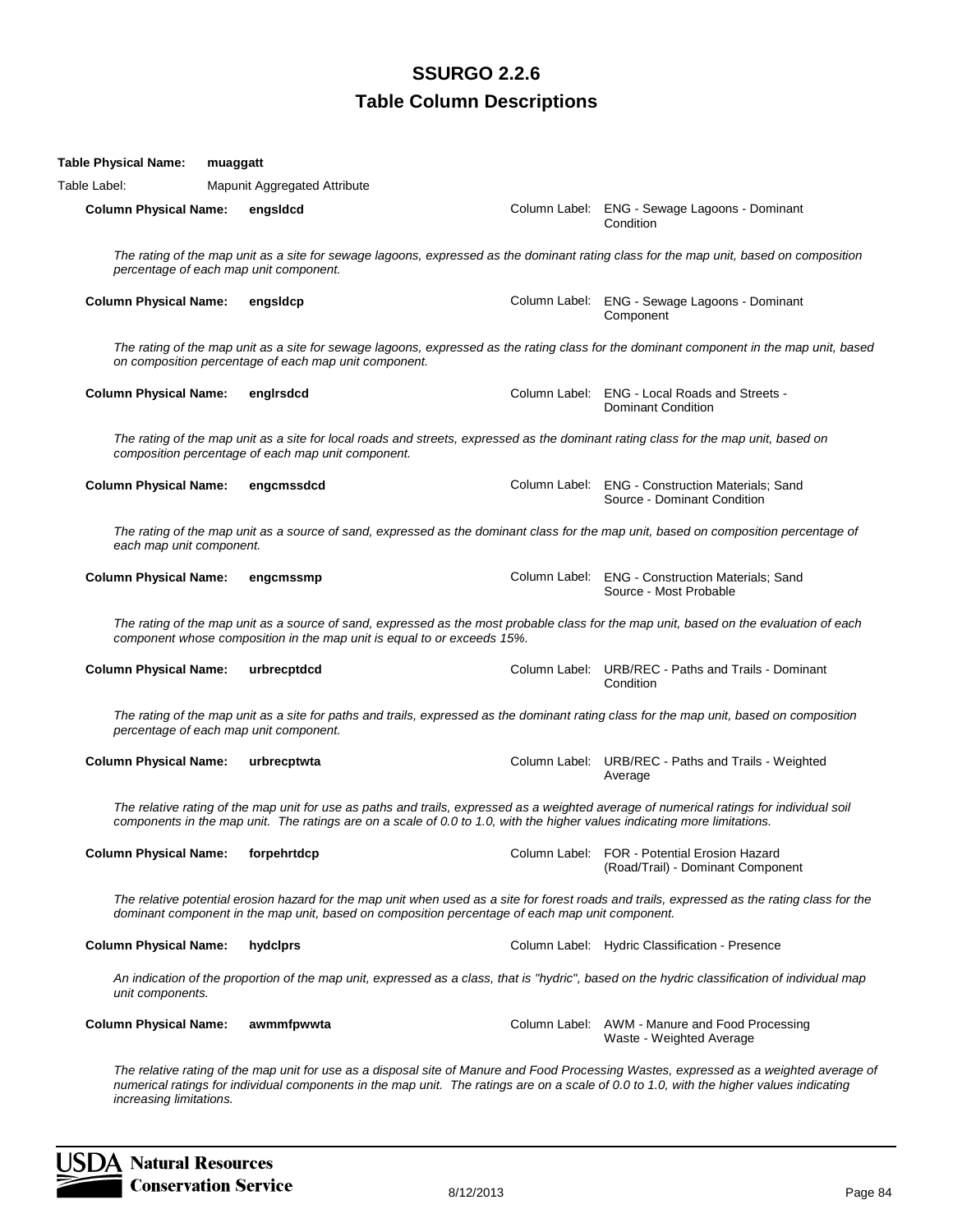#### **Table Physical Name: muaggatt**

Table Label: Mapunit Aggregated Attribute

**Column Physical Name: mukey** Column Label: Mapunit Key

*A non-connotative string of characters used to uniquely identify a record in the Mapunit table.*

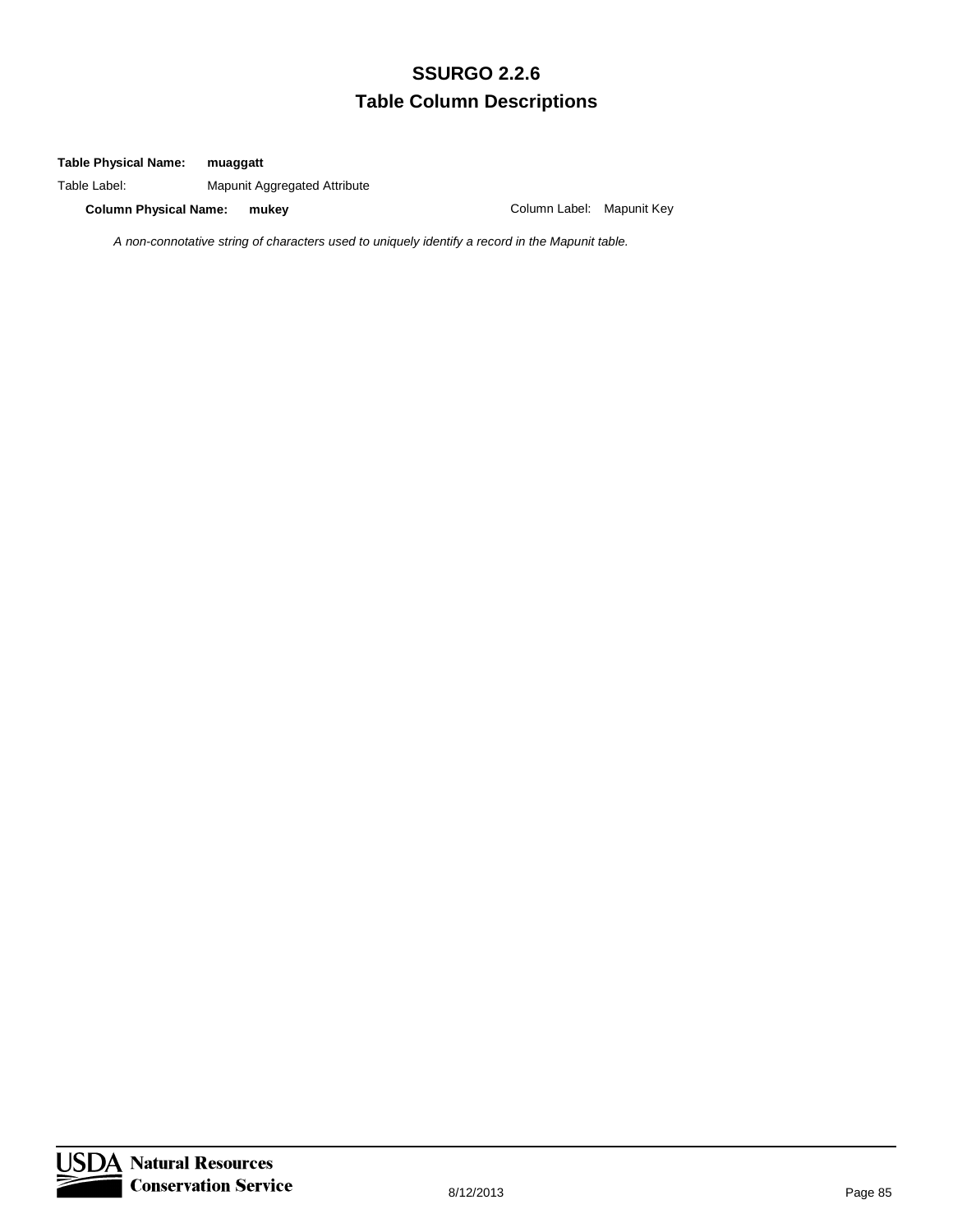| Table Physical Name:         | muaoverlap |                                                                                                             |                           |                                        |
|------------------------------|------------|-------------------------------------------------------------------------------------------------------------|---------------------------|----------------------------------------|
| Table Label:                 |            | Mapunit Area Overlap                                                                                        |                           |                                        |
| <b>Column Physical Name:</b> |            | areaovacres                                                                                                 | Column Label:             | Overlap Acres                          |
|                              |            | The area overlap of two geographic regions, in acres.                                                       |                           |                                        |
| <b>Column Physical Name:</b> |            | lareaovkev                                                                                                  |                           | Column Label: Legend Area Overlap Key  |
|                              |            | A non-connotative string of characters used to uniquely identify a record in the Legend Area Overlap table. |                           |                                        |
| <b>Column Physical Name:</b> |            | mukev                                                                                                       | Column Label: Mapunit Key |                                        |
|                              |            | A non-connotative string of characters used to uniquely identify a record in the Mapunit table.             |                           |                                        |
| <b>Column Physical Name:</b> |            | muareaovkey                                                                                                 |                           | Column Label: Mapunit Area Overlap Key |

*A non-connotative string of characters used to uniquely identify a record in the Mapunit Area Overlap table.*

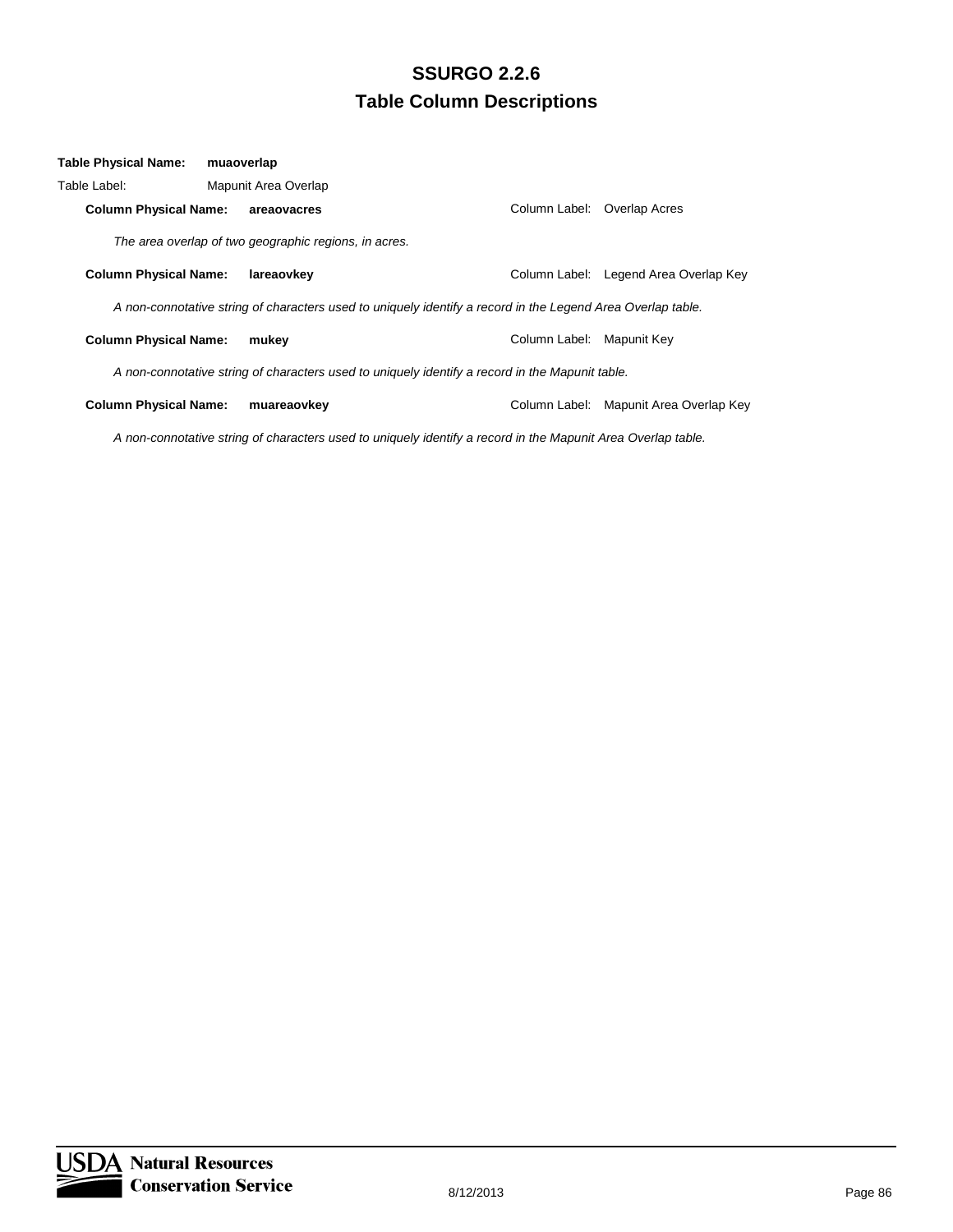| <b>Table Physical Name:</b>   | mucropyld                                                         |                                                                                                 |                                      |
|-------------------------------|-------------------------------------------------------------------|-------------------------------------------------------------------------------------------------|--------------------------------------|
| Table Label:                  | <b>Mapunit Crop Yield</b>                                         |                                                                                                 |                                      |
| <b>Column Physical Name:</b>  | cropname                                                          | Column Label: Crop Name                                                                         |                                      |
| The common name for the crop. |                                                                   |                                                                                                 |                                      |
| <b>Column Physical Name:</b>  | yldunits                                                          | Column Label: Units                                                                             |                                      |
|                               | Crop yield units per unit area for the specified crop.            |                                                                                                 |                                      |
|                               |                                                                   | Column Group Label: Nirr Yield                                                                  |                                      |
| <b>Column Physical Name:</b>  | nonirryield_l                                                     | Column Label: Low                                                                               |                                      |
| <b>Column Physical Name:</b>  | nonirryield_r                                                     | Column Label: RV                                                                                |                                      |
| <b>Column Physical Name:</b>  | nonirryield_h                                                     | Column Label: High                                                                              |                                      |
|                               |                                                                   | The expected yield per acre of the specific crop without supplemental irrigation.               |                                      |
|                               |                                                                   | Column Group Label: Irr Yield                                                                   |                                      |
| <b>Column Physical Name:</b>  | irryield_l                                                        | Column Label: Low                                                                               |                                      |
| <b>Column Physical Name:</b>  | irryield_r                                                        | Column Label: RV                                                                                |                                      |
| <b>Column Physical Name:</b>  | irryield_h                                                        | Column Label: High                                                                              |                                      |
|                               | The expected yield per acre of the specific crop with irrigation. |                                                                                                 |                                      |
| <b>Column Physical Name:</b>  | mukey                                                             | Column Label: Mapunit Key                                                                       |                                      |
|                               |                                                                   | A non-connotative string of characters used to uniquely identify a record in the Mapunit table. |                                      |
| <b>Column Physical Name:</b>  | mucrpyldkey                                                       |                                                                                                 | Column Label: Mapunit Crop Yield Key |
|                               |                                                                   |                                                                                                 |                                      |

*A non-connotative string of characters used to uniquely identify a record in the Mapunit Crop Yield table.*

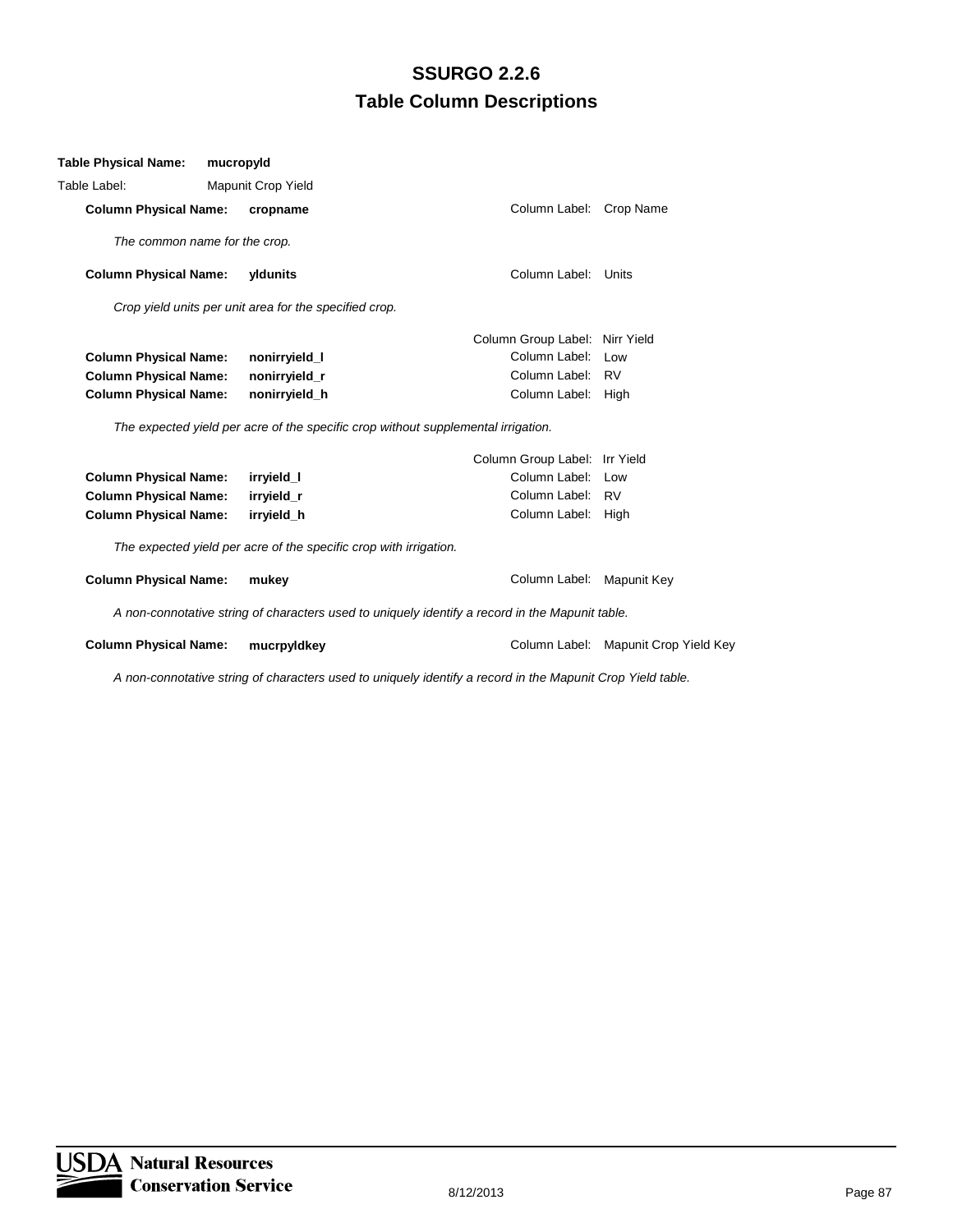| Table Physical Name:         | muline                                                                                                                      |                           |                               |
|------------------------------|-----------------------------------------------------------------------------------------------------------------------------|---------------------------|-------------------------------|
| Table Label:                 | Mapunit Line                                                                                                                |                           |                               |
| <b>Column Physical Name:</b> | areasymbol                                                                                                                  | Column Label: Area Symbol |                               |
|                              | A symbol that uniquely identifies a single occurrence of a particular type of area (e.g. Lancaster Co., Nebraska is NE109). |                           |                               |
| <b>Column Physical Name:</b> | spatialversion                                                                                                              |                           | Column Label: Spatial Version |
|                              | A sequential integer number used to denote the serial version of the spatial data for a soil survey area.                   |                           |                               |
| <b>Column Physical Name:</b> | musym                                                                                                                       | Column Label:             | Mapunit Symbol                |
|                              | The symbol used to uniquely identify the soil mapunit in the soil survey.                                                   |                           |                               |
| <b>Column Physical Name:</b> | mukey                                                                                                                       | Column Label:             | Mapunit Key                   |
|                              | A non-connotative string of characters used to uniquely identify a record in the Mapunit table.                             |                           |                               |

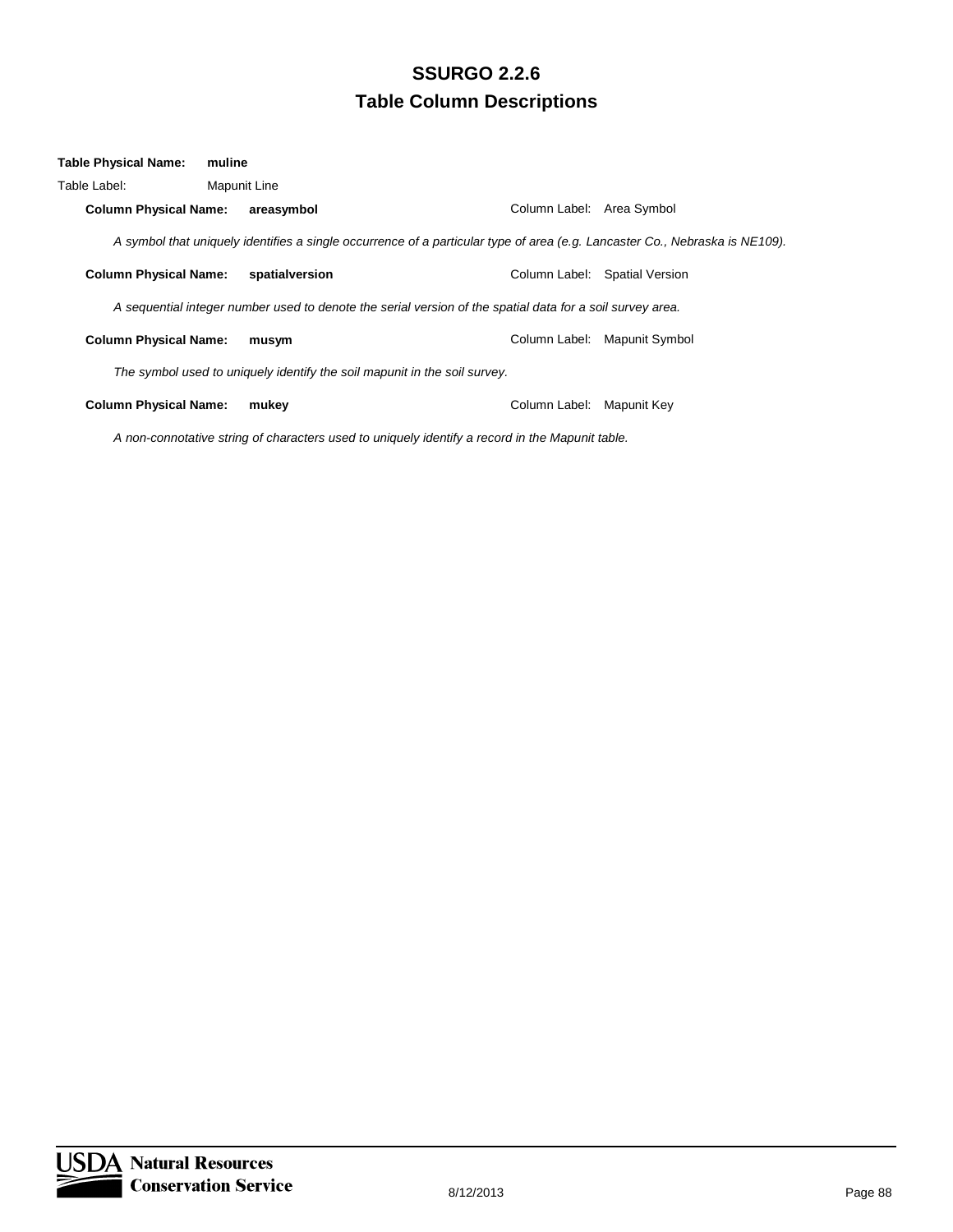| Table Physical Name:         | mupoint              |                                                                                                                             |                               |
|------------------------------|----------------------|-----------------------------------------------------------------------------------------------------------------------------|-------------------------------|
| Table Label:                 | <b>Mapunit Point</b> |                                                                                                                             |                               |
| <b>Column Physical Name:</b> | areasymbol           | Column Label: Area Symbol                                                                                                   |                               |
|                              |                      | A symbol that uniquely identifies a single occurrence of a particular type of area (e.g. Lancaster Co., Nebraska is NE109). |                               |
| <b>Column Physical Name:</b> | spatialversion       |                                                                                                                             | Column Label: Spatial Version |
|                              |                      | A sequential integer number used to denote the serial version of the spatial data for a soil survey area.                   |                               |
| <b>Column Physical Name:</b> | musym                | Column Label:                                                                                                               | Mapunit Symbol                |
|                              |                      | The symbol used to uniquely identify the soil mapunit in the soil survey.                                                   |                               |
| <b>Column Physical Name:</b> | mukey                | Column Label:                                                                                                               | Mapunit Key                   |
|                              |                      | A non-connotative string of characters used to uniquely identify a record in the Mapunit table.                             |                               |

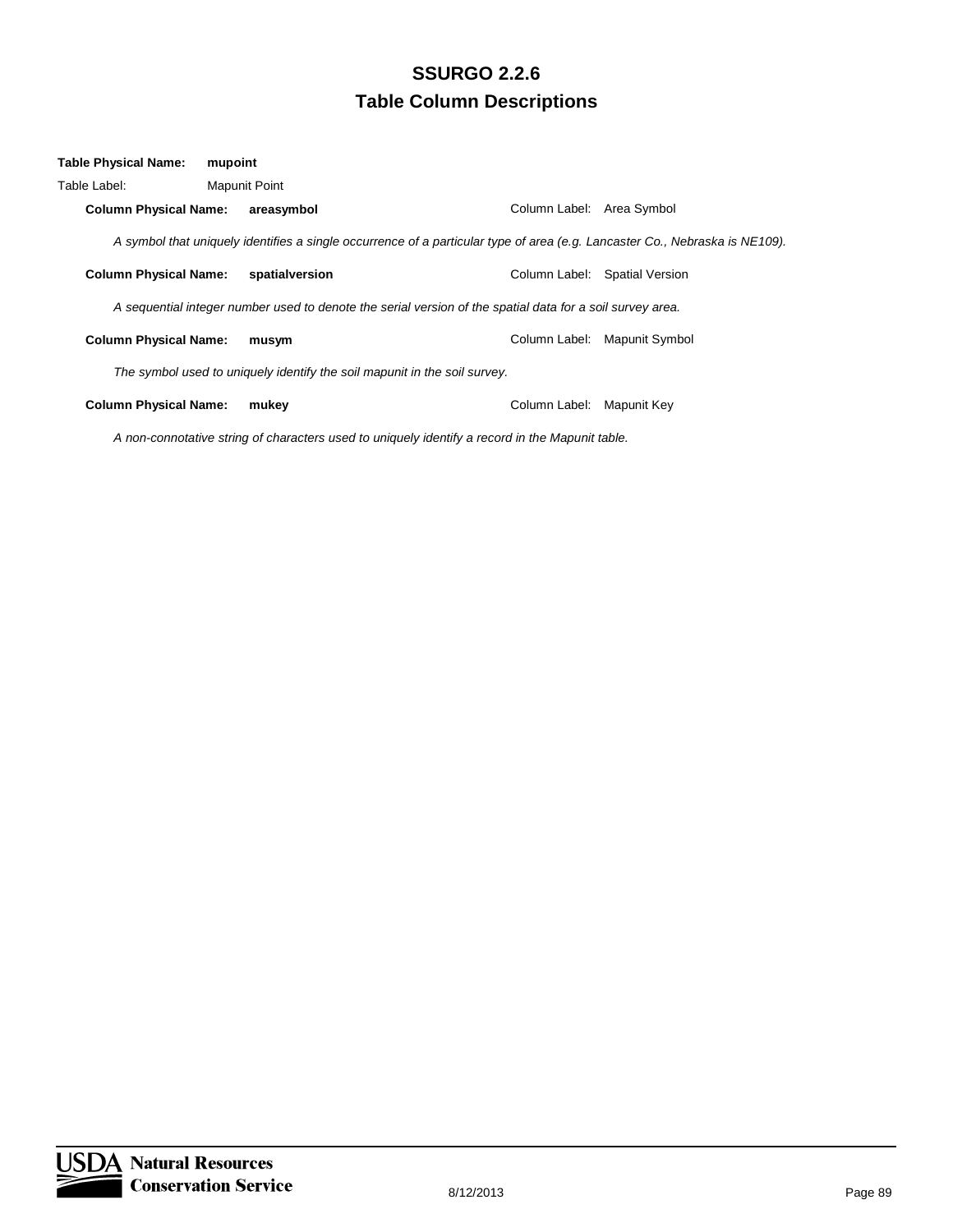| Table Physical Name:         | mupolygon       |                                                                                                                             |                               |
|------------------------------|-----------------|-----------------------------------------------------------------------------------------------------------------------------|-------------------------------|
| Table Label:                 | Mapunit Polygon |                                                                                                                             |                               |
| <b>Column Physical Name:</b> | areasymbol      |                                                                                                                             | Column Label: Area Symbol     |
|                              |                 | A symbol that uniquely identifies a single occurrence of a particular type of area (e.g. Lancaster Co., Nebraska is NE109). |                               |
| <b>Column Physical Name:</b> | spatialversion  |                                                                                                                             | Column Label: Spatial Version |
|                              |                 | A sequential integer number used to denote the serial version of the spatial data for a soil survey area.                   |                               |
| <b>Column Physical Name:</b> | musym           |                                                                                                                             | Column Label: Mapunit Symbol  |
|                              |                 | The symbol used to uniquely identify the soil mapunit in the soil survey.                                                   |                               |
| <b>Column Physical Name:</b> | mukey           | Column Label:                                                                                                               | Mapunit Key                   |
|                              |                 | A non-connotative string of characters used to uniquely identify a record in the Mapunit table.                             |                               |

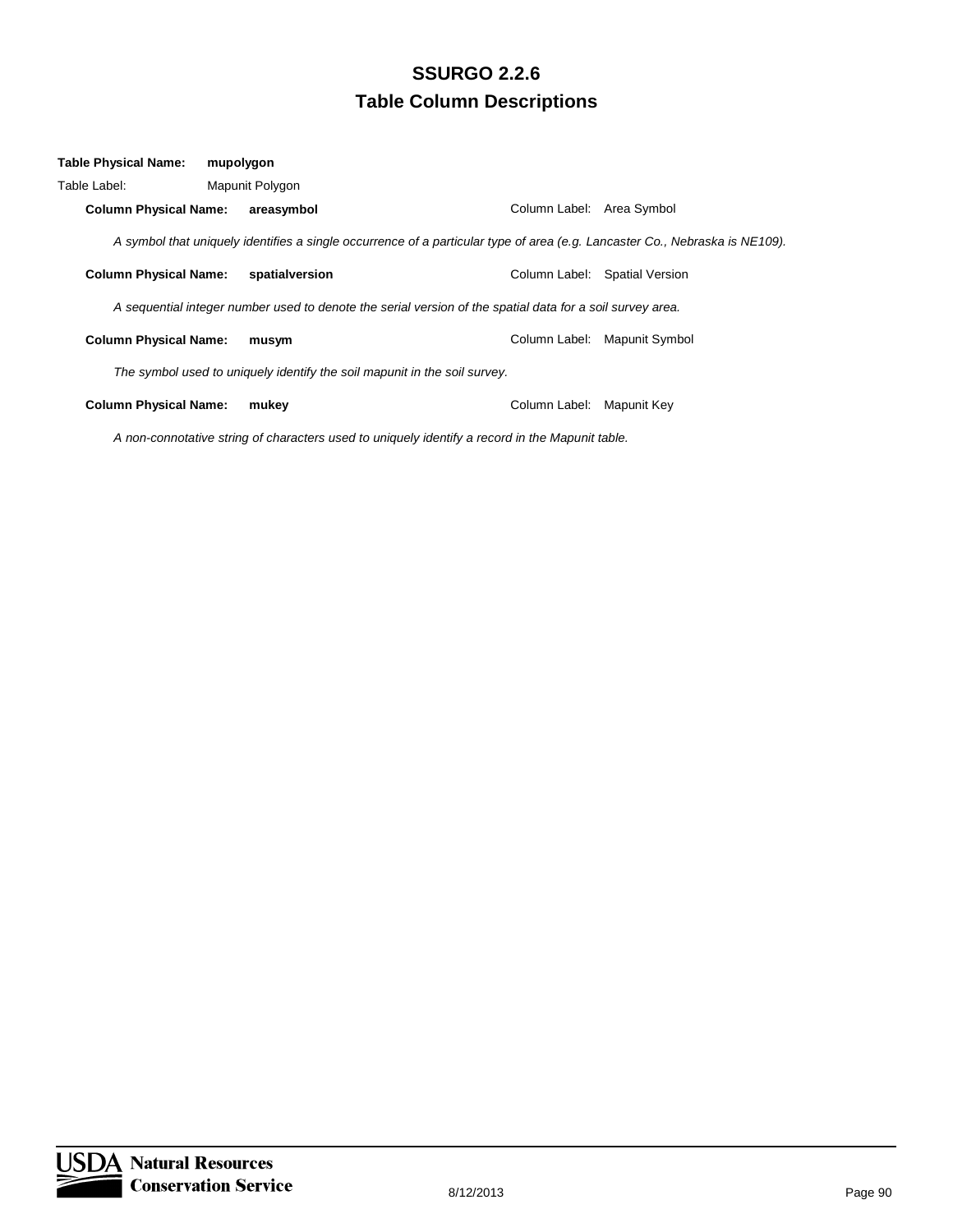| Table Physical Name:                                                                            | mutext                                  |                                                                                                      |                                                                                                                                                  |  |  |
|-------------------------------------------------------------------------------------------------|-----------------------------------------|------------------------------------------------------------------------------------------------------|--------------------------------------------------------------------------------------------------------------------------------------------------|--|--|
| Table Label:                                                                                    | <b>Mapunit Text</b>                     |                                                                                                      |                                                                                                                                                  |  |  |
| <b>Column Physical Name:</b>                                                                    | recdate                                 | Column Label: Date                                                                                   |                                                                                                                                                  |  |  |
| The date associated with a particular record, expressed as month, day, year -- xx/xx/xxxx.      |                                         |                                                                                                      |                                                                                                                                                  |  |  |
| <b>Column Physical Name:</b>                                                                    | mapunittextkind                         | Column Label: Kind                                                                                   |                                                                                                                                                  |  |  |
|                                                                                                 | that deal with adding or changing data. |                                                                                                      | Text kind provides a grouping of text entries according to their subject matter. For example, the text kind "edit notes" groups text entries     |  |  |
| <b>Column Physical Name:</b>                                                                    | textcat                                 | Column Label: Category                                                                               |                                                                                                                                                  |  |  |
|                                                                                                 | text kind "Nontechnical Description".   |                                                                                                      | A text entry is identified by its kind, category, and subcategory. Category is a subdivision of kind. "Agr" and "Soi" are two categories for the |  |  |
| <b>Column Physical Name:</b>                                                                    | textsubcat                              | Column Label: Subcategory                                                                            |                                                                                                                                                  |  |  |
|                                                                                                 |                                         | description and text category "Agr", subcategory would correspond to the SSSD field "desnum".        | A text entry is identified by its kind, category, and subcategory. Subcategory is a subdivision of category. For text kind "Nontechnical"        |  |  |
| <b>Column Physical Name:</b>                                                                    | text                                    | Column Label: Text                                                                                   |                                                                                                                                                  |  |  |
|                                                                                                 |                                         |                                                                                                      | The actual narrative text portion of a text entry. The other parts of a text entry are its identifiers: kind, category and subcategory.          |  |  |
| <b>Column Physical Name:</b>                                                                    | mukey                                   | Column Label: Mapunit Key                                                                            |                                                                                                                                                  |  |  |
| A non-connotative string of characters used to uniquely identify a record in the Mapunit table. |                                         |                                                                                                      |                                                                                                                                                  |  |  |
| <b>Column Physical Name:</b>                                                                    | mutextkey                               |                                                                                                      | Column Label: Mapunit Text Key                                                                                                                   |  |  |
|                                                                                                 |                                         | A non-connotative string of characters used to uniquely identify a record in the Mapunit Text table. |                                                                                                                                                  |  |  |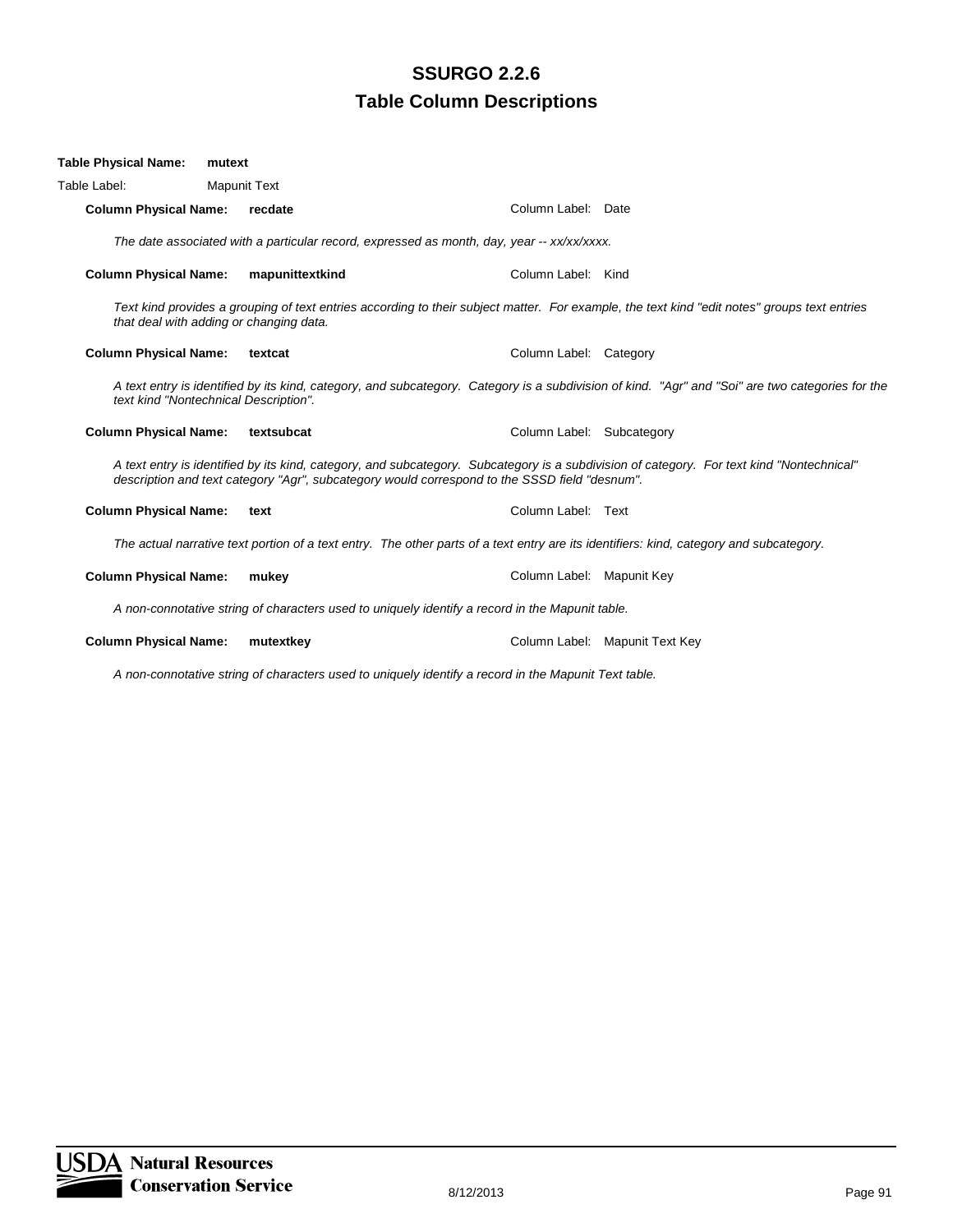| <b>Table Physical Name:</b>  | sacatalog |                                                                                                                                            |                           |                                                                                                                                     |
|------------------------------|-----------|--------------------------------------------------------------------------------------------------------------------------------------------|---------------------------|-------------------------------------------------------------------------------------------------------------------------------------|
| Table Label:                 |           | Survey Area Catalog                                                                                                                        |                           |                                                                                                                                     |
| <b>Column Physical Name:</b> |           | areasymbol                                                                                                                                 | Column Label: Area Symbol |                                                                                                                                     |
|                              |           | A symbol that uniquely identifies a single occurrence of a particular type of area (e.g. Lancaster Co., Nebraska is NE109).                |                           |                                                                                                                                     |
| <b>Column Physical Name:</b> |           | areaname                                                                                                                                   | Column Label: Area Name   |                                                                                                                                     |
|                              |           | The name given to the specified geographic area.                                                                                           |                           |                                                                                                                                     |
| <b>Column Physical Name:</b> |           | saversion                                                                                                                                  |                           | Column Label: Survey Area Version                                                                                                   |
|                              |           | A sequential integer number used to denote the overall serial version of the data (tabular and/or spatial) for a soil survey area.         |                           |                                                                                                                                     |
| <b>Column Physical Name:</b> |           | saverest                                                                                                                                   |                           | Column Label: Survey Area Version Established                                                                                       |
|                              |           | The date and time that a particular version of data (tabular and/or spatial) for the soil survey area was established.                     |                           |                                                                                                                                     |
| <b>Column Physical Name:</b> |           | tabularversion                                                                                                                             |                           | Column Label: Tabular Version                                                                                                       |
|                              |           | A sequential integer number used to denote the serial version of the tabular data for a soil survey area.                                  |                           |                                                                                                                                     |
| <b>Column Physical Name:</b> |           | tabularverest                                                                                                                              |                           | Column Label: Tabular Version Established                                                                                           |
|                              |           | The date and time that a particular version of tabular data for the soil survey area was established.                                      |                           |                                                                                                                                     |
| <b>Column Physical Name:</b> |           | tabnasisexportdate                                                                                                                         |                           | Column Label: Tabular NASIS Export Date                                                                                             |
|                              |           | The date and time that soil survey area tabular data was exported from NASIS.                                                              |                           |                                                                                                                                     |
| <b>Column Physical Name:</b> |           | tabcertstatus                                                                                                                              |                           | Column Label: Tabular Certification Status                                                                                          |
|                              |           | The level of certification assigned to a tabular data package for a particular soil survey area.                                           |                           |                                                                                                                                     |
| <b>Column Physical Name:</b> |           | tabcertstatusdesc                                                                                                                          |                           | Column Label: Tabular Certification Status Description                                                                              |
|                              |           | Narrative text notes (metadata) associated with the assignment of the tabular data certification status for a particular soil survey area. |                           |                                                                                                                                     |
| <b>Column Physical Name:</b> |           | fgdcmetadata                                                                                                                               |                           | Column Label: FGDC Metadata                                                                                                         |
|                              |           |                                                                                                                                            |                           | The FGDC (Federal Geographic Data Committee) spatial and/or tabular metadata for the corresponding soil survey area, in XML format. |
| <b>Column Physical Name:</b> |           | sacatalogkey                                                                                                                               |                           | Column Label: Survey Area Catalog Key                                                                                               |
|                              |           | A non-connotative string of characters used to uniquely identify a record in the Survey Area Catalog table.                                |                           |                                                                                                                                     |

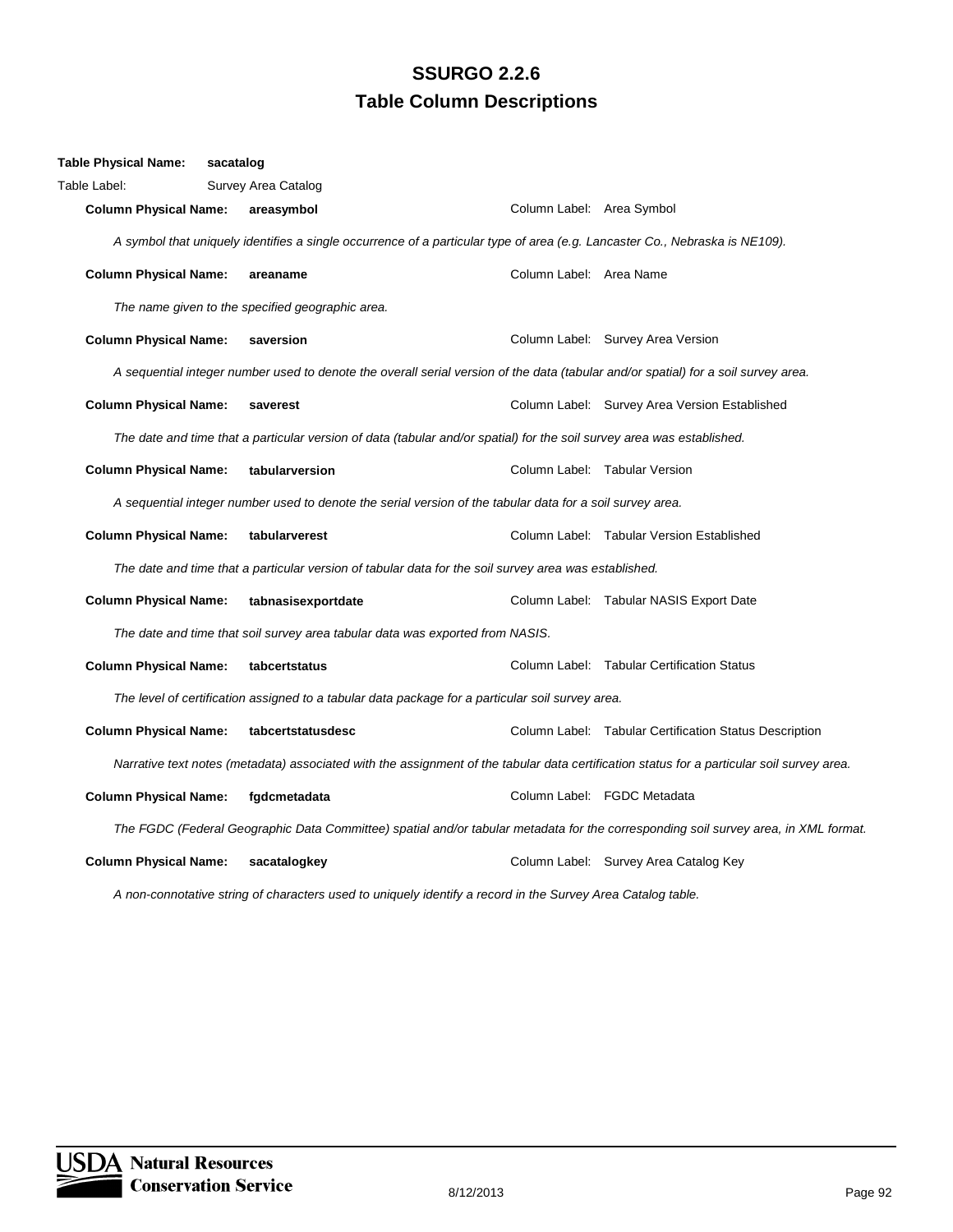| <b>Table Physical Name:</b>                                                                                 | sainterp                                                                                                                    |                           |                                              |  |  |
|-------------------------------------------------------------------------------------------------------------|-----------------------------------------------------------------------------------------------------------------------------|---------------------------|----------------------------------------------|--|--|
| Table Label:                                                                                                | Survey Area Interpretation                                                                                                  |                           |                                              |  |  |
| <b>Column Physical Name:</b>                                                                                | areasymbol                                                                                                                  | Column Label: Area Symbol |                                              |  |  |
|                                                                                                             | A symbol that uniquely identifies a single occurrence of a particular type of area (e.g. Lancaster Co., Nebraska is NE109). |                           |                                              |  |  |
| <b>Column Physical Name:</b>                                                                                | interpname                                                                                                                  |                           | Column Label: Interpretation Name            |  |  |
|                                                                                                             | The connotative name of an interpretation.                                                                                  |                           |                                              |  |  |
| <b>Column Physical Name:</b>                                                                                | interptype                                                                                                                  |                           | Column Label: Interpretation Type            |  |  |
|                                                                                                             | Indicates if the corresponding interpretation is designed as a limitation, suitability or class.                            |                           |                                              |  |  |
| <b>Column Physical Name:</b>                                                                                | interpdesc                                                                                                                  |                           | Column Label: Interpretation Description     |  |  |
|                                                                                                             | A narrative text description of the logic used to generate an interpretation.                                               |                           |                                              |  |  |
| <b>Column Physical Name:</b>                                                                                | interpdesigndate                                                                                                            |                           | Column Label: Interpretation Design Date     |  |  |
|                                                                                                             | The date and time that the logic of an interpretation was last modified.                                                    |                           |                                              |  |  |
| <b>Column Physical Name:</b>                                                                                | interpgendate                                                                                                               | Column Label:             | Interpretation Generation Date               |  |  |
|                                                                                                             | The date and time that the corresponding interpretive results for this interpretation were generated.                       |                           |                                              |  |  |
| <b>Column Physical Name:</b>                                                                                | interpmaxreasons                                                                                                            |                           | Column Label: Interpretation Maximum Reasons |  |  |
|                                                                                                             | The maximum number of reasons recorded for the corresponding soil interpretation.                                           |                           |                                              |  |  |
| <b>Column Physical Name:</b>                                                                                | sacatalogkey                                                                                                                |                           | Column Label: Survey Area Catalog Key        |  |  |
| A non-connotative string of characters used to uniquely identify a record in the Survey Area Catalog table. |                                                                                                                             |                           |                                              |  |  |
| <b>Column Physical Name:</b>                                                                                | sainterpkey                                                                                                                 |                           | Column Label: Survey Area Interpretation Key |  |  |

*A non-connotative string of characters used to uniquely identify a record in the Survey Area Interpretation table.*

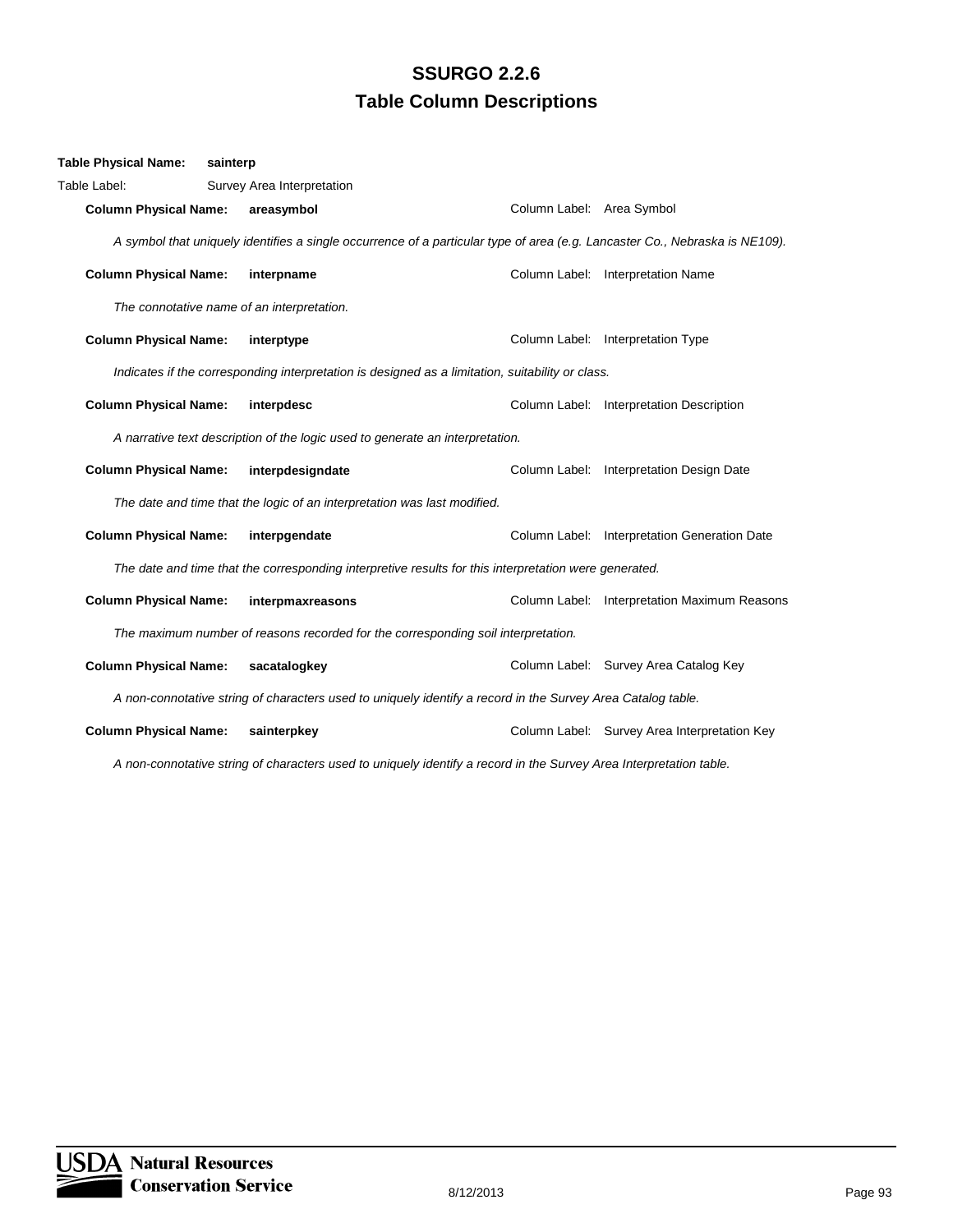| Table Physical Name:         | sapolygon |                     |                                                                                                           |                                                                                                                             |
|------------------------------|-----------|---------------------|-----------------------------------------------------------------------------------------------------------|-----------------------------------------------------------------------------------------------------------------------------|
| Table Label:                 |           | Survey Area Polygon |                                                                                                           |                                                                                                                             |
| <b>Column Physical Name:</b> |           | areasymbol          | Column Label: Area Symbol                                                                                 |                                                                                                                             |
|                              |           |                     |                                                                                                           | A symbol that uniquely identifies a single occurrence of a particular type of area (e.g. Lancaster Co., Nebraska is NE109). |
| <b>Column Physical Name:</b> |           | spatialversion      |                                                                                                           | Column Label: Spatial Version                                                                                               |
|                              |           |                     | A sequential integer number used to denote the serial version of the spatial data for a soil survey area. |                                                                                                                             |
| <b>Column Physical Name:</b> |           | Ikey                | Column Label:                                                                                             | Legend Key                                                                                                                  |
|                              |           |                     |                                                                                                           |                                                                                                                             |

*A non-connotative string of characters used to uniquely identify a record in the Legend table.*

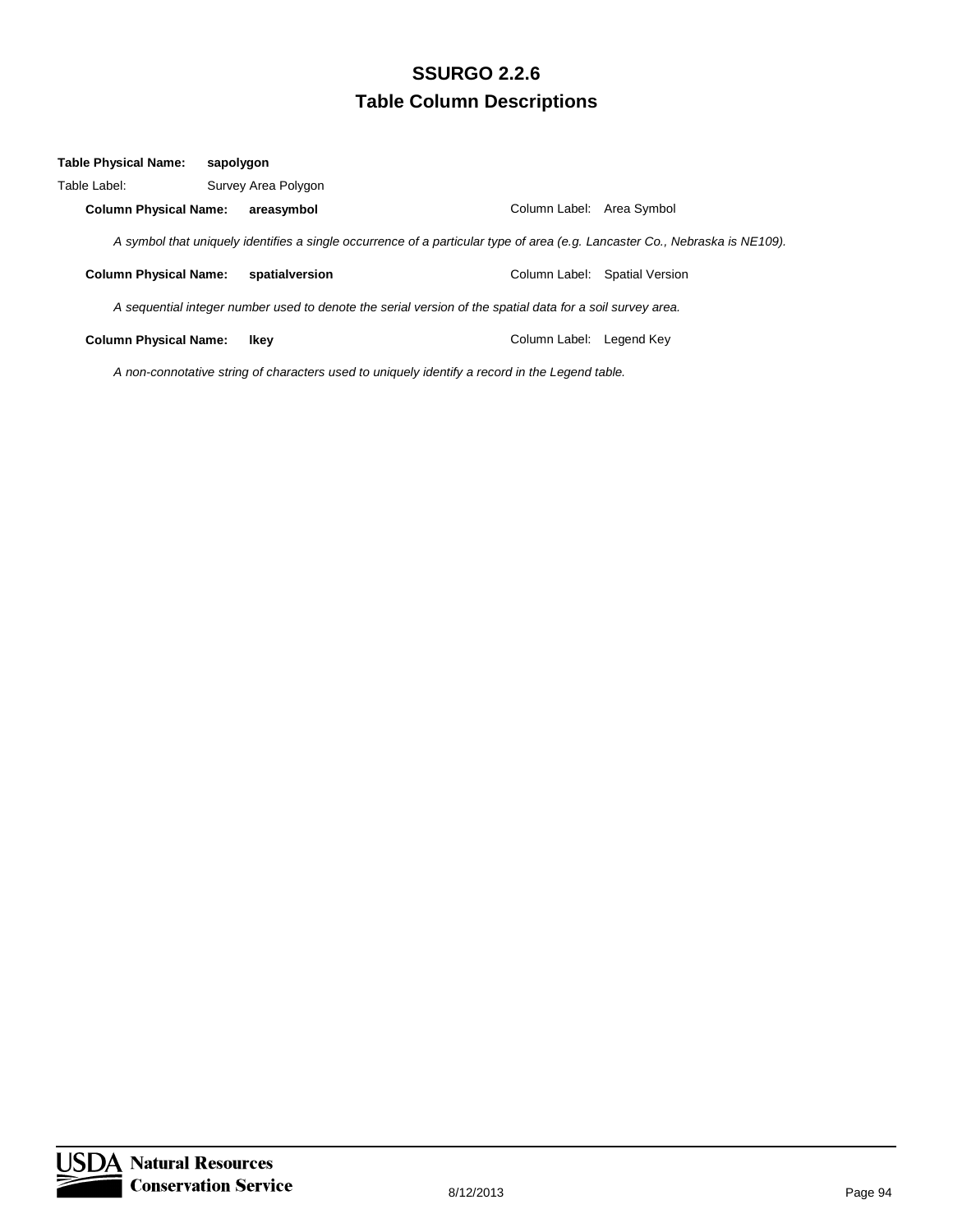| Table Physical Name:         | sdvalgorithm                                                                                                                                                                       |               |                              |
|------------------------------|------------------------------------------------------------------------------------------------------------------------------------------------------------------------------------|---------------|------------------------------|
| Table Label:                 | <b>SDV Algorithm</b>                                                                                                                                                               |               |                              |
| <b>Column Physical Name:</b> | algorithmsequence                                                                                                                                                                  | Column Label: | Algorithm Sequence           |
|                              | An integer number used to order the list of valid aggregation methods.                                                                                                             |               |                              |
| <b>Column Physical Name:</b> | algorithmname                                                                                                                                                                      | Column Label: | Algorithm Name               |
|                              | The name of a method by which a soil property or interpretation may be aggregated. In some table contexts, the default aggregation<br>method for the corresponding soil attribute. |               |                              |
| <b>Column Physical Name:</b> | algorithminitials                                                                                                                                                                  | Column Label: | Algorithm Initials           |
|                              | Initials that identify an aggregation method.                                                                                                                                      |               |                              |
| <b>Column Physical Name:</b> | algorithmdescription                                                                                                                                                               | Column Label: | <b>Algorithm Description</b> |
|                              |                                                                                                                                                                                    |               |                              |

*A narrative description of an aggregation method.*

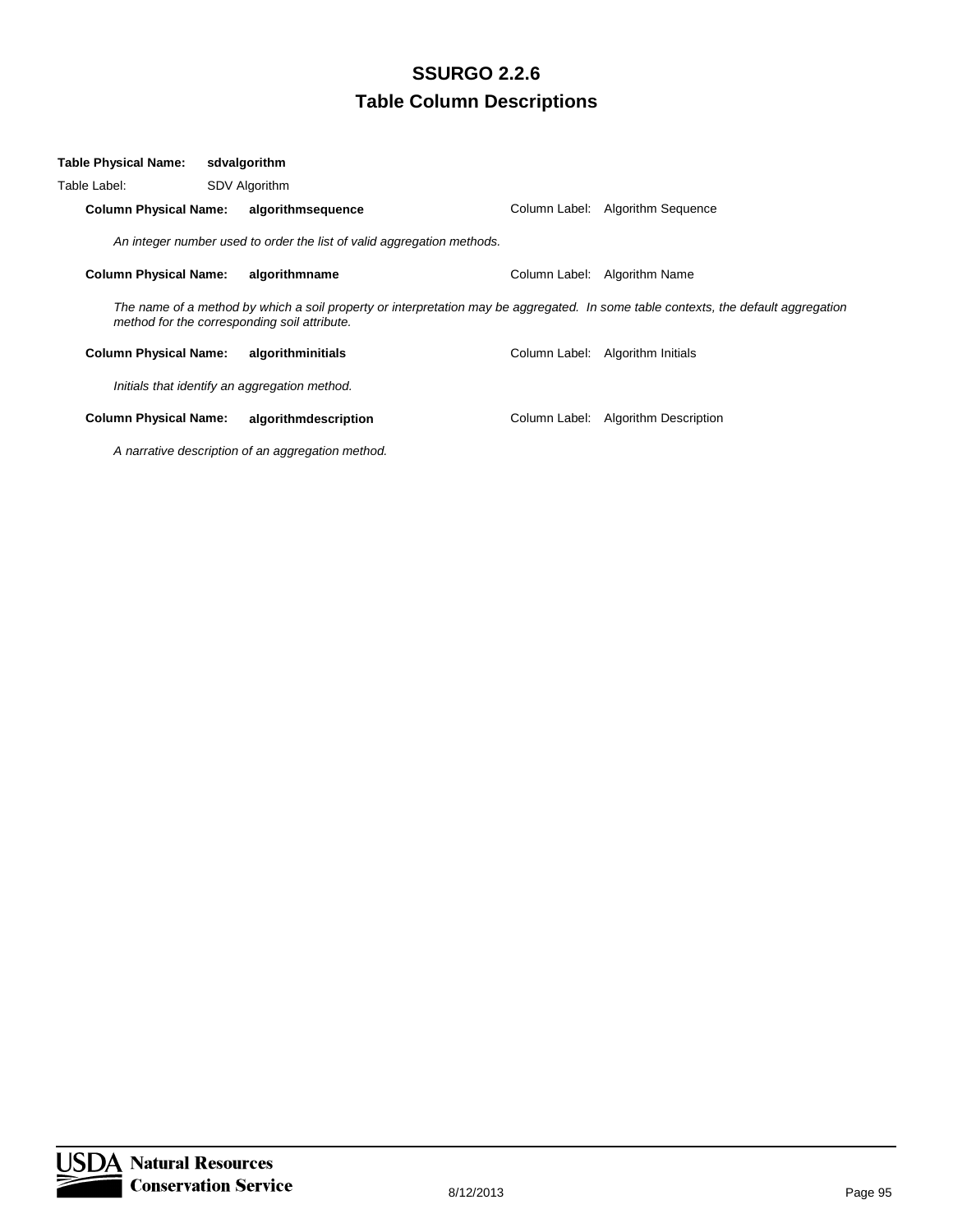| <b>Table Physical Name:</b>                                                                         | sdvattribute                                                                |                                                                                                                                     |                              |                                                       |  |  |
|-----------------------------------------------------------------------------------------------------|-----------------------------------------------------------------------------|-------------------------------------------------------------------------------------------------------------------------------------|------------------------------|-------------------------------------------------------|--|--|
| Table Label:                                                                                        | <b>SDV Attribute</b>                                                        |                                                                                                                                     |                              |                                                       |  |  |
| <b>Column Physical Name:</b>                                                                        |                                                                             | attributekey                                                                                                                        | Column Label: Attribute Key  |                                                       |  |  |
|                                                                                                     |                                                                             | A integer value that uniquely identifies a soil attribute available in the Soil Data Viewer application.                            |                              |                                                       |  |  |
| <b>Column Physical Name:</b>                                                                        |                                                                             | attributename                                                                                                                       |                              | Column Label: Attribute Name                          |  |  |
|                                                                                                     |                                                                             | The connotative name of the corresponding soil attribute.                                                                           |                              |                                                       |  |  |
| <b>Column Physical Name:</b>                                                                        |                                                                             | attributetablename                                                                                                                  |                              | Column Label: Attribute Table Name                    |  |  |
|                                                                                                     |                                                                             | The name of the SSURGO table that contains the corresponding soil attribute.                                                        |                              |                                                       |  |  |
| <b>Column Physical Name:</b>                                                                        |                                                                             | attributecolumnname                                                                                                                 |                              | Column Label: Attribute Column Name                   |  |  |
|                                                                                                     |                                                                             | The name of the SSURGO table column that contains the corresponding soil attribute.                                                 |                              |                                                       |  |  |
| <b>Column Physical Name:</b>                                                                        |                                                                             | attributelogicaldatatype                                                                                                            |                              | Column Label: Attribute Logical Data Type             |  |  |
|                                                                                                     |                                                                             | The logical data type of the corresponding soil attribute.                                                                          |                              |                                                       |  |  |
| <b>Column Physical Name:</b>                                                                        |                                                                             | attributefieldsize                                                                                                                  |                              | Column Label: Attribute Field Size                    |  |  |
|                                                                                                     |                                                                             | The maximum allowable number of characters in a string attribute.                                                                   |                              |                                                       |  |  |
| <b>Column Physical Name:</b>                                                                        |                                                                             | attributeprecision                                                                                                                  |                              | Column Label: Attribute Precision                     |  |  |
|                                                                                                     |                                                                             | The decimal precision of the corresponding soil attribute.                                                                          |                              |                                                       |  |  |
| <b>Column Physical Name:</b>                                                                        |                                                                             | attributedescription                                                                                                                |                              | Column Label: Attribute Description                   |  |  |
|                                                                                                     |                                                                             | A narrative description of the corresponding soil attribute.                                                                        |                              |                                                       |  |  |
| <b>Column Physical Name:</b>                                                                        |                                                                             | attributeuom                                                                                                                        |                              | Column Label: Attribute Units of Measure              |  |  |
|                                                                                                     | The units of measure in which the corresponding soil attribute is recorded. |                                                                                                                                     |                              |                                                       |  |  |
| <b>Column Physical Name:</b>                                                                        |                                                                             | attributeuomabbrev                                                                                                                  |                              | Column Label: Attribute Units of Measure Abbreviation |  |  |
| The abbreviated form of the units of measure in which the corresponding soil attribute is recorded. |                                                                             |                                                                                                                                     |                              |                                                       |  |  |
| <b>Column Physical Name:</b>                                                                        |                                                                             | attributetype                                                                                                                       | Column Label: Attribute Type |                                                       |  |  |
|                                                                                                     |                                                                             | A string that indicates if the corresponding Soil Data Viewer rule pertains to an intrinsic soil property or a soil interpretation. |                              |                                                       |  |  |
| <b>Column Physical Name:</b>                                                                        |                                                                             | nasisrulename                                                                                                                       |                              | Column Label: NASIS Rule Name                         |  |  |
|                                                                                                     |                                                                             | A name that uniquely identifies a particular NASIS rule (interpretation).                                                           |                              |                                                       |  |  |

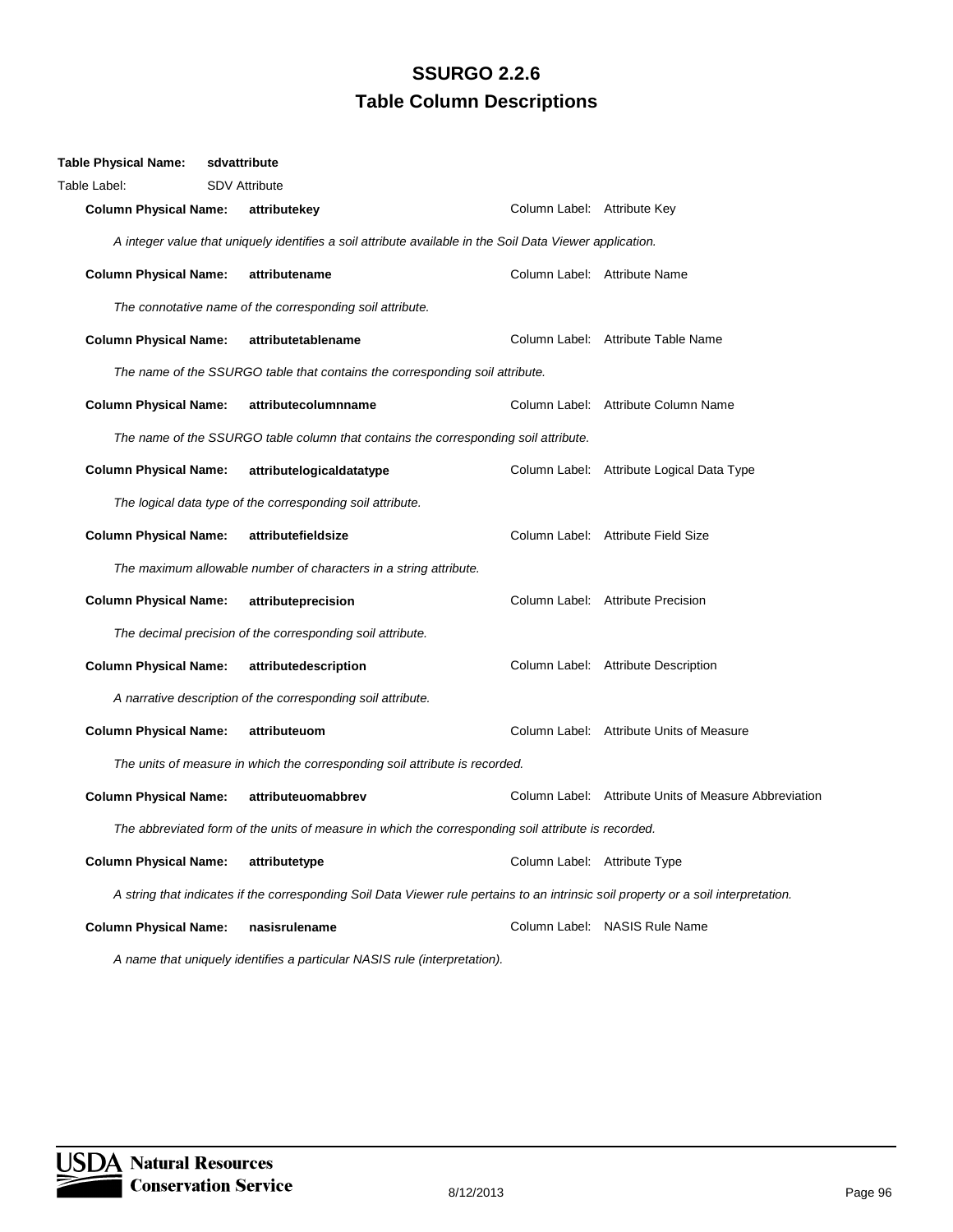#### **Table Physical Name: sdvattribute**

Table Label: SDV Attribute

#### **Column Physical Name: ruledesign Column Label: Rule Design Column Label: Rule Design Column Label: Rule Design Column Label: Rule Design Column Label: Rule Design Column Label: Rule Design Column Label: Rule Design Column**

*An indicator of the design scheme of the rule.*

*1 = limitation 2 = suitability 3 = class*

*When rule design is either "limitation" or "suitability", this entry provides an indication of which end of the fuzzy value range, 0 or 1, represents the most limiting features. When rule design is "class", the rating values are not considered to be logically ordered.*

**Column Physical Name: notratedphrase** Column Label: Not Rated Phrase

*Most non-class interpretive rules are designed such that the most limiting features are those with a fuzzy value closest to 1. However, nonclass interpretive rules that are designed to evaluate the favorable features of a soil, such as the suitability as a gravel source, may be written such that the most limiting features are those with a fuzzy value closest to 0.*

|                              | NASIS permits the designer of an interpretation to change this default.                                                       | For a soil interpretation, the phrase to be used when a rating cannot be determined. The default value for this string is "Not rated", but                                                                                                                                                  |
|------------------------------|-------------------------------------------------------------------------------------------------------------------------------|---------------------------------------------------------------------------------------------------------------------------------------------------------------------------------------------------------------------------------------------------------------------------------------------|
| <b>Column Physical Name:</b> | mapunitlevelattribflag                                                                                                        | Column Label: Map Unit Level Attribute Flag                                                                                                                                                                                                                                                 |
|                              | Indicates if the corresponding attribute is considered to be "at the map unit level", in the map unit table hierarchy.        |                                                                                                                                                                                                                                                                                             |
| <b>Column Physical Name:</b> | complevelattribflag                                                                                                           | Column Label: Component Level Attribute Flag                                                                                                                                                                                                                                                |
|                              | Indicates if the corresponding attribute is considered to be "at the component level", in the map unit table hierarchy.       |                                                                                                                                                                                                                                                                                             |
| <b>Column Physical Name:</b> | cmonthlevelattribflag                                                                                                         | Column Label: Component Month Level Attribute Flag                                                                                                                                                                                                                                          |
|                              | Indicates if the corresponding attribute is considered to be "at the component month level", in the map unit table hierarchy. |                                                                                                                                                                                                                                                                                             |
| <b>Column Physical Name:</b> | horzlevelattribflag                                                                                                           | Column Label: Horizon Level Attribute Flag                                                                                                                                                                                                                                                  |
|                              | Indicates if the corresponding attribute is considered to be "at the horizon level", in the map unit table hierarchy.         |                                                                                                                                                                                                                                                                                             |
| <b>Column Physical Name:</b> | tiebreakdomainname                                                                                                            | Column Label: Tie Break Domain Name                                                                                                                                                                                                                                                         |
| must be provided.            |                                                                                                                               | In some cases the column that is being aggregated to the map unit level corresponds to an attribute whose values are restricted to a ranked<br>domain. In this case, this rank value is used to resolve ties. In order to be able to retrieve this rank value, the corresonding domain name |
| <b>Column Physical Name:</b> | tiebreakruleoptionflag                                                                                                        | Column Label: Tie Break Rule Option Flag                                                                                                                                                                                                                                                    |
| tie.                         |                                                                                                                               | For intrinsic soil properties, whether ties should select the lowest or highest value may be an arbitrary decision. In such a case, this flag<br>can be set, and in advanced mode the user can then specify at run time whether the lowest or highest value should be selected in case of a |
| <b>Column Physical Name:</b> | tiebreaklowlabel                                                                                                              | Column Label: Tie Break Low Label                                                                                                                                                                                                                                                           |
|                              | The term to be displayed for the option to break ties by selecting the lowest value.                                          |                                                                                                                                                                                                                                                                                             |
| <b>Column Physical Name:</b> | tiebreakhighlabel                                                                                                             | Column Label: Tie Break High Label                                                                                                                                                                                                                                                          |
|                              | The term to be displayed for the option to break ties by selecting the highest value.                                         |                                                                                                                                                                                                                                                                                             |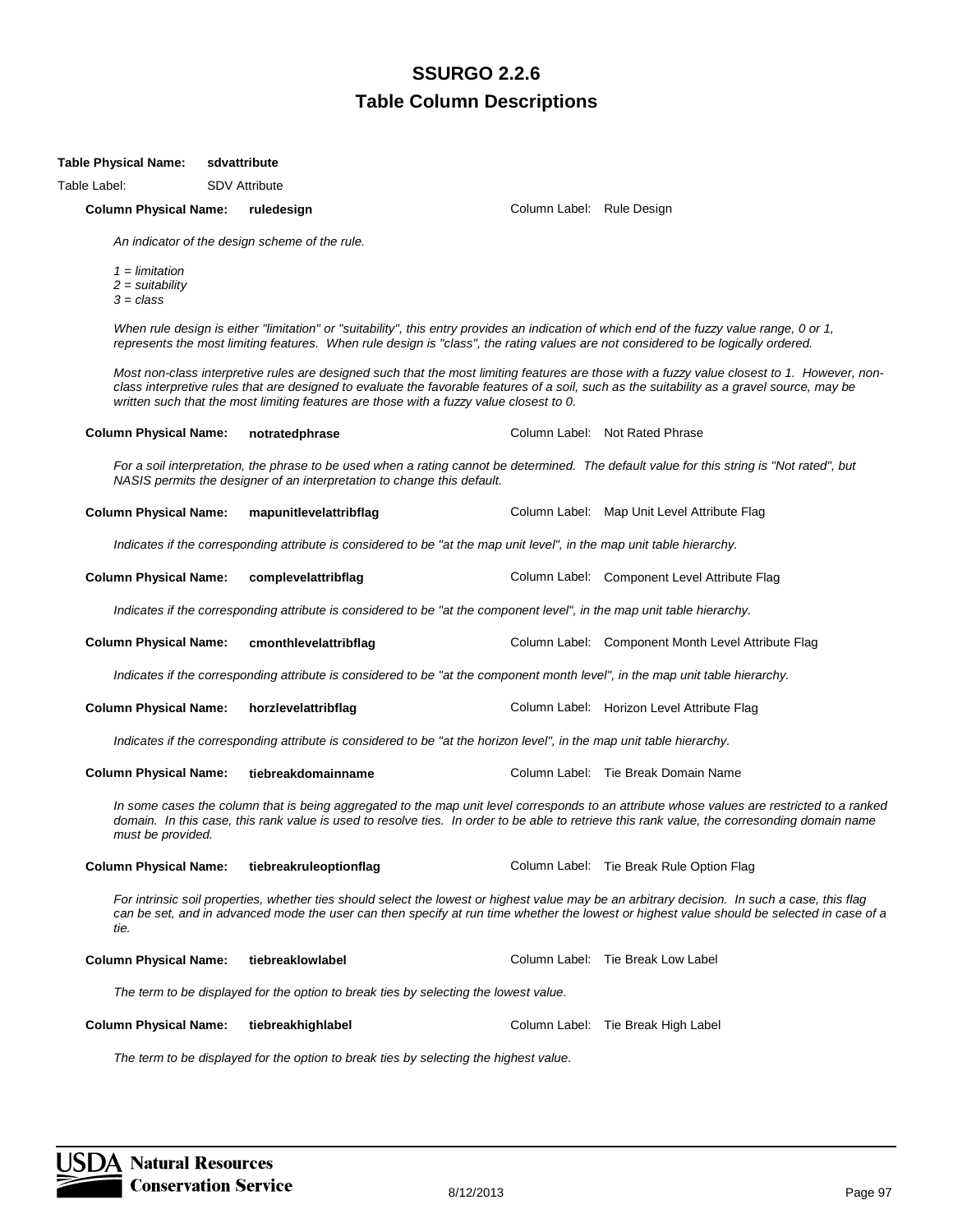| <b>Table Physical Name:</b>  | sdvattribute |                                                                                                                         |                              |                                                                                                                                                                                                                                                                                      |
|------------------------------|--------------|-------------------------------------------------------------------------------------------------------------------------|------------------------------|--------------------------------------------------------------------------------------------------------------------------------------------------------------------------------------------------------------------------------------------------------------------------------------|
| Table Label:                 |              | <b>SDV Attribute</b>                                                                                                    |                              |                                                                                                                                                                                                                                                                                      |
| <b>Column Physical Name:</b> |              | tiebreakrule                                                                                                            | Column Label: Tie Break Rule |                                                                                                                                                                                                                                                                                      |
|                              |              | Indicates if ties should be broken by selecting the lowest value $(-1)$ or the highest value $(1)$ .                    |                              |                                                                                                                                                                                                                                                                                      |
| <b>Column Physical Name:</b> |              | resultcolumnname                                                                                                        |                              | Column Label: Result Column Name                                                                                                                                                                                                                                                     |
|                              |              | The name of the column in which the results of the aggreation process are ultimately stored.                            |                              |                                                                                                                                                                                                                                                                                      |
| <b>Column Physical Name:</b> |              | sqlwhereclause                                                                                                          |                              | Column Label: SQL Where Clause                                                                                                                                                                                                                                                       |
|                              |              |                                                                                                                         |                              | Explicit constraints used to restrict which records in a table are subject to being aggregated. One of several possible mechanisms for<br>specifying constraints as to which records are subject to being aggregated. Multiple constraint mechanisms may be concurrently specified.  |
| <b>Column Physical Name:</b> |              | primaryconcolname                                                                                                       |                              | Column Label: Primary Constraint Column Name                                                                                                                                                                                                                                         |
|                              |              |                                                                                                                         |                              | The name of a column used to constrain which records in a table are subject to being aggregated. One of several possible mechanisms for<br>specifying constraints as to which records are subject to being aggregated. Multiple constraint mechanisms may be concurrently specified. |
| <b>Column Physical Name:</b> |              | pcclogicaldatatype                                                                                                      |                              | Column Label: Primary Constraint Column Logical Data<br>Type                                                                                                                                                                                                                         |
|                              |              | The logical data type of the corresponding primary constraint column.                                                   |                              |                                                                                                                                                                                                                                                                                      |
| <b>Column Physical Name:</b> |              | primaryconstraintlabel                                                                                                  |                              | Column Label: Primary Constraint Label                                                                                                                                                                                                                                               |
|                              |              | displayed in the Soil Data Viewer interface to indicate to the user what kind of constraining value is being requested. |                              | A connotative label associated with a column used to constrain which records in a table are subject to being aggregated. This label is                                                                                                                                               |
| <b>Column Physical Name:</b> |              | secondaryconcolname                                                                                                     |                              | Column Label: Secondary Constraint Column Name                                                                                                                                                                                                                                       |
|                              |              |                                                                                                                         |                              | The name of a column used to constrain which records in a table are subject to being aggregated. One of several possible mechanisms for<br>specifying constraints as to which records are subject to being aggregated. Multiple contraint mechanisms may be concurrently specified.  |
| constraint column.           |              |                                                                                                                         |                              | The choice list for the secondary constraint column is constrained to data found in records that match the value specified for the primary                                                                                                                                           |
| <b>Column Physical Name:</b> |              | scclogicaldatatype                                                                                                      |                              | Column Label: Secondary Constraint Column Logical Data<br><b>Type</b>                                                                                                                                                                                                                |
|                              |              | The logical data type of the corresponding secondary constraint column.                                                 |                              |                                                                                                                                                                                                                                                                                      |
| <b>Column Physical Name:</b> |              | secondaryconstraintlabel                                                                                                |                              | Column Label: Secondary Constraint Label                                                                                                                                                                                                                                             |
|                              |              | displayed in the Soil Data Viewer interface to indicate to the user what kind of constraining value is being requested. |                              | A connotative label associated with a column used to constrain which records in a table are subject to being aggregated. This label is                                                                                                                                               |
| <b>Column Physical Name:</b> |              | dqmodeoptionflaq                                                                                                        |                              | Column Label: Depth Qualifier Mode Option Flag                                                                                                                                                                                                                                       |
|                              |              | Indicates if the depth qualifier for the corresponding soil attribute can be changed at run time.                       |                              |                                                                                                                                                                                                                                                                                      |
| <b>Column Physical Name:</b> |              | depthqualifiermode                                                                                                      |                              | Column Label: Depth Qualifier Mode                                                                                                                                                                                                                                                   |
| horizon or layer.            |              |                                                                                                                         |                              | Indicates the means by which layer depths are qualified: "Surface Layer", "All Layers" or "Depth Range". Pertains to properties of a soil                                                                                                                                            |
| <b>Column Physical Name:</b> |              | layerdepthtotop                                                                                                         |                              | Column Label: Layer Depth to Top                                                                                                                                                                                                                                                     |
|                              |              | Layer depth to top, when layer depths are qualified by "Depth Range".                                                   |                              |                                                                                                                                                                                                                                                                                      |

**SDA Natural Resources Conservation Service**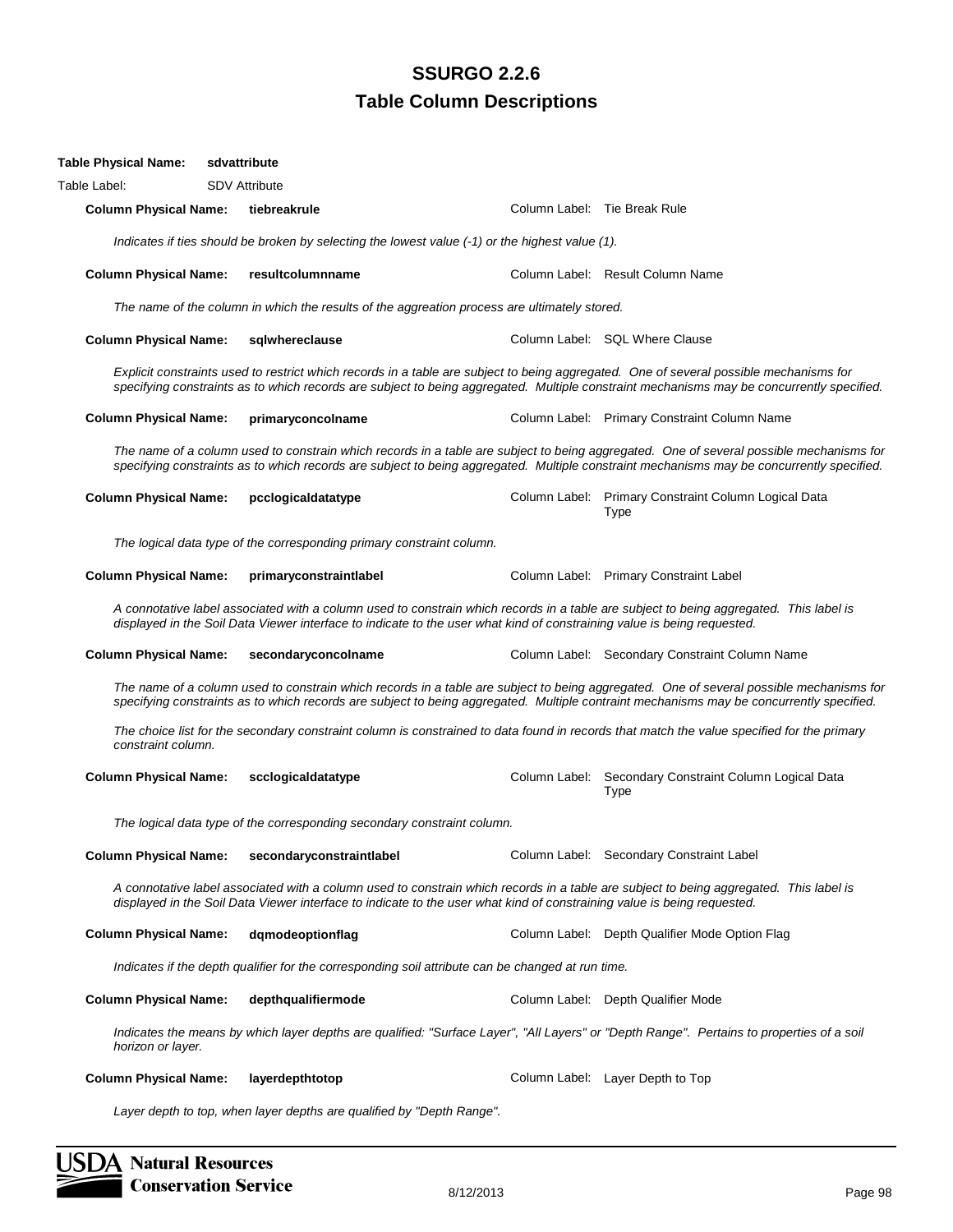| <b>Table Physical Name:</b>                                                                                       | sdvattribute |                                                                                                                      |                            |                                                                                                                                                                                                                                                                                                                                                                                                                                                                                                                                                                             |
|-------------------------------------------------------------------------------------------------------------------|--------------|----------------------------------------------------------------------------------------------------------------------|----------------------------|-----------------------------------------------------------------------------------------------------------------------------------------------------------------------------------------------------------------------------------------------------------------------------------------------------------------------------------------------------------------------------------------------------------------------------------------------------------------------------------------------------------------------------------------------------------------------------|
| Table Label:                                                                                                      |              | <b>SDV Attribute</b>                                                                                                 |                            |                                                                                                                                                                                                                                                                                                                                                                                                                                                                                                                                                                             |
| <b>Column Physical Name:</b>                                                                                      |              | layerdepthtobottom                                                                                                   |                            | Column Label: Layer Depth to Bottom                                                                                                                                                                                                                                                                                                                                                                                                                                                                                                                                         |
|                                                                                                                   |              | Layer depth to bottom, when layer depths are qualified by "Depth Range".                                             |                            |                                                                                                                                                                                                                                                                                                                                                                                                                                                                                                                                                                             |
| <b>Column Physical Name:</b>                                                                                      |              | layerdepthuom                                                                                                        |                            | Column Label: Layer Depth UOM                                                                                                                                                                                                                                                                                                                                                                                                                                                                                                                                               |
|                                                                                                                   |              |                                                                                                                      |                            | The units of measure in which layer depth range is specified (centimeters or inches), when layer depths are qualified by "Depth Range".                                                                                                                                                                                                                                                                                                                                                                                                                                     |
| <b>Column Physical Name:</b>                                                                                      |              | monthrangeoptionflag                                                                                                 |                            | Column Label: Month Range Option Flag                                                                                                                                                                                                                                                                                                                                                                                                                                                                                                                                       |
|                                                                                                                   |              | Indicates if the month range qualifiers for the corresponding soil attribute can be changed at run time.             |                            |                                                                                                                                                                                                                                                                                                                                                                                                                                                                                                                                                                             |
| <b>Column Physical Name:</b>                                                                                      |              | beginningmonth                                                                                                       |                            | Column Label: Beginning Month                                                                                                                                                                                                                                                                                                                                                                                                                                                                                                                                               |
|                                                                                                                   |              | Beginning month qualifier (full month name) for soil properties at the component month level or below.               |                            |                                                                                                                                                                                                                                                                                                                                                                                                                                                                                                                                                                             |
| <b>Column Physical Name:</b>                                                                                      |              | endingmonth                                                                                                          | Column Label: Ending Month |                                                                                                                                                                                                                                                                                                                                                                                                                                                                                                                                                                             |
|                                                                                                                   |              | Ending month qualifier (full month name) for soil properties at the component month level or below.                  |                            |                                                                                                                                                                                                                                                                                                                                                                                                                                                                                                                                                                             |
| <b>Column Physical Name:</b>                                                                                      |              | horzaggmeth                                                                                                          |                            | Column Label: Horizon Aggregation Method                                                                                                                                                                                                                                                                                                                                                                                                                                                                                                                                    |
| measure is cm/cm.                                                                                                 |              |                                                                                                                      |                            | The method by which horizon level attribute values are aggregated in order to derive a value to represent the corresponding component.<br>There are only two options, weighted average and weight sum. For the vast majority of horizon level attributes, weighted average is used.<br>Weighted sum may be appropriate for a horizon level attribute whose corresponding unit of measure is something/(linear unit of measure).<br>At the time this was written, the only horizon level attribute for which weighted sum is used is available water capacity, whose unit of |
| <b>Column Physical Name:</b>                                                                                      |              | interpnullsaszerooptionflag                                                                                          |                            | Column Label: Interpret Nulls as Zero Option Flag                                                                                                                                                                                                                                                                                                                                                                                                                                                                                                                           |
|                                                                                                                   |              |                                                                                                                      |                            | Indicates if the option to interpret nulls as zero for the corresponding soil attribute should be able to be changed at run time.                                                                                                                                                                                                                                                                                                                                                                                                                                           |
| <b>Column Physical Name:</b>                                                                                      |              | interpnullsaszeroflag                                                                                                |                            | Column Label: Interpret Nulls as Zero Flag                                                                                                                                                                                                                                                                                                                                                                                                                                                                                                                                  |
|                                                                                                                   |              | Indicates if null values for the corresponding soil attribute should be conditionally converted to zero at run time. |                            |                                                                                                                                                                                                                                                                                                                                                                                                                                                                                                                                                                             |
| <b>Column Physical Name:</b>                                                                                      |              | nullratingreplacementvalue                                                                                           |                            | Column Label: Null Rating Replacement Value                                                                                                                                                                                                                                                                                                                                                                                                                                                                                                                                 |
|                                                                                                                   |              | interpreted as signifying that no restrictive layer or water table exists within a certain depth.                    |                            | The value that should be substituted in lieu of a null value in the aggregation results for the corresponding soil attribute. This value is<br>populated when a null result should be interpreted as something other than null. Examples include flooding and ponding frequency class,<br>where a null value should be interpreted as "None", and depth to soil restrictive layer or depth to water table, where a null value should be                                                                                                                                     |
| <b>Column Physical Name:</b>                                                                                      |              | basicmodeflag                                                                                                        |                            | Column Label: Basic Mode Flag                                                                                                                                                                                                                                                                                                                                                                                                                                                                                                                                               |
| Indicates if the corresponding soil attribute is available in the basic mode of the Soil Data Viewer application. |              |                                                                                                                      |                            |                                                                                                                                                                                                                                                                                                                                                                                                                                                                                                                                                                             |
| <b>Column Physical Name:</b>                                                                                      |              | maplegendkey                                                                                                         |                            | Column Label: Map Legend Key                                                                                                                                                                                                                                                                                                                                                                                                                                                                                                                                                |
| corresponding thematic map.                                                                                       |              |                                                                                                                      |                            | An integer number that unique identifies a map legend. A map legend identifies some of the attributes needed to create the legend for a                                                                                                                                                                                                                                                                                                                                                                                                                                     |
| <b>Column Physical Name:</b>                                                                                      |              | maplegendclasses                                                                                                     |                            | Column Label: Map Legend Classes                                                                                                                                                                                                                                                                                                                                                                                                                                                                                                                                            |
| Break Classes".                                                                                                   |              |                                                                                                                      |                            | The desired number of classes in a thematic map legend. At the current time this value is only required when map legend type is "Natural                                                                                                                                                                                                                                                                                                                                                                                                                                    |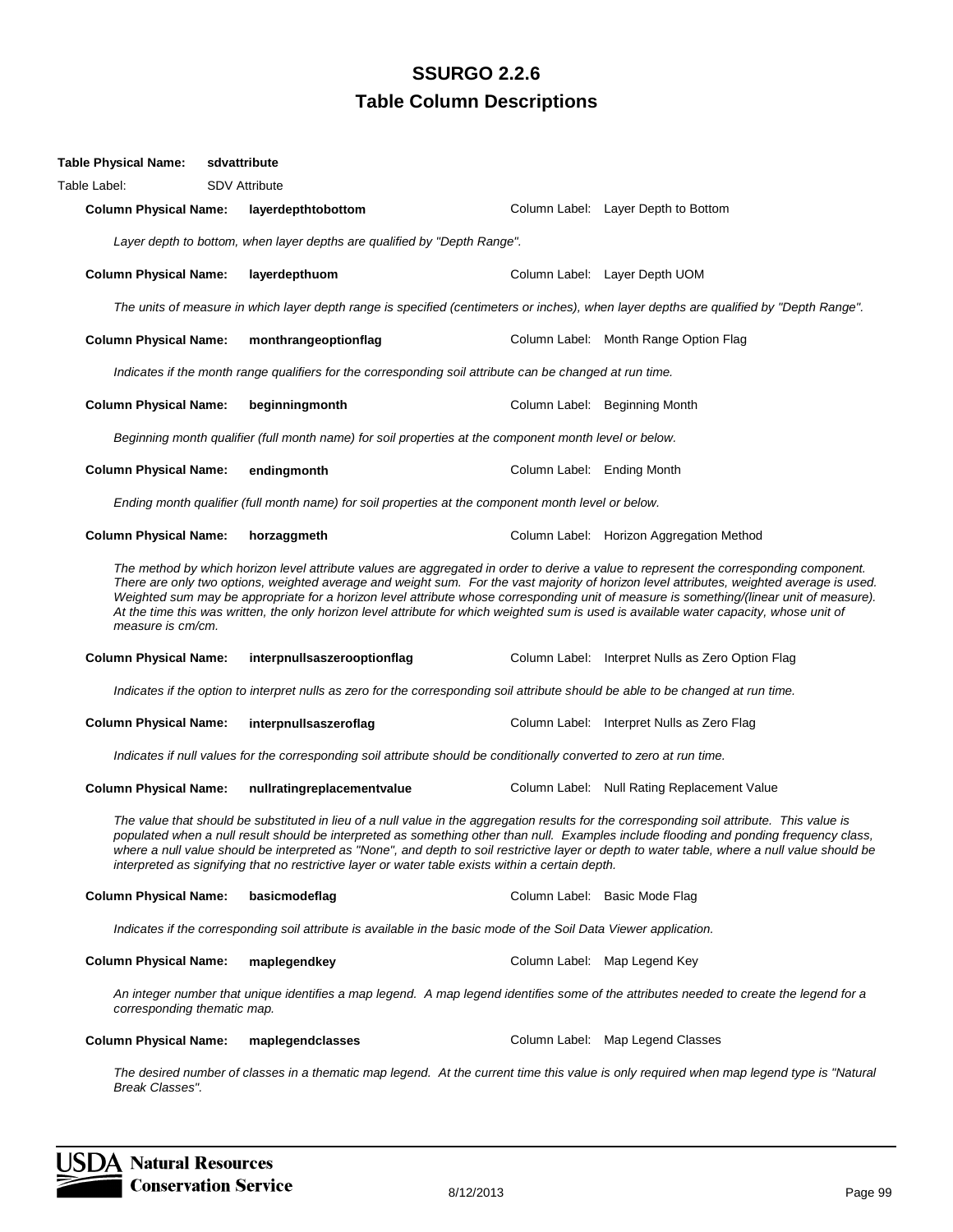| <b>Table Physical Name:</b>                                                                                                                                                        |                                                                                                                   | sdvattribute         |                                                                                                                           |                             |                                           |  |  |  |
|------------------------------------------------------------------------------------------------------------------------------------------------------------------------------------|-------------------------------------------------------------------------------------------------------------------|----------------------|---------------------------------------------------------------------------------------------------------------------------|-----------------------------|-------------------------------------------|--|--|--|
| Table Label:                                                                                                                                                                       |                                                                                                                   | <b>SDV Attribute</b> |                                                                                                                           |                             |                                           |  |  |  |
|                                                                                                                                                                                    | <b>Column Physical Name:</b>                                                                                      |                      | maplegendxml                                                                                                              |                             | Column Label: Map Legend XML              |  |  |  |
|                                                                                                                                                                                    |                                                                                                                   |                      | Information that is ultimately used to convey how the map legend for the corresponding soil attribute should be rendered. |                             |                                           |  |  |  |
|                                                                                                                                                                                    | <b>Column Physical Name:</b>                                                                                      |                      | nasissiteid                                                                                                               | Column Label: NASIS Site ID |                                           |  |  |  |
| An integer number that uniquely identifies a NASIS site.                                                                                                                           |                                                                                                                   |                      |                                                                                                                           |                             |                                           |  |  |  |
|                                                                                                                                                                                    | <b>Column Physical Name:</b>                                                                                      |                      | wlupdated                                                                                                                 | Column Label: Last Updated  |                                           |  |  |  |
| The last date in which any data element of a particular NASIS object (area, data mapunit, etc.) was modified.                                                                      |                                                                                                                   |                      |                                                                                                                           |                             |                                           |  |  |  |
|                                                                                                                                                                                    | <b>Column Physical Name:</b>                                                                                      |                      | algorithmname                                                                                                             |                             | Column Label: Algorithm Name              |  |  |  |
| The name of a method by which a soil property or interpretation may be aggregated. In some table contexts, the default aggregation<br>method for the corresponding soil attribute. |                                                                                                                   |                      |                                                                                                                           |                             |                                           |  |  |  |
|                                                                                                                                                                                    | <b>Column Physical Name:</b>                                                                                      |                      | componentpercentcutoff                                                                                                    |                             | Column Label: Component Percent Cutoff    |  |  |  |
|                                                                                                                                                                                    | The component percent composition value below which components should not be included in the aggregation process. |                      |                                                                                                                           |                             |                                           |  |  |  |
|                                                                                                                                                                                    | <b>Column Physical Name:</b>                                                                                      |                      | readytodistribute                                                                                                         |                             | Column Label: Ready to Distribute         |  |  |  |
| Indicates if the corresponding soil attribute or Soil Data Viewer rule is ready to distribute publicly.                                                                            |                                                                                                                   |                      |                                                                                                                           |                             |                                           |  |  |  |
|                                                                                                                                                                                    | <b>Column Physical Name:</b>                                                                                      |                      | effectivelogicaldatatype                                                                                                  |                             | Column Label: Effective Logical Data Type |  |  |  |
|                                                                                                                                                                                    |                                                                                                                   |                      |                                                                                                                           |                             |                                           |  |  |  |

*The logical data type of the output rating value. For most aggregation methods, this is the same as the logical data type of the column that is the subject of the SDV Rule in question. For aggregation method "Percent Present", the effective logical data type will always be "Integer". For aggregation method "Weighted Average", for a class soil interpretation, the effective logical data will always be "Float".*

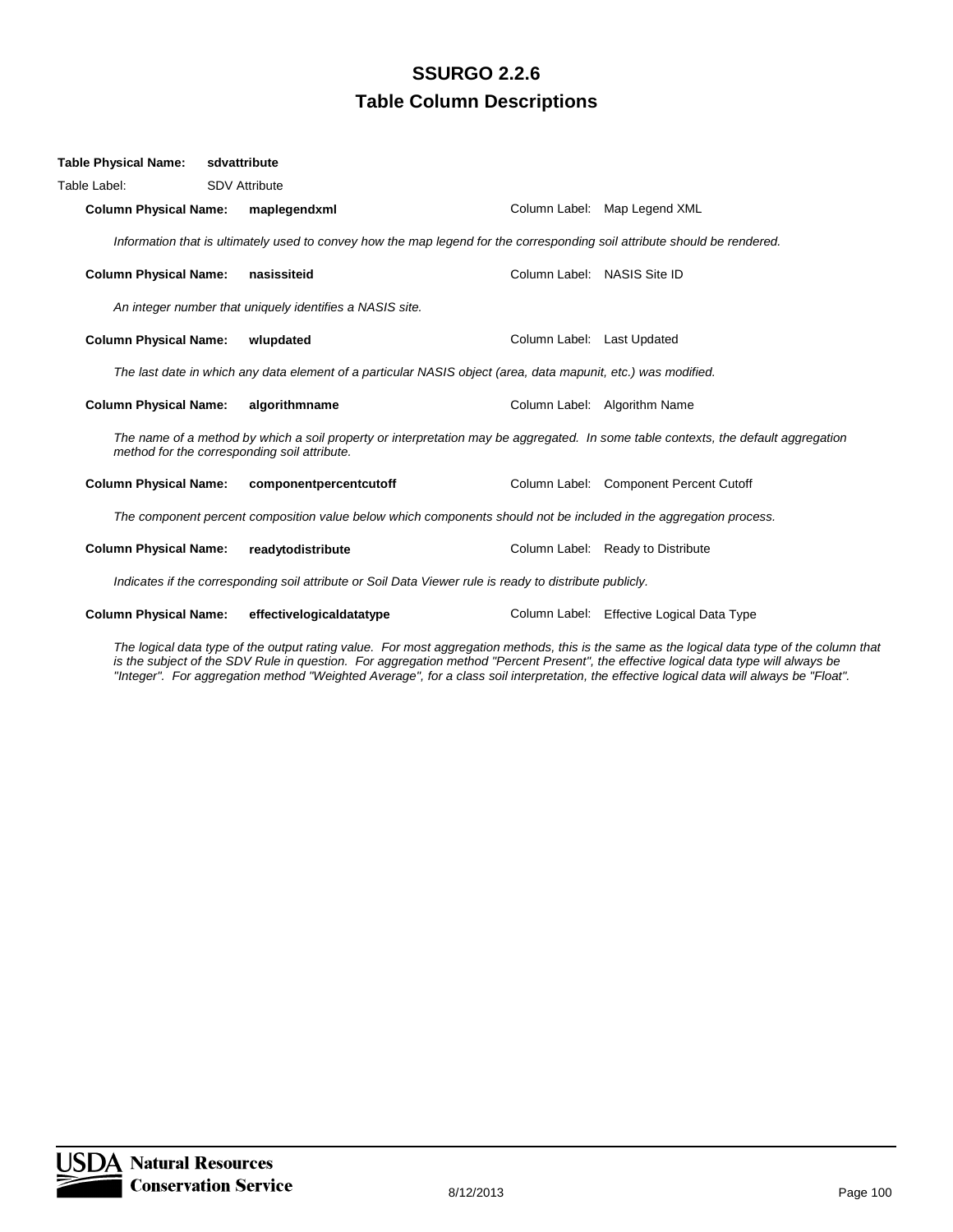| <b>Table Physical Name:</b>                                                                                                                                                                                          | sdyfolder |                                                                 |  |                            |                                  |  |  |
|----------------------------------------------------------------------------------------------------------------------------------------------------------------------------------------------------------------------|-----------|-----------------------------------------------------------------|--|----------------------------|----------------------------------|--|--|
| Table Label:                                                                                                                                                                                                         |           | SDV Folder                                                      |  |                            |                                  |  |  |
| <b>Column Physical Name:</b>                                                                                                                                                                                         |           | foldersequence                                                  |  |                            | Column Label: Folder Sequence    |  |  |
|                                                                                                                                                                                                                      |           | An integer value used to order folders within the same context. |  |                            |                                  |  |  |
| <b>Column Physical Name:</b>                                                                                                                                                                                         |           | foldername                                                      |  | Column Label: Folder Name  |                                  |  |  |
| A connotative name for a folder that indicates its corresponding contents.                                                                                                                                           |           |                                                                 |  |                            |                                  |  |  |
| <b>Column Physical Name:</b>                                                                                                                                                                                         |           | folderdescription                                               |  |                            | Column Label: Folder Description |  |  |
| A narrative description of the contents of the corresponding folder.                                                                                                                                                 |           |                                                                 |  |                            |                                  |  |  |
| <b>Column Physical Name:</b>                                                                                                                                                                                         |           | folderkey                                                       |  | Column Label: Folder Key   |                                  |  |  |
| An integer value that uniquely identifies its corresponding folder.                                                                                                                                                  |           |                                                                 |  |                            |                                  |  |  |
| <b>Column Physical Name:</b>                                                                                                                                                                                         |           | parentfolderkey                                                 |  |                            | Column Label: Parent Folder Key  |  |  |
| An integer value that identifies the parent folder of the corresponding folder, if any. At this time we chose to not actually create folder<br>hierarchies, but we decided to retain this column in case we ever do. |           |                                                                 |  |                            |                                  |  |  |
| <b>Column Physical Name:</b>                                                                                                                                                                                         |           | wlupdated                                                       |  | Column Label: Last Updated |                                  |  |  |

*The last date in which any data element of a particular NASIS object (area, data mapunit, etc.) was modified.*